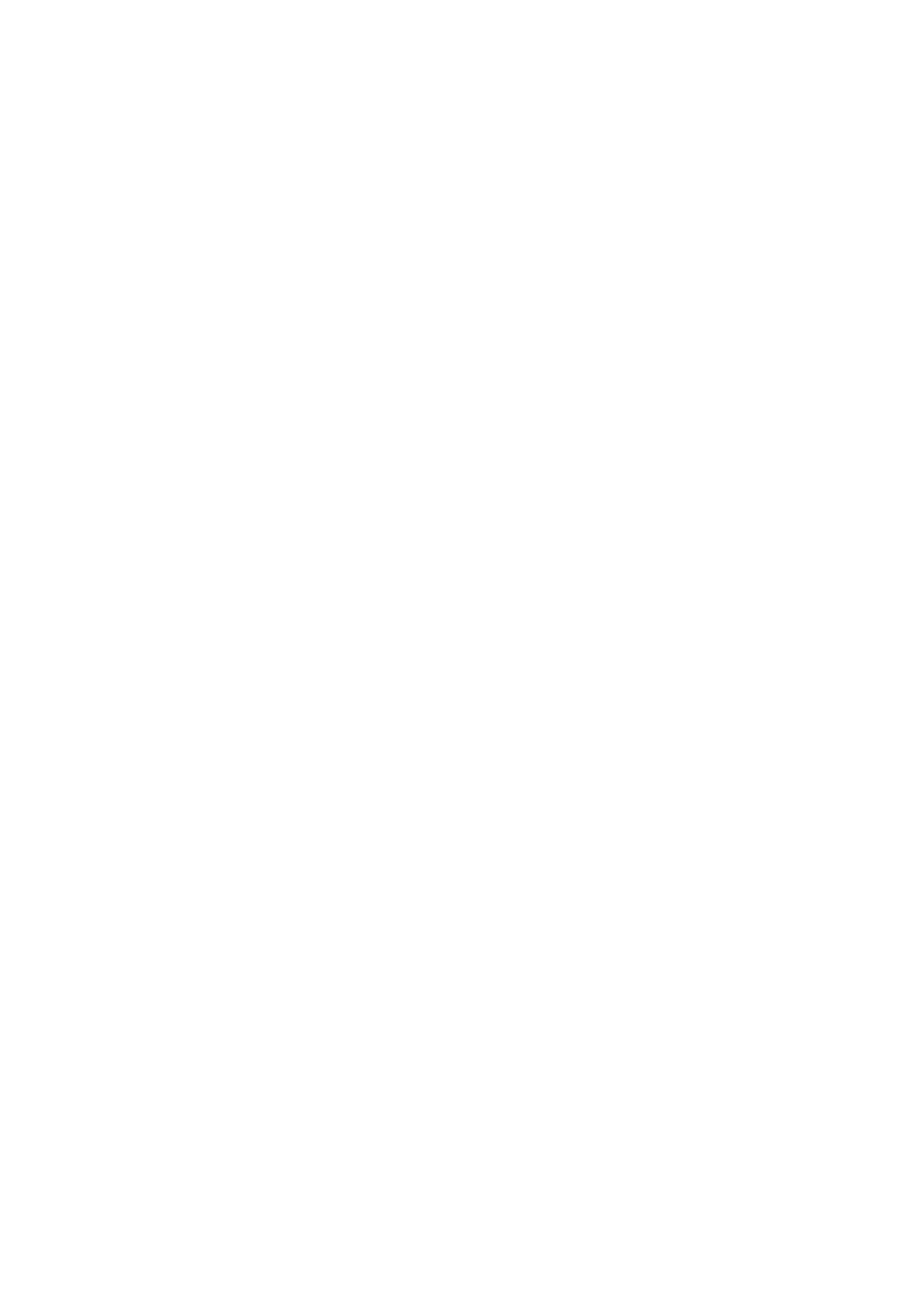# **CHAPTER 476**

# **VALUE ADDED TAX ACT**

### ARRANGEMENT OF SECTIONS

#### PART I – PRELIMINARY

### *Section*

- 1. Short title.
- 2. Interpretation.

# PART II – ADMINISTRATION

- 3. Functions and powers of the Commissioner and other officers, etc.
- 4. Authorized officers to have powers of police officers.

#### PART III – CHARGES TO TAX

- 5. Charge to tax.
- 6. Tax to be charged on taxable supplies and imported goods.
- 7. Minister may amend Schedules.
- 8. Zero-rating.

#### PART IV – TAXABLE VALUE

9. Value of supply and imported goods.

#### PART V – DEDUCTION OF INPUT TAX

- 10. Interpretation of Part.
- 11. Credit for input tax against output tax.
- 11A. Deduction of input tax on locally refined petroleum products.
- 11B. Deduction of tax on exempt goods.
- 12. Tax paid on stock registration.

### PART VI – COLLECTION AND RECOVERY OF TAX

- 13. When tax due and payable.
- 14. Relief because of doubt or difficulty in recovery of tax.
- 14A. Amnesty for additional tax, penalties, etc.
- 15. Interest for late payment.
- 16. Imported goods subject to customs control.
- 17. Any person leaving Kenya or business liquidated.
- 18. Collection of tax by distraint.
- 19. Power to collect tax from person owing money to the taxable person.
- 19A. Appointment of tax withholding agents.
- 19B. Preservation of funds.
- 20. Security on property for unpaid tax.
- 21. Tax payable to Commissioner.
- 22. Tax to be recovered as civil debt.
- 22A. *Repealed*.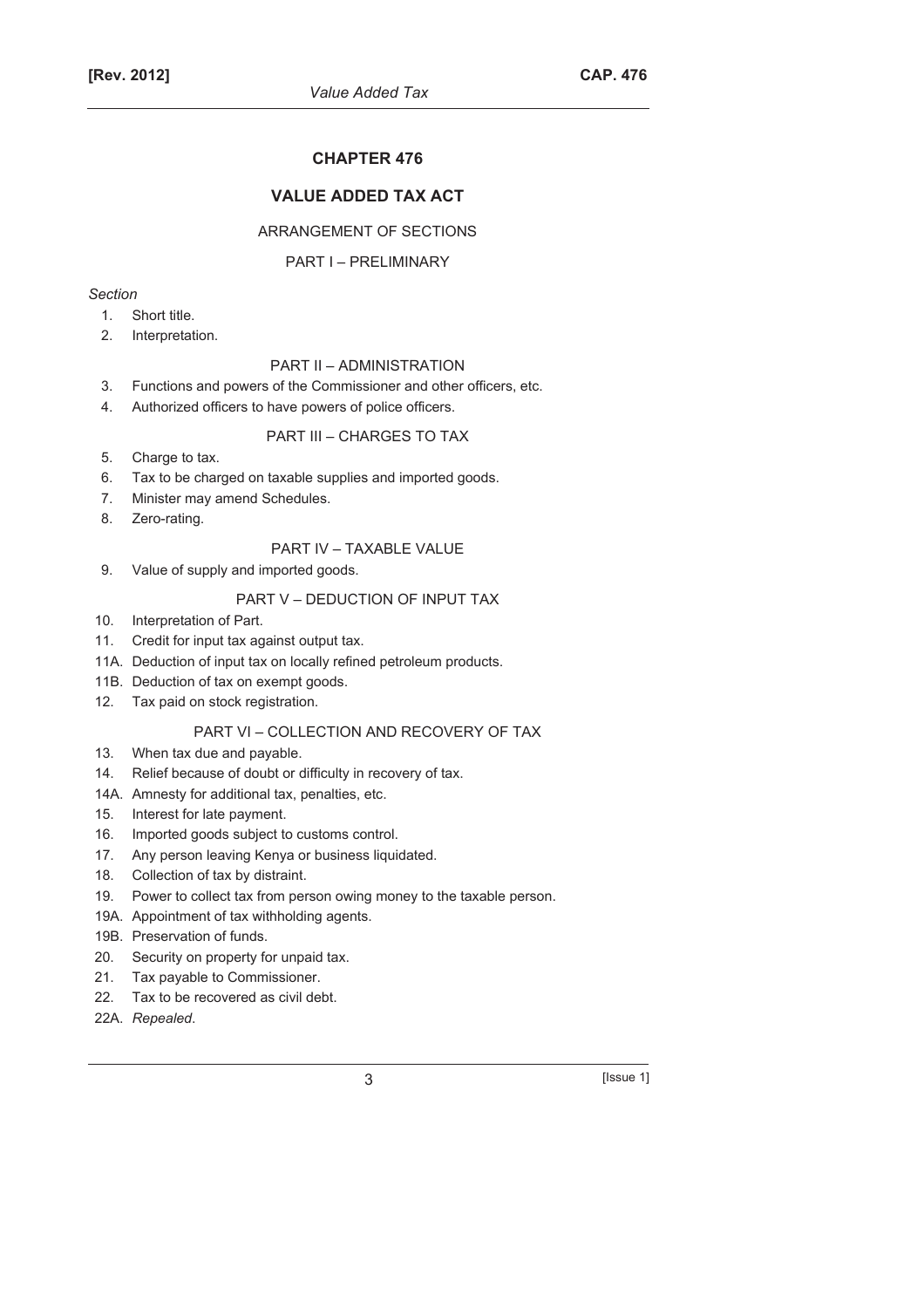# PART VII – REMISSION, REBATE AND REFUND

#### *Section*

- 23. Remission of tax.
- 24. Refund of tax.
- 24A. Remission or refund of tax on bad debts.
- 25. Erroneous refund, remission or rebate of tax.
- 25A. Fraud in relation to claims for tax refund.
- 26. Arrangements for bilateral relief from tax.

#### PART VIII – REGISTRATION AND COLLECTION

- 27. Registration.
- 28. Administration, collections, etc.
- 28A. Application of information technology.
- 28B. Users of the tax computerised system.
- 28C. Cancellation of registration of registered user.
- 28D. Unauthorized access to or improper use of tax computerised system.
- 28E. Interference with tax computerised system.

# PART IX – PREVENTION OF EVASION OF TAX

- 29. Commissioner may require security.
- 30. Production of books records, information, etc.
- 31. Powers of inspection, etc.

# PART X – OBJECTIONS AND APPEALS

- 32. Appeals Tribunal.
- 32A. Objections.
- 33. Appeals.
- 34. Powers of Tribunal.
- 35. Disobedience of summons to give evidence, etc.
- 36. Enforcement of order for costs.
- 37. Rules.
- 38. Stay of suit pending appeal.

### PART XI – OFFENCES AND EVIDENCE

- 39. Offences.
- 40. False statements, etc.
- 40A. *Repealed*.
- 41. Liability of employers and officers of companies.
- 41A. Protection of officers.
- 42. Disclosure of information.
- 42A. Disclosure of information.
- 43. General penalty.
- 44. Evidence.
- 45. Powers of sentence.
- 46. Powers of officers to prosecute.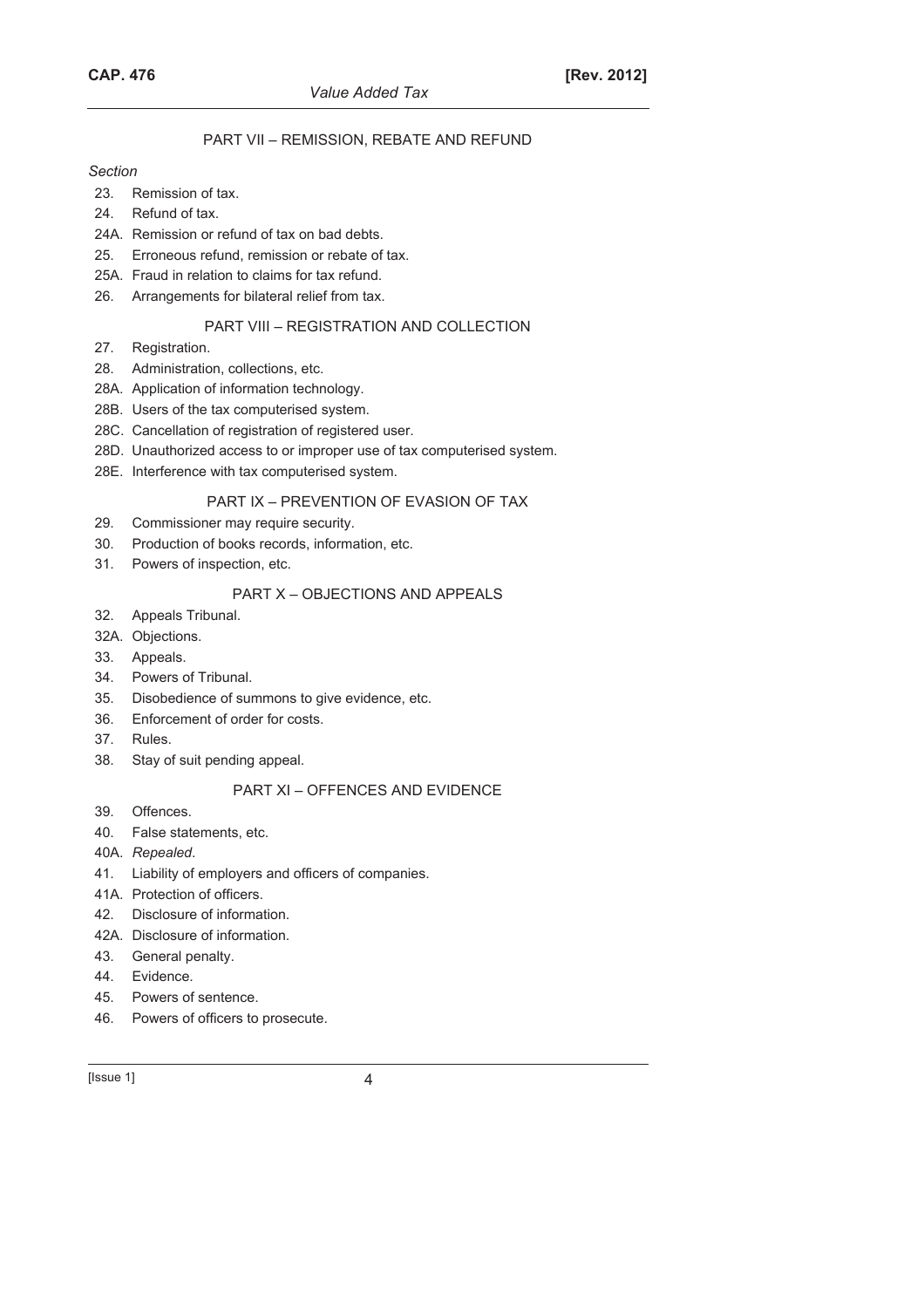# PART XII – FORFEITURE AND SEIZURE

#### *Section*

- 47. Taxable goods, vessels, etc., to be liable to forfeiture.
- 48. Power to seize packaging.
- 49. Provisions relating to goods liable to forfeiture.
- 50. Procedure on seizure.
- 51. Effect of conviction, etc., on things liable to forfeiture.
- 52. Procedure after notice of claim.
- 53. Provisions relating to condemnation.
- 54. Restoration of seizures.

# PART XIII – SETTLEMENT OF CASES BY COMMISSIONER

55. Power of Commissioner to compound offences by agreement.

### PART XIV – MISCELLANEOUS PROVISIONS

- 56. Effect of imposition or variation of tax.
- 57. Application of Customs and Excise Act to imported goods.
- 58. Regulations.
- 59. Agents.

### **SCHEDULES**

| FIRST SCHEDULE         | $-$        | RATES OF TAX                                                                     |
|------------------------|------------|----------------------------------------------------------------------------------|
| $SFCOND$ SCHEDULE $-$  |            | <b>EXEMPT GOODS</b>                                                              |
| THIRD SCHEDULE         |            | $-$ FXFMPT SFRVICES                                                              |
| <b>FOURTH SCHEDULE</b> | $\sim$ $-$ | <b>DESIGNATED SUPPLIES</b>                                                       |
| FIFTH SCHEDULE         |            | ZERO-RATING                                                                      |
| SIXTH SCHEDULE         | $-$        | <b>REGISTRATION, DEREGISTRATION AND</b><br><b>CHANGES AFFECTING REGISTRATION</b> |
|                        |            | SEVENTH SCHEDULE - INVOICES, RECORDS AND RETURNS                                 |
| FIGHTH SCHEDUI F       |            |                                                                                  |
| NINTH SCHEDULE $-$     |            | DECLARATION BY OFFICER                                                           |
|                        |            |                                                                                  |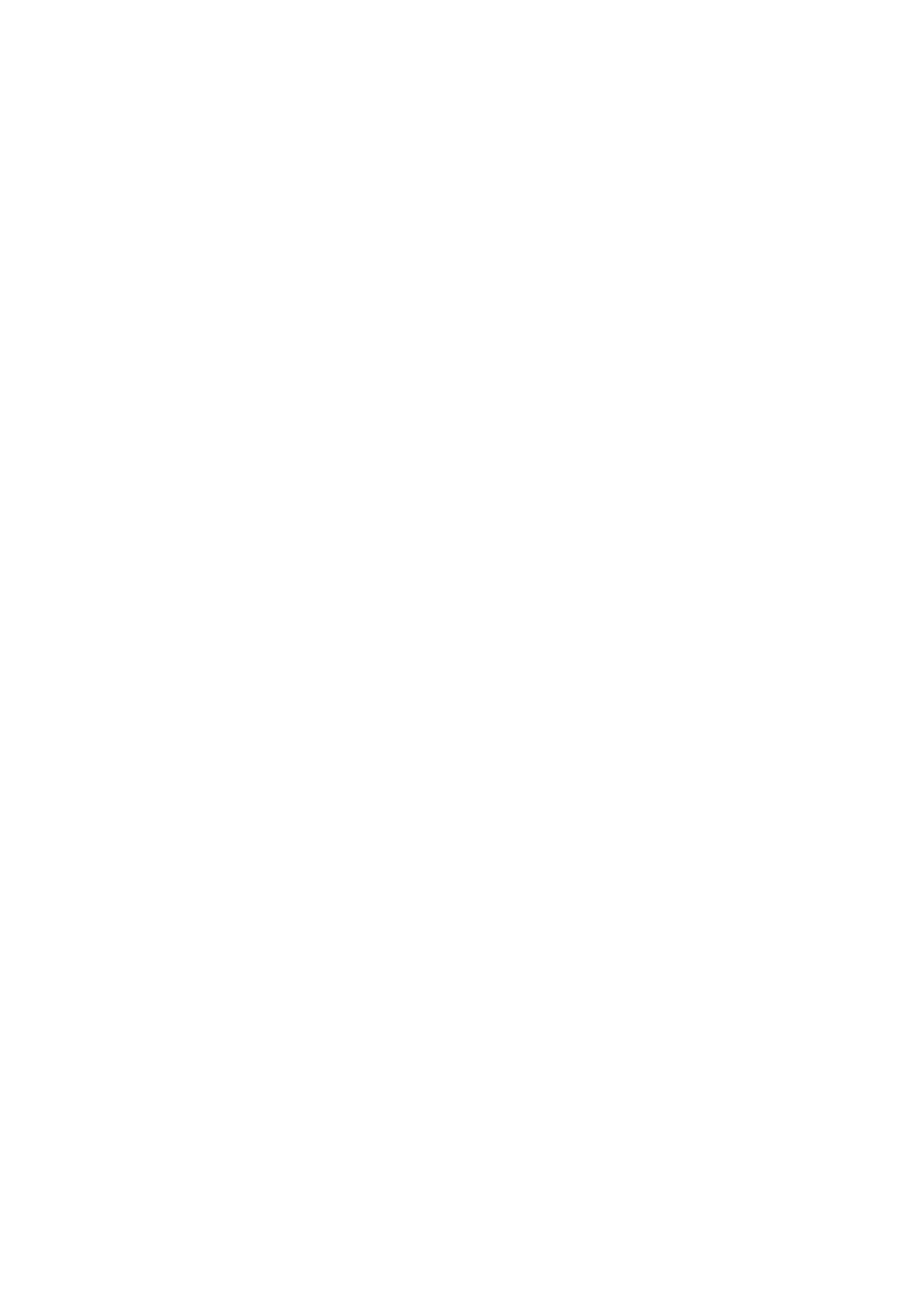#### **CHAPTER 476**

### **VALUE ADDED TAX ACT**

[*Date of assent: 22nd August, 1989*.]

[*Date of commencement: 1st January, 1990*.]

**An Act of Parliament to impose a tax to be known as value added tax on goods delivered in, or imported into Kenya; and on certain services supplied in Kenya and for connected purposes** 

[Act No. 20 of 1989, L.N. 395/1989, Act No. 10 of 1990, Act No. 8 of 1991, Act No. 3 of 1992, Act No. 9 of 1992, Act No. 8 of 1993, Act No. 9 of 1993, Act No. 6 of 1994, Act No. 7 of 1995, Act No. 13 of 1995, Act No. 8 of 1996, Act No. 8 of 1997, Act No. 5 of 1998, Act No. 4 of 1999, Act No. 9 of 2000, Act No. 6 of 2001, Act No. 7 of 2002, Act No. 15 of 2003, Act No. 4 of 2004, Act No. 6 of 2005, Act No. 10 of 2006, Act No. 9 of 2007, L.N. 135/2008, Act No. 8 of 2008; Act No. 8 of 2009; Act No. 10 of 2010; Act No. 4 of 2012.]

PART I – PRELIMINARY

### **1. Short title**

This Act may be cited as the Value Added Tax Act.

#### **2. Interpretation**

(1) In this Act, unless the context otherwise requires—

**"aircraft"** includes every description of conveyance for the transport by air of human beings or goods;

**"appeal"** means an appeal under section 33;

**"assessment"** means an assessment made under paragraph 9(1) of the Seventh Schedule;

**"auditor"** means a person who holds a practising certificate or a written authority to practice issued under the provisions of the Accountants Act (Cap. 531);

**"authorized dealer"** *deleted by Act No. 8 of 1996, s. 11*;

**"authorized officer"**, in relation to any provision of this Act, means any officer appointed under section 3 who has been authorized by the Commissioner to perform any functions under or in respect of that provision;

**"Authority"** means the Kenya Revenue Authority established by the Kenya Revenue Authority Act;

**"building"** includes garages, dwellings, apartment houses, hospitals and institutional buildings, colleges, schools, churches, office buildings, factories, warehouses, theatres, cinemas, silos and similar roofed structures affording protection and shelter;

**"business"** includes any trade, commerce or manufacture, or any concern in the nature of trade, commerce or manufacture;

**"certificate of registration"** means a certificate issued under the Sixth Schedule;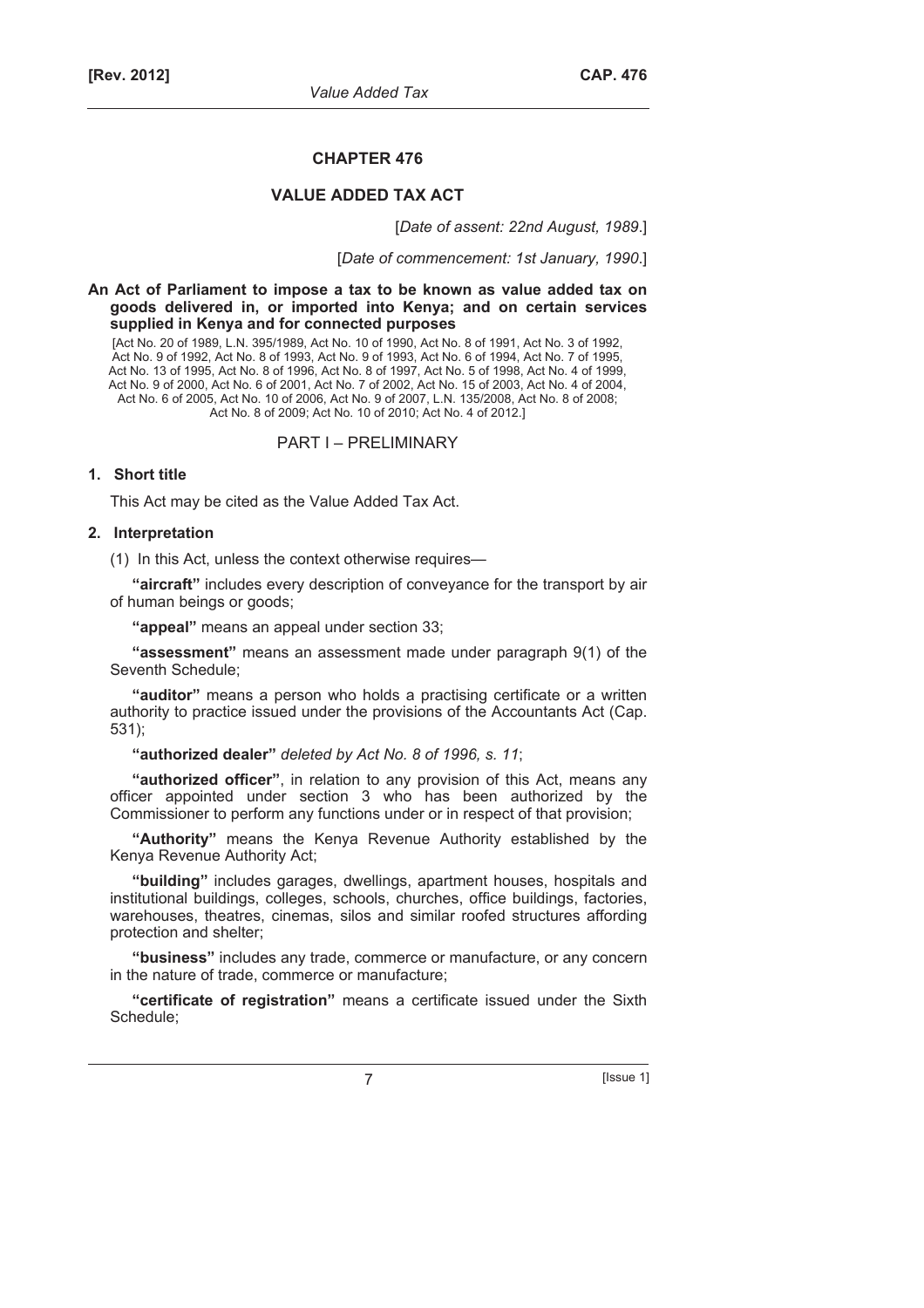**"Commissioner"** means—

- (a) the Commissioner-General appointed under section 11(1) of the Kenya Revenue Authority Act (Cap. 469); or
- (b) with respect to the powers or functions that have been delegated under section 11(4) of the Kenya Revenue Authority Act (Cap. 469) to another Commissioner, that other Commissioner;

**"company"** means a company as defined in the Companies Act (Cap. 486) and body corporate formed under any other written law, and includes any association, whether incorporated or not, formed outside Kenya which the Minister may, by order, declare to be a company for the purposes of this Act;

**"concessional loan"** means a loan with at least twenty-five per cent grant element;

**"construction"** means the process by which a building, or part thereof, or an addition thereto, is erected, but does not include the manufacture of—

- (a) materials for the construction of buildings; or
- (b) component parts used in, wrought into, or attached to, buildings;

**"contractor"** means a person who undertakes the construction, demolition, repair or restoration of buildings, industrial plant, roads, bridges, dams, quays, wharves and other similar civil works and parts thereof including mechanical and electrical machinery and equipment;

**"designated dealer"** *deleted by Act No. 5 of 1998, s. 17;*

**"designated person"** *deleted by Act No. 6 of 2005, s. 4(a);*

**"designated supplies"** *deleted by Act No. 6 of 2005, s. 4(a);*

**"duty of customs"** means excise duty, import duty, export duty, suspended duty, dumping duty, levy, cess, imposition, tax or surtax charged under and law for the time being in force relating to customs and excise;

**"entertainment"** means an exhibition, performance or amusement to which person are admitted for payment, but does not include the following—

- (a) stage plays and performances which are conducted by education institutions, approved by the Minister for the time being responsible for education as part of learning;
- (b) sports, games or cultural performance conducted under the auspices of the Ministry of Culture and Social Services;
- (c) entertainment of a charitable, educational, medical, scientific or cultural nature as may be approved in writing by the Commissioner prior to the date of the entertainment for the benefit of the public; or
- (d) entertainment organized by a non-profit making charitable, educational, medical, scientific or cultural society registered under the Societies Act (Cap. 108) where the entertainment is in furtherance of the objects of the society as may be approved in writing by the Commissioner prior to the date of the entertainment;

**"exempt supplies"** means supplies of goods and services specified in the Second and Third Schedules respectively, which are not subject to tax;

 $[|$ Ssue 1 $|$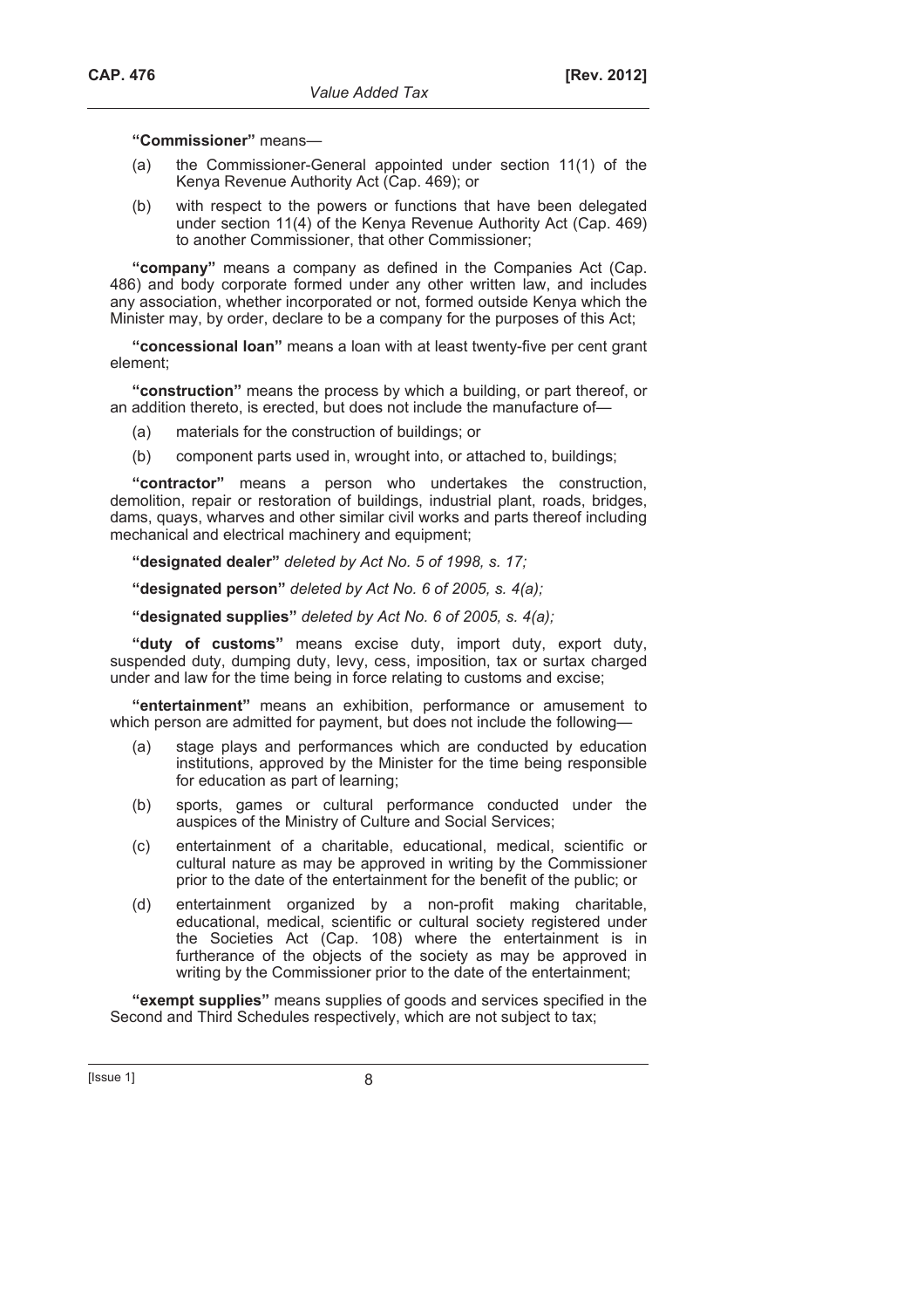**"export processing zone"** means an export processing zone designated under the Export Processing Zones Act (Cap. 517);

**"foreign aid funded investment project"** means a project designated by the Minister by order published in the *Gazette*;

**"game of chance"** and **"winnings"** have the meanings respectively assigned to them in section 2 of the Betting, Lotteries and Gaming Act (Cap. 131);

**"hotel"** means premises on which accommodation is supplied, with or without food or the services other than those specified in the Third Schedule in exchange for money or money's worth, and includes premises known as "service flats", "service apartments", "beach cottages", "holiday cottages", "game lodges", "safari camps", "bandas", "holiday villas" and other premises or establishments used for similar purposes, but does not include—

- (a) premises on which the only supply is under a lease or licence of not less than one month, unless by prior arrangement the occupier may, without penalty, terminate that lease or licence on less than one month's notice; or
- (b) *deleted by Act No. 8 of 2008, s. 12.*
- (c) premises operated by an educational or training institution approved by the Minister for the use of the staff and students of that institution; or
- (d) premises operated by a medical institution approved by the Minister for the time being responsible for health for the use of the staff and students of that institution;

**"import"** means to bring or cause to be brought from a foreign country or from an export processing zone;

**"importer"** means any person who imports taxable goods;

**"information technology"** means any equipment or software for use in storing, retrieving, processing or disseminating information;

**"manufacture"** means—

- (a) in relation to any commodity, the activities of a manufacturer, including the bottling of water, but excluding the construction of buildings or the local treatment of water by a local authority or a person approved by the Minister for the time being responsible for water development for domestic or for industrial use; and
	- (b) in relation to electricity, the generation thereof;

**"manufacturer"** means—

- (a) in relation to any commodity, any person who subjects any physical matter to any process by which that commodity is finally produced; or
- (b) any person whose trade consists of activities in connection with commodities included in paragraph (a) including assembly, packing, bottling, repacking, mixing, blending, grinding, cutting, bending, twisting, and joining, or similar activity by which such commodities are finally produced; or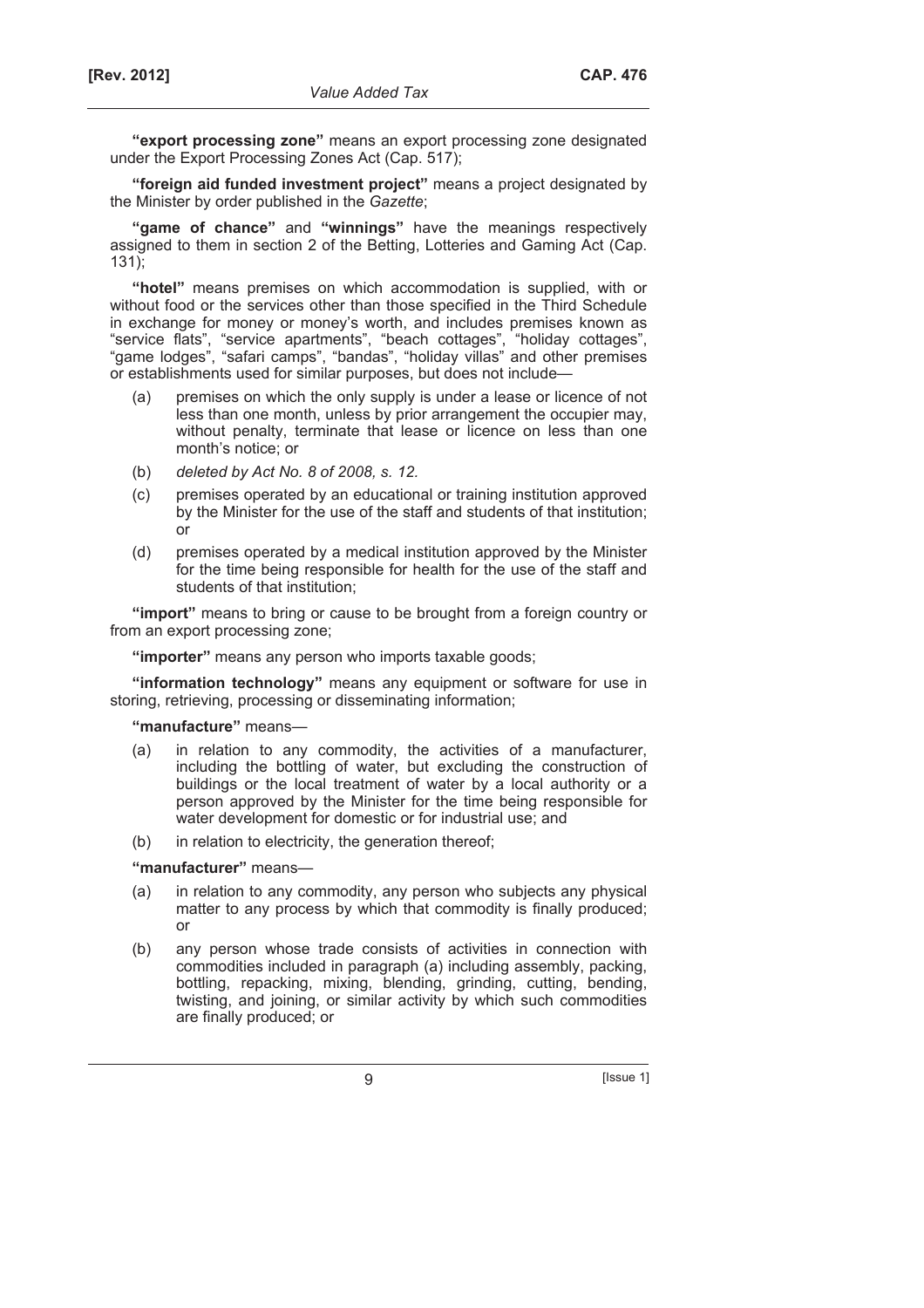- (c) any person who has goods as defined in paragraph (a) or (b) manufactured to his specification or design, for himself, or on his behalf by others; or
- (d) any person who generates electricity;

**"official aid funded project"** means a project funded by means of a grant or concessional loan in accordance with an agreement between the Government and any foreign government, agency, institution, foundation, organisation or any other aid agency;

**"owner"**, in respect of any goods (whether taxable or not), aircraft, vessel, vehicle, plant or other thing, includes any person (other than an officer acting in his official capacity being or holding himself out to be the owner, manufacturer, agent or person in possession of, beneficially interested in, or having control of, or power of disposition over, the goods, aircraft, vessel, vehicle, plant, or other thing;

**"registered dealer"** *deleted by Act No. 5 of 1998, s. 17;*

**"registered manufacturer"** means any manufacturer registered under the Sixth Schedule;

**"registered person"** means any person registered under the Sixth Schedule;

**"regulations"** means regulations made under section 58;

**"residential buildings"** means the part of any premises used to accommodate persons for residential purposes;

**"restaurant"** means any establishment supplying restaurant services, and includes cafeterias, fast-food outlets, snack bars, foodstalls at exhibitions or sports arenas and similar establishments, but does not include—

- (a) establishments operated by a charitable or religious organisation registered under the Societies Act for charitable or religious purposes; or
- (b) establishments operated by an educational or training institution approved by the Minister for the use of the staff and students of that institution; or
- (c) establishments operated by a medical institution approved by the Minister for the time being responsible for health for the use of the staff and students of that institution; or
- (d) canteens and cafeterias operated by an employer for the benefit of his low-income employees which the Commissioner may approve subject to such conditions as he may prescribe;

**"restaurant services"** means the supply of food or beverages prepared for immediate consumption, whether or not such consumption is on the premises of the restaurant, and includes outside catering;

**"sale"**, in relation to any goods, means—

 (a) any transaction whereby the goods are delivered by one person to another person pursuant to a contract of sale or other disposition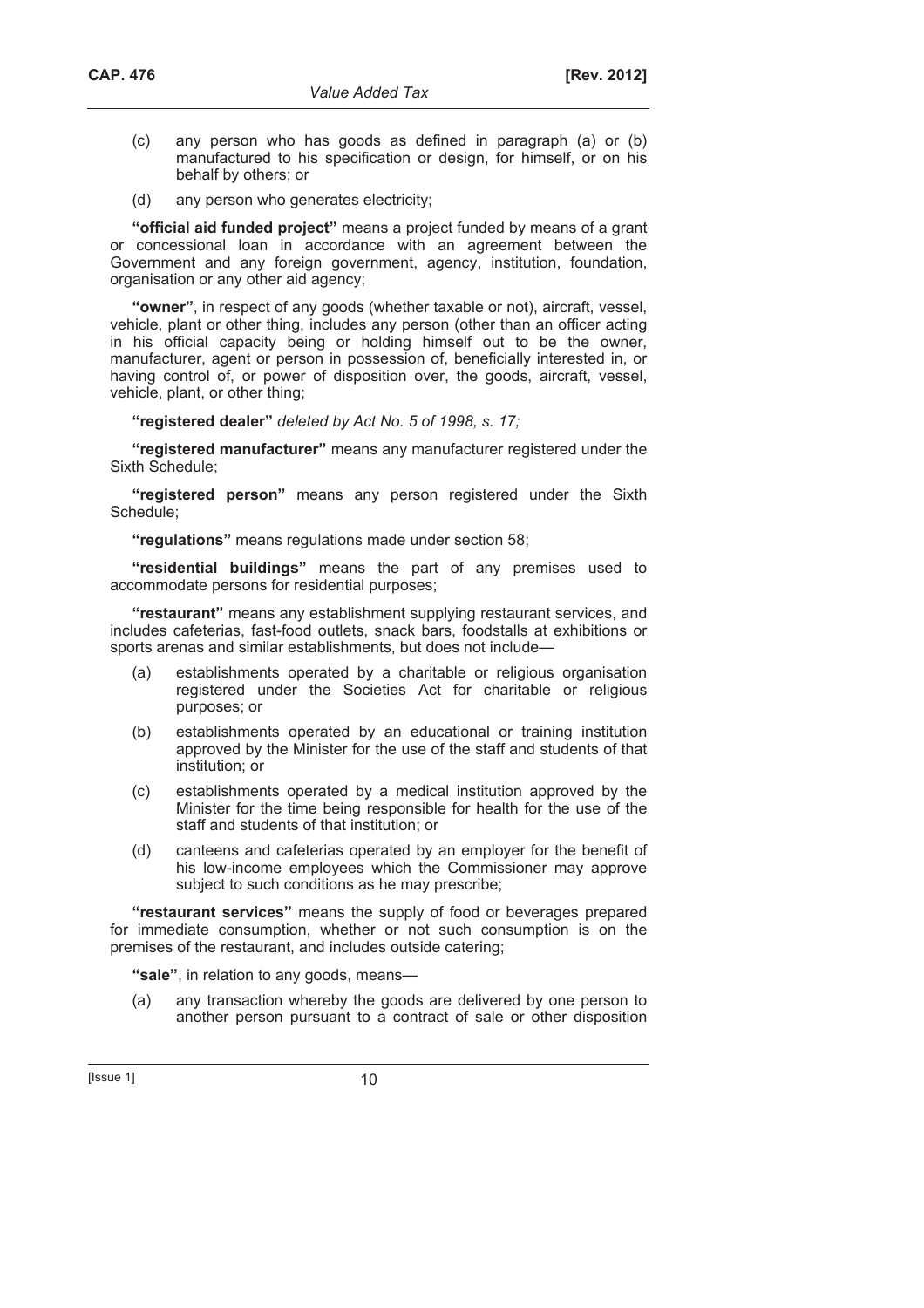whereby the ownership in the goods has passed or will pass to the person to whom the goods are delivered or to any other person for whom such person is acting as an agent; or

- (b) any transaction whereby one person passes the possession of any goods to any other person under an agreement, whether oral or in writing, which provides for the purchase of goods by the person to whom the possession thereof is delivered, or which provides that the property in the goods will or may pass to that person on the happening of any event; or
- (c) any transaction whereby the owner of the goods delivers to any person the possession of the goods on hire or any other arrangement whatsoever, which permits the person to whom the possession is delivered to use the goods for his own purposes or for the purposes of any other person, whether for any specified period or indefinitely, and whether or not that person is required to give the owner any consideration for the use of the goods by him or by any other person; or
- (d) any use of the goods for his own purposes outside of the business by the registered person or any other person liable to pay tax;

**"service exported out of Kenya"** means a service provided for use or consumption outside Kenya, whether the service is performed in or outside Kenya, or both inside and outside Kenya;

**"service imported into Kenya"** means a service provided by a person normally resident outside Kenya who is not required to register for tax in Kenya, or a service provided by an export processing zone enterprise for use or for consumption by a person in Kenya whether or not the service is provided from outside or in Kenya or both inside and outside Kenya;

**"services"** means—

- (a) any supply by way of business that is not a supply of goods or money; or
- (b) anything which is not a supply of goods but is done for a consideration (including, if so done, the granting, assignment or surrender of any right),

but does not include a service provided by an employee to his employer for a wage or salary;

**"shipstores"** means goods for use in aircraft and vessels engaged in international transport for consumption by passengers and crew and goods for sale on board;

**"supply"** includes—

- (a) the sale or provision or delivery of taxable goods to another person;
- (b) the sale or provision of taxable services to another person;
- (c) the appropriation by a registered person of taxable goods or services for his own use outside of the business;
- (d) the making of a gift of any taxable goods or taxable services;
- (e) the letting of taxable goods on hire, leasing or other transfers;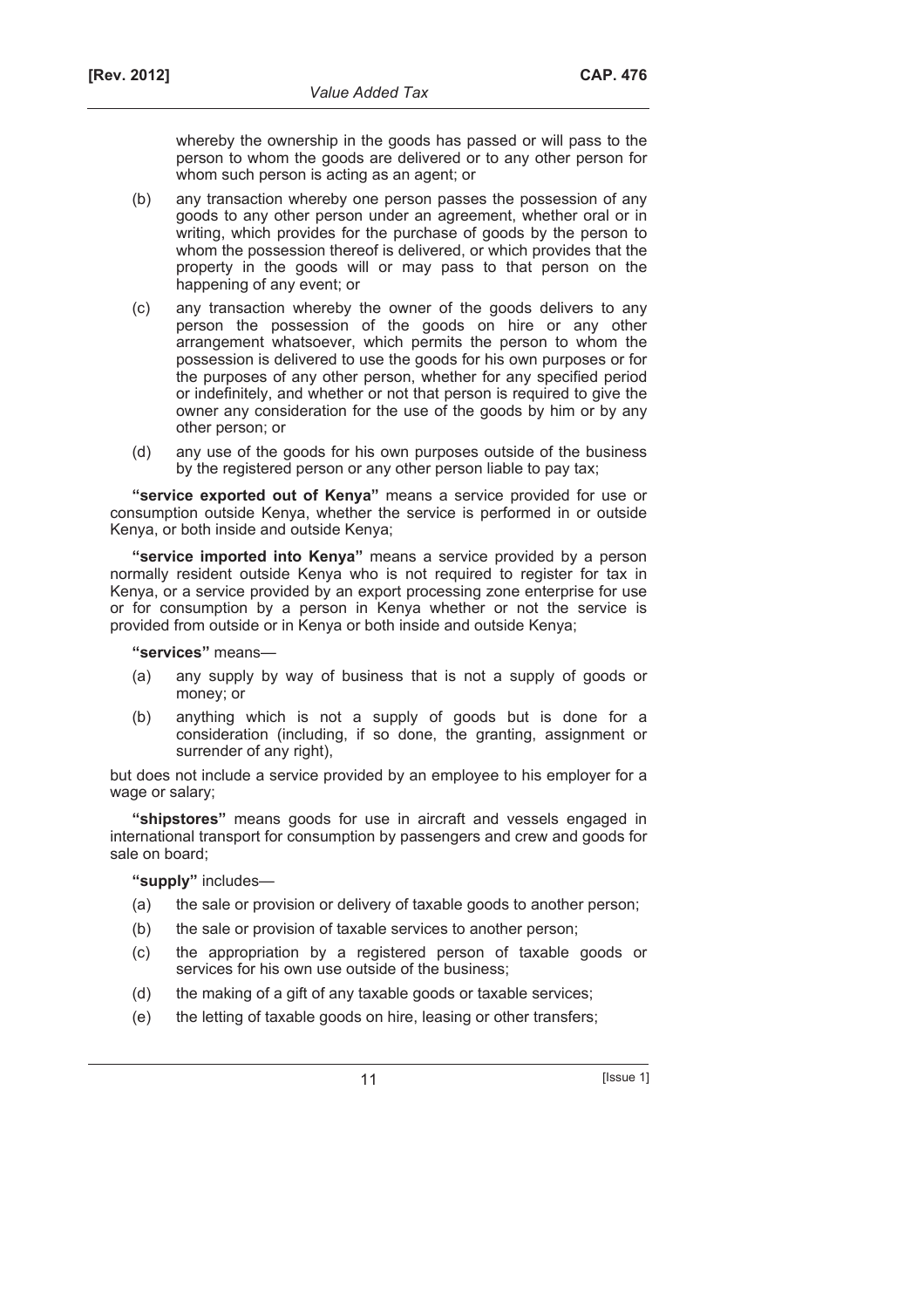- (f) the provision of taxable services by a contractor to himself in constructing a building and related civil engineering works for his own use, sale or renting to other persons;
- (g) *deleted by Act No. 9 of 2007, s. 8(b);*
- (h) the appropriation by a registered person of taxable goods or services for his own use inside of the business where if supplied by another registered person, the tax charged on such goods or services is excluded from the deduction of input tax;
- (i) any other disposal of taxable goods or provision of taxable services;

**"tax"** means the value added tax chargeable under this Act;

**"tax computerised system"** means any software or hardware for use in storing, retrieving, processing or disseminating information relating to tax;

**"tax period"** means one calendar month;

**"taxable goods"** includes electricity and any goods other than those specified in the Second Schedule;

**"taxable person"** means any person liable to apply for registration under the Sixth Schedule, but does not include an export processing zone enterprise:

**"taxable services"** means any services not specified in the Third Schedule;

**"taxable value"** means the value determined in accordance with section 9;

**"transit goods"** means good imported from a foreign place, through the territory of Kenya, to a foreign destination;

**"Tribunal"** means an Appeals Tribunal established under section 32;

**"vehicle"** includes every description of conveyance for the transport by land of human beings or goods;

**"vessel"** includes every description of conveyance for the transport by water of human beings or goods.

(2) For the purposes of this Act, goods shall be classified by reference to the tariff numbers set out in Annex 1 to the Protocol on the Establishment of the East African Community Customs Union and in interpreting that Annex, the general rules of interpretation set out therein shall, *mutatis mutandis*, apply.

[Act No. 10 of 1990, s. 13, Act No. 8 of 1991, s. 36, Act No. 8 of 1993, s. 21, Act No. 6 of 1994, Act No. 2 of 1995, Act No. 5 of 1996, s. 11, Act No. 5 of 1998, s. 17, Act No. 4 of 1999, s. 18A, Act No. 9 of 2000, s. 22, Act No. 6 of 2001, s. 26, Act No. 7 of 2002, s. 23, Act No. 15 of 2003, s. 19, Act No. 4 of 2004, s. 29, Act No. 6 of 2004, s. 4, Act No. 6 of 2005, s. 4, Act No. 9 of 2007, s. 8, Act No. 8 of 2008, s. 12, Act No. 8 of 2009.]

# PART II – ADMINISTRATION

#### **3. Functions and powers of the Commissioner and other officers, etc.**

(1) *Deleted by Act No. 4 of 2004, s. 30.*

 $[|$  Issue 1 $|$  12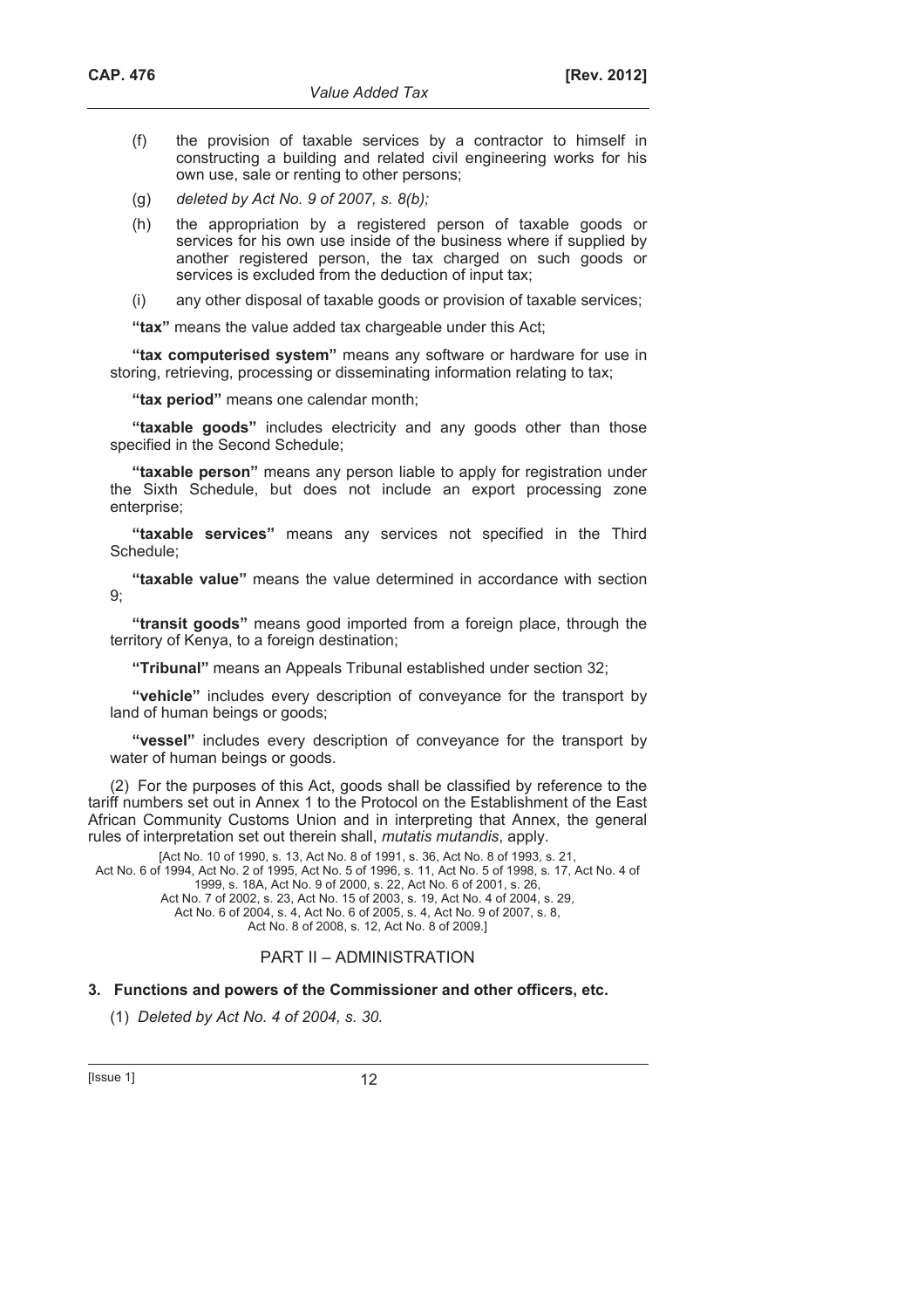(2) The Commissioner shall be responsible for the control and collection of, and accounting for tax, and shall, subject to the direction and control of the Minister, have the superintendence of all matters relating thereto.

- (3) The Commissioner may—
	- (a) authorize any other officer appointed under this section to perform any of the functions of the Commissioner under this Act or the regulations, except this subsection; or
	- (b) subject to the approval of the Board of Directors of the Authority, by notice in the *Gazette*, appoint such other person as he may determine to perform any of the Commissioner's functions under this Act requiring expert knowledge or skill,

subject to such limitations as the Commissioner may think fit.

(3A) Subject to this Act, every appointment under paragraph (b) of subsection (3) shall be made upon such terms and conditions of service as may be approved by the Board of Directors of the Authority.

(4) Every officer appointed under this section shall enforce, and ensure due compliance with, the provisions of this Act and the regulations, and shall make all due inquiries in relation thereto.

(5) Every authorized officer or other person appointed under subsection (3) shall, on demand, produce such documents establishing his identity as may be approved by the Commissioner.

(6) Every authorized officer or other person appointed under subsection (3) shall, by a date to be determined by the Commissioner, make and subscribe before a magistrate or commissioner for oaths declaration in the form set out in the Ninth Schedule.

[Act No. 4 of 1999, s. 19, Act No. 4 of 2004, s. 30.]

# **4. Authorized officers to have powers of police officers**

For the purposes of carrying out this Act, every authorized officer shall, in the performance of his duties, have all the powers, rights, privileges and protection of a police officer.

# PART III – CHARGE TO TAX

# **5. Charge to tax**

A tax, to be known as value added tax, shall be charged in accordance with the provisions of this Act on the supply of goods and services in Kenya (including anything specified by the Minister as such a supply) and on the importation of goods and services into Kenya.

[Act No. 10 of 1990, s. 15.]

# **6. Tax to be charged on taxable supplies and imported goods**

(1) Tax shall be charged on any supply of goods or services made or provided in Kenya where it is a taxable supply made by a taxable person in the course of or in furtherance of any business carried on by him.

(2) The rates of tax shall be those specified in the First Schedule.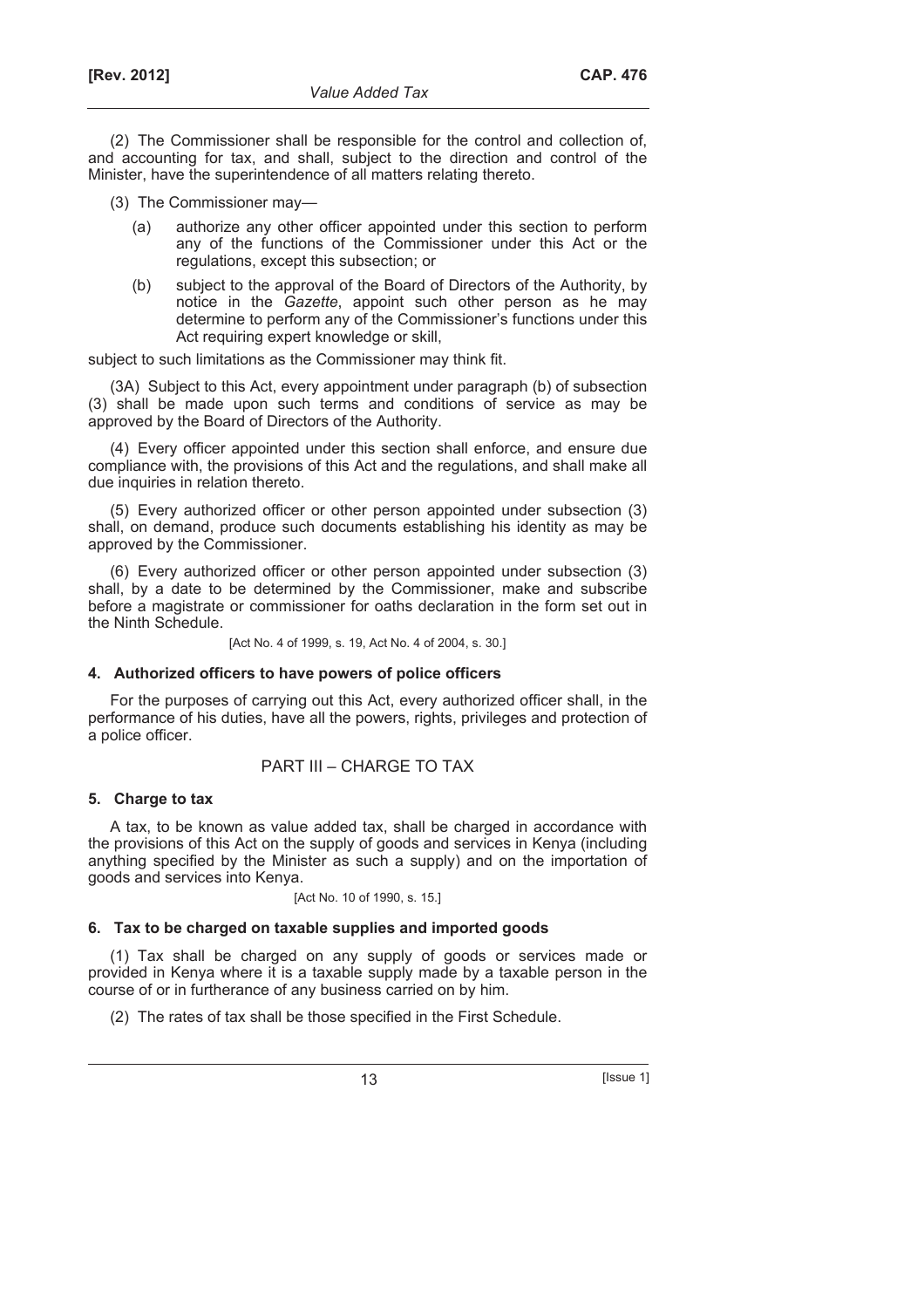(3) A person who makes or intends to make taxable supplies is a taxable person while he is, or is required to be, registered under the Sixth Schedule; and a taxable supply is a supply of taxable goods or services made or provided in Kenya.

(4) Tax on any supply of goods or services shall be a liability of the person making the supply and (subject to the provisions of this Act relating to accounting and payment) shall become due at the time of supply.

(5) Tax on the importation of goods into Kenya shall be charged as if it were a duty of customs and shall be payable by the person who imports the goods.

(6) Tax on services imported into Kenya shall be payable by the person receiving the taxable service.

(7) Notwithstanding the provisions of subsection (6), where the supplier of a service to which that subsection applies is normally resident outside Kenya, the Commissioner may, by notice in writing, appoint a person who is normally resident in Kenya, as an agent for collecting the tax payable on the service and remitting it to the Commissioner.

> [Act No. 10 of 1990, s. 16, Act No. 9 of 2000, s. 23, Act No. 6 of 2001, s. 27, Act No. 4 of 2004, s. 31.]

# **7. Minister may amend Schedules**

(1) The Minister may by order published in the *Gazette*—

- (a) amend the First Schedule by increasing or decreasing any of the rates of tax by an amount not exceeding twenty-five per cent of the rate set out therein;
- (b) amend, vary or replace the Sixth and Seventh Schedules.

(2) Every order made under subsection (1) shall be laid before the National Assembly without unreasonable delay, and unless a resolution approving the order is passed by the National Assembly within twenty days of the day on which the National Assembly next sits after the order is so laid, it shall thenceforth be void, but without prejudice to anything previously done thereunder.

[Act No. 10 of 1990, s. 17, Act No. 8 of 1991, s. 37.]

#### **8. Zero-rating**

(1) Where a taxable person supplies goods or services and the supply is zero-rated, then no tax shall be charged on the supply, but it shall, in all other respects, be treated as a taxable supply and accordingly the rate at which tax is treated as charged on the supply shall be nil.

(2) A supply or importation of goods is zero-rated by virtue of this section if the goods are of the description for the time being specified in the Fifth Schedule or Part A and Part B of the Eighth Schedule or the supply is of a description so specified.

(3) A supply or importation of goods or services is zero-rated by virtue of this section if the goods or services are of the description for the time being specified in Part A of the Fifth Schedule or imported or purchased by persons specified in Part C of the Eighth Schedule.

[Act No. 10 of 1990, s. 18, Act No. 9 of 1992, s. 19, Act No. 8 of 1997, s. 17, Act No. 9 of 2000, s. 24, Act No. 6 of 2004, s. 19.]

 $[|$ Ssue 1 $]$  14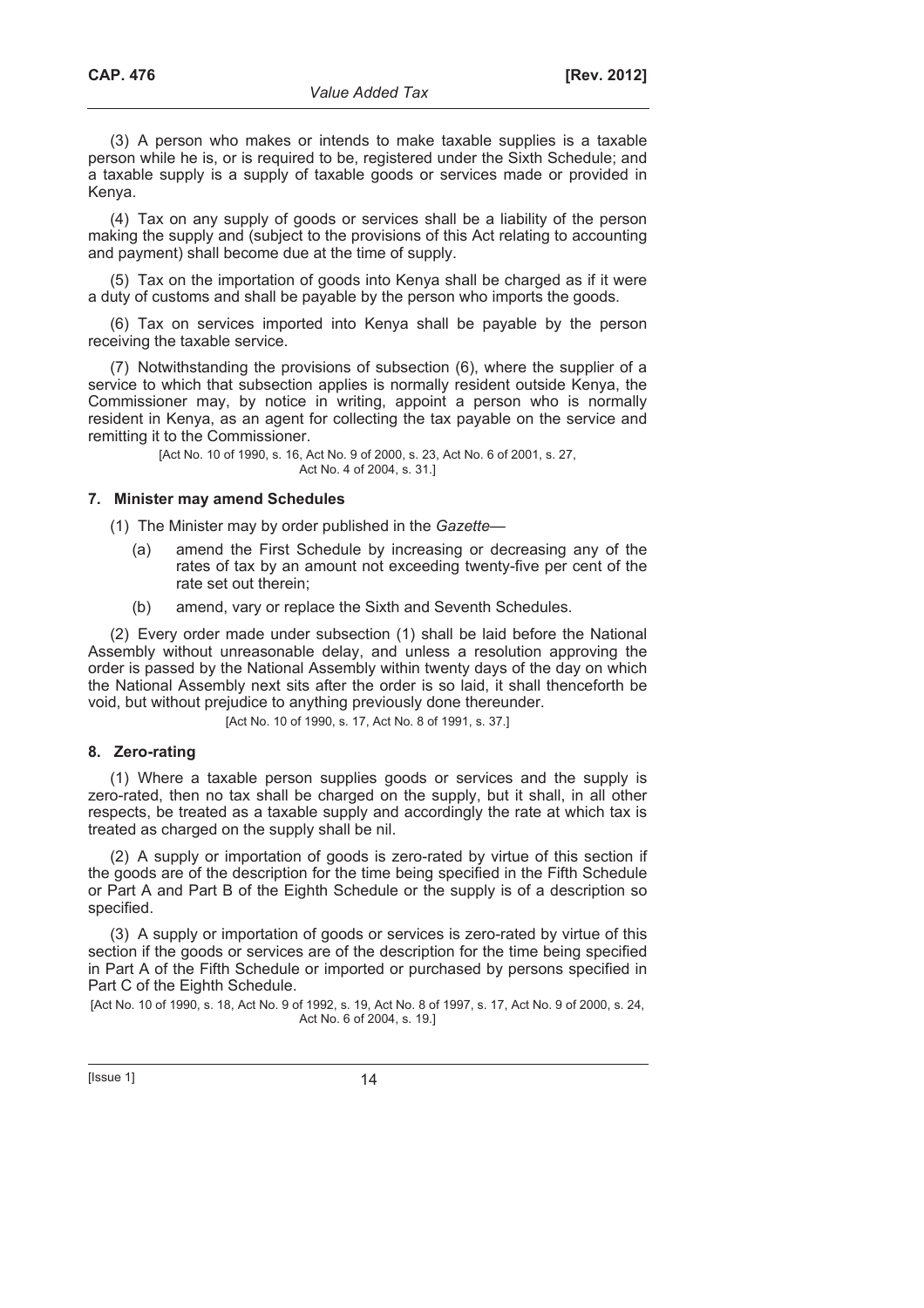# PART IV – TAXABLE VALUE

### **9. Value of supply and imported goods**

(1) For the purpose of this Act, the taxable value of any supply of goods or services shall be—

- (a) in the case of a supply provided by the registered person to an independent person dealing at arm's length, the price for which the supply is provided;
- (b) otherwise than as provided under paragraph (a), the price at which the supply would have been provided in the ordinary course of business by a registered person to an independent person dealing at arm's length and, in cases where no such price can be determined, the price shall, subject to the regulations, be decided by the Commissioner;
- (c) in the case of taxable goods imported into Kenya, the sum of the following amounts—
	- (i) the value of such taxable goods ascertained for the purpose of customs duty, in accordance with the East African Community Customs Management Act, 2004, whether or not any duty of customs is payable on those goods; and
	- (ii) the amount of the duty of customs, if any, paid on those goods;
- (d) in the case of a taxable service imported into Kenya the price at which the supply is provided.

(2) In calculating the price of any goods for the purposes of subsection (1) there shall be included any amount charged in respect of—

- (a) any wrapper, package, box, bottle or other container in which the goods concerned are contained; and
- (b) any other goods contained in or attached to such wrapper, package, box, bottle or other container; and
- (c) any liability that the purchaser has to pay to the vendor by reason of or in respect of the sale in addition to the amount charged as price (whether payable at the same time or some other time) including any excise duty chargeable under the Customs and Excise Act, where applicable, and any amount charged for, or to make provision for, advertising, financing, warranty, commission, transportation, erection or any other matter:

Provided that the regulations may make provisions for the deduction from the price of the whole or any portion of any such amount charged in respect of transportation, erection or returnable containers.

(3) In calculating the value of any services for the purposes of subsection (1), there shall be included any incidental costs incurred by the supplier of the services in the course of making his supply to his client provided that, if the Commissioner is satisfied that the supplier has merely made a disbursement to a third party as an agent of his client, then such disbursement shall be excluded from the taxable value.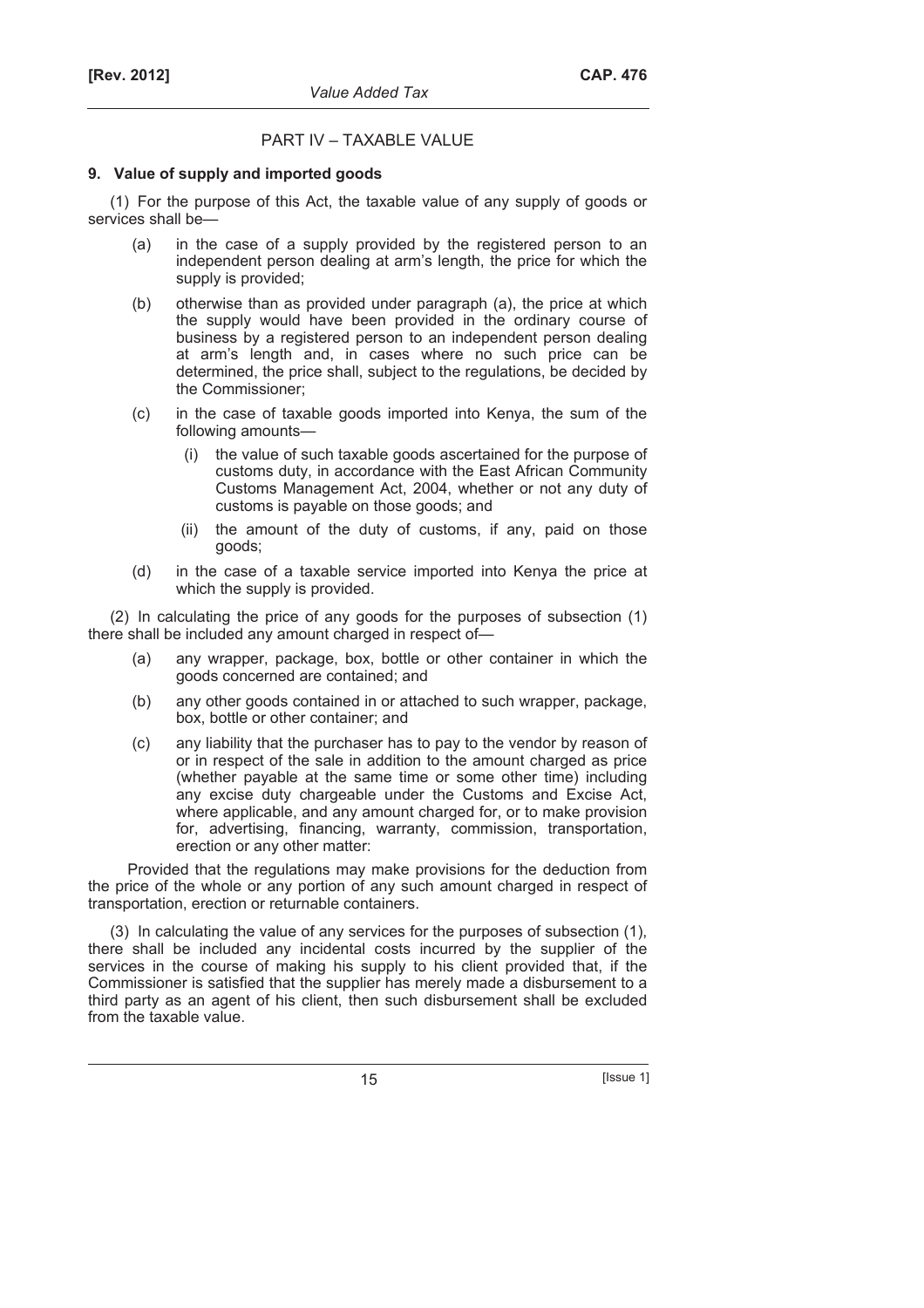- (4) In calculating the price of accommodation and restaurant services—
	- (a) any charge made in respect of the Catering, Training and Tourism Development Levy imposed under the Hotels and Restaurants Act (Cap. 494); and
	- (b) any service charge made in lieu of tips or gratuities,

shall be excluded:

Provided that the proceeds of the service charge referred to in paragraph (b) shall be distributed directly to the employees of the hotel or restaurant, in accordance with a written agreement between the employer and employees, and the service charge shall not exceed ten per cent of the price of the service excluding, such service charge.

(5) *Deleted by Act No. 6 of 2001, s. 28.*

(6) In calculating the value of betting and gaming services—

- (a) the amount staked by a person shall be deemed to be the consideration for the supply of a service; and
- (b) the taxable value of a supply under paragraph (a) for any tax period shall be the total amount staked less the amount of winnings (if any) during that tax period and the taxable value shall be deemed to be inclusive of tax.

(6A) The taxable value of mobile cellular phone services shall be the value of such services as determined for the purposes of excise duty under the Customs and Excise Act (Cap. 472).

(7) In subsection (6), the **"amount staked"** means any payment made in cash or in kind as consideration for participating in a game of chance and includes any payment for the purchase or use of instruments of gaming within the meaning of the Betting, Lotteries and Gaming Act (Cap. 131).

(8) Notwithstanding the provisions of subsection (2)(c), financial charges incurred by a person who purchases taxable goods on hire purchase terms from a taxable person engaged in hire purchase business in accordance with the Hire Purchase Act (Cap. 507) shall be excluded from the taxable value.

(9) Notwithstanding the provisions of subsections (2)(c) and (3), interest incurred for late payment of the price of a taxable supply of goods or services shall be excluded from taxable value.

(10) *Deleted by Act No. 6 of 2005, s. 5(c)*.

[Act No. 10 of 1990, s. 19, Act No. 8 of 1991, s. 38, Act No. 9 of 1992, s. 20, Act No. 9 of 1993, s. 22, Act No. 8 of 1996, s. 12, Act No. 8 of 1997, s. 18, Act No. 9 of 2000, s. 25, Act No. 7 of 2002, s. 24, Act No. 15 of 2003, s. 20, Act No. 8 of 2004, Act No. 6 of 2005, s. 5, Act No. 10 of 2006, s. 5, Act No. 8 of 2009, s. 8.]

# PART V – DEDUCTION OF INPUT TAX

### **10. Interpretation of Part**

For the purposes of this Part—

#### **"input tax"** means—

 (a) tax paid on the supply to a registered person of any goods or services to be used by him for the purpose of his business; and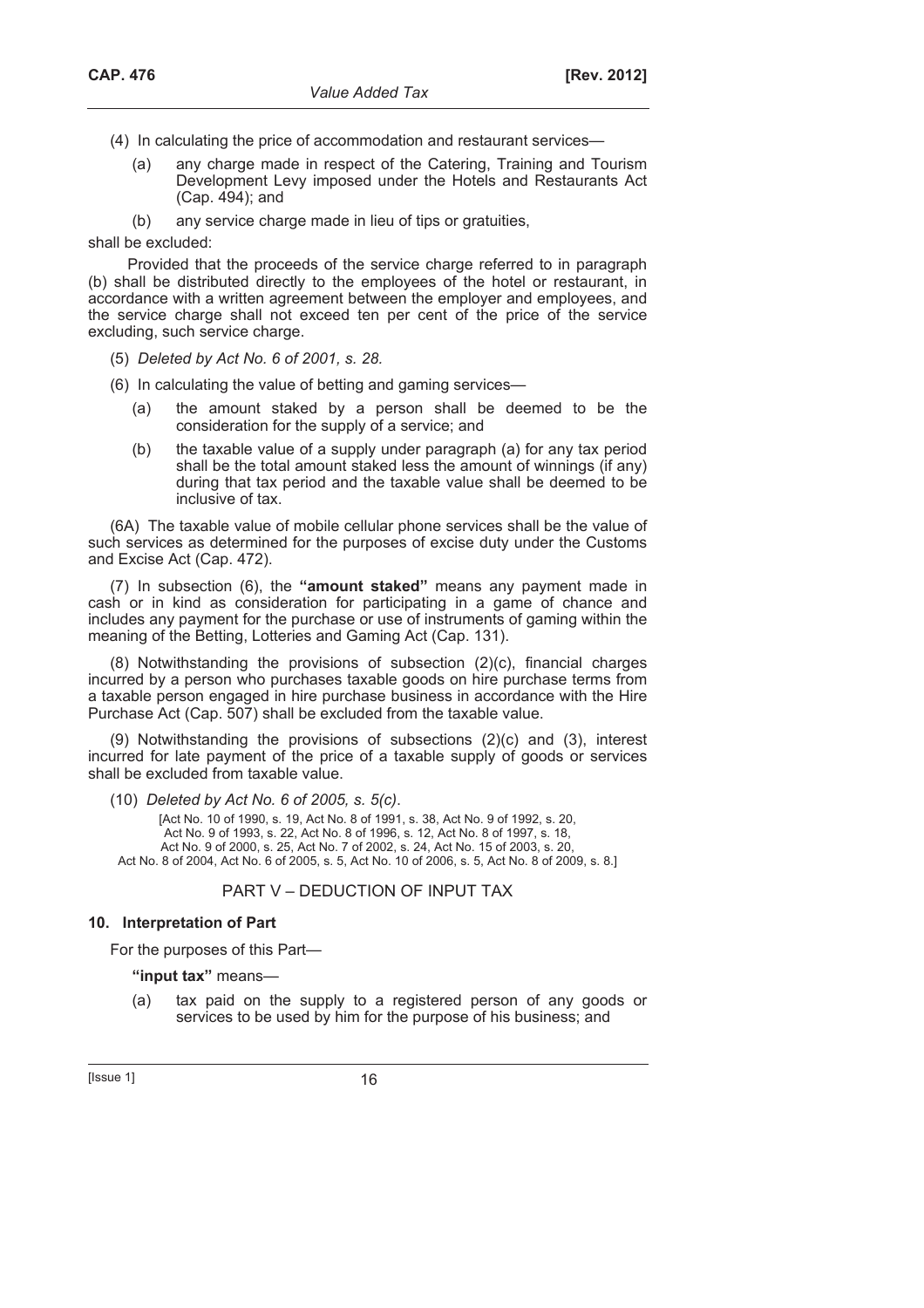(b) tax paid by a registered person on the importation of goods or services to be used by him for the purposes of his business;

**"output tax"** means tax which is due on taxable supplies.

#### [Act No. 10 of 1990, s. 20.]

# **11. Credit for input tax against output tax**

(1) Subject to the regulations and to the other provisions of this section, input tax or tax withheld by a tax withholding agent may, at the end of either tax period in which the supply, importation or withholding of tax occurred, or the next following tax period, be deducted by the registered person, so far as not previously deducted and to the extent and subject to the exemptions provided under this section, from the tax payable by him on supplies by him (referred to as "output tax" in that tax period:

Provided that no input tax or tax withheld may be deducted—

- (a) more than twelve months after that input tax becomes due and payable pursuant to section 13 or the tax is withheld, as the case may be; or
- (b) in the case of a motor vehicle or other asset purchased under a hire purchase or a lease financing agreement, more than twelve months after the issuance of a letter of undertaking or a clearance certificate for the purposes of the proviso to subsection (1A);

(1A) No input tax or tax withheld shall be deducted under subsection (1) unless a registered person is in possession of—

- (a) a tax invoice issued under paragraph (1) of the Seventh Schedule; or
- (aa) a withholding tax certificate issued under the Value Added Tax (Tax Withholding) Regulations, 2004 (L.N. 53/2004);
- (b) a customs entry duly certified by the proper officer and a receipt for the payment of tax; or
- (c) a customs receipt and a certificate signed by the Commissioner of Customs stating the amount of tax paid, in the case of goods purchased from a customs auction; or
- (d) an import declaration form duly certified by an authorized officer and proof of payment of the tax, in the case of imported taxable services:

Provided that, where a registered person purchases a motor vehicle or any other asset through a hire purchase or a lease financing agreement, such person shall, in addition to the documents required under paragraph (a), (b) or (c), require a letter of undertaking from the institution that financed the motor vehicle or other asset, undertaking that tax will be paid on resale of the asset in case it is repossessed or resold, or a clearance certificate certifying that all payments secured under the hire purchase or lease financing agreement have been made in full.

(1B) Where, under subsection (1)—

- (a) a registered person deducts input tax in respect of business premises in which taxable supplies are made; and
- (b) subsequent upon such deduction, the whole or any portion of such premises is—
	- (i) sold or disposed of; or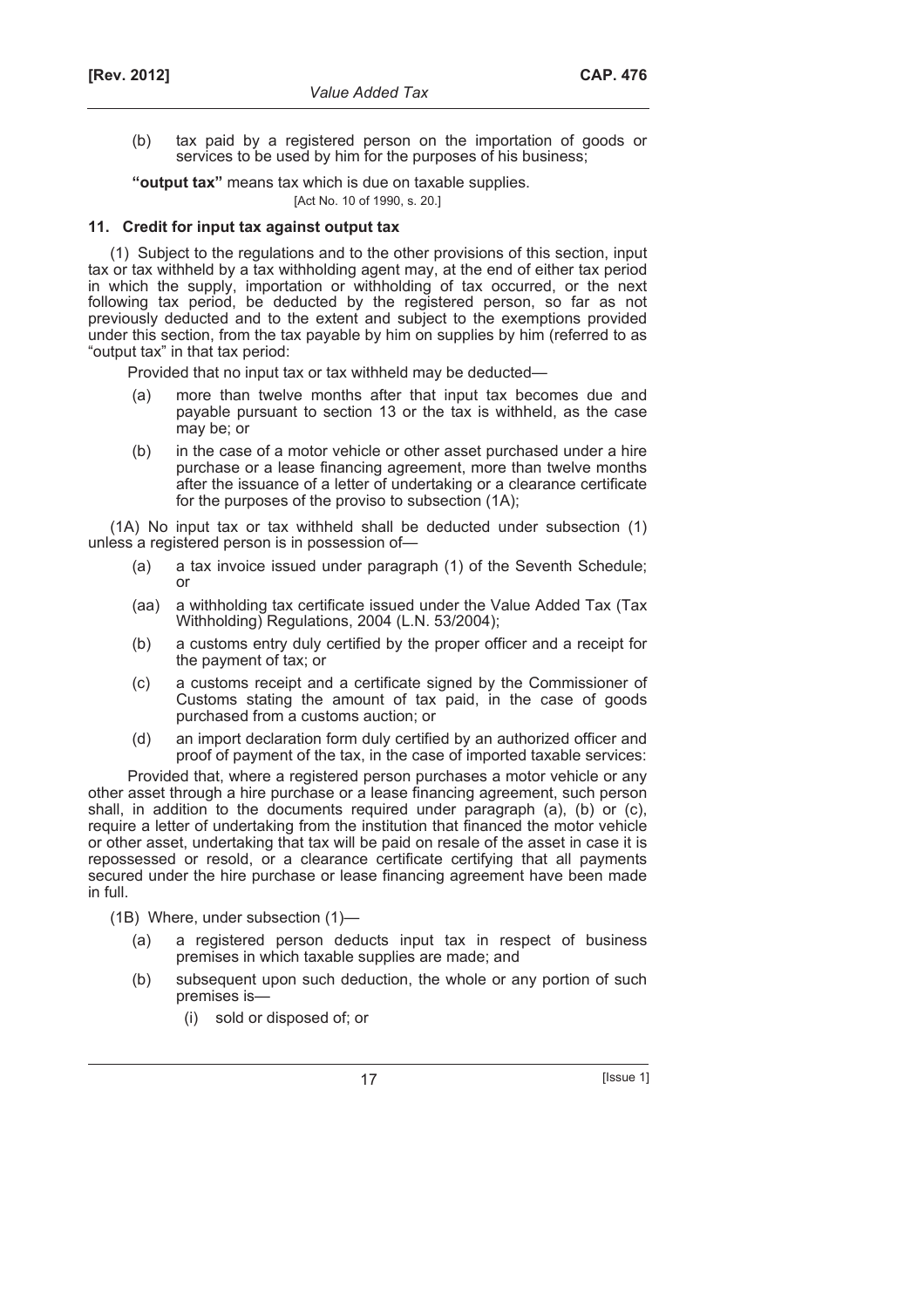(ii) converted for use in making exempt supplies, before the expiry of five years from the date the construction of such premises was completed,

such tax, or the portion thereof relating to the construction of the sold, disposed of or converted premises, shall be refunded to the Commissioner within thirty days of such sale, disposal or conversion:

Provided that where the premises are sold or disposed of, the input tax refundable by the registered person shall be output tax for the purposes of the Act.

(1C) Where the refund is not made by a registered person within thirty days, interest equal to two per cent of the tax due shall be payable for each month or part thereof during which the tax remains unrefunded.

(1D) The Commissioner may grant remission of interest under subsection (1C) in individual cases where he is satisfied that such remission is justified, and shall make quarterly reports to the Minister of all remissions so granted:

Provided that where the amount of interest exceeds five hundred thousand shillings, remission shall be subject to the prior written approval of the Minister.

(2) Where the amount of input tax that may be so deducted under subsection (1) exceeds the amount of output tax due, the amount of the excess shall be carried forward to the next tax period:

Provided that any such excess shall be paid to the registered person by the Commissioner where the Commissioner is satisfied that such excess arises from—

- (a) making zero-rated supplies; or
- (aa) tax withheld by appointed tax withholding agents;
- (b) *deleted by Act No. 8 of 2008, s. 13*.

Provided that the investments are used in making taxable supplies.

(2A) Where excess input tax is payable under subsection (2), a registered person shall lodge a claim for the amount payable within twelve months from the date the tax became payable, or such longer period, not exceeding twenty-four months, as the Commissioner may allow.

(3) Subject to subsection (4), the input tax which may be deducted by a registered person shall be—

- (a) the whole of that tax, where all of his supplies are taxable; or
- (b) such part of that tax as may be shown by the registered person to the satisfaction of the Commissioner to be attributed to taxable supplies where only a proportion of his supplies are taxable; provided that the Commissioner may determine that all supplies shall be deductible where the tax attributable to exempt supplies would be less than such part of the whole tax as may be specified by the Commissioner.

(3A) *Deleted by Act No. 4 of 1999, s. 20.*

(4) The registered person shall secure a fair and reasonable attribution of input tax to taxable supplies and any determination of input tax in accordance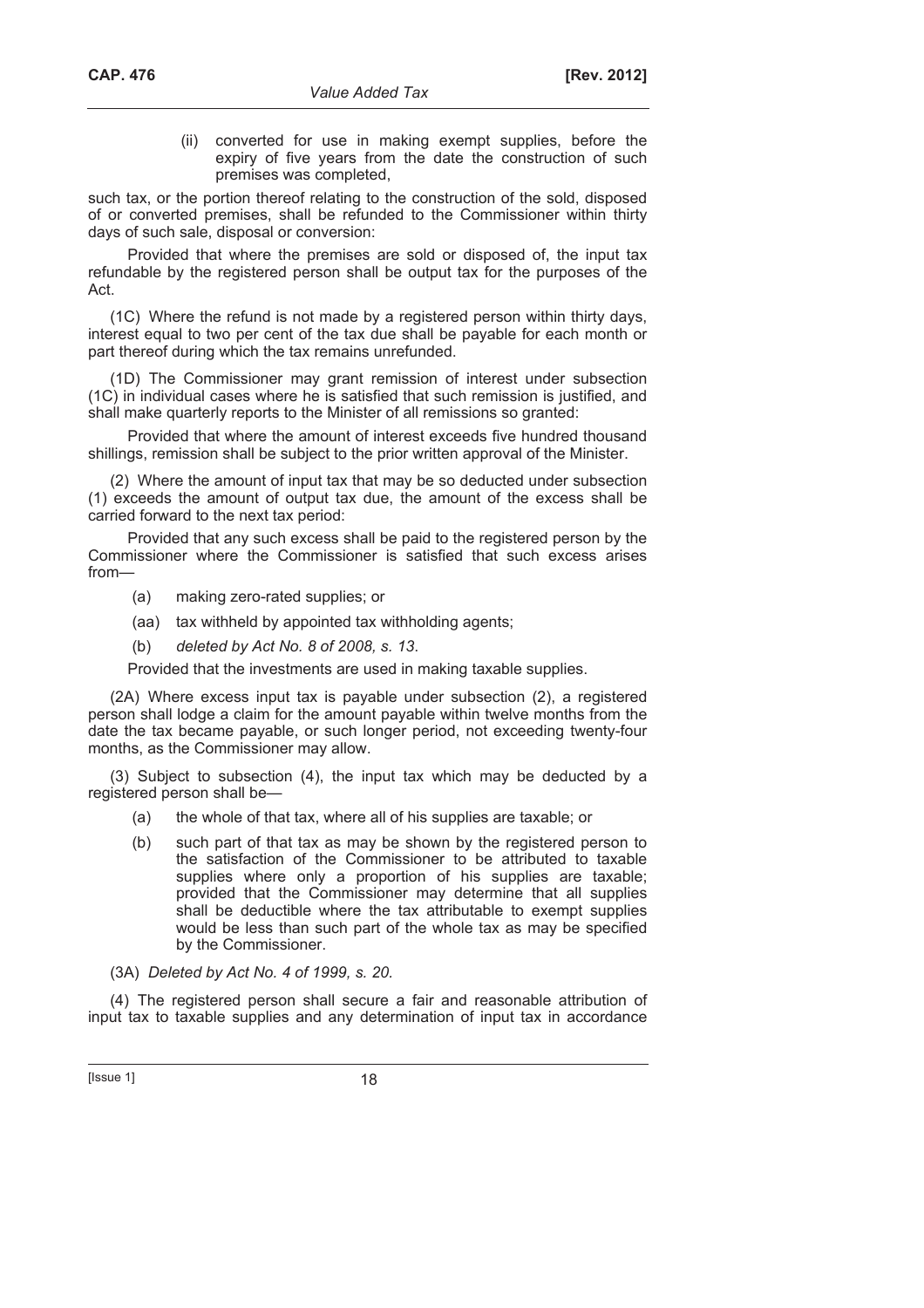with the requirements of subsection (3)(b) shall be notified in writing by the registered person to the Commissioner at the time the determination is made and shall be subject to revision and amendment by the Commissioner in cases where he deems it fit to do so.

(5) Any person who, being a person required to make an attribution under subsections (3) and (4)—

- (a) fails to do so; or
- (b) having done so, fails to notify the Commissioner, shall be guilty of an offence.

(6) The Minister may, by order published in the *Gazette*, provide in relation to such supply and importation as the order may specify, that tax charged on them is to be excluded from the deduction of input tax under this section; and—

- (a) any such provision may be determined by reference to the description of goods or services supplied or goods or services imported or to the person of whom they are supplied, the purposes for which they are supplied or imported, or any circumstances whatsoever;
- (b) such an order may contain provision for consequential relief from output tax.

[Act No. 10 of 1990, s. 21, Act No. 8 of 1991, s. 39, Act No. 9 of 1992, s. 21,

Act No. 9 of 1993, s. 23, Act No. 8 of 1996, s. 13, Act No. 4 of 1999, s. 20, Act No. 6 of 2001, s. 29, Act No. 9 of 2000, s. 25, s. 26, Act No. 6 of 2001,

s. 29, Act No. 7 of 2002, s.s 24, 25, Act No. 15 of 2003, s. 21, Act No. 4 of 2004, s. 32, Act No. 6 of 2005, s. 6, Act No. 6 of 2006, s. 6, Act No. 8 of 2008, s. 13.]

# **11A. Deduction of input tax on locally refined petroleum products**

Subject to section 6(5), input tax paid on ingredients and services used in the processing of locally refined taxable petroleum products may be deducted from the tax payable on those products in accordance with section 11.

[Act No. 8 of 1991, s. 40.]

# **11B. Deduction of tax on exempt goods**

Where a registered person acquires any goods exempt from tax under Part II (i) of the Second Schedule, the price paid for such goods shall, notwithstanding any other provision of this Act, be deemed to be inclusive of tax which may be deducted in accordance with section 11.

[Act No. 6 of 2005, s. 7.]

# **12. Tax paid on stock registration**

(1) Where—

- (a) a registered person makes exempt supplies which subsequently become taxable; or
- (b) on the date he becomes registered, a person—
	- (i) has in stock goods on which tax has been paid and which are intended for use in making taxable supplies; or
	- (ii) has constructed a building or civil works or has purchased assets for use in making taxable supplies,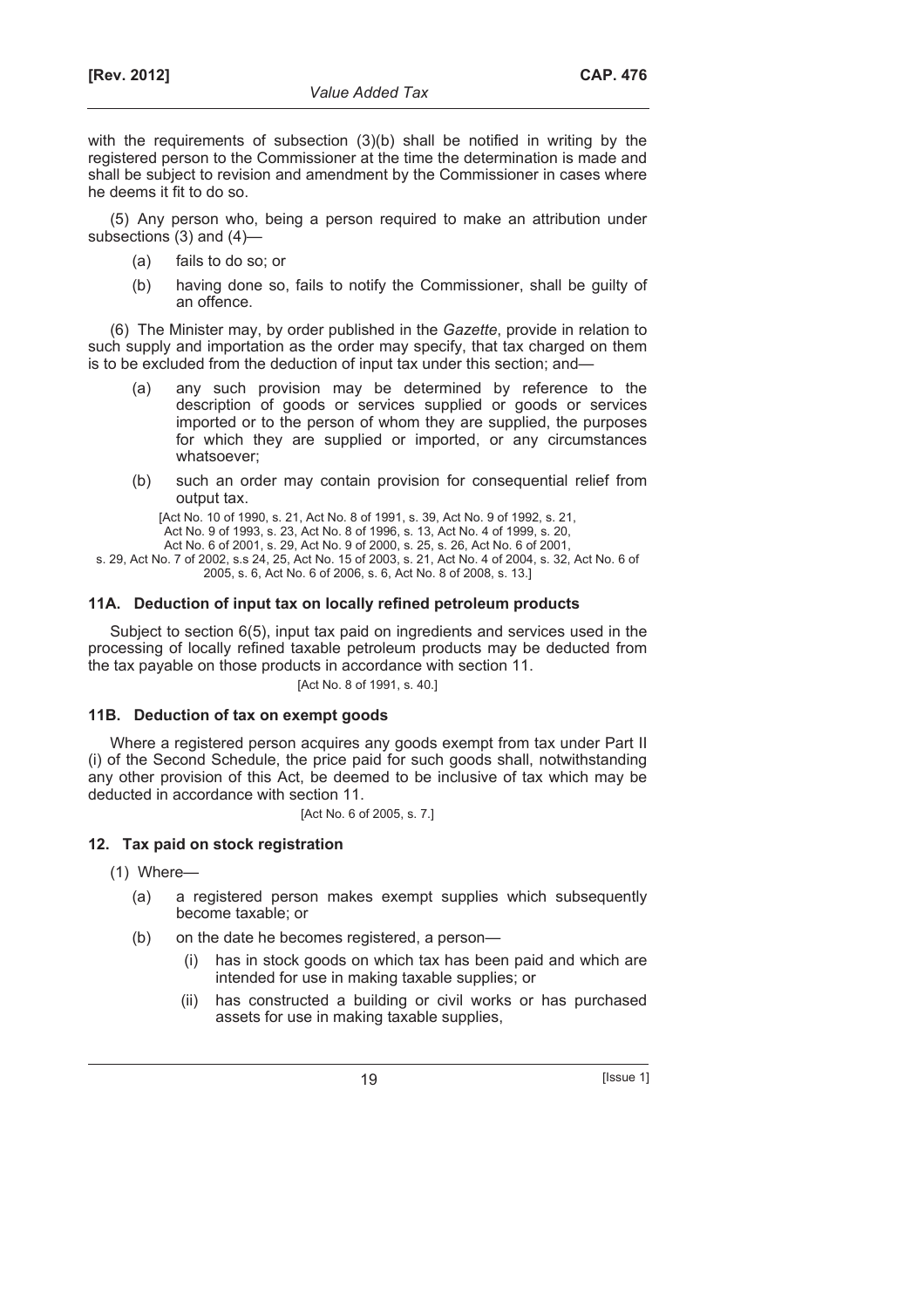he may, within three months, or such longer period as the Commissioner may, in any particular case allow, claim relief from the tax shown to have been paid on goods in stock or on the construction of such buildings or civil works or the purchase of such assets:

Provided that that this subsection shall apply where such buildings or civil works are constructed, or such goods or assets are purchased, within the period of twenty-four months immediately preceding registration or the exempt supplies becoming taxable.

(2) The Commissioner may, subject to such conditions as may be prescribed, authorize the registered person to make an appropriate deduction from the tax payable on his next return on being satisfied that the claim for relief is justified.

(3) The claim for relief from tax under subsection (1) shall be made in the prescribed form.

> [Act No. 4 of 1999, s. 21, s. 22, Act No. 9 of 2000, s. 26, Act No. 10 of 2006, s. 6, Act No. 8 of 2009, s. 9, Act No. 10 of 2010, s. 12.]

# PART VI – COLLECTION AND RECOVERY OF TAX

# **13. When tax due and payable**

(1) Subject to subsection (2), tax chargeable under subsection (1) of section 6 shall become due and payable at the time when—

- (a) the goods are supplied or the services have been supplied to the purchaser;
- (b) an interim or final certificate is issued, by an architect, surveyor or any person acting as a consultant or in a supervisory capacity, in respect of the service;
- (c) an invoice is issued in respect of the supply; or
- (d) payment is received for all or part of the supply,

whichever time shall be the earliest.

(1A) The tax payable under subsection (6) of section 6 shall be due and payable at the time when—

- (a) the taxable service is received; or
- (b) an invoice is received in respect of the service; or
- (c) payment is made for all or part of the service,

whichever time shall be the earliest.

(2) Where supplies are made on a continuous basis, or by metered supplies, tax shall become chargeable with effect from the date of the first determination of the supply or the first meter reading following the introduction of the tax and subsequently tax shall become due and payable at the time of each determination or meter reading.

(3) Notwithstanding the provisions of subsections (1) and (2), a registered person may defer payment of tax due to a date not later than the twentieth day of the month succeeding that in which the tax became due:

Provided that where the twentieth day of the month falls on a public holiday, a Saturday or a Sunday, the return together with the payment of the tax due, shall be submitted on the last working day prior to that public holiday, the Saturday or the Sunday.

[Issue 1] 20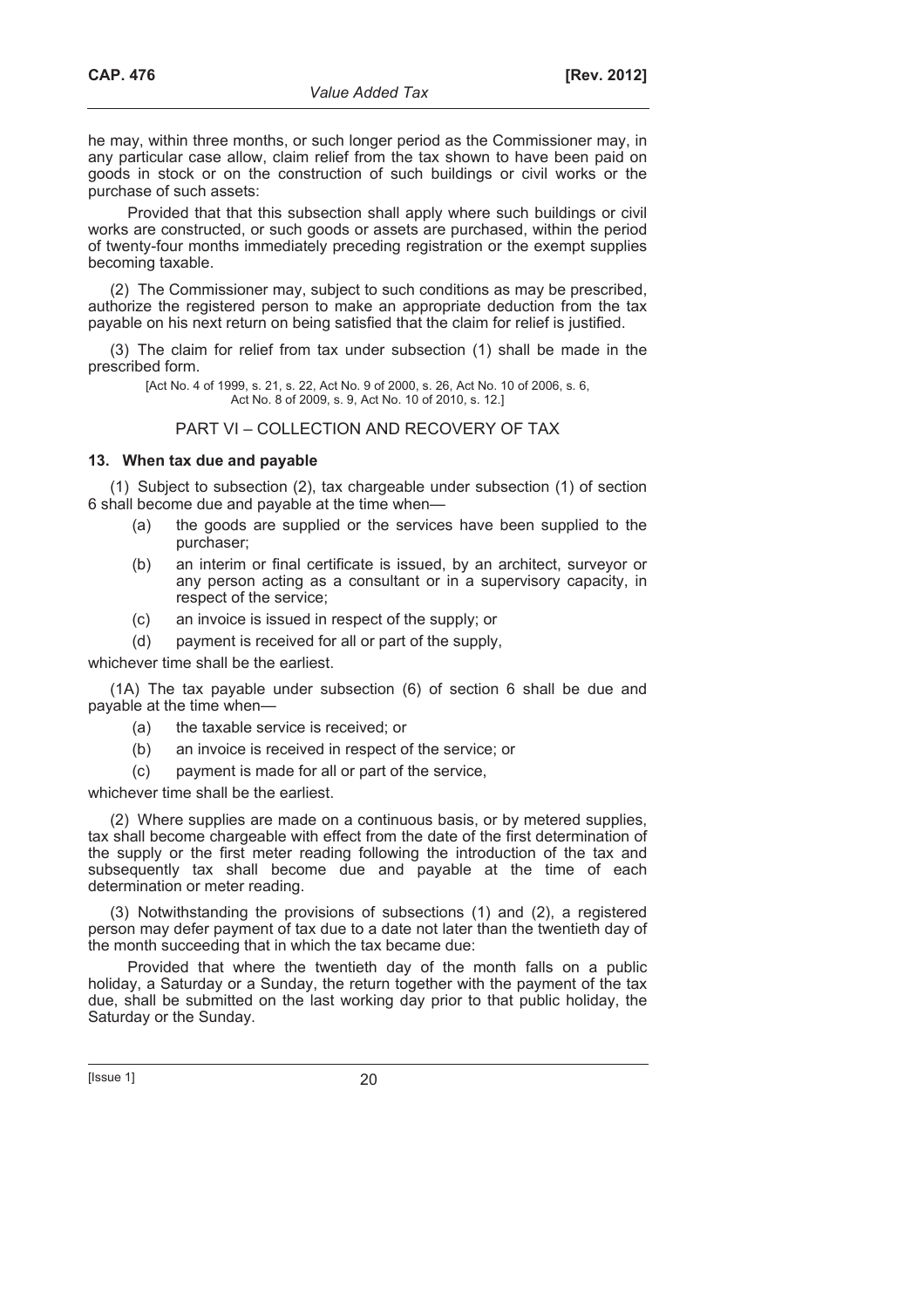(4) Notwithstanding the provisions of subsection (3), the Commissioner may require that a registered person shall pay tax at the time when he collects that tax from his customer as part of the price of a taxable supply.

(5) Any tax chargeable under subsection (5) of section 6 shall be due and payable—

- (a) in the case of taxable goods cleared for home use directly at the port of importation, or taxable goods entered for removal to an inland station and there cleared for home use, at the time of customs clearance;
- (b) in the case of taxable goods removed to a licensed warehouse subsequent to importation, at the time of final clearance from the warehouse for home use;
- (c) in the case of taxable goods removed from an export processing zone at the time of removal for home use.

(6) Where any registered person who ceases to carry on business has any taxable goods upon which tax has not been paid, he shall, in accordance with the regulations, forthwith pay the proper amount of tax due on the goods.

(7) Where any registered person who ceases to carry on business has any taxable goods upon which tax has not been paid, he shall, in accordance with the regulations, forthwith pay the proper amount of tax due on those goods.

[Act No. 10 of 1990, s. 22, Act No. 9 of 1992, s. 23, Act No. 9 of 1993, s. 24, Act No. 6 of 1994, s. 21, Act No. 8 of 1996, s. 14, Act No. 8 of 1997, s. 19, Act No. 9 of 2000, s. 27, Act No. 6 of 2001, s. 30, Act No. 4 of 2004, s. 33, Act No. 7 of 2002, s. 26.]

# **14. Relief because of doubt or difficulty in recovery of tax**

(1) Notwithstanding the provisions of this Act, the Commissioner may, with the prior approval of the Minister, in any case where he is of the opinion that there is—

- (a) uncertainty as to any question of law or fact; or
- (b) impossibility, or undue difficulty or expense, of recovery of tax;
- (c) hardship or equity,

refrain from assessing or recovering the tax in question and thereupon liability to the tax shall be deemed to be extinguished or the tax shall be deemed to be abandoned or remitted, as the case may be.

(2) In any case which has been referred to him and where he considers it appropriate, the Minister may, in writing direct the Commissioner—

- (a) to take such action as the Minister may deem fit; or
- (b) to obtain the direction of the Court upon the case. [Act No. 4 of 2004, s. 34.]

#### **14A. Amnesty for additional tax, penalties, etc.**

(1) Notwithstanding any other provision of this Act, the Commissioner shall refrain from assessing or recovering any additional tax, penalties or fines in respect of any tax that was due before the 11th June, 2004, where—

(a) the tax is paid; and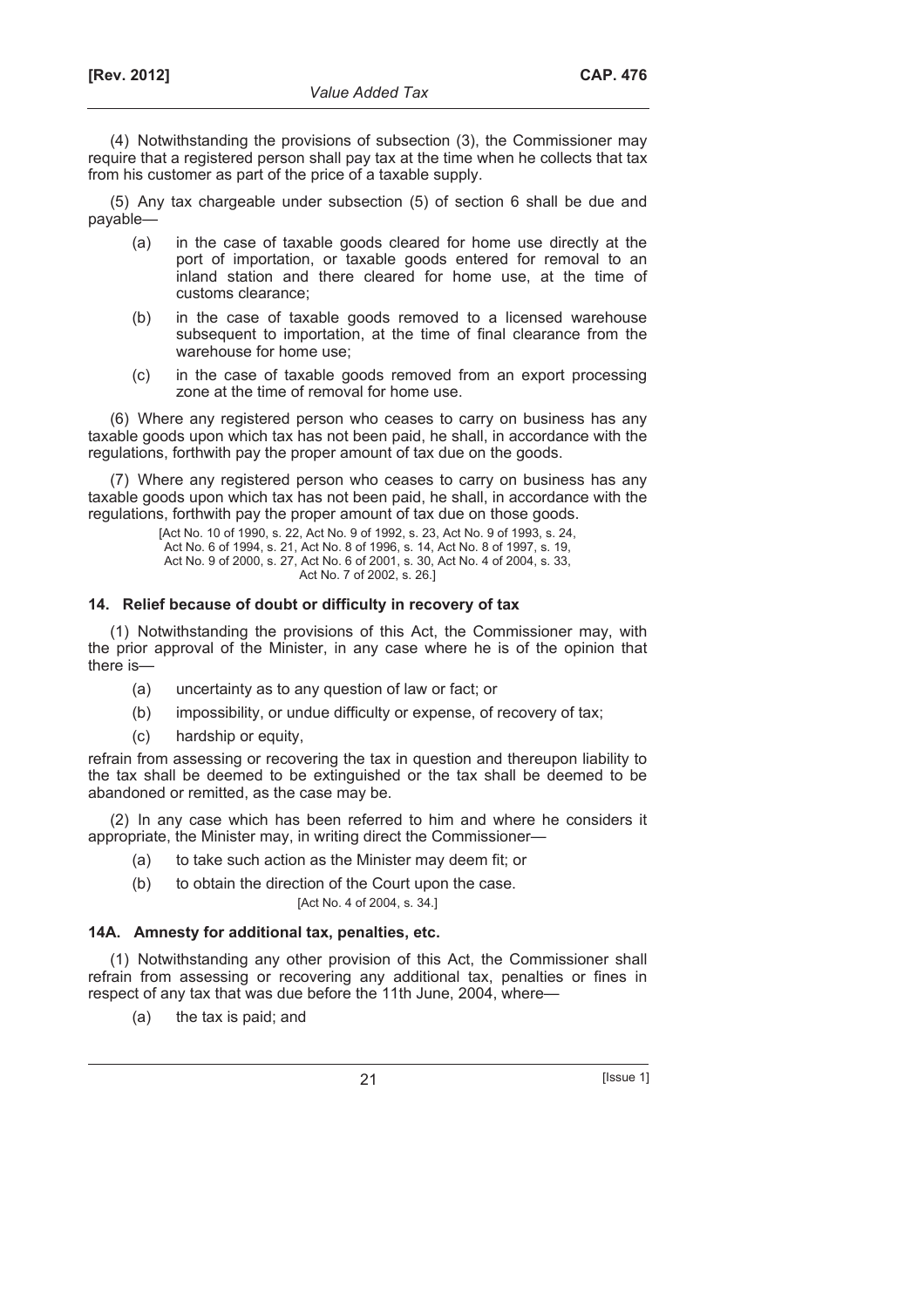(b) all returns, or amended returns, which should have been submitted in respect of the tax are submitted,

on or before 31st December, 2004:

Provided that this section shall not apply in respect of any tax if the person who should have paid tax-

- (i) has been assessed in respect of the tax or any matter relating to the tax; or
- (ii) is under audit or investigation in respect of the tax or any matter relating to the tax.

[Act No. 4 of 2004, s. 35.]

#### **15. Interest for late payment**

(1) Where any amount of tax remains unpaid after the date on which it becomes payable under section 13, interest equal to two per cent per month or part thereof of such unpaid amount shall thereupon forthwith become due and payable.

(2) Any interest charged under subsection (1) shall, for the purposes of this Act relating to the collection and recovery of tax, be deemed to be tax; and any interest which remains unpaid after becoming due and payable under subsection (1) shall attract further interest equal to two per cent per month or part thereof:

Provided that the interest chargeable under this subsection shall not exceed one hundred per cent of the tax originally due.

(3) The Commissioner may, upon application by a person from whom any interest is due under subsection (1) or (2), grant remission of the whole or part of the interest due, if satisfied that such remission is justified, and shall make quarterly reports to the Minister on the remission granted under this subsection:

Provided that where the amount of interest due exceeds one million five hundred thousand shillings, the remission shall be subject to the prior written approval of the Minister.

(4) Upon receipt of an application under subsection (3), the Commissioner shall, where the applicant has paid the principal tax in full, suspend the charging of the interest pending the determination of the application.

(5) Where the remission under subsection (3) is not granted or is granted in respect of only part of the interest, the balance of the interest shall become due and payable within ninety days of the determination of the application.

(6) If the balance of the interest payable under section (5) remains unpaid after the expiry of the specified period, a surcharge at the rate of two per cent per month or part thereof, shall forthwith be due and payable.

> [Act No. 8 of 1997, s. 20, Act No. 9 of 2000, s. 28, Act No. 6 of 2001, s. 31, Act No. 6 of 2005, s. 8, Act No. 8 of 2008, s. 14.]

#### **16. Imported goods subject to customs control**

(1) In the case of imported taxable goods, no person shall be entitled to obtain delivery of those goods from the control of the customs until the correct amount of tax has been assessed and paid in full.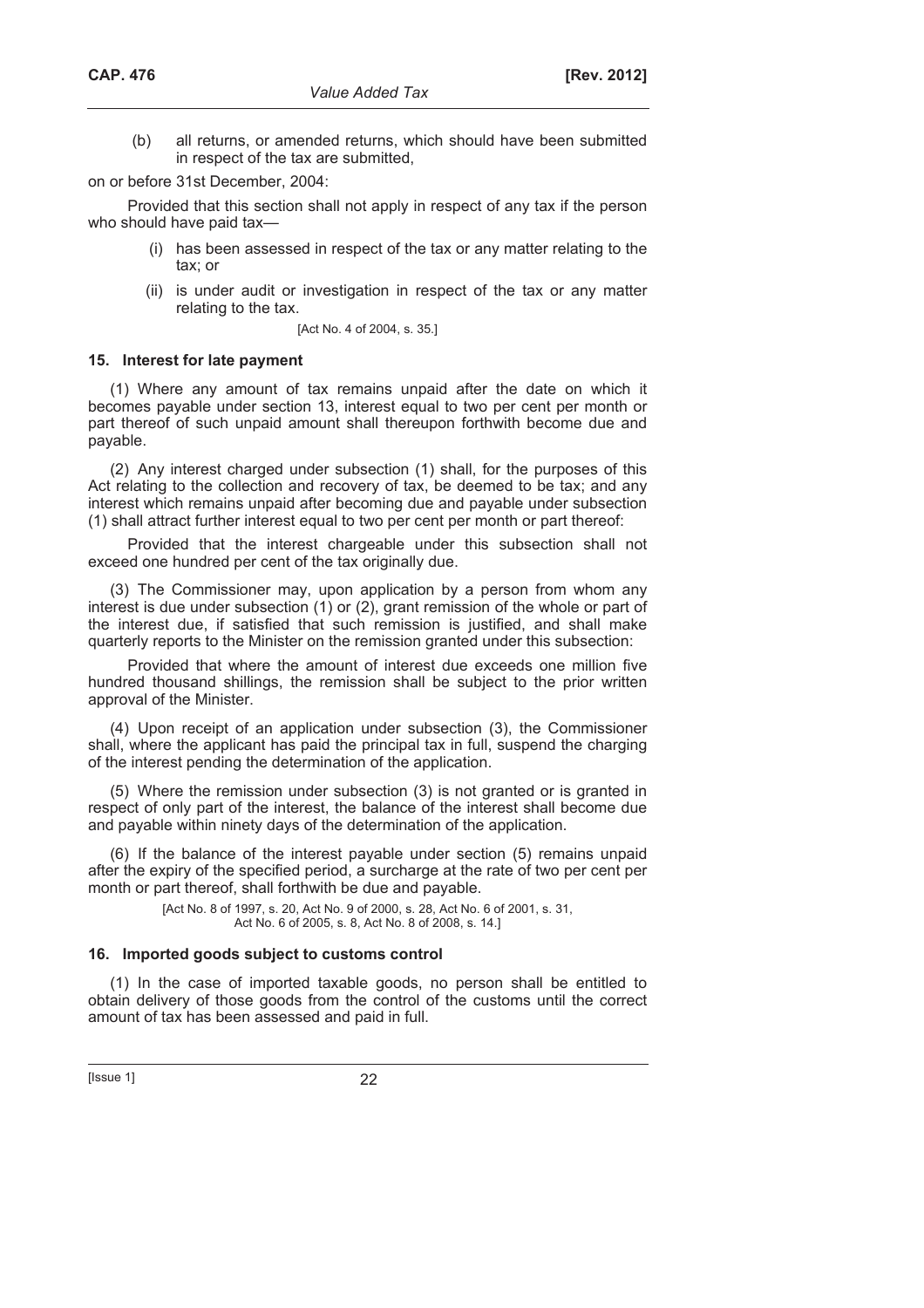(2) Notwithstanding the provisions of any other written law, any taxable goods which are imported by land shall be produced by the importer to a proper officer of customs at the customs station at or nearest to the place of entry, and any importer who fails so to produce any such goods shall be guilty of an offence and the goods in respect of which the offence was committed shall be liable to forfeiture.

# **17. Any person leaving Kenya or business liquidated**

(1) Notwithstanding any other provision of this Act, where the Commissioner has reason to believe that any tax payable by any person is at risk of nonpayment—

- (a) due to the imminent departure of the person from Kenya; or
- (b) where the person, being a company, is about to be liquidated or otherwise wound up or cease business; or
- (c) for any other sufficient cause,

the Commissioner may, whether or not the due date of the payment of that tax has arrived, by notice in writing served on that person require that person to pay the tax within the time specified in the notice.

(2) Any person who fails to pay tax when required to do so under subsection (1) shall be guilty of an offence.

# [Act No. 4 of 2004, s. 36.]

# **18. Collection of tax by distraint**

(1) Where any sum by way of tax is due and payable by a person, the Commissioner may, instead of suing for the tax, recover it by distress, and for that purpose may by order under his hand empower an authorized officer to exercise distress upon the goods and chattels of the person from whom the tax is recoverable and the officer may, at the cost of that person, employ such servants or agents as he may think necessary to assist him in the execution of the distress:

Provided that—

- (i) where the full amount of the tax due and payable is not recovered by distress, the Commissioner may recover the deficiency in any other manner provided by this Act; and
- (ii) where the full amount of tax due and payable has been paid after the issue of an order under this section and before the execution of distress, any costs and expenses incurred by the Commissioner before payment of the tax shall be deemed to be a debt due and payable to the Government by the person in respect of whom the order was issued and may be recovered by the Commissioner as tax under this Act.

(2) For the purposes of executing distress under this section the authorized officer may, in addition to employing such servants or agents as he may consider necessary, require a police officer to be present while distress is being levied, and any police officer so required shall comply with the requirement.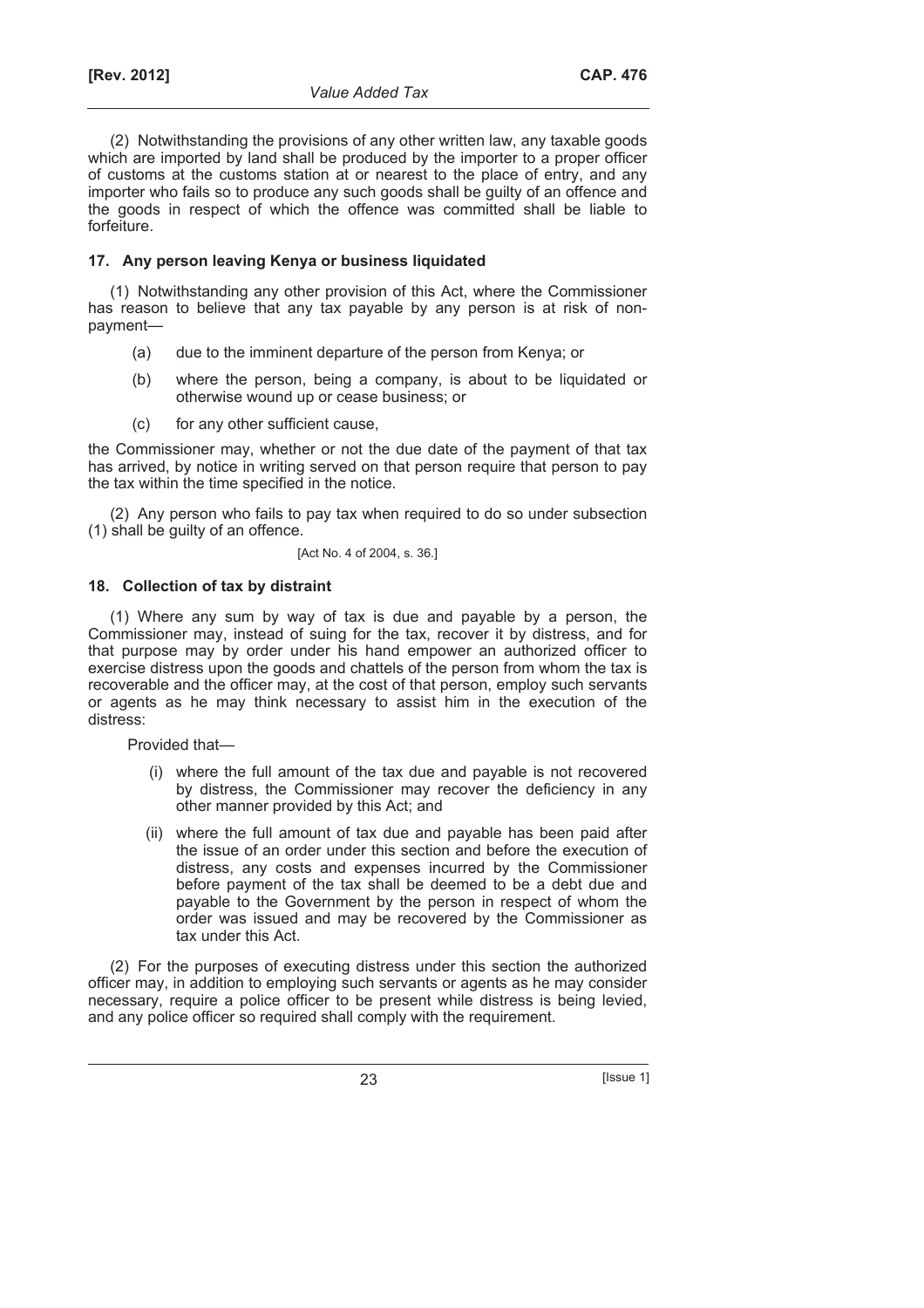(3) A distress levied under this section shall be kept for ten days, either at the premises at which distress was levied or at such other place as the authorized officer may consider appropriate, at the cost of the person from whom the tax is recoverable.

(4) If the person from whom tax is recoverable by distress does not pay the tax together with the costs of the distress within the period of ten days referred to in subsection (3), the goods and chattels distrained upon shall be sold by public auction for payment of the tax and costs and the proceeds of the sale shall be applied first towards the cost of taking, keeping and selling the goods and chattels distrained upon and then towards the tax, and any remaining proceeds shall be paid to the person from whom the goods were distrained.

# [Act No. 8 of 1996, s. 15.]

# **19. Power to collect tax from person owing money to the taxable person**

(1) Where any sum by way of tax is due and payable by a taxable person, the Commissioner may, by notice in writing, require—

- (a) any person from whom any money is due or accruing or may become due to a taxable person; or
- (b) any person who holds or may subsequently hold money for or on account of the taxable person; or
- (c) any person who holds or may subsequently hold money on account of some other person for payment to the taxable person; or
- (d) any person having authority from some other person to pay money to the taxable person,

to pay to the Commissioner that money or so much thereof as is sufficient to pay the tax so due and payable.

(2) Where a person required under subsection (1) to pay money to the Commissioner claims to be or to have become unable to do so by reason of lack of moneys held by, or due from him, he shall within seven working days notify the Commissioner accordingly in writing the reasons for his inability to do so.

(3) Unless the Commissioner is satisfied with the reasons given by such person under subsection (2)—

- (a) sufficient moneys for the payment of the tax specified in the notice shall be presumed to be held by such person for, or due from him to, the taxable person in respect of whom the notice is given under subsection  $(1)$ ; and
- (b) in any proceedings for the collection or recovery of that tax such person shall be estopped from asserting the lack of those moneys.

(4) The Commissioner may, by notice in writing, at any time require any person to furnish him within a reasonable time, not being less than thirty days from the date of service of the notice, with a return showing any moneys which may be held by that person for, or due by him to, the taxable person from whom tax is due.

(5) All payments made in accordance with a notice under this section shall be deemed to be made on behalf of the taxable person and of all other persons concerned, and shall constitute a good and sufficient discharge of the liability of such person to the taxable person, or any other person.

 $[|$ Ssue 1 $]$  24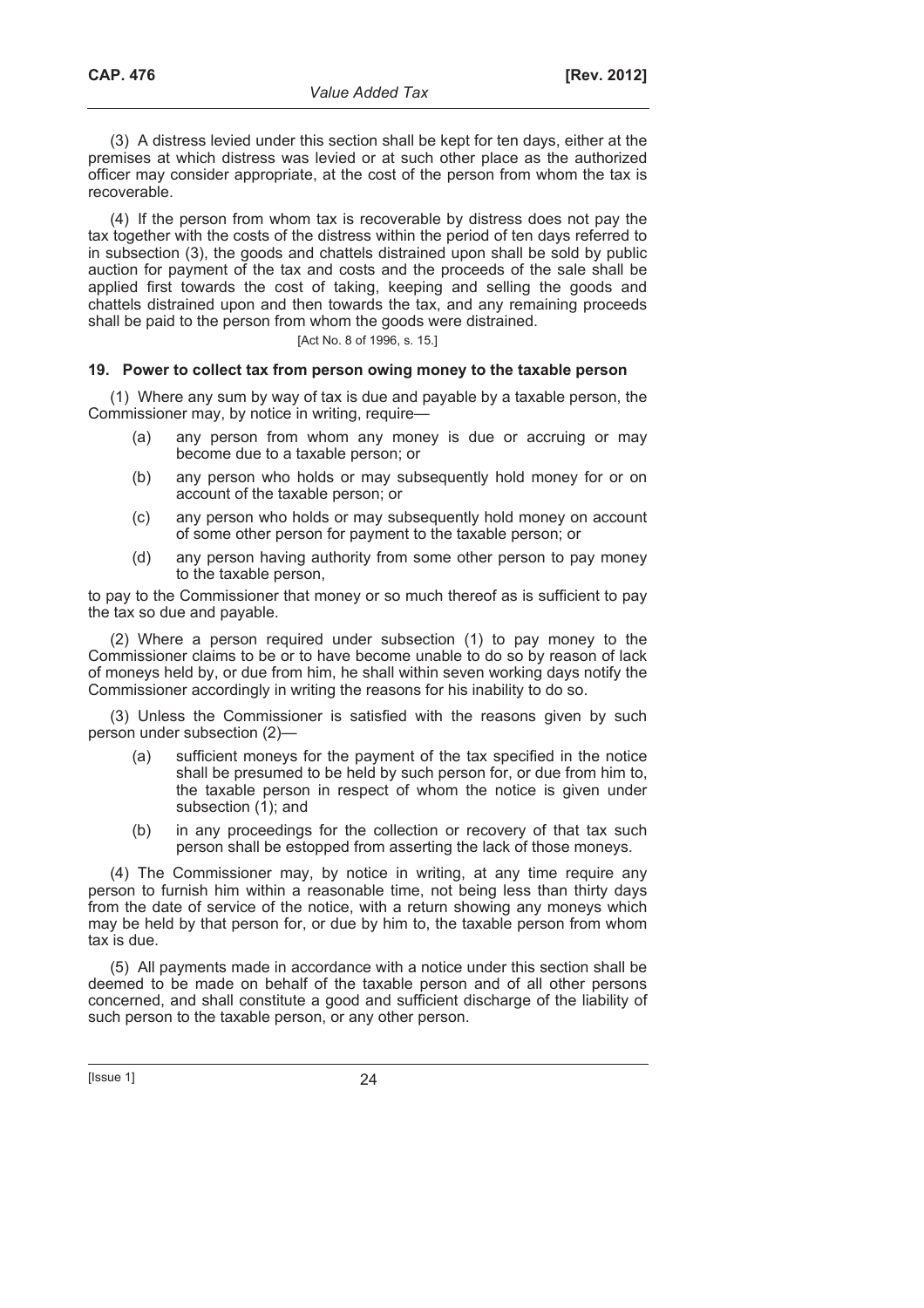- (6) Any person who, without lawful authority or excuse—
	- (a) fails to comply with the requirement of any notice given to him under subsection (1) or (4); or
	- (b) discharges any liability to a taxable person in disregard of such a notice,

shall be guilty of an offence and liable to a fine not exceeding fifteen thousand shillings or to imprisonment for a term not exceeding six months or to both, and shall also be personally liable to pay to the Commissioner the amount of any liability so discharged.

[Act No. 13 of 1995, s. 54, Act No. 6 of 2005, s. 9.]

#### **19A. Appointment of tax withholding agents**

(1) The Commissioner may, in accordance with the regulations, appoint a person, being a purchaser of taxable goods or services, to be a tax withholding agent for the purposes of this section:

Provided that the Commissioner may, at any time, revoke an appointment under this subsection if he deems it appropriate to do so for the protection of revenue.

(2) A person appointed under subsection (1) shall, on purchasing taxable goods or services, withhold the tax payable thereon and remit the same directly to the Commissioner at such times as the Commissioner may direct:

Provided that—

- (a) no tax shall be withheld from suppliers who are subject to turnover tax as provided under section 12C of the Income Tax Act (Cap, 470), upon presentation of a valid turnover tax registration certificate;
- (b) the tax to be withheld by the Ministry responsible for roads, the Kenya Roads Board, the Kenya Rural Roads Authority, the Kenya Urban Roads Authority and the Kenya National Highways Authority shall be fifty per cent of the tax payable on the purchase made by these institutions.

(2A) A person withholding tax under subsection (2) shall issue a withholding tax certificate to the supplier at the time of making the payment for the supplies.

(3) For the avoidance of doubt, the withholding of tax under subsection (2) shall not relieve the supplier of taxable goods or services of the obligation to account for tax in accordance with this Act and the regulations.

(4) Notwithstanding the foregoing provisions of this section, the Commissioner may, on application by the supplier of any goods or services to which subsection (2) applies, waive the requirements of this section in respect of the tax due thereon, if satisfied that owing to the nature of the supplier's business, it is impracticable to withhold and account for the tax in accordance with this section.

> [Act No. 4 of 2004, s. 37, Act No. 9 of 2007, s. 9, Act No. 8 of 2008, s. 15, Act No. 8 of 2009, s. 10, Act No. 10 of 2010, s. 13.]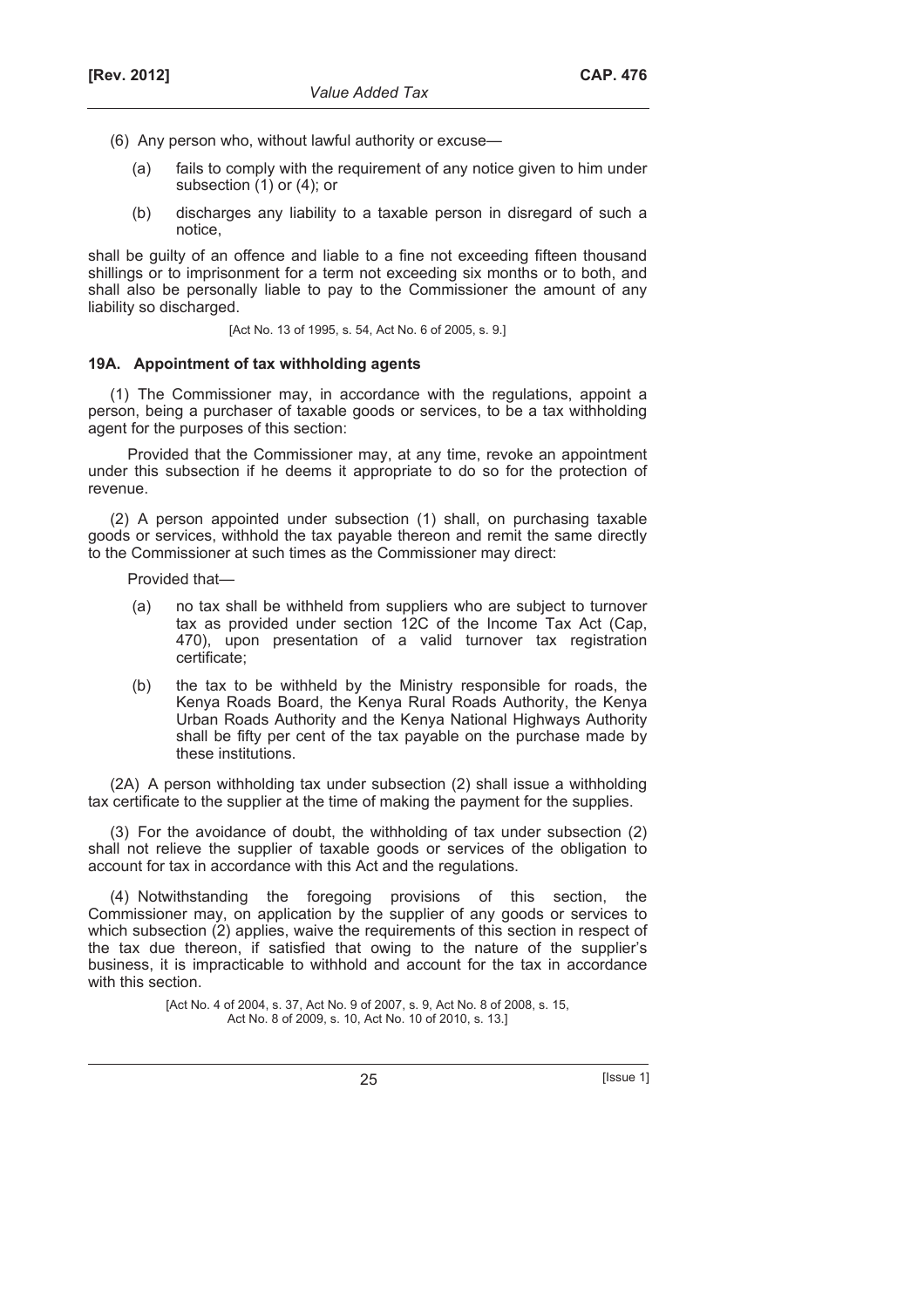#### **19B. Preservation of funds**

(1) Where the Commissioner has reasonable cause to believe that a person—

- (a) has made taxable supplies on which tax has not been charged; or
- (b) has collected tax which has not been accounted for; and
- (c) is likely to frustrate the recovery of tax if information of the Commissioner's suspicion under this subsection is disclosed to him,

the Commissioner may make an *ex parte* application to the High Court, in this section referred to as "the Court", and the Court may issue an order to any person or institution holding funds belonging to the person, prohibiting the transfer, withdrawal or disposal of, or any other dealings involving such funds.

(2) An order under subsection (1) shall have effect for 30 days and may be extended by the Court on application by the Commissioner.

(3) A person whose funds are the subject of an order under this section may, within 15 days of being served with the order, apply to the Court to discharge or vary the order or dismiss the application.

(4) Where the Court has issued an order under this section, the Commissioner shall, within a period of 30 days of the order, determine the tax due and payable, issue a notice of assessment and commence recovery of such tax in accordance with the provisions of this Act.

(5) Upon issuance of a notice of assessment under subsection (4), the order shall automatically expire unless extended by the Court upon application by the Commissioner.

(6) A person served with an order under this section who, in any way, interferes with the funds to which it relates commits an offence.

(7) A person who preserves funds or any account pursuant to a Court order under this section, shall for all purposes, be deemed to have acted within the authority thereof and such person and all other persons concerned shall be indemnified in respect of the actions taken in connection therewith, against all proceedings, civil or criminal and all process, judicial or extrajudicial, notwithstanding any provisions to the contrary in any written law, contract or agreement.

### [Act No. 9 of 2007, s. 10.]

#### **20. Security on property for unpaid tax**

(1) Where a person being the owner of land or buildings on land situated in Kenya fails to pay a tax due and payable under this Act, the Commissioner may by notice in writing inform that person of his intention to apply to the Registrar of Lands for the land or buildings to be the subject of security for tax of an amount specified in the notice.

(2) If a person on whom a notice has been served under this section fails to pay the whole of the amount specified in the notice within thirty days of the date of service of the notice, the Commissioner may by notice in writing direct the Registrar of Lands that the land and buildings, to the extent of the interest therein, be the subject of security for the tax of a specified amount and the Registrar shall, without fee, register the direction as if it were an instrument of

[Issue 1] 26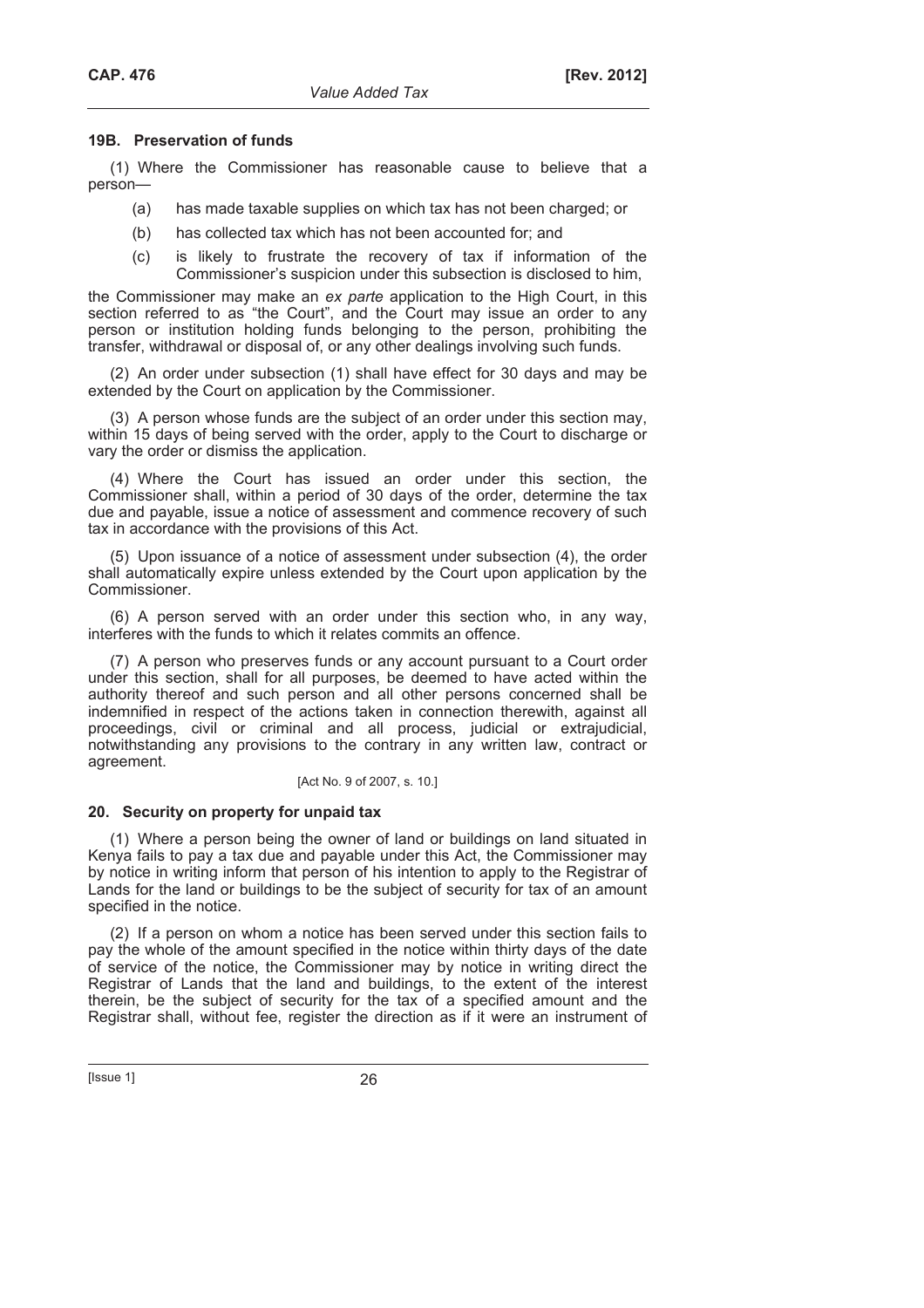mortgage over, or charge on, as the case may be, the land and buildings and thereupon that registration shall, subject to any prior mortgage or charge, operate while it subsists in all respects as a legal mortgage over or charge on the land or buildings to secure the amount of the tax.

(3) The Commissioner shall, upon the payment of the whole of the amount of tax secured under subsection (2) by notice in writing to the Registrar of Lands, cancel the direction made under that subsection and the Registrar shall, without fee, record the cancellation thereupon and the direction shall cease to subsist.

# **21. Tax payable to Commissioner**

(1) Any tax payable under this Act shall be paid to the Commissioner.

(2) Any person who fails to pay tax due from him on or before the day upon which it is payable shall be guilty of an offence.

(3) The amount of any tax payable under this Act shall not be abated by reason only of the conviction of the person liable for the payment thereof for an offence under subsection (2).

# **22. Tax to be recovered as civil debt**

Without prejudice to any other remedy, any tax due and payable under this Act may be recovered by the Commissioner as civil debt due to the Government, and where the amount of the tax does not exceed one hundred thousand shillings, the debt shall be recoverable summarily.

[Act No. 13 of 1995, s. 55.]

# **22A.** *Repealed by Act No. 6 of 1994, s. 22.*

# PART VII – REMISSION, REBATE AND REFUND

# **23. Remission of tax**

(1) Subject to subsection (3), the Minister may, by order in the *Gazette*, remit wholly or partly tax payable in respect of any taxable goods or taxable services, if he is satisfied that it is in the public interest to do so.

(2) Where any remission is granted under this section on a condition that tax shall be payable in the event of the breach of any term or condition or on the occurrence of any event, the tax shall, on the breach of that term or condition or on the occurrence of that event forthwith become due and payable by such persons as may be specified in the order concerned.

(3) Remission under subsection (1) shall only apply in respect of—

- (a) capital goods, excluding motor vehicles, of a total value of not less than one million shillings per investment, imported or purchased locally for new investments or the expansion of investments; and
- (b) taxable good for emergency relief purposes for use in specific areas and within a specified period, imported or purchased locally by the Government or its approved agent, a non-governmental organization or a relief agency authorized by the Minister responsible for disaster management, where—
	- (i) the goods are for use in areas where a natural disaster or calamity has occurred in Kenya; or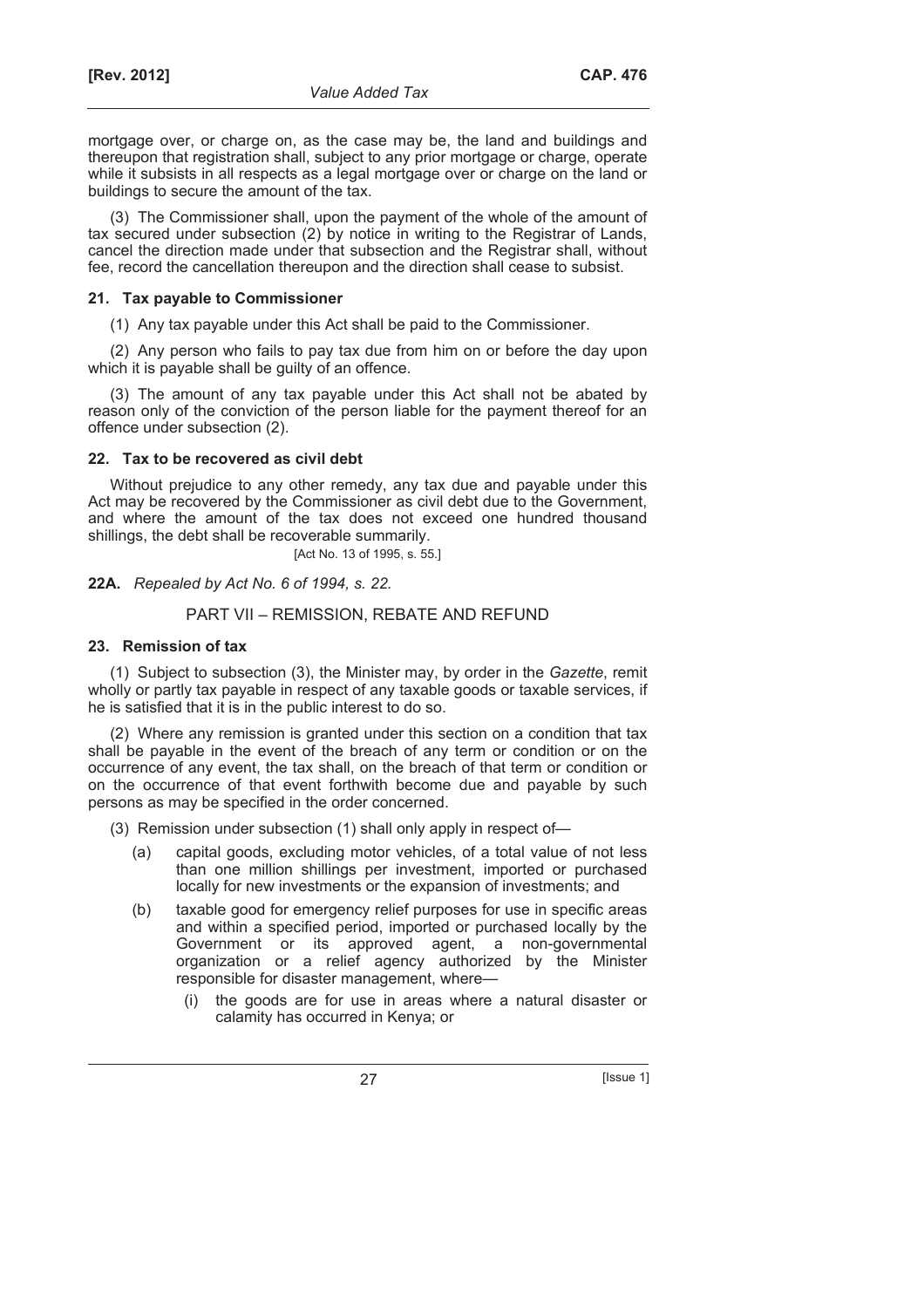- (ii) the goods are intended for use in officially recognized refugee camps in Kenya; and
- (iii) the goods are household utensils, food stuffs, materials for provision of shelter or equipment and materials for health, sanitary or educational purposes; and
- (iv) in the case of a natural disaster or calamity, the importation or purchase locally is made within six months or such further period, not exceeding twelve months, as the Commissioner may permit in each case:

 Provided that the goods imported or purchased under this paragraph shall be of such quantities and subject to such limitations as the Commissioner may impose.

- (c) goods, including motor vehicles and aircraft, and taxable services imported or purchased by any company which has been granted an oil exploration or oil prospecting licence in accordance with a production sharing contract with the Government of Kenya and in accordance with the provisions of the Petroleum (Exploration and Production) Act (Cap. 308); and
- (d) capital equipment and machinery imported or purchased solely for use in the manufacture of goods in a licensed customs bonded factory for export only; and
- (e) official aid-funded projects; and
- (f) *deleted by Act No. 9 of 2007, s. 11;*
- (g) *deleted by Act No. 4 of 2004, s. 38;*
- (h) goods, including motor vehicles imported or purchased by any company which has been granted a geothermal resources licence in accordance with a production sharing contract with the Government of Kenya and in accordance with the provisions of the Geothermal Resources Act, Cap. 12 of 1982; and
- (i) goods for official use of Kenya Armed Forces in accordance with the East African Community Customs Management Act, 2004; and
- (j) goods imported under bond for manufacture of exports, indirect exports, goods free of import duty, goods for use in official aidfunded projects and goods for use in manufacture of goods which are in turn supplied to another manufacturer of goods under the Essential Goods Support Programme;
- (k) taxable goods and services supplied by a registered person for use in the construction or expansion of private universities (excluding student hostels and staff housing) with the approval of the Minister, on the recommendation of the Minister responsible for Education;
- (l) taxable goods and services supplied by a registered person to a specific project approved by the Minister, on the recommendation of the Minister responsible for Housing, for the construction of not less than twenty housing units for low income earners, subject to such conditions as may be prescribed.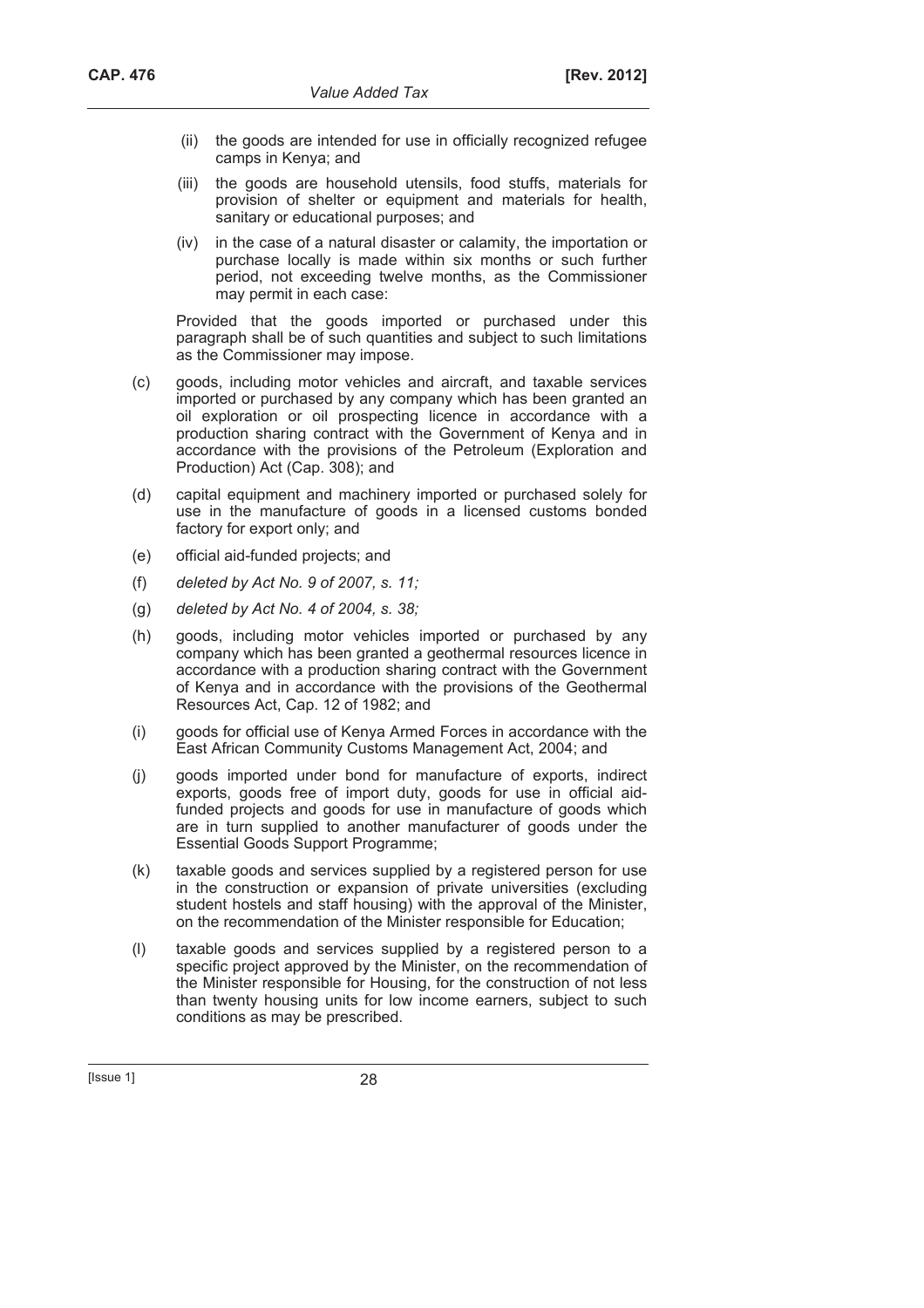(4) Pending the publication of an order under subsection (1), the Minister may direct the Commissioner to remit tax as though the order had actually been published:

Provided that the order shall be published within ninety days from the date the Minister issues the direction under this subsection; and the fact that the order is not published shall not affect the validity of anything done pursuant thereto during the period of ninety days.

(5) *Deleted by Act No. 9 of 2000, s. 29.*

[Act No. 9 of 1992, s. 24, Act No. 9 of 1993, s. 25, Act No. 13 of 1995, s. 56, Act No. 8 of 1996, s. 16, Act No. 5 of 1998, s. 19, Act No. 4 of 1999, s. 22, Act No. 9 of 2000, s. 29, Act No. 6 of 2001, s. 32, Act No. 7 of 2002, s. 27, Act No. 4 of 2003, s. 38, Act No. 15 of 2003, s. 22, Act No. 4 of 2004, s. 38, Act No. 8 of 2004, Act No. 6 of 2005, s. 10, Act No. 9 of 2007, s. 11, Act No. 8 of 2008, s. 16, Act No. 8 of 2009, s. 11.]

# **24. Refund of tax**

Where—

- (a) taxable goods have been manufactured in or imported into Kenya and tax has been paid in respect of those goods and, before being used, those goods have been subsequently exported under customs control; or
- (b) any tax has been paid in error; or
- (c) in the opinion of the Minister, it is in the public interest to do so,

the Commissioner shall, except as otherwise provided by the regulations, refund the tax which has been paid in respect of those goods:

Provided that no refund shall be made under paragraph (b) of this section unless the claim in respect thereof is lodged within twelve months from the date the tax became due and payable under section 13.

[Act No. 8 of 1997, s. 21, Act No. 4 of 1999, s. 24.]

# **24A. Remission or refund of tax on bad debts**

Where a registered person has supplied goods or services and has accounted for and paid tax on that supply but has not received any payment from the person liable to pay the tax, he may, after a period of three years from the date of that supply or where that person has become legally insolvent, apply to the Commissioner for a refund or remission of the tax involved and subject to the regulations, the Commissioner may with the prior approval of the Minister, refund or remit the tax:

Provided that no application for a refund or remission shall be made under this section after the expiry of five years from the date of the supply.

[Act No. 10 of 1990, s. 23, Act No. 6 of 1994, s. 23. Act No. 7 of 2002, s. 28.]

# **25. Erroneous refund, remission or rebate of tax**

(1) Where any tax has been remitted or refunded, or any rebate of tax has been allowed in error, the person to whom the refund, remission or rebate has been erroneously made or allowed, shall, on demand by the Commissioner, pay the amount erroneously remitted or repay the amount refunded in error, or in respect of which rebate has been allowed in error, as the case may be.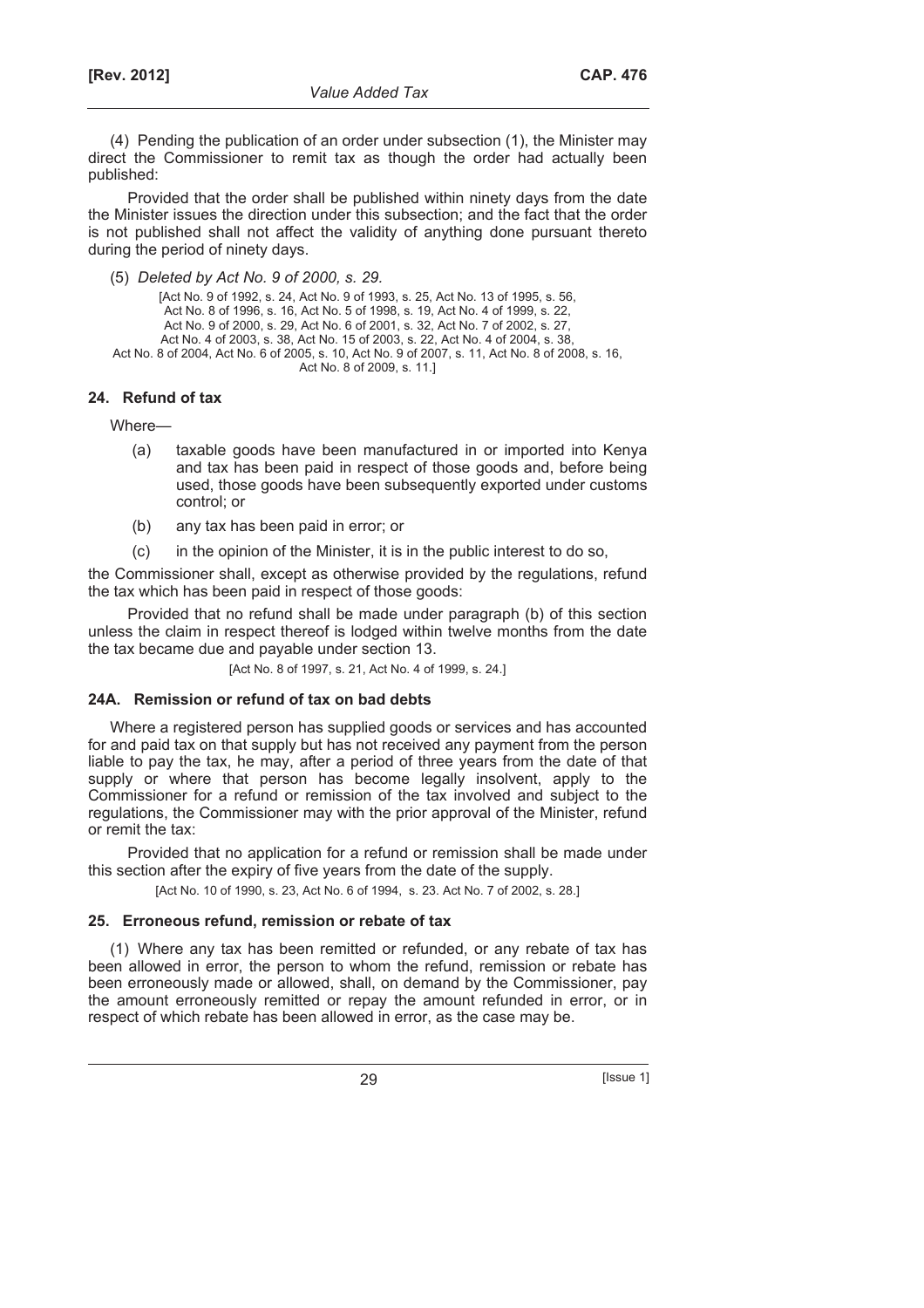(2) Where a demand has been made for any amount of tax under subsection (1), that amount shall be deemed to be due from the person liable to pay the tax on the date upon which the demand is served upon him and if payment is not made within thirty days of the date of service an interest of two per cent per month or part thereof of such unpaid amount shall thereupon forthwith be due and payable:

Provided that the interest chargeable under this subsection shall not exceed one hundred per cent of the tax originally due.

(3) The Commissioner may, upon application by a person from whom any interest is due under subsection (2), grant remission of the whole or part of the interest due, if satisfied that such remission is justified, and shall make quarterly reports to the Minister of all the remissions granted under this subsection:

Provided that where the amount of the interest exceeds one million five hundred thousand shillings, remission shall be subject to the prior written approval of the Minister.

(4) Upon receipt of an application under subsection (3), the Commissioner shall, where the applicant has paid the principal tax in full, suspend the charging of the interest pending the determination of the application.

(5) Where remission under subsection (3) is not granted, or is granted in respect of part only of the interest, the balance of the interest shall become due and payable within ninety days of the determination of the application.

(6) Where the balance of the interest payable under subsection (5) remains unpaid after the expiry of the specified period, a surcharge at the rate of two per cent per month or part thereof shall forthwith be due and payable.

> [Act No. 8 of 1997, s. 22, Act No. 9 of 2000, s. 30, Act No. 6 of 2001, s. 33, Act No. 6 of 2004, Act No. 6 of 2005, s. 11, s. 11, Act No. 8 of 2008, s. 17, I

#### **25A. Fraud in relation to claims for tax refund**

(1) Any person who fraudulently makes a claim for a refund of tax shall be liable to pay a penalty of an amount equal to two times the amount of the claim.

(2) The penalty provided for in subsection (1) shall not be part of any fine imposed under section 40.

[Act No. 10 of 2006, s. 7.]

#### **26. Arrangements for bilateral relief from tax**

The Minister may, from time to time by notice in the *Gazette*, declare that arrangements specified in that notice, being arrangements that have been made between the Government of Kenya and any other Government with a view to the mutual relief of tax, shall, notwithstanding section 6, have effect in relation to tax payable under this Act and every such notice, shall, subject to this section, have effect according to its tenor.

#### PART VIII – REGISTRATION AND COLLECTION

#### **27. Registration**

The Sixth Schedule shall have effect with regard to the registration of taxable persons and de-registration of registered persons.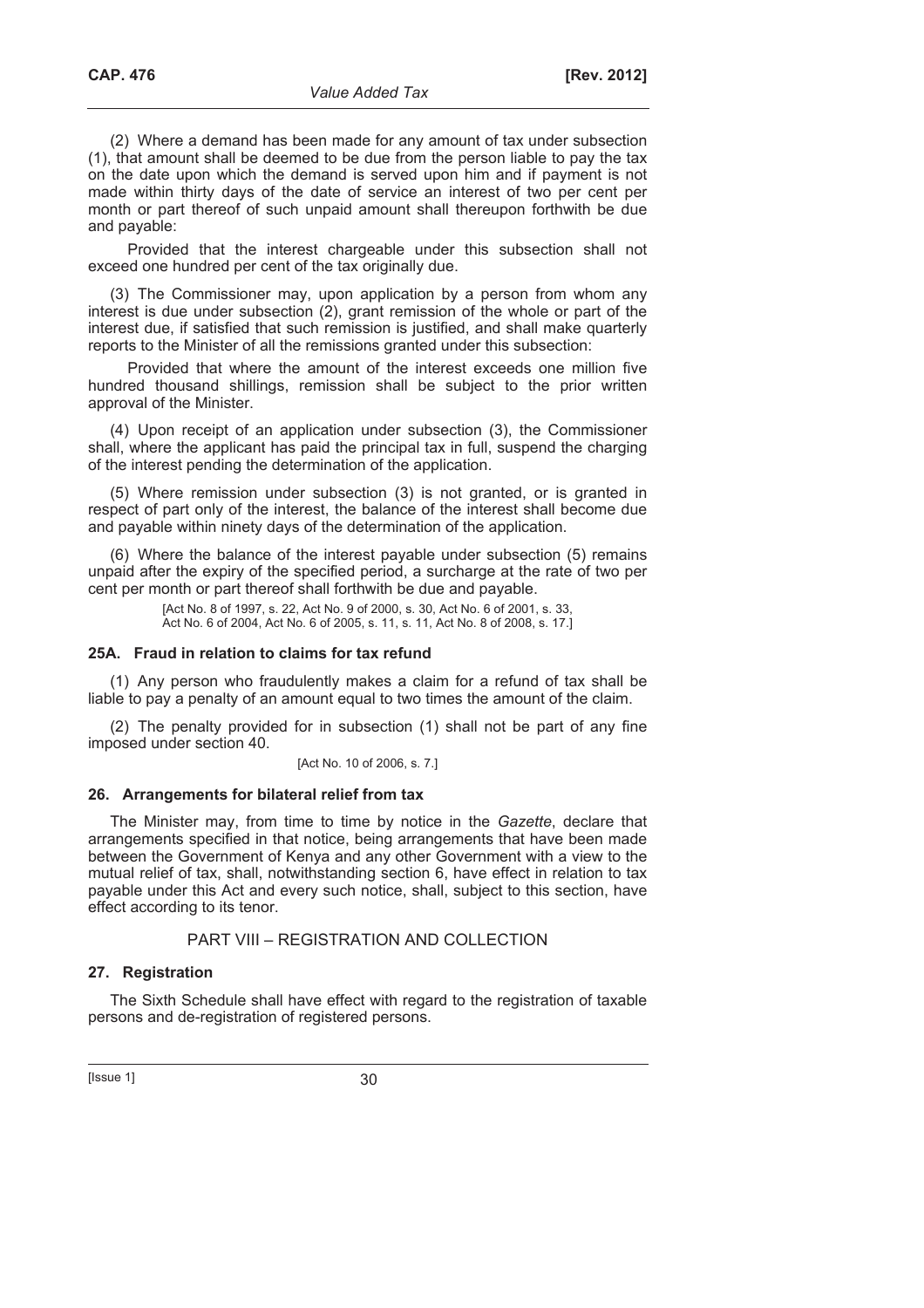# **28. Administration, collection, etc.**

The Seventh Schedule shall have effect with regard to the administration, collection and enforcement of the tax.

### **28A. Application of information technology**

(1) Subject to such conditions as the Commissioner may prescribe, tax formalities or procedures may be carried out by use of information technology.

(2) For the purposes of subsection (1), the Commissioner may, by notice in the *Gazette*, specify—

- (a) the tax formalities and procedures which may be carried out by use of information technology; and
- (b) the persons authorised to carry out such formalities and procedures by use of information technology.

[Act No. 6 of 2005, s. 12, Act No. 10 of 2010, s. 14.]

# **28B. Users of the tax computerized system**

(1) A person who wishes to be registered as a user of a tax computerized system may apply to the Commissioner who may—

- (a) grant the application subject to such conditions as he may impose; or
- (b) reject the application.

(2) A person shall not access, transmit to, or receive information from, a tax computerized system unless that person is a registered user of the system.

[Act No. 6 of 2005, s. 12, Act No. 10 of 2010, s. 15.]

### **28C. Cancellation of registration of registered user**

Where at any time the Commissioner is satisfied that a person who is a registered user of a tax computerised system has—

- (a) failed to comply with any condition of registration imposed by the Commissioner under section 28B of this Act;
- (b) failed to comply with, or has acted in contravention of, any condition under the regulations; or
- (c) been convicted of an offence under this Act relating to improper access to or interference with a tax computerised system,

the Commissioner may cancel the registration of that user.

# [Act No. 6 of 2005, s. 12.]

# **28D. Unauthorized access to or improper use of tax computerized system**

- (1) A person commits an offence if he—
	- (a) knowingly and without lawful authority, by any means gains access to or attempts to gain access to any tax computerized system; or
	- (b) having lawful access to any tax computerized system, knowingly uses or discloses information obtained from such system for a purpose that is not authorized; or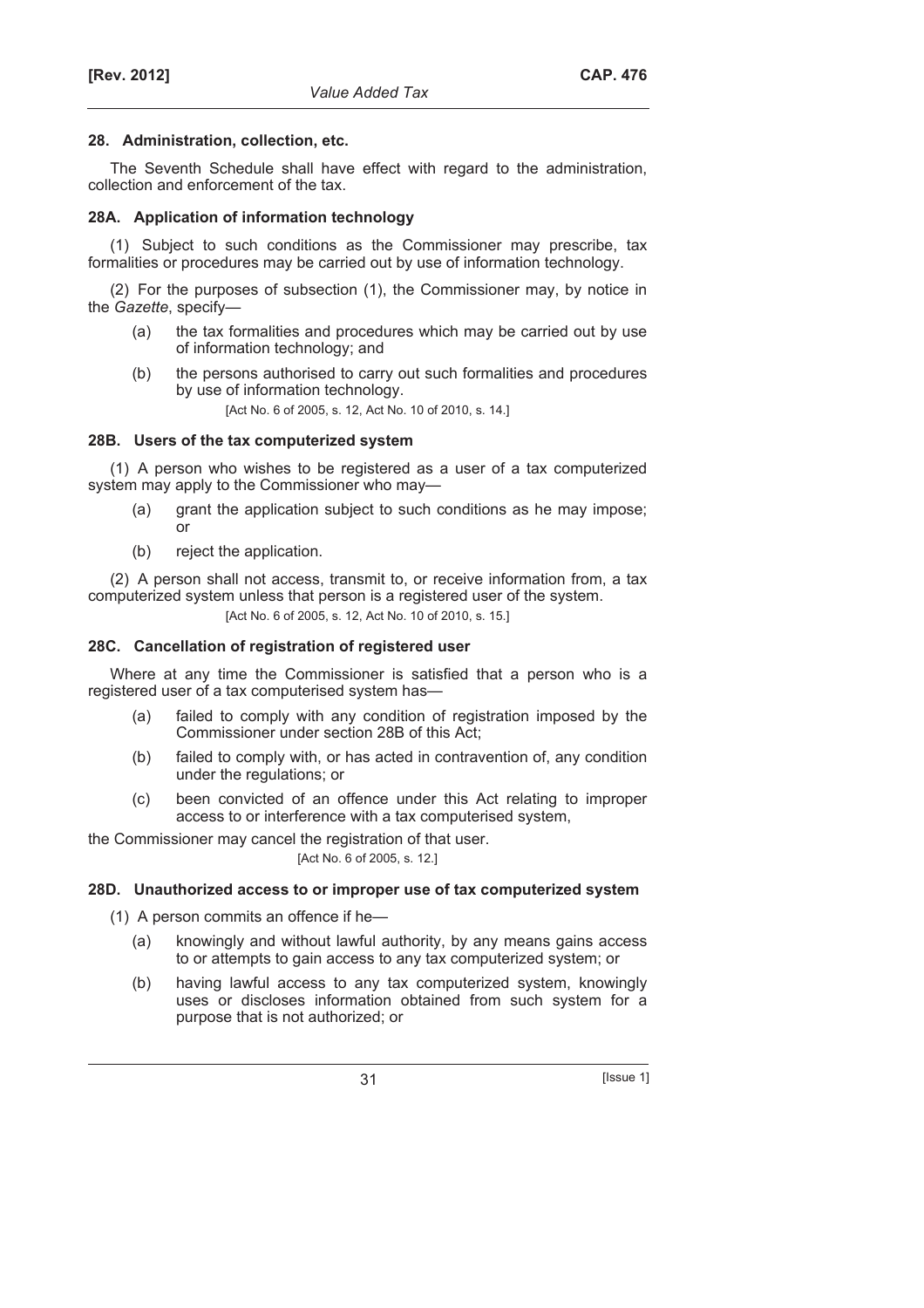(c) knowing that he is not authorized to do so, receives information obtained from any tax computerized system, and uses, discloses, publishes or otherwise disseminates such information.

(2) A person who commits an offence under subsection (1) shall be liable, on conviction—

- (a) in the case of an individual, to imprisonment for a term not exceeding two years, or to a fine not exceeding four hundred thousand shillings;
- (b) in the case of a body corporate, to a fine not exceeding one million shillings.

[Act No. 6 of 2005, s. 12.]

# **28E. Interference with tax computerized system**

A person commits an offence if he knowingly—

- (a) falsifies any record or information stored in any tax computerised system; or
- (b) damages or impairs any tax computerized system; or
- (c) damages or impairs any duplicate tape or disc or other medium on which any information obtained from a tax computerized system is held or stored otherwise than with the permission of the Commissioner,

and shall be liable on conviction to imprisonment for a term not exceeding three years, or to a fine not exceeding eight hundred thousand shillings.

# [Act No. 6 of 2005, s. 12.]

# PART IX – PREVENTION OF EVASION OF TAX

# **29. Commissioner may require security**

The Commissioner may, in order to secure the payment by any person of any tax, or other sum payable under this Act, require the person concerned to furnish security thereof in such manner, and in such amount, as may be prescribed, and any person who, without reasonable excuse, fails to comply with such requirement within such reasonable time as the Commissioner may allow shall be guilty of an offence.

# **30. Production of books, records, information, etc.**

(1) For the purpose of obtaining full information in respect of the tax liability of any person or class of persons or for any other purposes, the Commissioner or an authorized officer may require—

- (a) the production for examination, at such time and place as he may specify, any records, books of account, statements of assets and liabilities, or other documents which he may consider necessary for such purpose;
- (b) the production forthwith, for retention for such period as may be reasonable for the examination thereof, of any records, books of account and other documents which he may specify;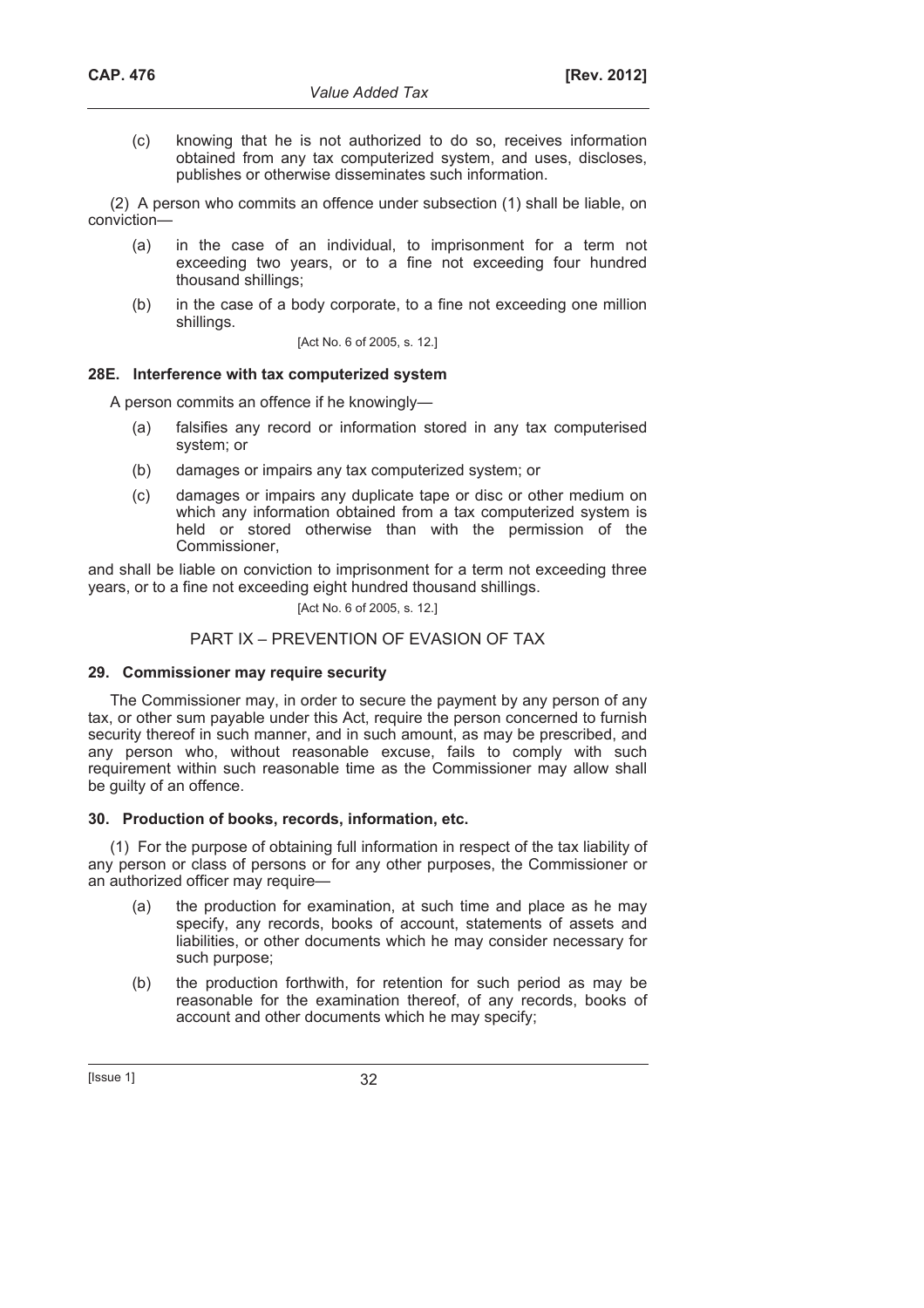(c) any person to attend, at such time and place as may be specified, for the purpose of being examined respecting any matter or transaction appearing to be relevant to the tax liability of any person:

 Provided that where the person required to produce any records, books of account, statements of assets and liabilities or other documents for examination under this section is a bank or financial institution—

- (i) the records, books of account, statements of assets and liabilities or other documents shall not, in the course of the examination, be removed from the premises of the bank or financial institution or other premises at which they are produced;
- (ii) the Commissioner or an authorized officer carrying out the examination may make copies of such records, books of account, statements of assets and liabilities or other documents for purposes of any report relating to the examination; and
- (iii) all information obtained in the course of the examination shall be treated as confidential and used solely for the purpose of the Act.

(2) Any person who, without reasonable excuse, fails to comply with any requirement made under subsection (1) shall be guilty of an offence and liable to a fine not exceeding fifteen thousand shillings or to imprisonment for a term not exceeding six months or to both.

[Act No. 13 of 1995, s. 57, Act No. 4 of 1999, s. 23, Act No. 7 of 2002, s. 29.]

# **31. Powers of inspection, etc.**

(1) An authorized officer may, at all reasonable times, enter without warrant any premises upon which any person carries on business, or in which he has reasonable grounds to believe that a person is carrying on business, in order to ascertain whether this Act is being complied with (whether on the part of the occupier of the premises or any other person) and on entry he may-

- (a) require the production of, and may examine, mark and take copies of, any record, book, account or other document kept on the premises relating, or appearing to relate, to the provision of any taxable supply;
- (b) take possession of and remove any record, book, account or other document which he has reasonable ground for suspecting to be, or to contain, evidence of the commission of any offence under this Act;
- (c) require the occupier of the premises or any person employed therein to answer questions relating to any record, book, account or other document, or to any entry therein, and to render such explanations, and give such information, in respect of the business concerned as the authorized officer may require for the exercise of his functions under this Act;
- (d) require any safe, container, envelope or other receptacle in the establishment to be opened;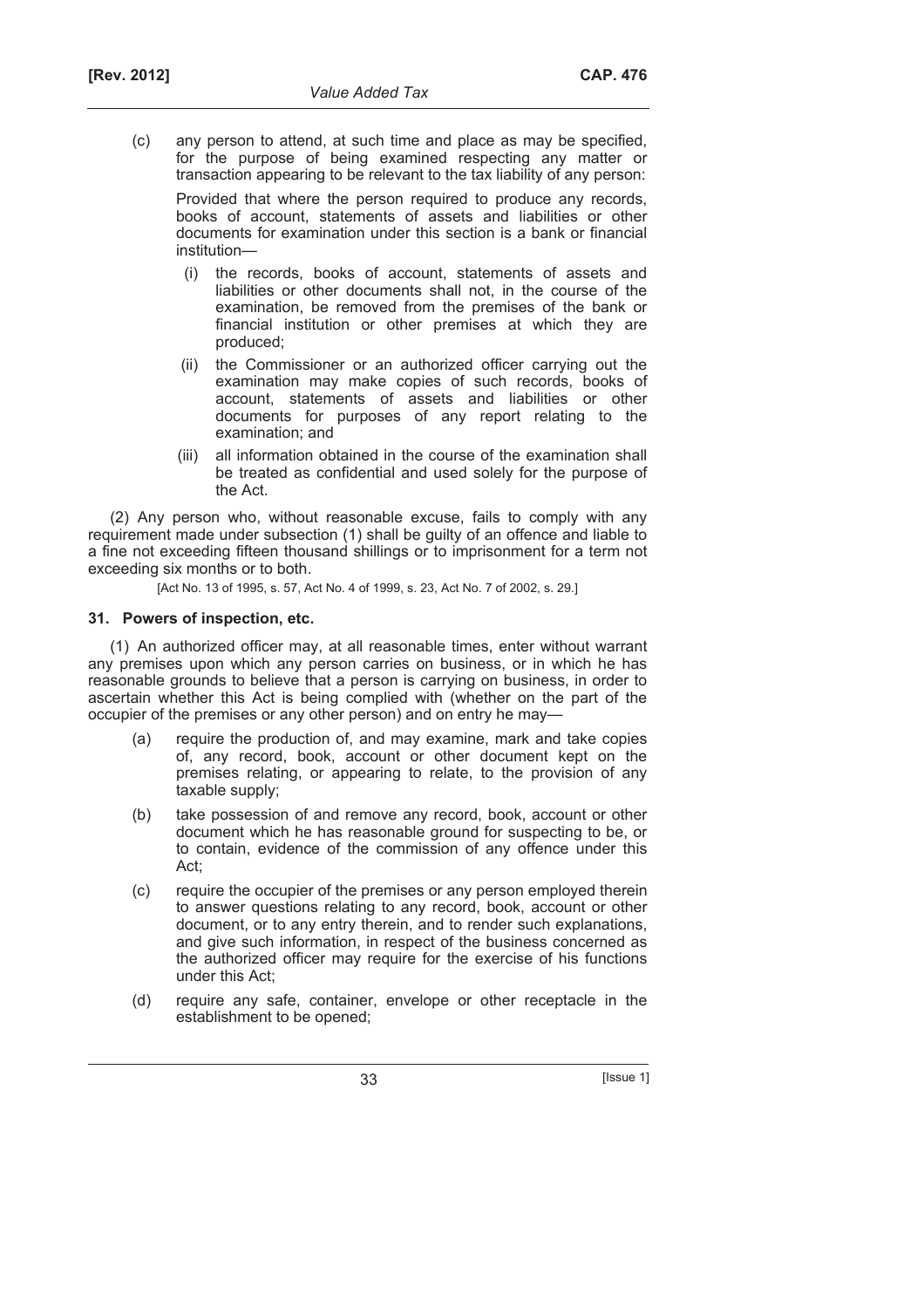- (e) at the risk and expense of the occupier of the premises, open and examine any package found therein;
- (f) take and retain without payment such reasonable samples of any goods as he may think necessary for the exercise of his functions under this Act.

(2) Where an authorized officer enters any premises in exercise of the powers conferred by subsection (1), he may take with him such persons as he considers necessary for the carrying out of his functions under this Act.

(3) Any person who—

- (a) resists, hinders or obstructs, or attempts to resist, hinder or obstruct, an authorized officer acting under this section; or
- (b) fails to comply fully with any requirement made under this section; or
- (c) makes any statement in response to any such requirement, knowing it to be false or incomplete in any material particular, or not having reason to believe that it is true or complete in all material respects; or
- (d) procures or attempts to procure, by any means, any other person to act as aforesaid,

shall be guilty of an offence.

# PART X – OBJECTIONS AND APPEALS

[Act No. 6 of 2004, s. 34.]

# **32. Appeals Tribunal**

(1) The Minister shall, by order published in the *Gazette*, establish an Appeals Tribunal for any area specified in the order for the purpose of hearing appeals under this Part.

(2) The Tribunal shall consist of a chairman, and not less than two but not more than five other members who shall be appointed by the Minister and shall hold office for such period and upon such terms and conditions as the Minister may determine.

(3) The quorum for a meeting of a Tribunal shall be the Chairman and two other members.

(4) All matters before the Tribunal shall in the event of a difference of opinion be decided by the votes of a majority of the members thereof.

(5) The members of the Tribunal shall be entitled to receive such subsistence and travelling allowances as the Minister may determine.

[Act No. 5 of 1998, s. 20, Act No. 6 of 2001, s. 34, Act No. 10 of 2010, s. 16.]

# **32A. Objections**

(1) A person who disputes an assessment made upon him under paragraph 9 of the Seventh Schedule may, by notice in writing to the Commissioner, object to the assessment.

(2) A notice given under subsection (1) shall not be a valid notice of objection unless it states precisely the grounds of objection to the assessment and is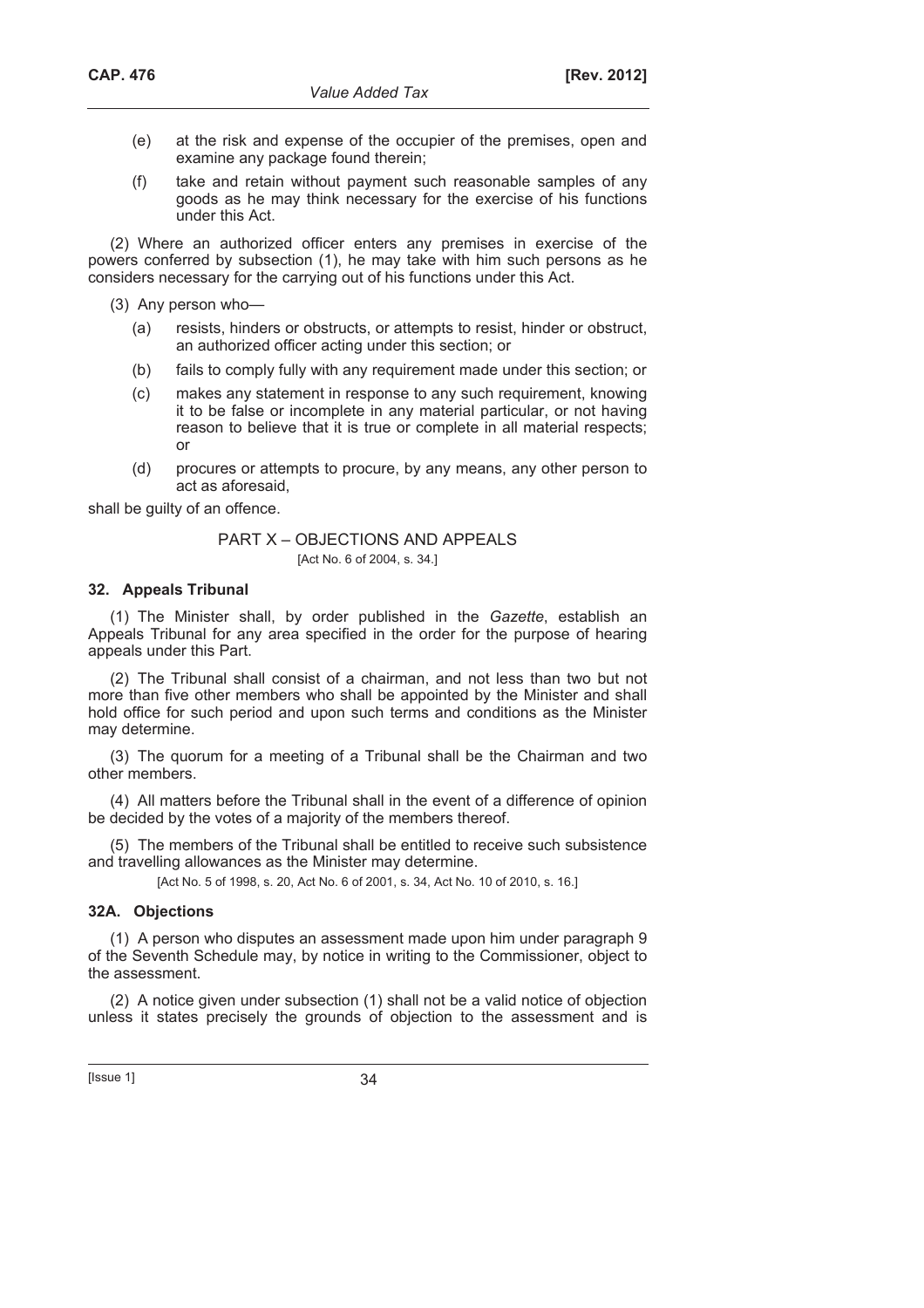received by the Commissioner within 30 days after the date of service of the notice of assessment; but if the Commissioner is satisfied that owing to absence from Kenya, sickness or other reasonable cause, the person objecting to the assessment was prevented from giving the notice within that period and there has been no unreasonable delay on his part, the Commissioner may, upon application by the person objecting, admit the notice after the expiry of that period and the admitted notice shall be a valid notice of objection.

- (3) Where a notice pf objection has been received, the Commissioner may—
	- (a) amend the assessment in accordance with the objection; or
	- (b) amend the assessment in the light of the objection according to the best of his judgment; or
	- (c) refuse to amend the assessment.
- (4) Where the Commissioner either—
	- (a) agrees to amend the assessment in accordance with the objection; or
	- (b) proposes to amend the assessment in the light of the objection and the person objecting agrees with the Commissioner as to the proposed amendment,

the assessment shall be amended accordingly and the Commissioner shall cause a notice setting out the amendment and the amount of tax payable to be served on that person.

- (5) Where the Commissioner—
	- (a) proposes to amend the assessment in the light of the objection and the person objecting does not agree with the Commissioner as to the proposed amendment, the assessment shall be amended as proposed by the Commissioner and he shall cause a notice setting out the amendment and the amount of the tax payable to be served on that person; or
	- (b) refuses to amend the assessment, he shall cause a notice confirming the assessment to be served on that person. [Act No. 6 of 2001, s. 35.]

# **33. Appeals**

(1) A person who disputes the decision of the Commissioner on any matter arising under the provisions of this Act may, upon giving notice in writing to the Commissioner, within thirty days of being notified of the decision, appeal to the Tribunal:

Provided that—

- (i) in the case of a dispute arising from an assessment of tax by the Commissioner under paragraph 9 of the Seventh Schedule, the person shall, before filing the appeal, pay to the Commissioner assessed tax not in dispute or such part thereof as the Commissioner may require; and
- (ii) in the case of any other dispute, such person shall, before filing the appeal, make all returns of tax where applicable as required and shall pay the amount of tax shown thereon as being due and payable.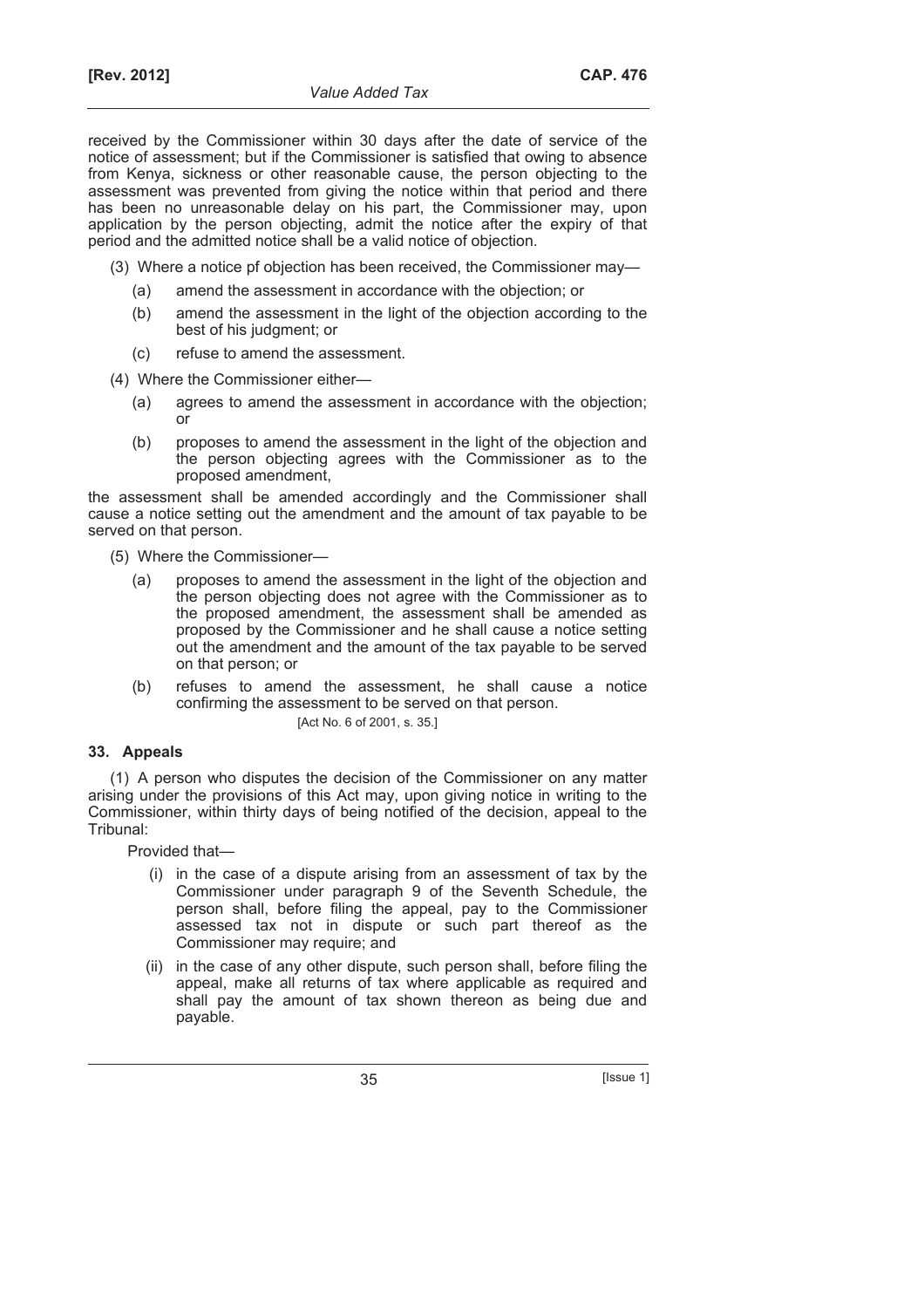(2) A party to an appeal under subsection (1) who is dissatisfied with the decision of the Tribunal may appeal to the High Court within fourteen days of being notified of the decision:

Provided that, before filing the appeal—

- (i) where the person appealing under this subsection is not the Commissioner; and
- (ii) the appeal is in respect of a dispute to which paragraph (i) of the proviso to subsection (1) applies,

such person shall deposit with the Commissioner the full amount of the tax disputed.

(3) Any tax deposited with the Commissioner pursuant to the provisions of this section shall, where the decision of the Tribunal or the High Court, as the case may be, is in favour of the aggrieved person, be credited to such person.

[Act No. 5 of 1998, s. 21, Act No. 6 of 2001, s. 36, Act No. 15 of 2003, s. 23.]

#### **34. Powers of Tribunal**

(1) On the hearing of an appeal the Tribunal shall have all the powers of a subordinate court of the first class to summon witnesses, to take evidence upon oath or affirmation and to call for the production of books and other documents.

(2) Where the Tribunal considers it desirable for the purpose of avoiding expense or delay or any other special reason so to do, it may receive evidence by affidavit and administer interrogatories and require the person to whom the interrogatories are administered to make a full and true reply to the interrogatories within the time specified by the Tribunal.

(3) In its determination of any matter the Tribunal may take into consideration any evidence which it considers relevant to the subject of an appeal before it, notwithstanding that evidence would not otherwise be admissible under the law relating to evidence.

(4) The Tribunal shall have power to award the costs of any proceedings before it and to direct that costs shall be taxed in accordance with any scale prescribed for suits in High Court or to award a specific sum as costs.

(5) All summons, notices or other documents issued under the hand of the chairman of the Tribunal shall be deemed to be issued by the Tribunal.

(6) Any interested party may be represented before the Tribunal by an advocate or by any other person whom the Tribunal may, in its discretion, admit to be heard on behalf of the party.

# **35. Disobedience of summons to give evidence, etc.**

Any person summoned by the Tribunal to attend and give evidence or to produce any records, books of account. Statements, or other documents, or required to answer interrogatories and who, without sufficient cause—

- (a) refuses or fails to attend at the time and place mentioned in the summons served on him; or
- (b) refuses or fails to answer, or to answer fully and satisfactorily, to the best of his knowledge and belief all questions lawfully put to him by or with the concurrence of the Tribunal; or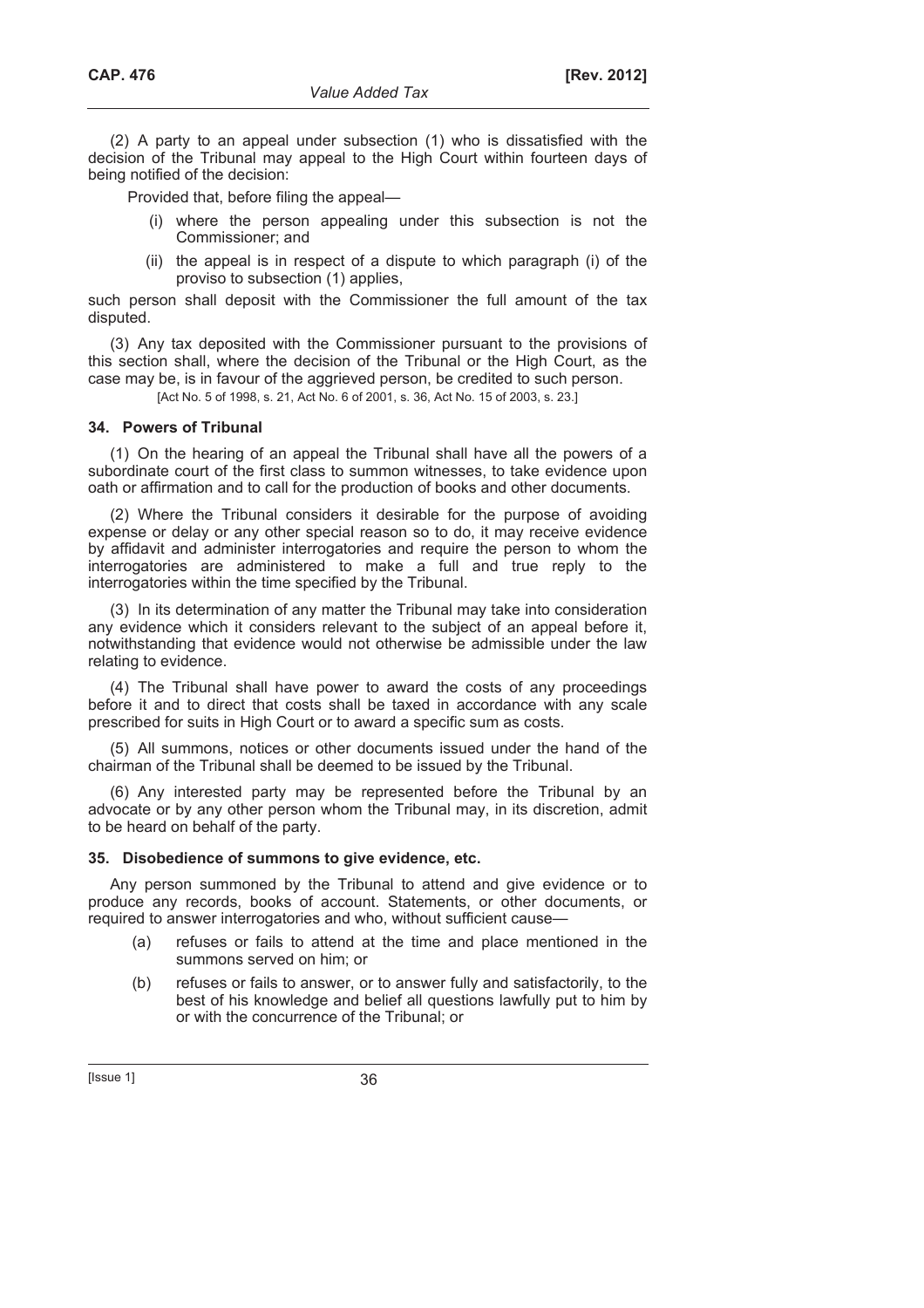(c) refuses or fails to produce any records, books of account, statements or other documents which are in his possession or under his control mentioned or referred to in any summons served on him,

shall be guilty of an offence and liable to a fine not exceeding fifteen thousand shillings or to imprisonment for a term not exceeding two years, or to both.

[Act No. 13 of 1995, s. 58.]

## **36. Enforcement of orders for costs**

(1) Where the Tribunal awards costs in any appeal, it shall, on application by the person to whom the costs are awarded, issue to him a certificate stating the amount of the costs.

(2) Every certificate issued under subsection (1) may be filed in the High Court by the person in whose favour the costs have been awarded and, upon being so filed, shall be deemed to be a decree of the High Court and may be executed as such:

Provided that an order for costs against the Government shall not be enforced save in the manner provided for by the Government Proceedings Act (Cap. 40).

## **37. Rules**

The Chief Justice may make rules governing appeals and providing for the fees to be paid, the scale of costs of any such appeal, the procedure to be followed therein, and the manner of notifying the parties thereto; and until such rules are made, and subject thereto, the provisions of the Civil Procedure Act (Cap. 21) shall apply as if the matter appealed against were a decree of a subordinate court exercising original jurisdiction.

## **38. Stay of suit pending appeal**

Where in any suit for the recovery of any tax, or other amount payable under this Act, the court is satisfied that any party to the suit has appealed to the Tribunal under section 33 on any matter affecting any of the issues involved in the suit, the court shall, on such conditions as it may think fit, stay the proceedings in the suit pending the determination of the appeal.

[Act No. 13 of 1995, s. 59.]

## PART XI – OFFENCES AND EVIDENCE

## **39. Offences**

Any person who fails to comply with—

- (a) the conditions of the Sixth Schedule or the Seventh Schedule;
- (b) any regulations made under section 58,

shall be guilty of an offence.

[Act No. 4 of 1999, s. 24.]

## **40. False statements, etc.**

(1) Any person who—

 (a) makes any false statement, fraudulent claim for a refund, produces any false document or information, or makes any false return concerning any material particular relating to any matter under this Act; or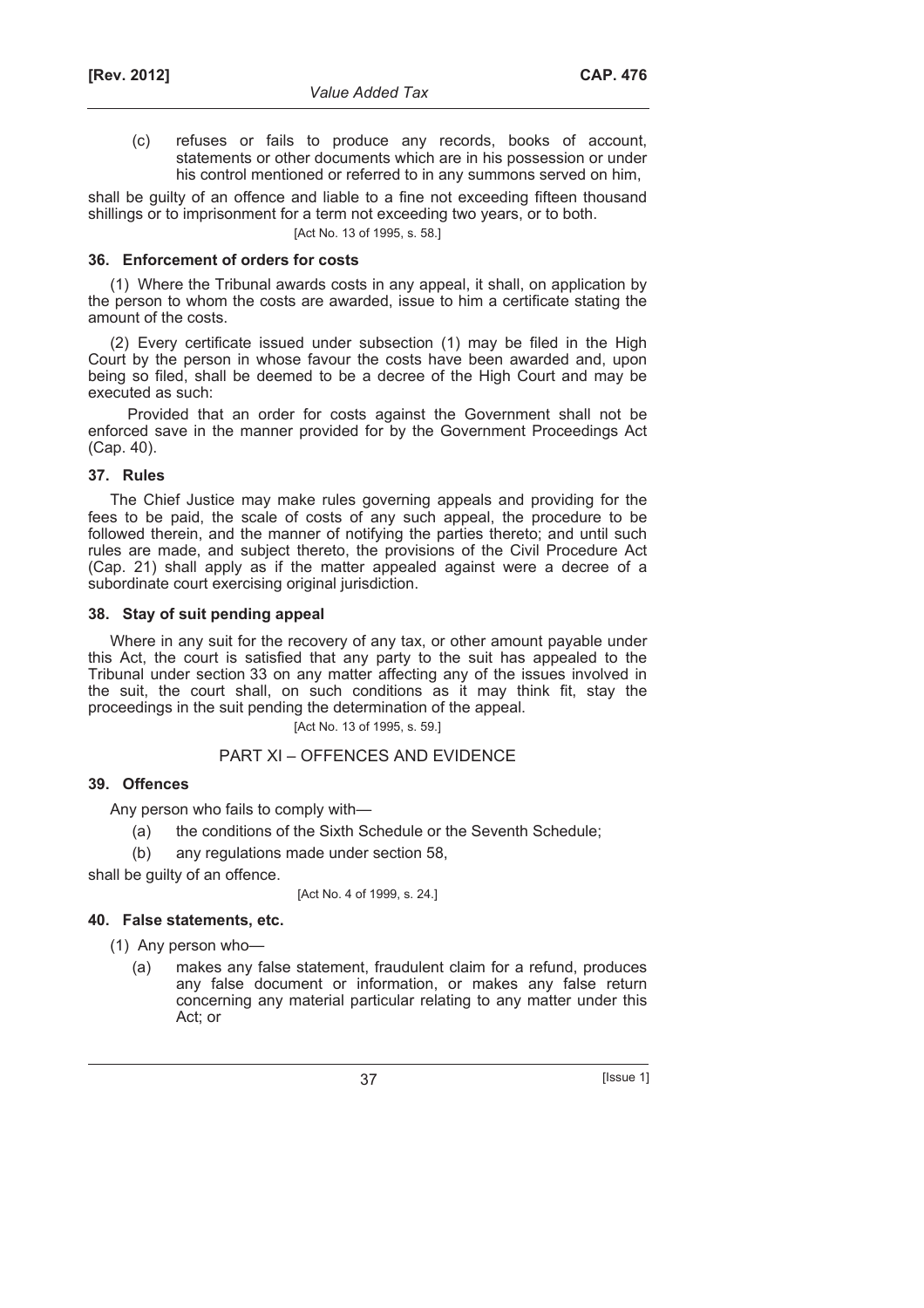- (b) not being a registered person or being a person who has ceased to be a registered person holds himself out as a registered person; or
- (c) is knowingly concerned in or involved in the taking of steps with a view to the fraudulent evasion of tax by him or by any other person,

shall be guilty of an offence and liable to a fine not exceeding four hundred thousand shillings or double the tax evaded, whichever is the greater, or to imprisonment for a period not exceeding three years or to both.

(2) Where a person is convicted of an offence under this section, the Court may, in addition to any penalty which may be imposed, order the forfeiture of any taxable goods which have passed in connection with the commission of the offence or, if the taxable goods cannot be forfeited or cannot be found, of such sum as the Court shall assess as the value of the taxable goods.

> [Act No. 10 of 1990, s. 24, Act No. 13 of 1995, s. 60, Act No. 4 of 1999, s. 24, Act No. 4 of 2004, s. 39, Act No. 10 of 2006, s. 8.]

#### **40A.** *Repealed by Act No. 6 of 1994, s. 24.*

#### **41. Liability of employers and officers of companies**

(1) Where any offence under this Act is committed by an employee or agent, the person by whom that employee or agent is employed shall also be guilty of the offence unless he proves to the satisfaction of the Court that he did not know, and could not reasonably be expected to know, that the act or omission constituting the offence was taking place and that he took all reasonable steps to ensure that the offence was not committed.

(2) Where an offence under this Act has been committed by a body corporate, every person who, at the time of the commission of the offence, was a director, general manager, secretary, or other similar officer of the body corporate, or was acting or purporting to act in that capacity, shall also be guilty of the offence unless he proves that the offence was committed without his consent or knowledge and that he exercised all diligence to prevent the commission of the offence that he ought to have exercised having regard to the nature of his functions in that capacity and in all circumstances.

[Act No. 7 of 2002, s. 30.]

### **41A. Protection of officers**

No officer shall be personally liable for any act or omission done or committed in the performance of his functions under this Act unless, having regard to the circumstances of the case, such act or omission is found to be—

- (a) done or committed wilfully or dishonestly by such officer;
- (b) attributable to the negligence of such officer;
- (c) done or committed by such officer in contravention of any provision of this Act or regulations made thereunder.

[Act No. 13 of 1995, s. 61.]

#### **42. Disclosure of information**

Any person employed in the performance of any function under this Act who, by virtue of the performance of that function, becomes possessed of any information and who directly or indirectly communicates that information to any person otherwise than—

(a) in the normal performance of his functions under this Act; or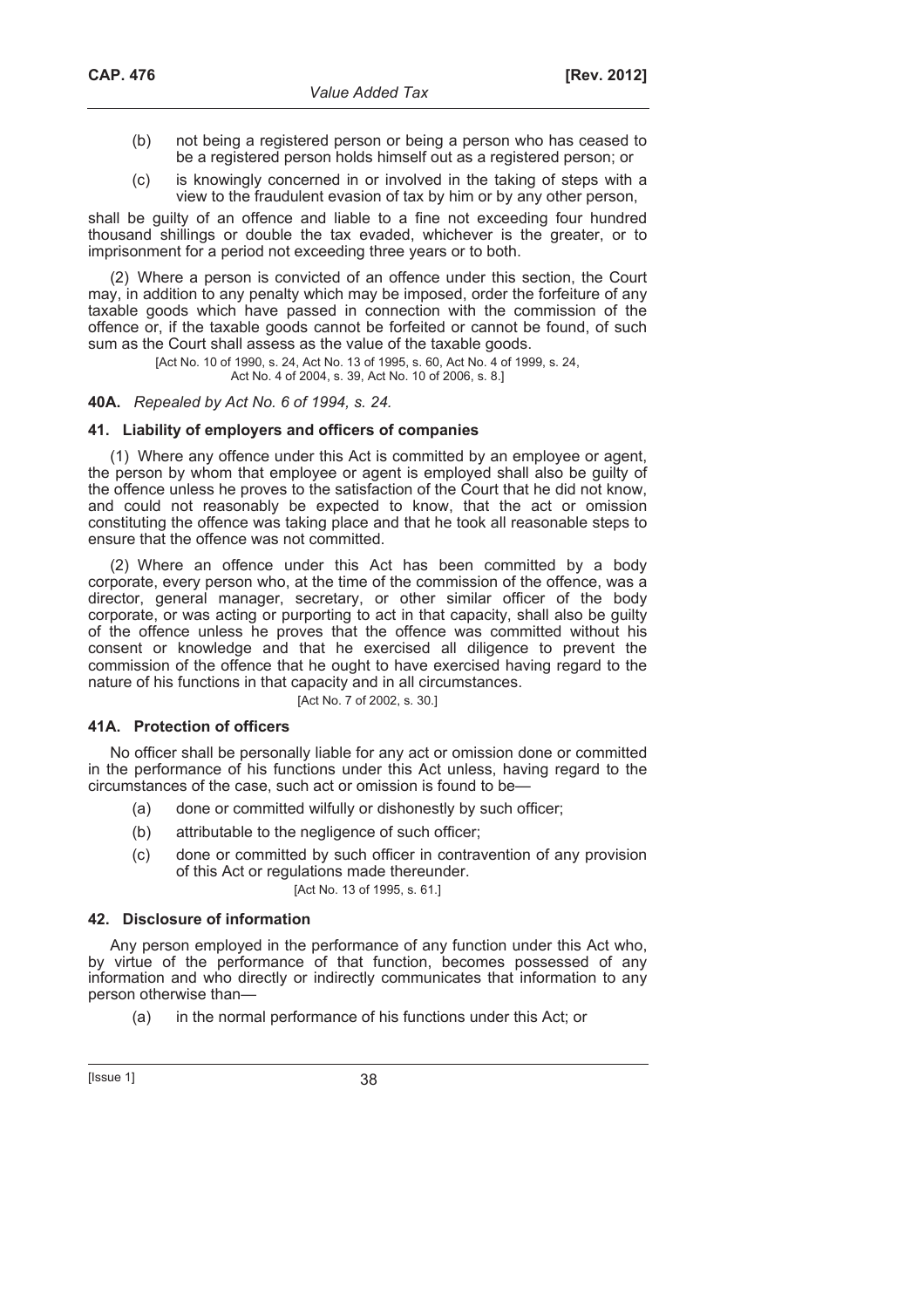- (b) in the course of any proceedings in a court or the Tribunal; or
- (c) with the express permission of the Commissioner, shall be guilty of an offence and liable to a fine not exceeding twenty thousand shillings or to imprisonment for a term not exceeding twelve months or to both.

[Act No. 13 of 1995, s. 62.]

## **42A. Disclosure of information**

Notwithstanding any other provision of this Act, the Commissioner may disclose information to a person in the services of the Government in a revenue or statistical department where the information is needed for the purposes of the official duties of that person solely for revenue or statistical purposes.

[Act No. 10 of 1990, s. 26.]

## **43. General penalty**

Any person guilty of any offence under this Act for which no other penalty is provided shall be liable to a fine not exceeding five hundred thousand shillings or to imprisonment for a term not exceeding three years or to both.

[Act No. 13 of 1995, s. 63, Act No. 5 of 1998, s. 22.]

### **44. Evidence**

In any proceedings, whether criminal or civil, under this Act—

- (a) other than upon an appeal, a certificate from the Commissioner or from the Tribunal stating that any amount is due from any person by way of tax, or other liability under this Act, shall be conclusive evidence that the amount is due and payable from that person;
- (b) the burden of proving that any tax has been paid or that any goods or services are exempt from payment of tax shall lie on the person liable to pay the tax or claiming that the tax has been paid or that the goods or services are exempt from payment of tax;
- (c) a statement by the Commissioner that a person is registered, or is not registered under this Act, shall be conclusive evidence of the fact unless that person proves the contrary. [Act No. 8 of 1996, s. 18.]

### **45. Powers of sentence**

Where any person is convicted of an offence under this Act, by a court of competent jurisdiction presided over by a resident magistrate, the Court may, notwithstanding the provisions of section 7 of the Criminal Procedure Code (Cap. 75), impose the maximum sentence prescribed by this Act for the offence.

### **46. Powers of officers to prosecute**

An authorized officer may appear and prosecute in a prosecution before a subordinate court for an offence under this Act.

## PART XII – FORFEITURE AND SEIZURE

### **47. Taxable goods, vessels, etc., to be liable to forfeiture**

(1) In addition to any other circumstances in which goods are liable to forfeiture under this Act, any taxable goods found to have been sold by a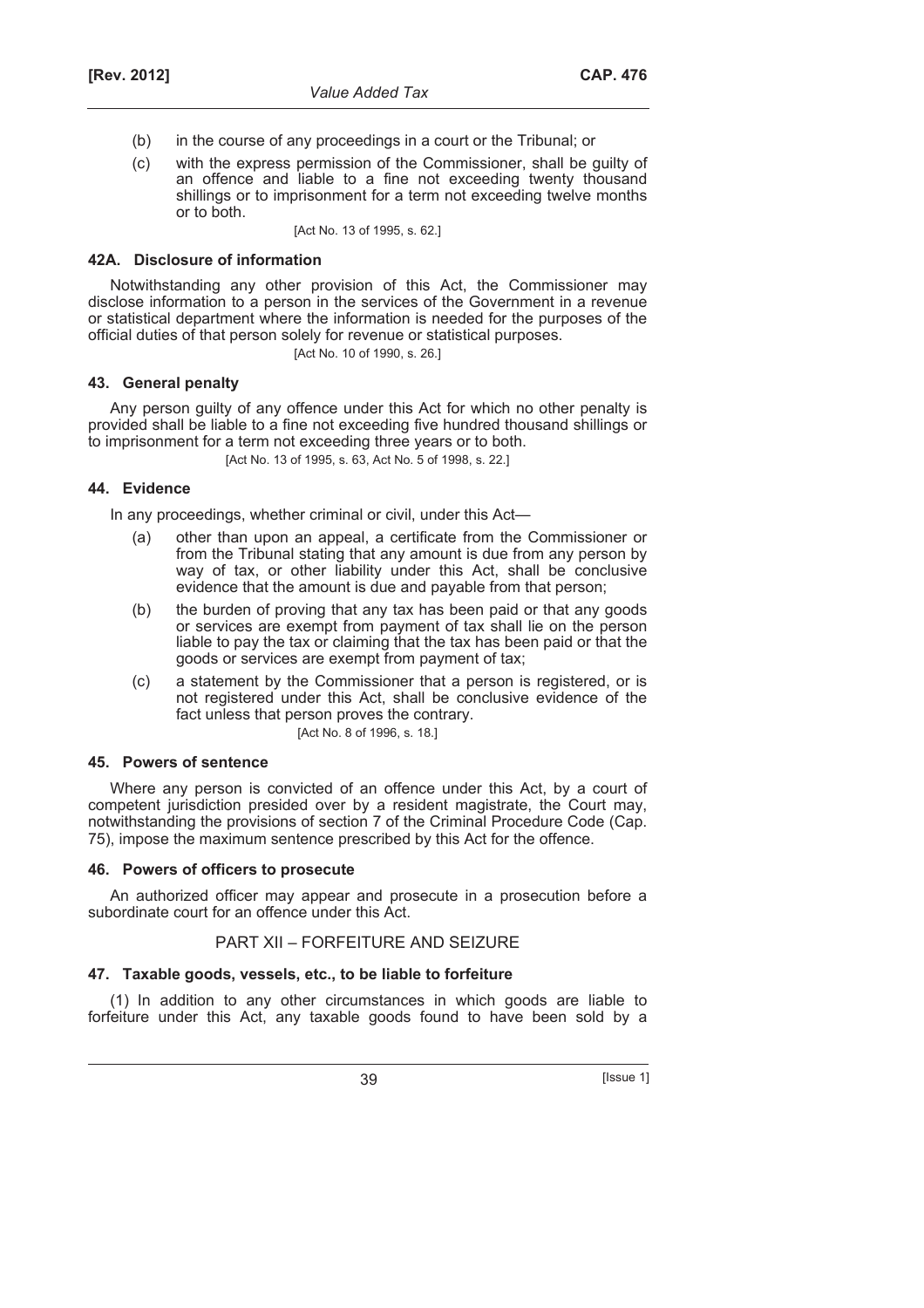registered person without payment of tax, and, subject to subsection (3), any aircraft, vehicle, vessel, animal or other thing made use of in the removal, conveyance, carriage or transportation of taxable goods liable to forfeiture shall itself be liable to forfeiture.

(2) Where any aircraft, vehicle, vessel, and animal or other thing is liable to forfeiture under this Act, then the tackle, apparel, furniture and all other gear used in connection therewith shall also be liable to forfeiture.

(3) An aircraft, or a vessel of two hundred and fifty tons register or more made use of in the removal, conveyance, carriage or transportation of taxable goods liable to forfeiture under this Act shall not itself be liable to forfeiture but the master of the aircraft or vessel shall be guilty of an offence and liable to a fine of such amount as court deems just; and the aircraft or vessel may be seized and detained until the fine is paid or security therefore given.

## **48. Power to seize packaging**

Where taxable goods are liable to forfeiture under this Act, then the package in which the goods are, and all the contents of the package, shall also be liable to forfeiture therewith.

## **49. Provisions relating to goods liable to forfeiture**

(1) The Commissioner may require any person in possession of any taxable goods sold by a registered person to produce proof that tax has been paid on such goods.

(2) Where any person who is required under subsection (1) to produce proof that tax has been paid on any goods fails to do so within seven days those goods shall be liable to forfeiture.

(3) The Commissioner may seize any taxable goods, aircraft, vehicle, vessel, animal or other thing liable to forfeiture under this Act or which he has reasonable grounds, to believe is liable to forfeiture; and the taxable goods, aircraft, vehicle, vessel, animal or other thing may be seized whether or not a prosecution for an offence under this Act which rendered it liable for forfeiture has been, or will be, taken.

(4) Any taxable goods, aircraft, vehicle, vessel, animal or other thing seized and detained under this Act shall be kept or taken to such place of security as the Commissioner may decide.

(5) The Commissioner may, at any time prior to the commencement of proceedings under this Act relating to an aircraft, animal, vehicle, vessel, taxable goods or other thing which has been seized under this Act, release it to the person from whom it was seized, if he is satisfied that it was not liable to seizure.

(6) No officer shall be liable to legal proceedings for any action taken in good faith in accordance with this section.

### **50. Procedure on seizure**

(1) Where a thing has been seized under this Act, then, unless the thing was seized in the presence of the owner, or in the case of a vessel, or aircraft, of the master thereof, the officer effecting the seizure shall, within one month of the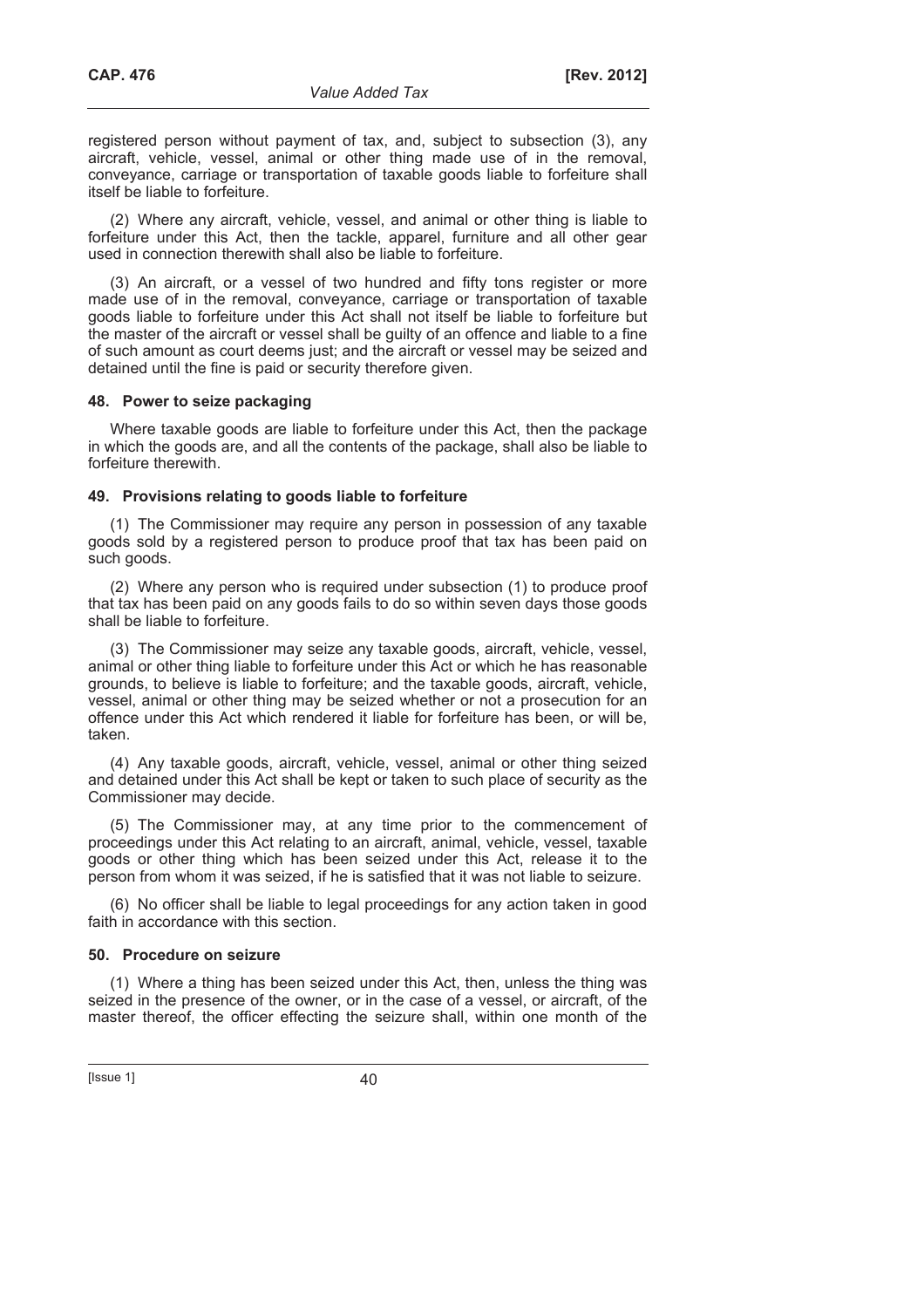seizure, give notice in writing of the seizure and of the reasons therefore to the owner thereof or, in the case of the vessel or aircraft, the master thereof:

Provided that—

- (i) no notice shall be given where a person has, within the period of one month, been prosecuted for the offence by reason of which the thing has been seized, or the offence has been compounded under section 54 and if, after the notice has been given but before condemnation of the thing in accordance with this Act—
	- (a) a prosecution is brought, then the thing shall be dealt with in accordance with section 51 as if no notice has been given;
	- (b) the offence has been compounded, then the thing shall be dealt with in accordance with section 54 as if no notice has been given;
- (ii) where the thing has been seized in the presence of a person coming within the definition of the owner for the purposes of this Act, then it shall not be necessary for the officer effecting the seizure to give notice thereof to any other person coming within that definition;
- (iii) a notice given to a person coming within the definition of owner shall be deemed to be notice to all other persons coming within that definition;
- (iv) where no person coming within the definition of owner is known, then it shall not be necessary for the officer affecting the seizure to give notice thereof to any person.

(2) Where goods which are of perishable nature are seized the Commissioner may direct that the goods shall be sold forthwith, either by public auction or by private treaty, and that the proceeds of sale shall be retained and dealt with as if they were the goods.

(3) Where anything liable to forfeiture has been seized then—

- (a) if a person is being prosecuted for the offence by reason of which the thing was seized, the thing shall be detained until the determination of such prosecution and dealt with in accordance with section 51;
- (b) in any other case the thing shall be detained until one month after the date of seizure, or the date of notice given under subsection (1), as the case may be; and if no claim is made therefore as provided in subsection (4) within the period of one month, the thing shall thereupon be deemed to be condemned.

(4) Where anything liable to forfeiture under this Act has been seized, then subject to proviso (i) to subsection  $(1)$  and to subsection  $(3)(a)$ , the owner thereof may, within one month of the date of the seizure or the date of a notice given under subsection (1), as the case may be, by notice in writing to the Commissioner claim the thing.

(5) Where a notice of claim has been given in accordance with subsection (4), then the thing seized shall be detained by the Commissioner to be dealt with under this Act:

Provided that the Commissioner may permit the thing to be delivered to the person making the claim (hereinafter in this Part referred to as "the claimant")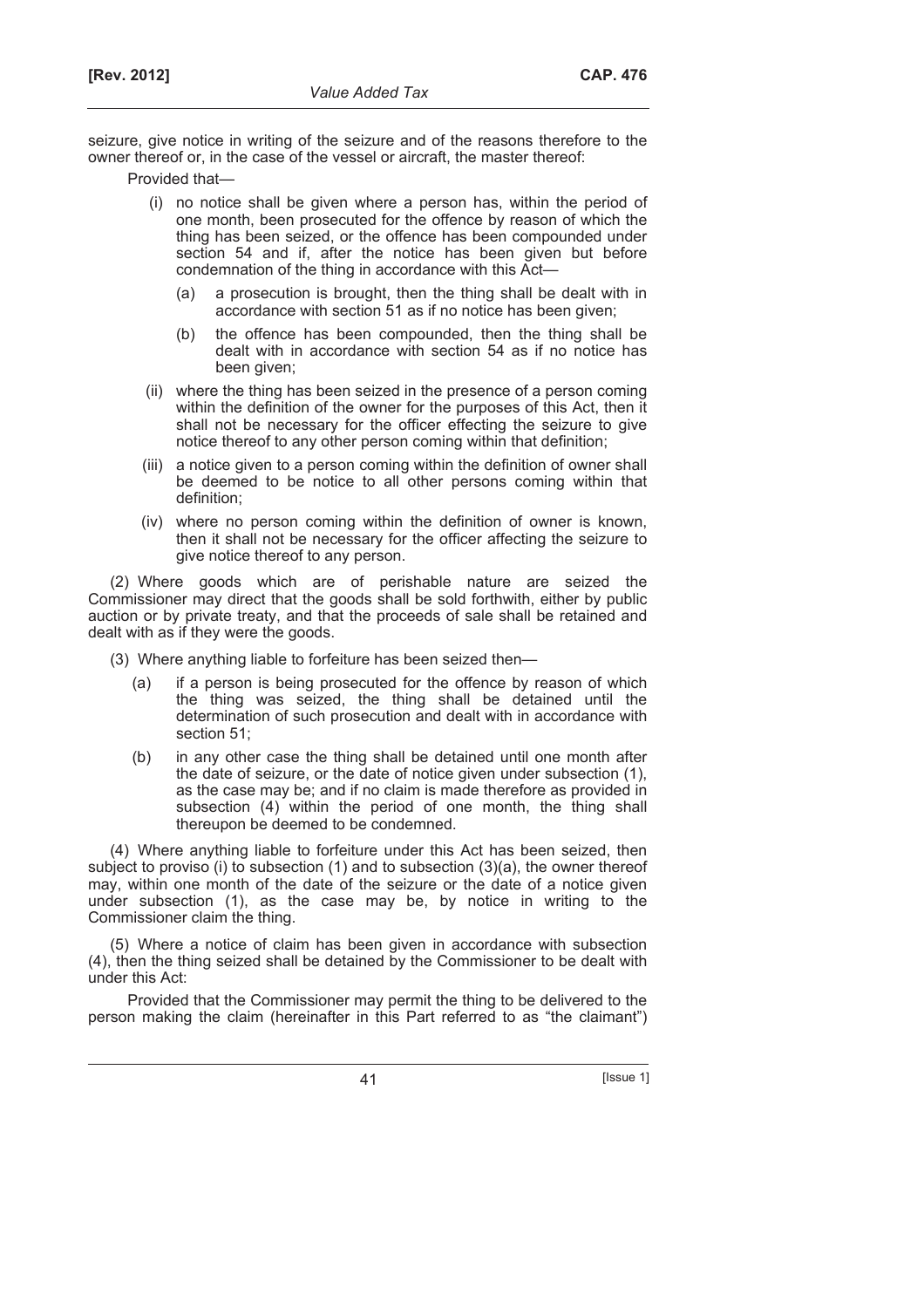subject to the claimant giving payment for the value thereof, as determined by the Commissioner in the event of its condemnation.

## **51. Effect of conviction, etc., on things liable for forfeiture**

(1) Where a person is prosecuted for an offence under this Act and anything is liable to forfeiture by reason of the commission of that offence, the conviction of that person for that offence shall, without further order, have effect as the condemnation of that thing.

(2) Where a person is prosecuted for an offence under this Act and anything is liable to forfeiture by reason of the commission of that offence, then, on the acquittal of that person, the Court may order that thing either—

- to be released to the person from whom it was seized or to the owner thereof; or
- (b) to be condemned.

## **52. Procedure after notice of claim**

(1) Where a notice of claim has been given to the Commissioner in accordance with section 50, then the Commissioner may within a period of two months from the receipt of the claim, either—

- (a) by notice in writing to the claimant, require the claimant to institute proceedings in a court of competent jurisdiction for the recovery of the thing within two months of the date of the notice; or
- (b) himself institute proceedings in a court of competent jurisdiction for the condemnation of the thing.

(2) Where the Commissioner fails within a period of two months to require the claimant to institute proceedings, or himself to institute proceedings, in accordance with subsection (1), then the goods shall be released to the claimant.

(3) Where the Commissioner has, in accordance with subsection (1) required the claimant to institute proceedings within a period of two months and the claimant has failed to do so, then on the expiry of that period the thing shall be condemned and shall be forfeited and may be sold or otherwise disposed of as the Commissioner may direct.

(4) Where the proceedings have been instituted in accordance with this section, then—

- (a) if the Court is satisfied that the thing was liable to forfeiture under this Act it shall be condemned;
- (b) if the Court is not satisfied, the thing shall be released to the claimant:

Provided that the Court shall not so release the thing to the claimant unless it is satisfied that the claimant is the owner thereof or, by reason of an interest therein, is entitled to the possession thereof, and if the Court is not so satisfied, the thing shall be condemned as if no claim thereto had been made.

### **53. Provisions relating to condemnation**

(1) Where anything has been seized under this Act as being liable to forfeiture, then the condemnation of the thing shall be in no way affected by the fact that an owner of the thing was in no way concerned with the act which rendered it liable to forfeiture.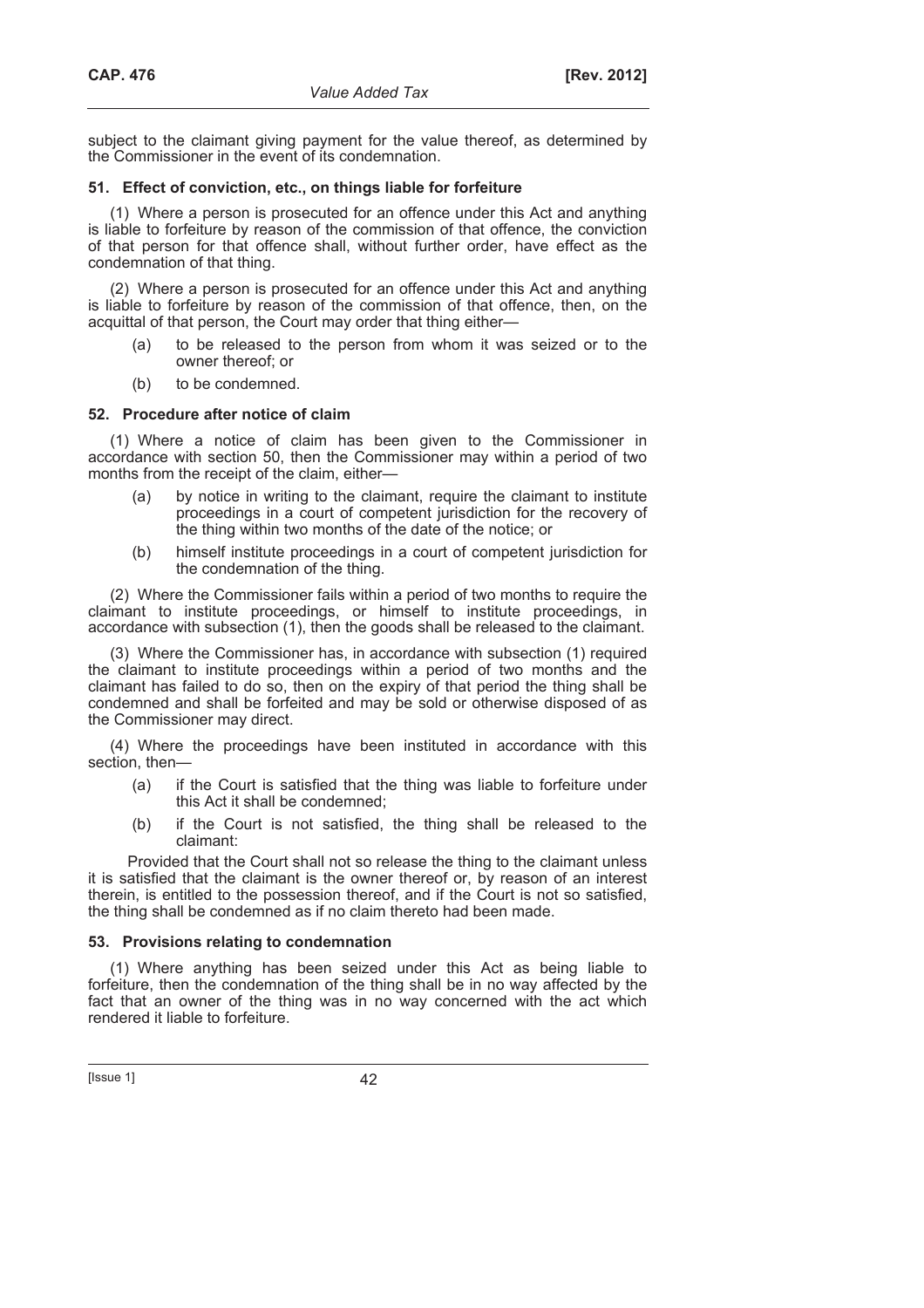- (2) Where anything is condemned under this Act then—
	- (a) subject to section 55, the thing shall be forfeited and may be sold, destroyed or otherwise disposed of as the Commissioner may think fit;
	- (b) condemnation of a thing shall have effect as from the date when the liability to forfeiture arose;
	- (c) condemnation shall subject to any appeal against proceedings which resulted in the condemnation, be final, save as provided in section 54, no application or proceedings for restoration shall lie.

(3) Where goods have been condemned and are in the possession of some authority other than the Commissioner they shall be returned to the Commissioner for disposal under subsection (2).

(4) Where goods are sold by public auction thirty days' notice of sale shall, be given in such manner as the Commissioner may direct.

(5) Where goods are sold under this section the proceeds thereof shall be applied in the discharge of—

- (a) the value added tax, if any;
- (b) the expenses of removal and sale;
- (c) the rent and charges due to the Commissioner; and
- (d) the freight and any other charges.

(6) The balance, if any, left after application of the proceeds under subsection (5) shall be paid to the Value Added Tax revenue.

[Act No. 13 of 1995, s. 64.]

### **54. Restoration of seizures**

Where anything has been seized under this Act, then the Minister may, whether or not the thing has been condemned, direct that it shall be released and restored to the person from whom it was seized or to the owner thereof, upon such conditions as the Minister may think fit.

PART XIII – SETTLEMENT OF CASES BY THE COMMISSIONER

#### **55. Power of Commissioner to compound offences by agreement**

(1) The Commissioner may where he is satisfied that a person has committed an offence under this Act in respect of which a penalty of a fine is provided, or in respect of which anything is liable to forfeiture, compound the offence and may order that person to pay such sum of money, not exceeding the amount of the fine to which he would have been liable if he had been prosecuted and convicted for the offence, as he may order anything liable to forfeiture in connection therewith to be condemned:

Provided that the Commissioner shall not exercise his powers under this section unless the person admits in writing that he has committed the offence and requests the Commissioner to deal with the offence under this section.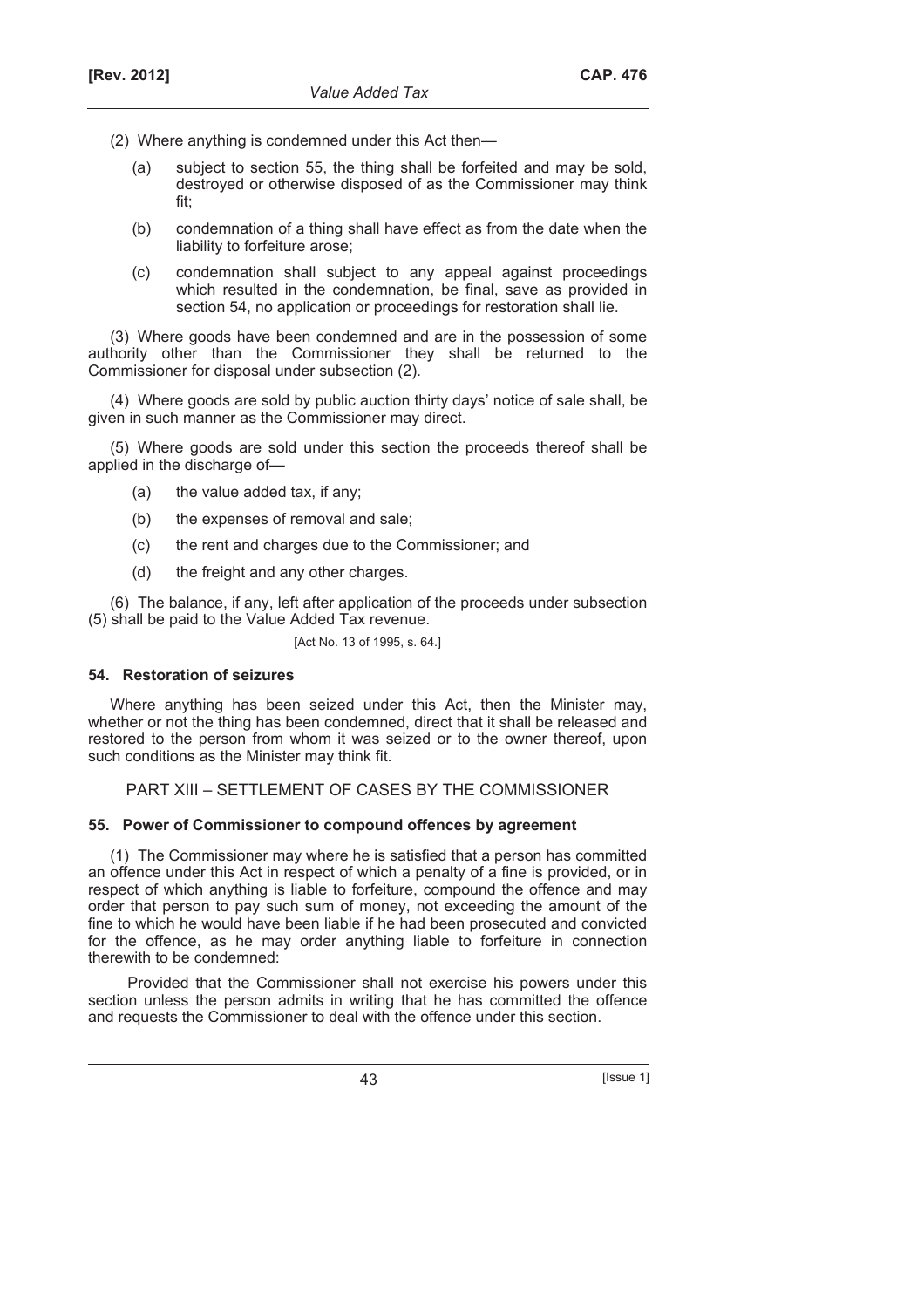- (2) Where the Commissioner makes an order under this section—
	- (a) the order shall be put into writing and shall have attached to it the request of the person to the Commissioner to deal with the matter; and
	- (b) the order shall specify the offence which the person committed and the penalty imposed by the Commissioner; and
	- (c) a copy of the order shall be given to the person if he so requests; and
	- (d) the person shall not be liable to further prosecution in respect of the offence except with the express consent of the Attorney-General; and unless that consent has been given, if a prosecution is brought it shall be a good defence for that person to prove that the offence with which he is charged has been compounded under this section; and
	- (e) subject to paragraph (d), the order shall be final and not be subject to appeal and may be enforced in the same manner as a decree or order of the High Court.

## PART XIV – MISCELLANEOUS PROVISIONS

### **56. Effect on imposition or variation of tax**

(1) If, after any agreement has been entered into for the sale or delivery of any taxable supply at a price expressly or implicitly inclusive of taxes or duties, any alteration takes place in the amount of tax payable to that supply before the tax becomes due, then, in the absence of express written provision to the contrary between the parties to the agreement and notwithstanding the provisions of any other written law, the agreement shall have effect as follows—

- (a) in the case of the alteration being a new or increased tax, the seller, after payment, whether directly or indirectly, of the tax, may add the difference caused by the alteration to the agreed price;
- (b) in the case of the alteration being the abolition or reduction of tax, the purchaser may, if the seller has not, directly or indirectly, paid the tax or has paid the tax at the lower rate, deduct the difference caused by the alteration from the agreed price;
- (c) any refund or payment of increased tax resulting from the alteration not being finally adopted shall be adjusted between the parties to the agreement as the case may require.

(2) If, under any law relating to the control of prices or charges, a price is fixed, or any variation in price is prohibited or regulated, in relation to any taxable supply then, notwithstanding any provision of that law, where tax in relation to that supply is imposed or altered the price may be varied strictly in accordance with that imposition or variation when the seller has, directly or indirectly, been affected by that imposition or alteration.

### **57. Application of Customs and Excise Act to imported goods**

(1) Subject to this Act, the East African Community Customs Management Act (Cap. 472), 2004, and any rules made thereunder relating to customs generally whether made before or after the commencement of this Act shall have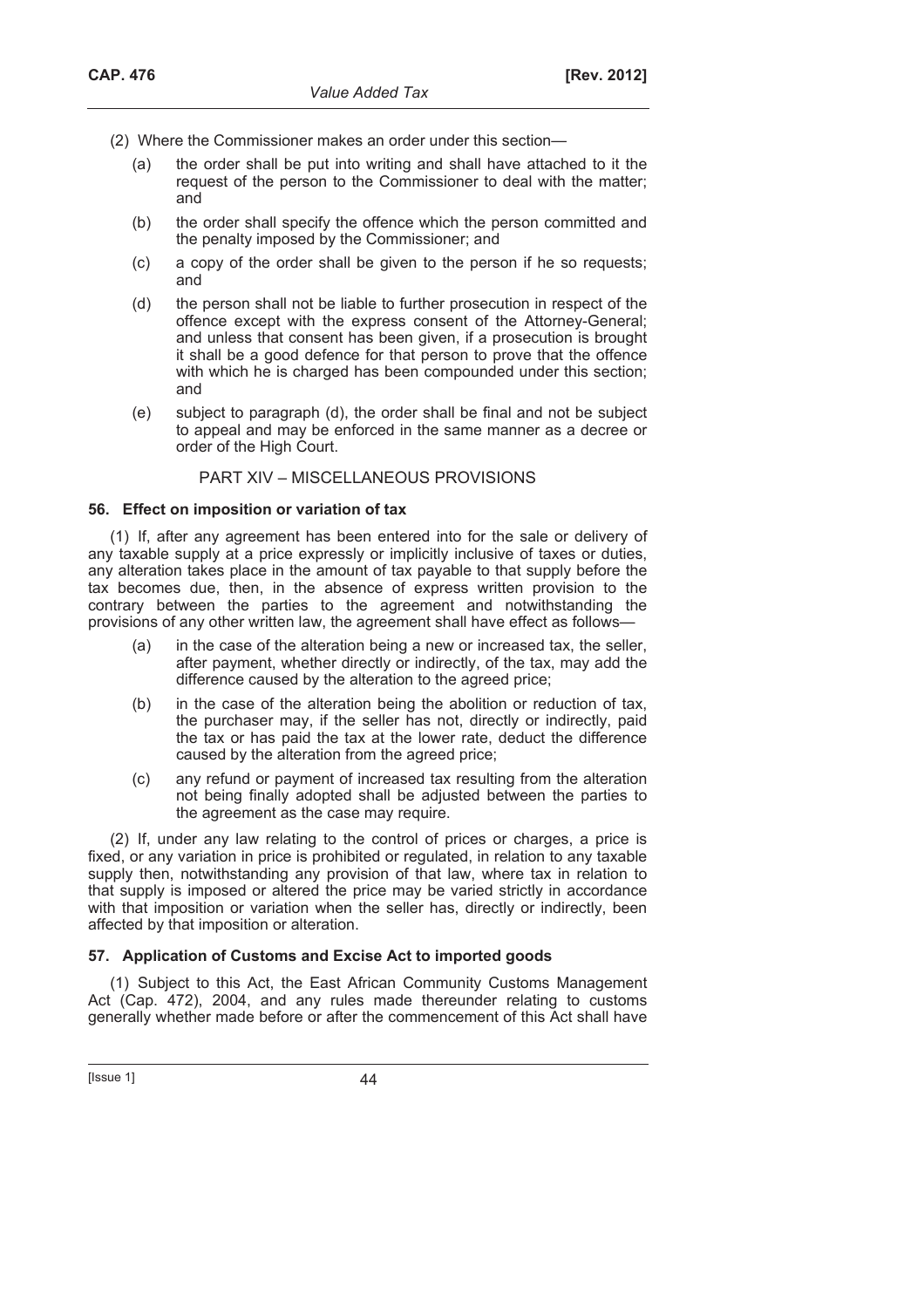effect, with such exceptions and adaptations as may be prescribed, in relation to imported taxable goods, whether liable to any duty of customs or not as if all such goods were liable to duties of customs and as if those duties included tax.

(2) Except for the purposes of subparagraph (i) of paragraph (c) of subsection (1) of section 9 of this Act, that section shall have effect to the exclusion of section 122 of the East African Community Customs Management Act, 2004, in relation to taxable goods.

[Act No. 10 of 1990, s. 27, Act No. 6 of 2005, s. 13.]

#### **58. Regulations**

The Minister may make regulations for the better carrying out or giving effect to the purposes and provisions of this Act, and without prejudice to the generality of the foregoing, the regulations may—

- (a) prescribe conditions and procedure for the registration of taxable persons;
- (b) provide for the submission of returns and the place at which returns are to be submitted and tax is to be paid;
- (c) allow for the remission of small amounts of tax at the discretion of the Commissioner;
- (d) prescribe the form of notices, returns or other forms required for the purposes of this Act;
- (e) prescribe any other thing which is to be prescribed for the purposes of any provision of this Act.

[Act No. 9 of 2000, s. 31.]

#### **59. Agents**

(1) Where under the provisions of this Act a registered person is required to perform any act, that act may be performed on his behalf by an agent authorized by him.

(2) Without prejudice to any provision under this Act, the Minister may make regulations prescribing conditions for any person authorized to act as an agent under this section.

[Act No. 8 of 2008, s. 18.]

### FIRST SCHEDULE

[Section 6, Act No. 10 of 2006, s. 9, L.N. 135/2008, s. 2.]

## RATES OF TAX

## PART I

Subject to Part II of this Schedule and Parts A, B and C of the Fifth Schedule, the rate of tax referred to in section 6 shall be 16 per cent of the taxable value.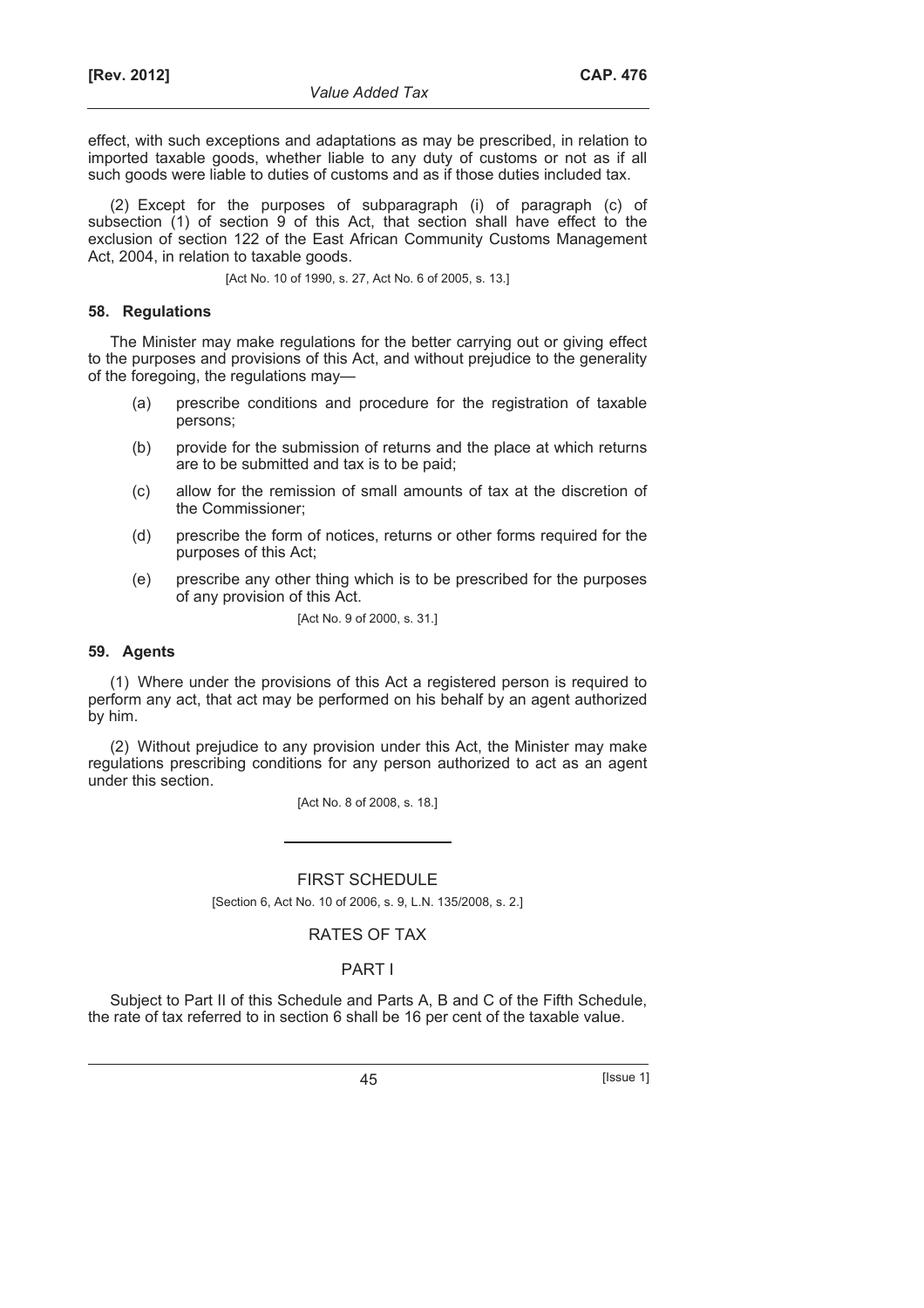## FIRST SCHEDULE—*continued*

## PART II

The taxable goods listed below shall be charged tax at the rate of 12 per cent of the taxable value.

| Tariff No. | <b>Goods Description</b>                                                                                    |
|------------|-------------------------------------------------------------------------------------------------------------|
| 2710.19.32 | Diesel oil (industrial heavy, black, for low speed marine and<br>stationary engines).                       |
| 2710.19.41 | Residual fuel oils (marine, furnace and similar fuel oils) of a<br>kinematic viscosity of 125 centistrokes. |
| 2710.19.42 | Residual fuel oils (marine, furnace and similar fuel oils) of a<br>kinematic viscosity of 180 centistrokes. |
| 2710.19.43 | Residual fuel oils (marine, furnace and similar fuel oils) of a<br>kinematic viscosity of 280 centistrokes. |
| 2710.19.49 | Other residual fuels.                                                                                       |
| 2716.00.00 | Electrical energy.                                                                                          |

## SECOND SCHEDULE

[Section 2(1), Act No. 13 of 1995, s. 66, Act No. 8 of 1996, s. 20, Act No. 4 of 1999, s. 26, Act No. 9 of 2000, s. 33, Act No. 6 of 2001, s. 37, Act No. 7 of 2002,

s. 31, Act No. 15 of 2003, s. 25, Act No. 4 of 2004, s. 40, Act No. 6 of 2005,

s. 14, Act No. 10 of 2006, s. 10, Act No. 9 of 2007, s. 12, Act No. 8 of 2008,

s. 19, Act No. 8 of 2009, s. 12, Act No. 10 of 2009, s. 17.]

## EXEMPT GOODS

## PART I

| Tariff No. | <b>Tariff Description</b>                                                            |  |
|------------|--------------------------------------------------------------------------------------|--|
| 0101.10.00 | Live pure-bred breeding horses, asses, mules and hinnies.                            |  |
| 0101.90.00 | Other live horses, asses, mules and hinnies.                                         |  |
| 0102.10.00 | Live pure-bred breeding bovine animals.                                              |  |
| 0102.90.00 | Other live bovine animals.                                                           |  |
| 0103.10.00 | Live pure-bred breeding swine.                                                       |  |
| 0103.91.00 | Other live swine weighing less than 50 kg.                                           |  |
| 0103.92.00 | Other live swine weighing 50 kg. or more.                                            |  |
| 0104.10.10 | Pure-bred breeding sheep.                                                            |  |
| 0104.10.90 | Other live sheep.                                                                    |  |
| 0104.20.10 | Live pure-bred breeding goats.                                                       |  |
| 0104.20.90 | Other live goats.                                                                    |  |
| 0105.11.10 | Live day-old fowls of the species Gallus domesticus, weighing<br>not more than 185g. |  |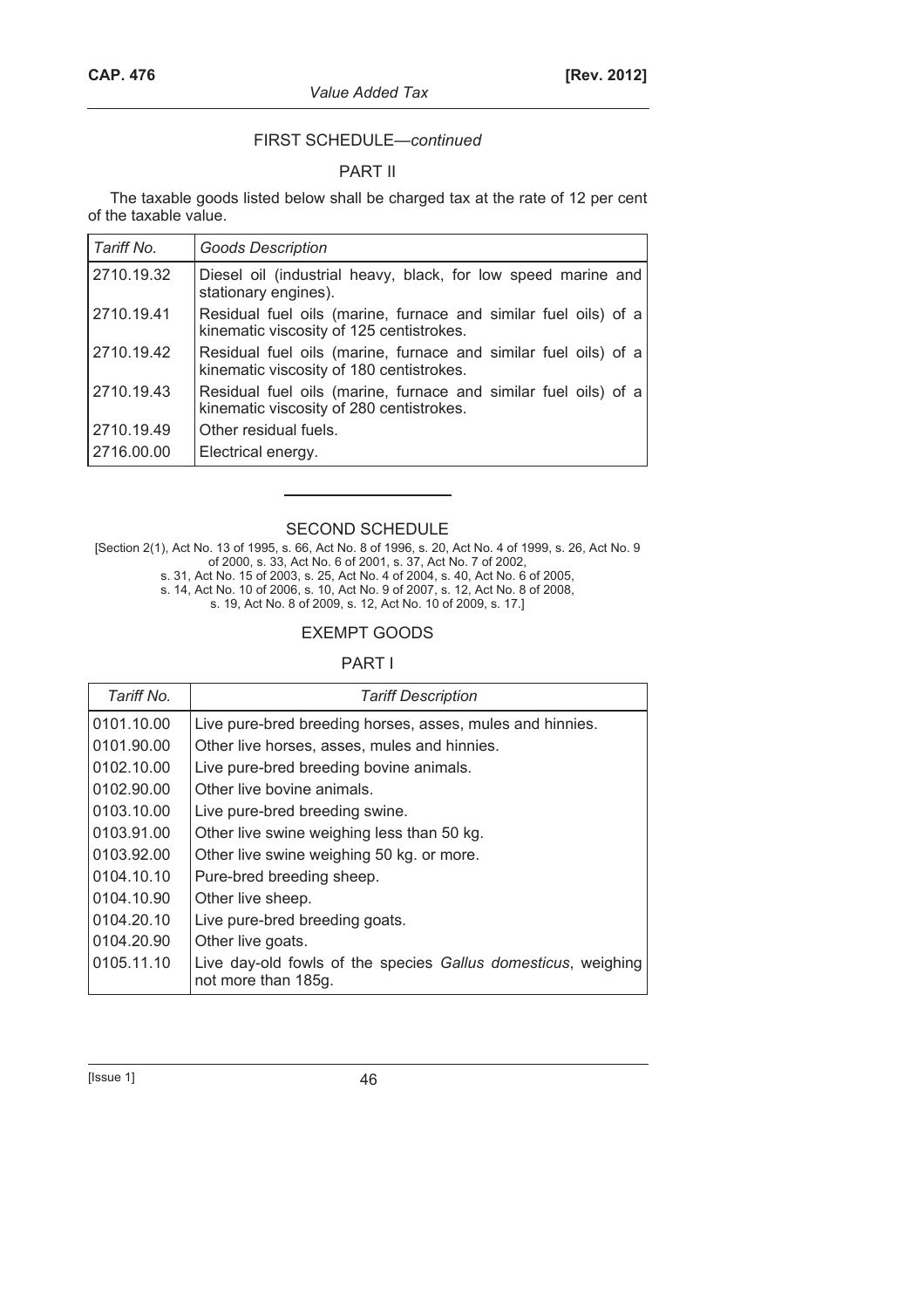|  |  |  | SECOND SCHEDULE-continued |
|--|--|--|---------------------------|
|--|--|--|---------------------------|

| Tariff No. | <b>Tariff Description</b>                                                                                                        |  |
|------------|----------------------------------------------------------------------------------------------------------------------------------|--|
| 0105.11.90 | Other live fowls of the species Gallus domesticus, weighing not<br>more than 185g.                                               |  |
| 0105.12.10 | Live day old turkeys not weighing more than 185g.                                                                                |  |
| 0105.12.90 | Other live turkeys not weighing more than 185g.                                                                                  |  |
| 0105.19.00 | Other live poultry weighing not more than 185g.                                                                                  |  |
| 0105.94.00 | Live fowls of the species Gallus domesticus weighing more than<br>185g.                                                          |  |
| 0105.99.00 | Live ducks, geese and guinea fowls weighing more than 185g.                                                                      |  |
| 0106.11.00 | Primates.                                                                                                                        |  |
| 0106.12.00 | Whales, dolphins and porpoises (mammals<br>of the<br>order<br>Cetacean); manatees and dugongs (mammals of the order<br>Sirenia). |  |
| 0106.19.00 | Other mammals.                                                                                                                   |  |
| 0106.20.00 | Reptiles (including snakes and turtles).                                                                                         |  |
| 0106.31.00 | Birds of prey.                                                                                                                   |  |
| 0106.32.00 | <b>Psittaciformes</b><br>(including<br>parrots, parakeets,<br>macaws<br>and<br>cockatoos).                                       |  |
| 0106.39.00 | Other birds.                                                                                                                     |  |
| 0106.90.00 | Other live animals not elsewhere specified.                                                                                      |  |
| 0201.10.00 | Carcasses and half-carcasses of bovine animals, fresh or chilled.                                                                |  |
| 0201.20.00 | Other cuts with bone in, of bovine animals, fresh or chilled.                                                                    |  |
| 0201.30.00 | Boneless meat of bovine animals, fresh or chilled.                                                                               |  |
| 0202.10.00 | Carcasses and half-carcasses of bovine animals, frozen.                                                                          |  |
| 0202.20.00 | Other cuts with bone in, of bovine animals, frozen.                                                                              |  |
| 0202.30.00 | Boneless meat of bovine animals, frozen.                                                                                         |  |
| 0203.11.00 | Carcasses and half-carcasses of swine, fresh or chilled.                                                                         |  |
| 0203.12.00 | Hams, shoulders and cuts thereof, with bone in, of swine, fresh<br>or chilled.                                                   |  |
| 0203.19.00 | Other meat of swine, fresh or chilled.                                                                                           |  |
| 0203.21.00 | Carcasses and half-carcasses of swine, frozen.                                                                                   |  |
| 0203.22.00 | Hams, shoulders and cuts thereof, with bone in, of swine, frozen.                                                                |  |
| 0203.29.00 | Other meat of swine, frozen.                                                                                                     |  |
| 0204.10.00 | Carcasses and half-carcasses of lamb, fresh or chilled.                                                                          |  |
| 0204.21.00 | Carcasses and half-carcasses of sheep, fresh or chilled.                                                                         |  |
| 0204.22.00 | Other cuts with bone in, of sheep, fresh or chilled.                                                                             |  |
| 0204.23.00 | Boneless meat of sheep, fresh or chilled.                                                                                        |  |
| 0204.30.00 | Carcasses and half-carcasses of lamb, frozen.                                                                                    |  |
| 0204.41.00 | Carcasses and half-carcasses of sheep, frozen.                                                                                   |  |
| 0204.42.00 | Other cuts with bone in, of sheep, frozen.                                                                                       |  |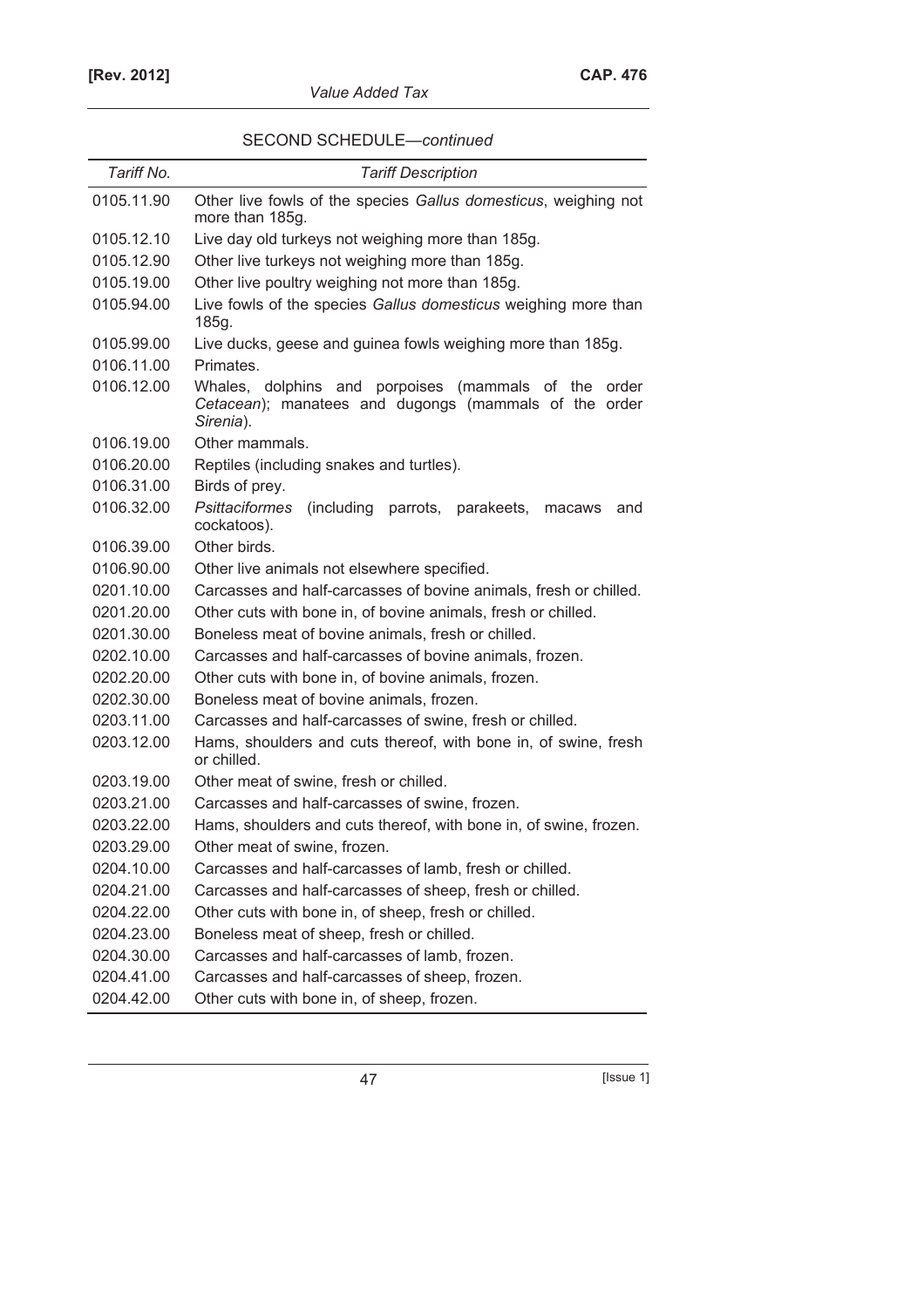|  |  | SECOND SCHEDULE-continued |
|--|--|---------------------------|
|--|--|---------------------------|

| Tariff No. | <b>Tariff Description</b>                                                                                                                                                          |
|------------|------------------------------------------------------------------------------------------------------------------------------------------------------------------------------------|
| 0204.43.00 | Other boneless meat of sheep, frozen.                                                                                                                                              |
| 0204.50.00 | Meat of goats, fresh, chilled or frozen.                                                                                                                                           |
| 0205.00.00 | Meat of horses, asses, mules or hinnies, fresh, chilled or frozen.                                                                                                                 |
| 0206.10.00 | Edible offal of bovine animals, fresh or chilled.                                                                                                                                  |
| 0206.21.00 | Tongues of bovine animals, frozen.                                                                                                                                                 |
| 0206.22.00 | Livers of bovine animals, frozen.                                                                                                                                                  |
| 0206.29.00 | Other edible offal, of bovine animals, frozen.                                                                                                                                     |
| 0206.30.00 | Edible offal of swine, fresh or chilled.                                                                                                                                           |
| 0206.41.00 | Livers of swine, frozen.                                                                                                                                                           |
| 0206.49.00 | Other edible offal of swine, frozen.                                                                                                                                               |
| 0206.80.00 | Edible offal of sheep, goats, horses, asses, mules and hinnies,<br>fresh or chilled.                                                                                               |
| 0206.90.00 | Edible offal of sheep, goats, horses, asses, mules or hinnies,<br>frozen.                                                                                                          |
| 0207.11.00 | Meat of fowls of the species Gallus domesticus, not cut in pieces,<br>fresh or chilled.                                                                                            |
| 0207.12.00 | Meat of fowls of the species Gallus domesticus, not cut in pieces,<br>frozen.                                                                                                      |
| 0207.13.00 | Cuts and edible offal, of fowls of the species Gallus domesticus,<br>fresh or chilled.                                                                                             |
| 0207.14.00 | Cuts and edible offal, of fowls of the species Gallus domesticus,<br>frozen.                                                                                                       |
| 0207.24.00 | Meat of turkeys not cut in pieces, fresh or chilled.                                                                                                                               |
| 0207.25.00 | Meat of turkeys not cut in pieces, frozen.                                                                                                                                         |
| 0207.26.00 | Cuts and edible offal, of turkeys, fresh or chilled.                                                                                                                               |
| 0207.27.00 | Cuts and edible offal, of turkeys, frozen.                                                                                                                                         |
| 0207.32.00 | Meat of ducks, geese or guinea fowls, not cut in pieces, fresh or<br>chilled.                                                                                                      |
| 0207.33.00 | Meat of ducks, geese or guinea fowls, not cut in pieces, frozen.                                                                                                                   |
| 0207.34.00 | Fatty livers of ducks, geese or guinea fowls, fresh or chilled.                                                                                                                    |
| 0207.35.00 | Other meat and edible offal of ducks, geese or guinea fowls,<br>fresh or chilled.                                                                                                  |
| 0207.36.00 | Other meat and edible offal of ducks, geese or guinea fowls,<br>frozen.                                                                                                            |
| 0208.10.00 | Meat and edible meat offal, of rabbits or hares, fresh, chilled or<br>frozen.                                                                                                      |
| 0208.20.00 | Frog's legs, fresh, chilled or frozen.                                                                                                                                             |
| 0208.30.00 | Other meat and edible offal of primates, fresh chilled or frozen.                                                                                                                  |
| 0208.40.00 | Other meat and edible offal of whales, dolphins, porpoises<br>(mammals of the order Cetacean); of manatees and dugongs<br>(mammals of the order Sirenia) fresh, chilled or frozen. |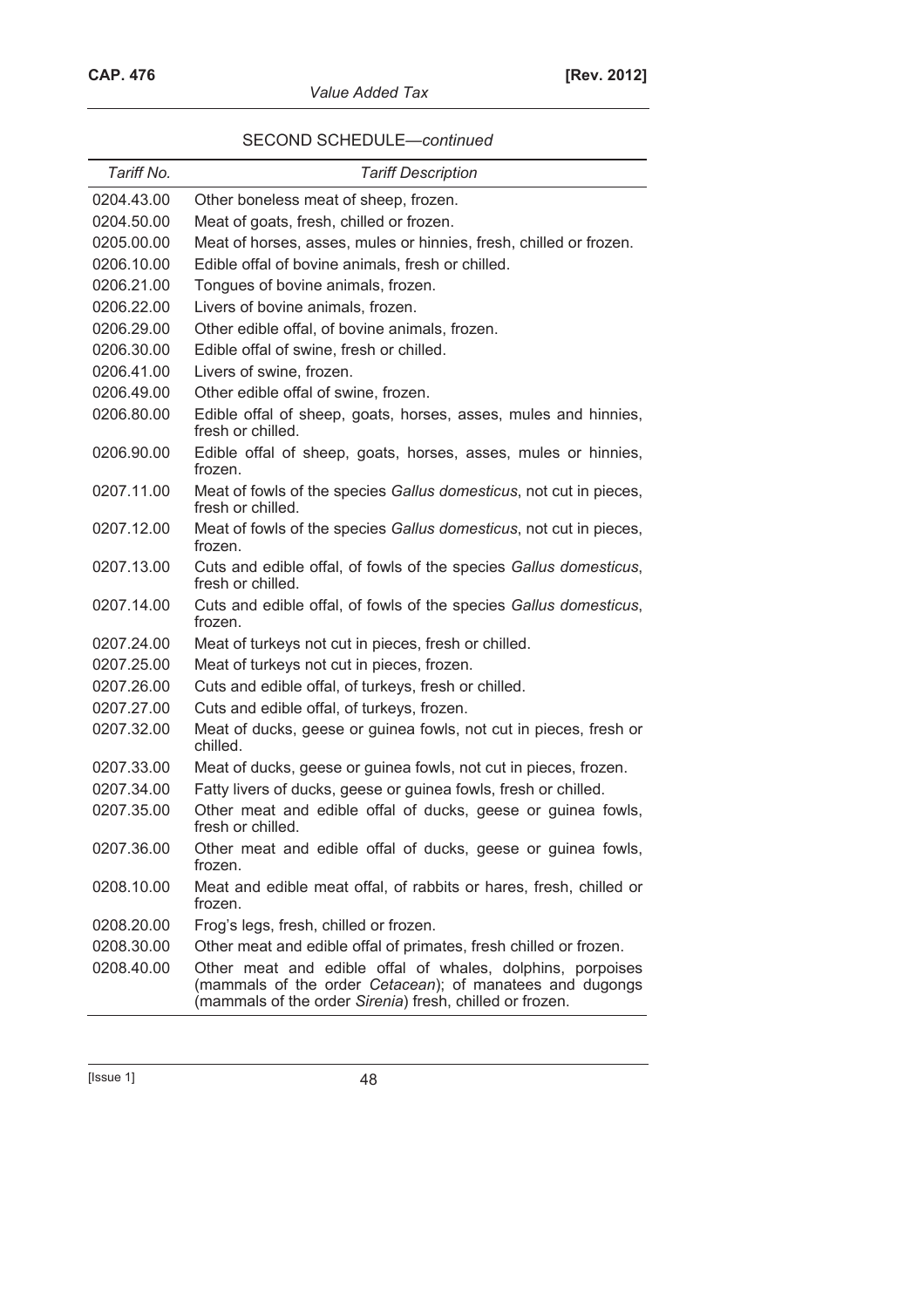| SECOND SCHEDULE-continued |  |
|---------------------------|--|
|---------------------------|--|

| Tariff No. | <b>Tariff Description</b>                                                                           |  |
|------------|-----------------------------------------------------------------------------------------------------|--|
| 0208.50.00 | Other meat and edible offal of reptiles (including snakes and<br>turtles) fresh, chilled or frozen. |  |
| 0208.90.00 | Other meat and edible meat offal, fresh, chilled or frozen.                                         |  |
| 0301.10.00 | Live ornamental fish.                                                                               |  |
| 0301.91.00 | Live trout.                                                                                         |  |
| 0301.92.00 | Live eels.                                                                                          |  |
| 0301.93.00 | Live carp.                                                                                          |  |
| 0301.94.00 | Live Bluefin Tunas (Thunnus thynnus).                                                               |  |
| 0301.95.00 | Live Southern Bluefin tuna (Thunus maccoyii).                                                       |  |
| 0301.99.00 | Other live fish.                                                                                    |  |
| 0302.11.00 | Trout, fresh or chilled.                                                                            |  |
| 0302.12.00 | Pacific, Atlantic and Danube Salmon, fresh or chilled.                                              |  |
| 0302.19.00 | Other salmonidae, fresh or chilled.                                                                 |  |
| 0302.21.00 | Halibut, fresh or chilled.                                                                          |  |
| 0302.22.00 | Plaice, fresh or chilled.                                                                           |  |
| 0302.23.00 | Sole, fresh or chilled.                                                                             |  |
| 0302.29.00 | Other flat fish, fresh or chilled.                                                                  |  |
| 0302.31.00 | Albacore or longfinned tunas, fresh or chilled.                                                     |  |
| 0302.32.00 | Yellowfin tunas, fresh or chilled.                                                                  |  |
| 0302.33.00 | Skipjack or stripe-bellied bonito, fresh or chilled.                                                |  |
| 0302.34.00 | Bigeye tunas (Thunnus obesus) fresh or chilled.                                                     |  |
| 0302.35.00 | Bluefin tunas (Thunnus thynnus) fresh or chilled.                                                   |  |
| 0302.36.00 | Southern bluefin tunas (Thunnus maccoyii) fresh or chilled.                                         |  |
| 0302.39.00 | Other tunas, fresh or chilled.                                                                      |  |
| 0302.40.00 | Herrings, fresh or chilled.                                                                         |  |
| 0302.50.00 | Cod, fresh or chilled.                                                                              |  |
| 0302.61.00 | Sardines, sardinella, brisling or sprats, fresh or chilled.                                         |  |
| 0302.62.00 | Haddock, fresh or chilled.                                                                          |  |
| 0302.63.00 | Coalfish, fresh or chilled.                                                                         |  |
| 0302.64.00 | Mackerel, fresh or chilled.                                                                         |  |
| 0302.65.00 | Dogfish and other sharks, fresh or chilled.                                                         |  |
| 0302.66.00 | Eels, fresh or chilled.                                                                             |  |
| 0302.67.00 | Swordfish (Xiphias gladius), excluding livers and roes, fresh or<br>chilled.                        |  |
| 0302.68.00 | Toothfish (Dissostichus spp.), excluding livers and roes, fresh or<br>chilled.                      |  |
| 0302.69.00 | Other fish, fresh or chilled.                                                                       |  |
| 0302.70.00 | Livers and roes of fish, fresh or chilled.                                                          |  |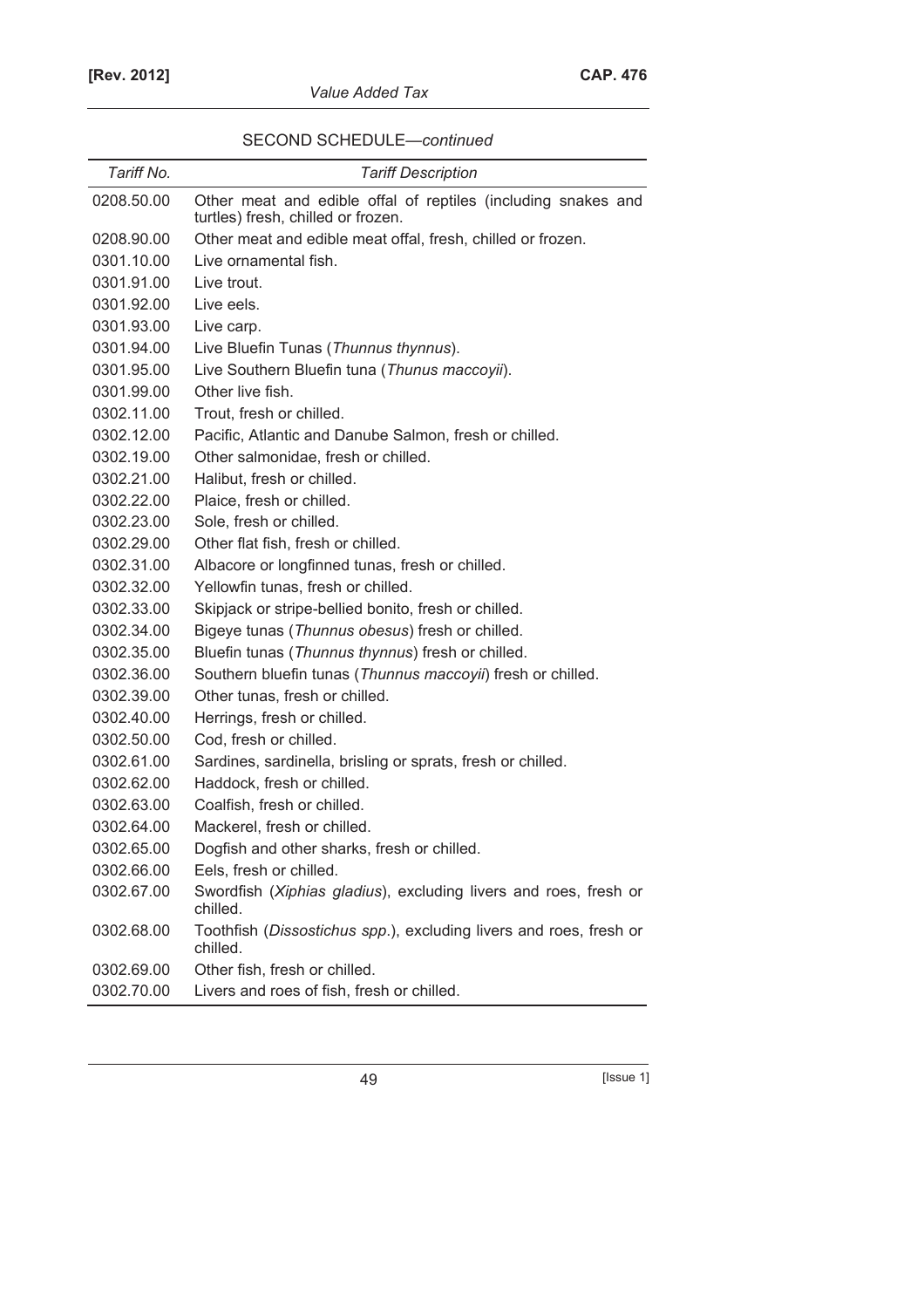|  |  | SECOND SCHEDULE-continued |
|--|--|---------------------------|
|--|--|---------------------------|

| Tariff No. | <b>Tariff Description</b>                                                                  |
|------------|--------------------------------------------------------------------------------------------|
| 0303.11.00 | Sockeye salmon (red salmon) (Oncorhynchus nerka) frozen.                                   |
| 0303.19.00 | Other pacific salmonidae, frozen.                                                          |
| 0303.21.00 | Trout, frozen.                                                                             |
| 0303.22.00 | Atlantic salmon and Danube salmon, frozen.                                                 |
| 0303.29.00 | Other salmonidae, frozen.                                                                  |
| 0303.31.00 | Halibut, frozen.                                                                           |
| 0303.32.00 | Plaice, frozen.                                                                            |
| 0303.33.00 | Sole, frozen.                                                                              |
| 0303.39.00 | Other flat fish, frozen.                                                                   |
| 0303.41.00 | Albacore or longfinned tunas, frozen.                                                      |
| 0303.42.00 | Yellowfin tunas, frozen.                                                                   |
| 0303.43.00 | Skipjack or stripe-bellied bonito, frozen.                                                 |
| 0303.44.00 | Bigeye tunas (Thunnus obesus) frozen.                                                      |
| 0303.45.00 | Bluefin tunas (Thunnus thynnus) frozen.                                                    |
| 0303.46.00 | Southern bluefin tunas (Thunnus maccoyii) frozen.                                          |
| 0303.49.00 | Other tunas, frozen.                                                                       |
| 0303.51.00 | Herrings (Clupea harengus, Clupea pallasii), excluding livers and<br>roes, frozen.         |
| 0303.52.00 | Cod (Gadus morhua, Gadus ogac, Gadus macrocephalus),<br>excluding livers and roes, frozen. |
| 0303.61.00 | Swordfish (Xiphias gladius), excluding livers and roes, frozen.                            |
| 0303.62.00 | Toothfish (Dissostichus spp.), excluding livers and roes, frozen.                          |
| 0303.71.00 | Sardines, frozen.                                                                          |
| 0303.72.00 | Haddock, frozen.                                                                           |
| 0303.73.00 | Coalfish, frozen.                                                                          |
| 0303.74.00 | Mackerel, frozen.                                                                          |
| 0303.75.00 | Dogfish and other sharks, frozen.                                                          |
| 0303.76.00 | Eels, frozen.                                                                              |
| 0303.77.00 | Sea bass, frozen.                                                                          |
| 0303.78.00 | Hake, frozen.                                                                              |
| 0303.79.00 | Other fish, frozen.                                                                        |
| 0303.80.00 | Livers and roes of fish, frozen.                                                           |
| 0304.11.00 | Swordfish (Xiphias glafius) fillet, whether or not minced, fresh or<br>chilled.            |
| 0304.12.00 | Toothfish (Dissostichus spp.) fillet, whether or not minced, fresh<br>or chilled.          |
| 0304.19.00 | Other fish fillet and fish meat, whether or not minced, fresh or<br>chilled.               |
| 0304.20.00 | Frozen fillets of fish.                                                                    |

 $[|{\rm issue} \; 1] \qquad \qquad \textcolor{red}{\textbf{50}}$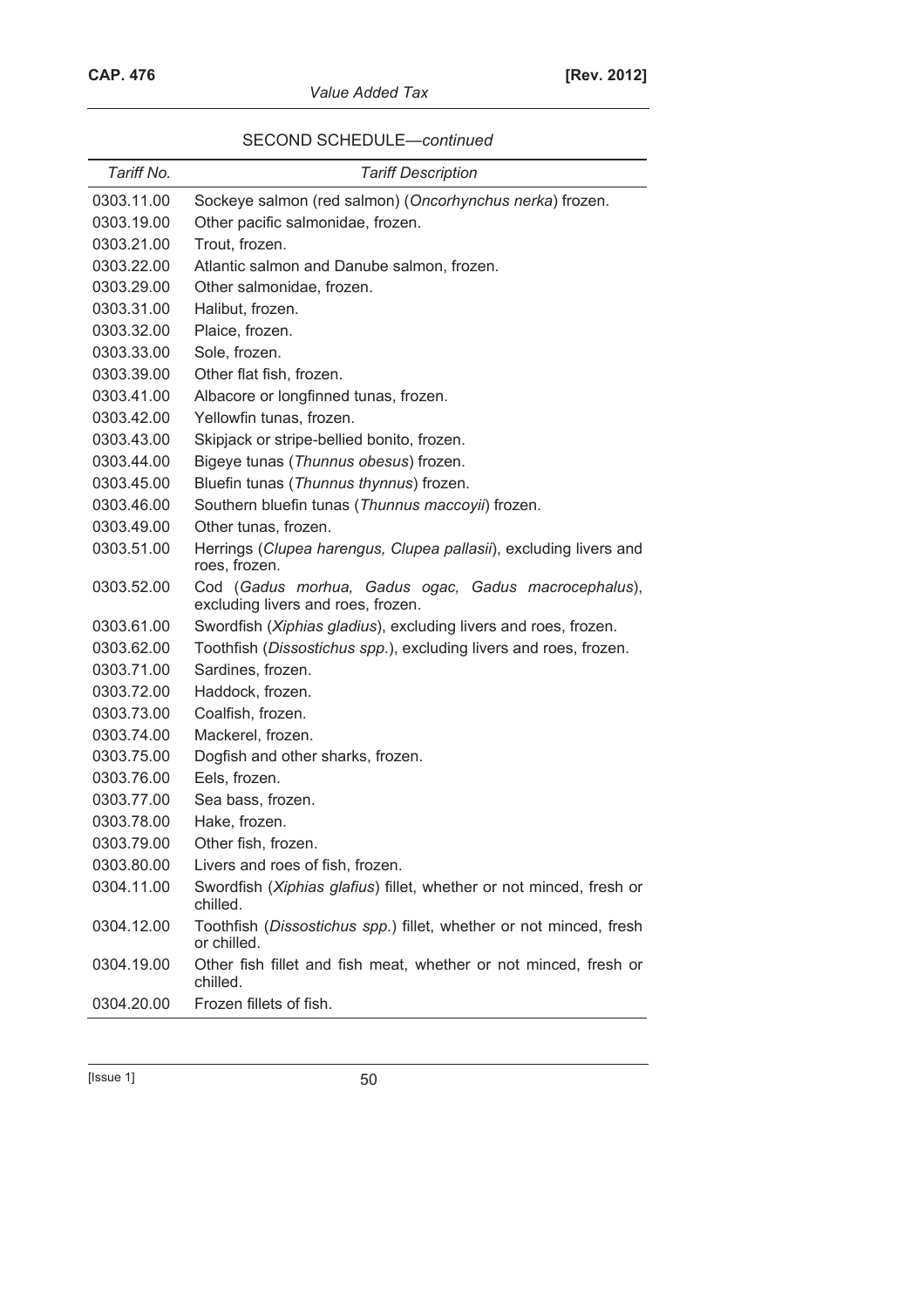| SECOND SCHEDULE-continued |  |
|---------------------------|--|
|---------------------------|--|

| Tariff No. | <b>Tariff Description</b>                                                                                                                                                                             |  |
|------------|-------------------------------------------------------------------------------------------------------------------------------------------------------------------------------------------------------|--|
| 0304.21.00 | Swordfish (Xiphias glafius) meat, whether or not minced, frozen.                                                                                                                                      |  |
| 0304.22.00 | Toothfish (Dissostichus spp.) meat, whether or not minced,<br>frozen.                                                                                                                                 |  |
| 0304.29.00 | Other fish meat, whether or not minced, frozen.                                                                                                                                                       |  |
| 0304.90.00 | Other fish fillets and other fish meat (whether or not minced),<br>frozen.                                                                                                                            |  |
| 0304.91.00 | Swordfish (Xiphias glafius) meat, whether or not minced, frozen.                                                                                                                                      |  |
| 0304.92.00 | Toothfish (Dissostichus spp.) meat, whether or not minced,<br>frozen.                                                                                                                                 |  |
| 0304.99.00 | Other fish meat, whether or not minced, frozen.                                                                                                                                                       |  |
| 0306.11.00 | Rock lobster and other sea crawfish, frozen.                                                                                                                                                          |  |
| 0306.12.00 | Lobsters, frozen.                                                                                                                                                                                     |  |
| 0306.13.00 | Shrimps and prawns, frozen.                                                                                                                                                                           |  |
| 0306.14.00 | Crabs, frozen.                                                                                                                                                                                        |  |
| 0306.21.00 | Rock lobster and other sea crawfish, not frozen.                                                                                                                                                      |  |
| 0306.22.00 | Lobsters, not frozen.                                                                                                                                                                                 |  |
| 0306.23.00 | Shrimps and prawns, not frozen.                                                                                                                                                                       |  |
| 0307.21.00 | Live scallops, including queen scallops, of the gera Pectin,<br>Chlamys or Placopecten, fresh or chilled.                                                                                             |  |
| 0307.31.00 | Mussels, live, fresh or chilled.                                                                                                                                                                      |  |
| 0307.41.00 | Cuttle fish and squid, live, fresh or chilled.                                                                                                                                                        |  |
| 0307.51.00 | Octopus, live, fresh or chilled.                                                                                                                                                                      |  |
| 0407.00.00 | Birds' eggs, in shell, fresh, preserved or cooked.                                                                                                                                                    |  |
| 0408.11.00 | Egg-yolks, dried.                                                                                                                                                                                     |  |
| 0408.19.00 | Egg yolks, other than dried.                                                                                                                                                                          |  |
| 0408.91.00 | Birds' eggs, not in shell, dried.                                                                                                                                                                     |  |
| 0408.99.00 | Other birds' eggs, not in shell, fresh, cooked by steaming or by<br>boiling in water, moulded, frozen or otherwise preserved,<br>whether or not containing added sugar or other sweetening<br>matter. |  |
| 0511.10.00 | Bovine semen.                                                                                                                                                                                         |  |
| 0511.91.10 | Fish eggs and roes.                                                                                                                                                                                   |  |
| 0511.91.20 | Fish waste.                                                                                                                                                                                           |  |
| 0511.91.90 | Other products of fish or crustaceans, molluscs or other aquatic<br>invertebrates; dead animals of Chapter 3, unfit for human<br>consumption.                                                         |  |
| 0511.99.10 | Animal semen other than of bovine.                                                                                                                                                                    |  |
| 0511.99.90 | Other animal products not elsewhere specified or included.                                                                                                                                            |  |
| 0603.10.00 | Cut flowers, and flower buds, fresh.                                                                                                                                                                  |  |
| 0603.11.00 | Cut flowers and flower buds of Roses, fresh.                                                                                                                                                          |  |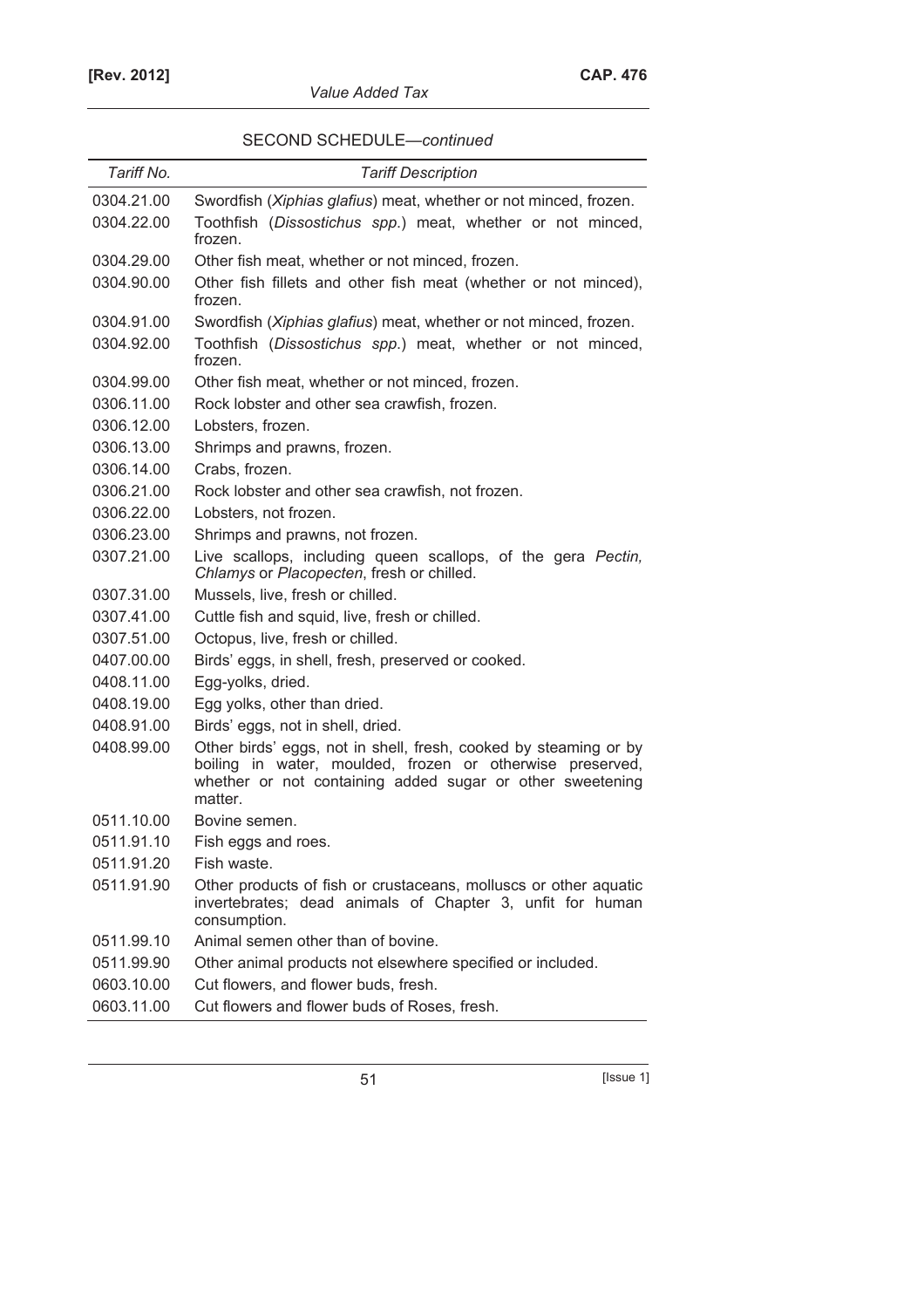|  | SECOND SCHEDULE-continued |  |
|--|---------------------------|--|
|--|---------------------------|--|

| Tariff No. | <b>Tariff Description</b>                                                                  |
|------------|--------------------------------------------------------------------------------------------|
| 0603.12.00 | Cut flowers and flower buds of Carnations, fresh.                                          |
| 0603.13.00 | Cut flowers and flower buds of Orchids, fresh.                                             |
| 0603.14.00 | Cut flowers and flower buds of Chrysanthemums, fresh.                                      |
| 0603.19.00 | Other cut flowers and flower buds, fresh.                                                  |
| 0603.90.00 | Other cut flowers and flower buds.                                                         |
| 0701.90.00 | Potato, other than potato seed, fresh or chilled.                                          |
| 0702.00.00 | Tomatoes, fresh or chilled.                                                                |
| 0703.10.00 | Onions and shallots, fresh or chilled.                                                     |
| 0703.20.00 | Garlic, fresh or chilled.                                                                  |
| 0703.90.00 | Leeks and other alliaceous vegetables, fresh or chilled.                                   |
| 0704.10.00 | Cauliflowers and headed broccoli, fresh or chilled.                                        |
| 0704.20.00 | Brussels sprouts, fresh or chilled.                                                        |
| 0704.90.00 | Cabbages, kohlrabi, kale and similar edible brassicas, fresh or<br>chilled.                |
| 0705.11.00 | Cabbage lettuce (head lettuce), fresh or chilled.                                          |
| 0705.19.00 | Other lettuce, fresh or chilled.                                                           |
| 0705.21.00 | Witloof chicory, fresh or chilled.                                                         |
| 0705.29.00 | Other chicory, fresh or chilled.                                                           |
| 0706.10.00 | Carrots and turnips, fresh or chilled.                                                     |
| 0706.90.00 | Salad beetroot, salsify, celeriac, radishes and similar edible<br>roots, fresh or chilled. |
| 0707.00.00 | Cucumbers and gherkins, fresh or chilled.                                                  |
| 0708.10.00 | Peas, shelled or unshelled, fresh or chilled.                                              |
| 0708.20.00 | Beans, shelled or unshelled, fresh or chilled.                                             |
| 0708.90.00 | Other leguminous vegetables, shelled or unshelled, fresh or<br>chilled.                    |
| 0709.10.00 | Globe artichokes, fresh or chilled.                                                        |
| 0709.20.00 | Asparagus, fresh or chilled.                                                               |
| 0709.30.00 | Aubergines (egg-plants), fresh or chilled.                                                 |
| 0709.40.00 | Celery other than celeriac, fresh or chilled.                                              |
| 0709.51.00 | Mushrooms of the genius agaricus, fresh or chilled.                                        |
| 0709.52.00 | Truffles, fresh or chilled.                                                                |
| 0709.59.00 | Other mushrooms and truffles fresh or chilled.                                             |
| 0709.60.00 | Fruits of the genus Capsicum or of the genus Pimenta, fresh or<br>chilled.                 |
| 0709.70.00 | Spinach, New Zealand spinach and orache spinach (garden<br>spinach), fresh or chilled.     |
| 0709.90.00 | Other vegetables, fresh or chilled.                                                        |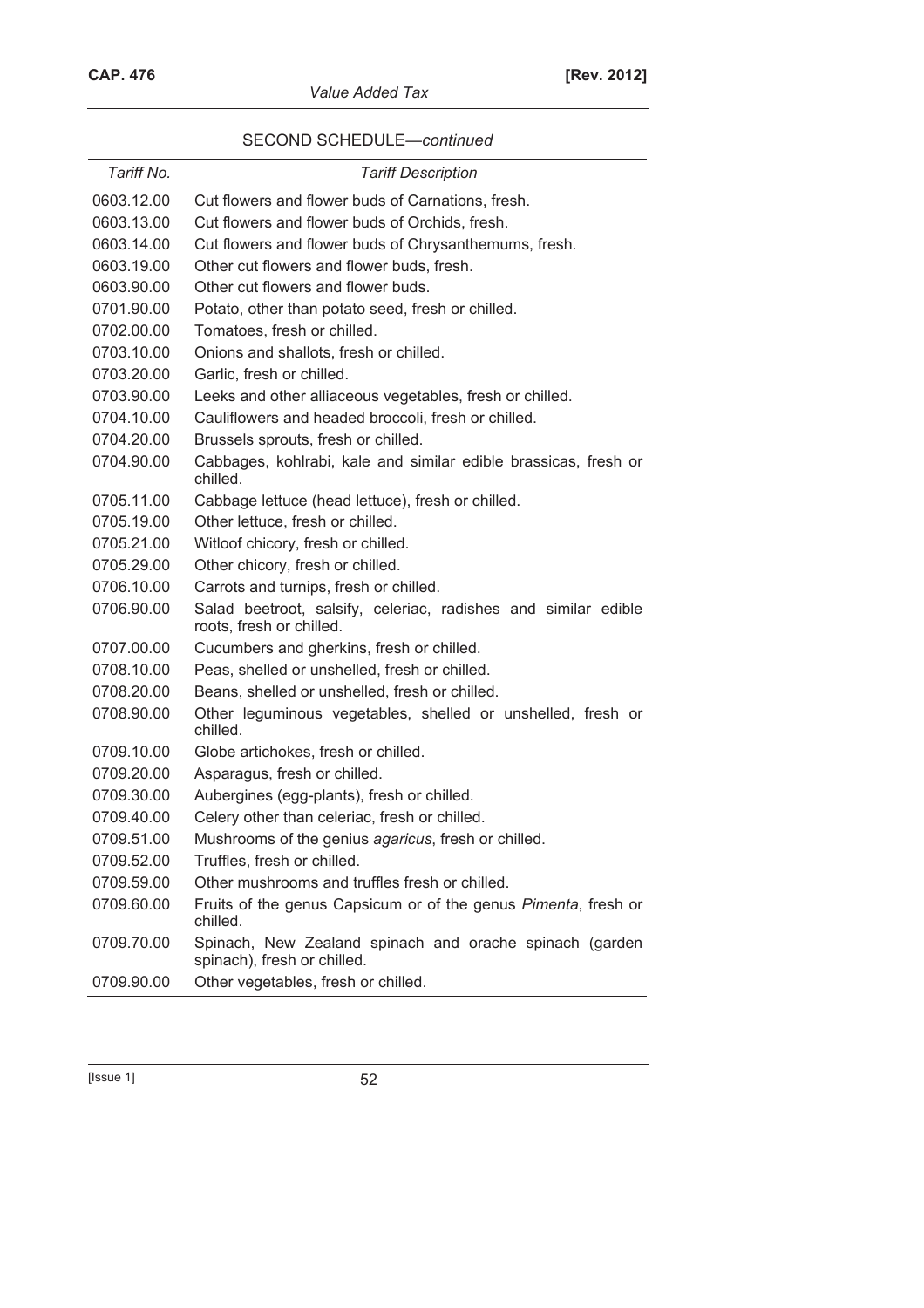| Tariff No. | <b>Tariff Description</b>                                                                                                             |
|------------|---------------------------------------------------------------------------------------------------------------------------------------|
| 0710.10.00 | Potatoes (uncooked or cooked by steaming or boiling in water),<br>frozen.                                                             |
| 0710.21.00 | Peas, shelled or unshelled, (uncooked or cooked by steaming or<br>boiling in water), frozen.                                          |
| 0710.22.00 | Beans, shelled or unshelled, (uncooked or cooked by steaming<br>or boiling in water), frozen.                                         |
| 0710.29.00 | Other leguminous vegetables, shelled or unshelled, (uncooked or<br>cooked by steaming or boiling in water), frozen.                   |
| 0710.30.00 | Spinach, New Zealand spinach and orache spinach (garden<br>spinach), (uncooked or cooked by steaming or boiling in water),<br>frozen. |
| 0710.40.00 | Sweet corn, (uncooked or cooked by steaming or boiling in<br>water), frozen.                                                          |
| 0710.80.00 | Other vegetables, (uncooked or cooked by steaming or boiling in<br>water), frozen.                                                    |
| 0710.90.00 | Mixtures of vegetables, (uncooked or cooked by steaming or<br>boiling in water), frozen.                                              |
| 0712.20.00 | Onions, dried, whole, cut, sliced, broken or in powder, but not<br>further prepared.                                                  |
| 0712.31.00 | Mushrooms of the genus Agaricus, dried, whole, cut, sliced,<br>broken or in powder, but not further prepared.                         |
| 0712.32.00 | Wood ears (Auricularia spp.), dried, whole, cut, sliced, broken or<br>in powder, but not further prepared.                            |
| 0712.33.00 | Jelly fungi (Tremella spp.), dried, whole, cut, sliced, broken or in<br>powder, but not further prepared.                             |
| 0712.39.00 | Other dried vegetables, dried, whole, cut, sliced, broken or in<br>powder, but not further prepared.                                  |
| 0712.90.00 | Other vegetables; mixtures of vegetables, dried, whole, cut,<br>sliced, broken or in powder, but not further prepared.                |
| 0713.10.00 | Peas (pisum sativum) dried, shelled, whether or not skinned or<br>split.                                                              |
| 0713.20.00 | Chickpeas (garbanzos), dried, shelled, whether or not skinned or<br>split.                                                            |
| 0713.31.00 | Beans of the species Vima mungo (1) Hepper or Vigna quine (1)<br>Wilczek, dried, shelled, whether or not skinned or split.            |
| 0713.32.00 | Small red (Adzuki) beans (phaseolus or vagna agularisaris),<br>dried, shelled, whether or not skinned or split.                       |
| 0713.33.00 | Kidney beans, including white pea beans (phaseolus vulgaris),<br>dried, shelled, whether or not skinned or split.                     |
| 0713.39.00 | Other beans of the species Vigna spp., Phaseolus spp., dried,<br>shelled, whether or not skinned or split.                            |
| 0713.40.00 | Lentils, dried, shelled, whether or not skinned or split.                                                                             |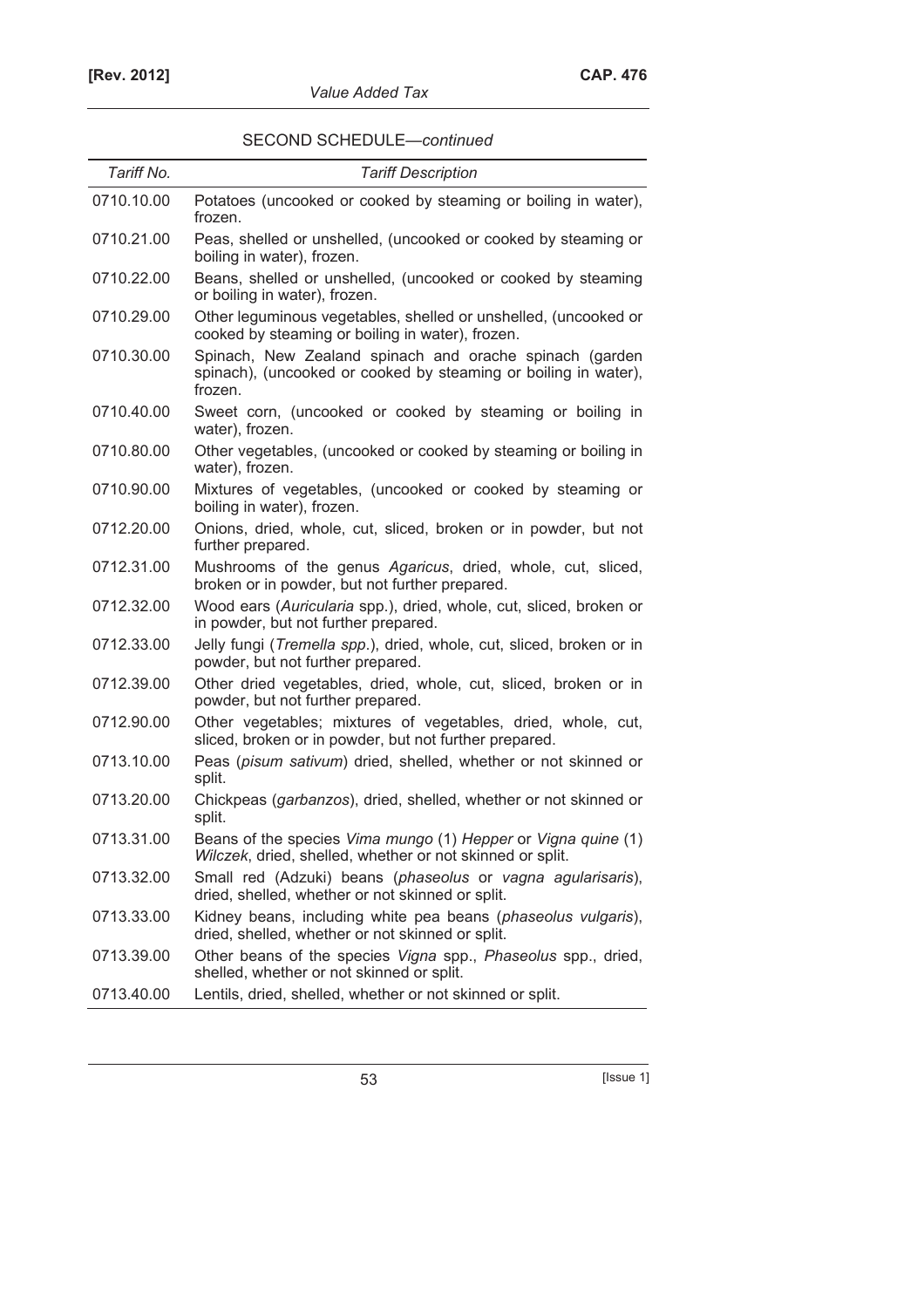| Tariff No. | <b>Tariff Description</b>                                                                                                                                                                                   |  |
|------------|-------------------------------------------------------------------------------------------------------------------------------------------------------------------------------------------------------------|--|
| 0713.50.00 | Broad beans (vicia faba var. major) and horse beans (vicia faba<br>var. quine, faba var. minor), dried, shelled, whether or not<br>skinned or split.                                                        |  |
| 0713.90.00 | Other leguminous vegetables, dried, shelled, whether or not<br>skinned or split.                                                                                                                            |  |
| 0714.10.00 | Manioc (cassava), fresh or dried, whether or not sliced or in the<br>form of pellets.                                                                                                                       |  |
| 0714.20.00 | Sweet potatoes, fresh or dried, whether or not sliced or in the<br>form of pellets.                                                                                                                         |  |
| 0714.90.00 | Arrowroot, salep, Jerusalem artichokes and similar roots and<br>tubers with high starch or insulin content, fresh, chilled, frozen or<br>dried, whether or not sliced or in the form of pellets; sago pith. |  |
| 0801.11.00 | Coconuts, fresh or dried, whether or not shelled or peeled,<br>desiccated.                                                                                                                                  |  |
| 0801.19.00 | Coconuts, fresh or dried, whether or not shelled or peeled, not<br>desiccated.                                                                                                                              |  |
| 0801.21.00 | Brazil nuts, in shell, fresh or dried.                                                                                                                                                                      |  |
| 0801.22.00 | Brazil nuts, shelled, fresh or dried.                                                                                                                                                                       |  |
| 0801.31.00 | Cashew nuts, in shell, fresh or dried.                                                                                                                                                                      |  |
| 0801.32.00 | Cashew nuts, shelled, fresh or dried.                                                                                                                                                                       |  |
| 0802.11.00 | Almonds in shell, fresh or dried.                                                                                                                                                                           |  |
| 0802.12.00 | Almonds, shelled, fresh or dried.                                                                                                                                                                           |  |
| 0802.21.00 | Hazelnuts or filberts, in shell, fresh or dried.                                                                                                                                                            |  |
| 0802.22.00 | Hazelnuts or filberts, shelled, fresh or dried.                                                                                                                                                             |  |
| 0802.31.00 | Walnuts in shell, fresh or dried.                                                                                                                                                                           |  |
| 0802.32.00 | Walnuts shelled, fresh or dried.                                                                                                                                                                            |  |
| 0802.40.00 | Chestnuts (Castanea spp.), fresh or dried, whether or not shelled<br>or peeled.                                                                                                                             |  |
| 0802.50.00 | Pistachios, fresh or dried, whether or not shelled or peeled.                                                                                                                                               |  |
| 0802.60.00 | Macadamia nuts, whether or not shelled or peeled fresh or dried.                                                                                                                                            |  |
| 0802.90.00 | Other nuts, fresh or dried, whether or not shelled or peeled.                                                                                                                                               |  |
| 0803.00.00 | Bananas, including plantains, fresh or dried.                                                                                                                                                               |  |
| 0804.10.00 | Dates, fresh or dried.                                                                                                                                                                                      |  |
| 0804.20.00 | Figs, fresh or dried.                                                                                                                                                                                       |  |
| 0804.30.00 | Pineapples, fresh or dried.                                                                                                                                                                                 |  |
| 0804.40.00 | Avocados, fresh or dried.                                                                                                                                                                                   |  |
| 0804.50.00 | Guavas, mangoes and mangosteens, fresh or dried.                                                                                                                                                            |  |
| 0805.10.00 | Oranges, fresh or dried.                                                                                                                                                                                    |  |
| 0805.20.00 | Mandarins (including tangerines and satsumas); clementines,<br>wilkings and similar citrus hybrids, fresh or dried.                                                                                         |  |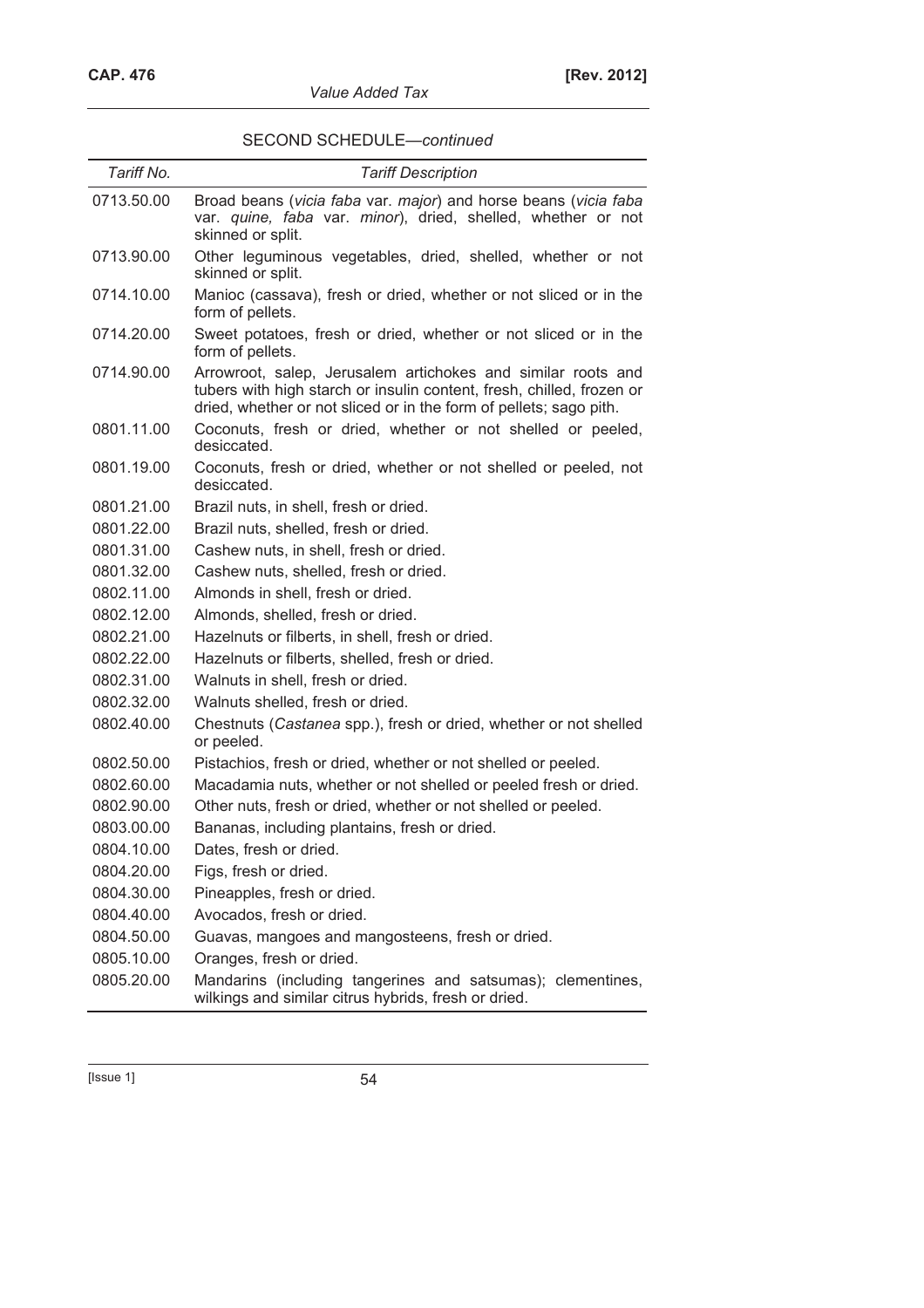| SECOND SCHEDULE-continued |
|---------------------------|
|---------------------------|

| Tariff No. | <b>Tariff Description</b>                                                  |
|------------|----------------------------------------------------------------------------|
| 0805.40.00 | Grapefruit, fresh or dried.                                                |
| 0805.50.00 | Lemons (Citrus limon, Citrus limonum)<br>and<br>(Citrus<br>limes           |
|            | aurantifolia, Citrus latifolia), fresh or dried.                           |
| 0805.90.00 | Other citrus fruit, fresh or dried.                                        |
| 0806.10.00 | Grapes, fresh.                                                             |
| 0806.20.00 | Grapes, dried.                                                             |
| 0807.11.00 | Watermelons, fresh.                                                        |
| 0807.19.00 | Other melons and papaws (papayas), fresh.                                  |
| 0807.20.00 | Fresh papaws (papayas)                                                     |
| 0808.10.00 | Apples, fresh.                                                             |
| 0808.20.00 | Pears and quinces, fresh.                                                  |
| 0809.10.00 | Apricots, fresh.                                                           |
| 0809.20.00 | Cherries, fresh.                                                           |
| 0809.30.00 | Peaches, including nectarines, fresh.                                      |
| 0809.40.00 | Plums and sloes, fresh.                                                    |
| 0810.10.00 | Strawberries, fresh.                                                       |
| 0810.20.00 | Raspberries, blackberries, mulberries and loganberries, fresh.             |
| 0810.30.00 | Black, white or red currants and gooseberries, fresh.                      |
| 0810.40.00 | Cranberries, bilberries and other fruits of the genus Vaccinium,<br>fresh. |
| 0810.50.00 | Kiwifruit, fresh.                                                          |
| 0810.60.00 | Durians, fresh.                                                            |
| 0810.90.00 | Other fruit, fresh.                                                        |
| 0813.10.00 | Apricots, dried.                                                           |
| 0813.20.00 | Prunes, dried.                                                             |
| 0813.30.00 | Apples, dried.                                                             |
| 0813.40.00 | Other dried fruit.                                                         |
| 0813.50.00 | Mixtures of nuts or dried fruits of Chapter 8.                             |
| 1001.10.10 | Durum wheat specially prepared for sowing.                                 |
| 1001.10.90 | Other durum wheat.                                                         |
| 1001.90.10 | Other wheat and meslin especially prepared for sowing.                     |
| 1001.90.20 | Other hard wheat.                                                          |
| 1001.90.90 | Other wheat and meslin.                                                    |
| 1002.00.10 | Rye specially prepared for sowing.                                         |
| 1002.00.90 | Other rye.                                                                 |
| 1003.00.10 | Barley specially prepared for sowing.                                      |
| 1003.00.90 | Other barley.                                                              |
| 1004.00.00 | Oats.                                                                      |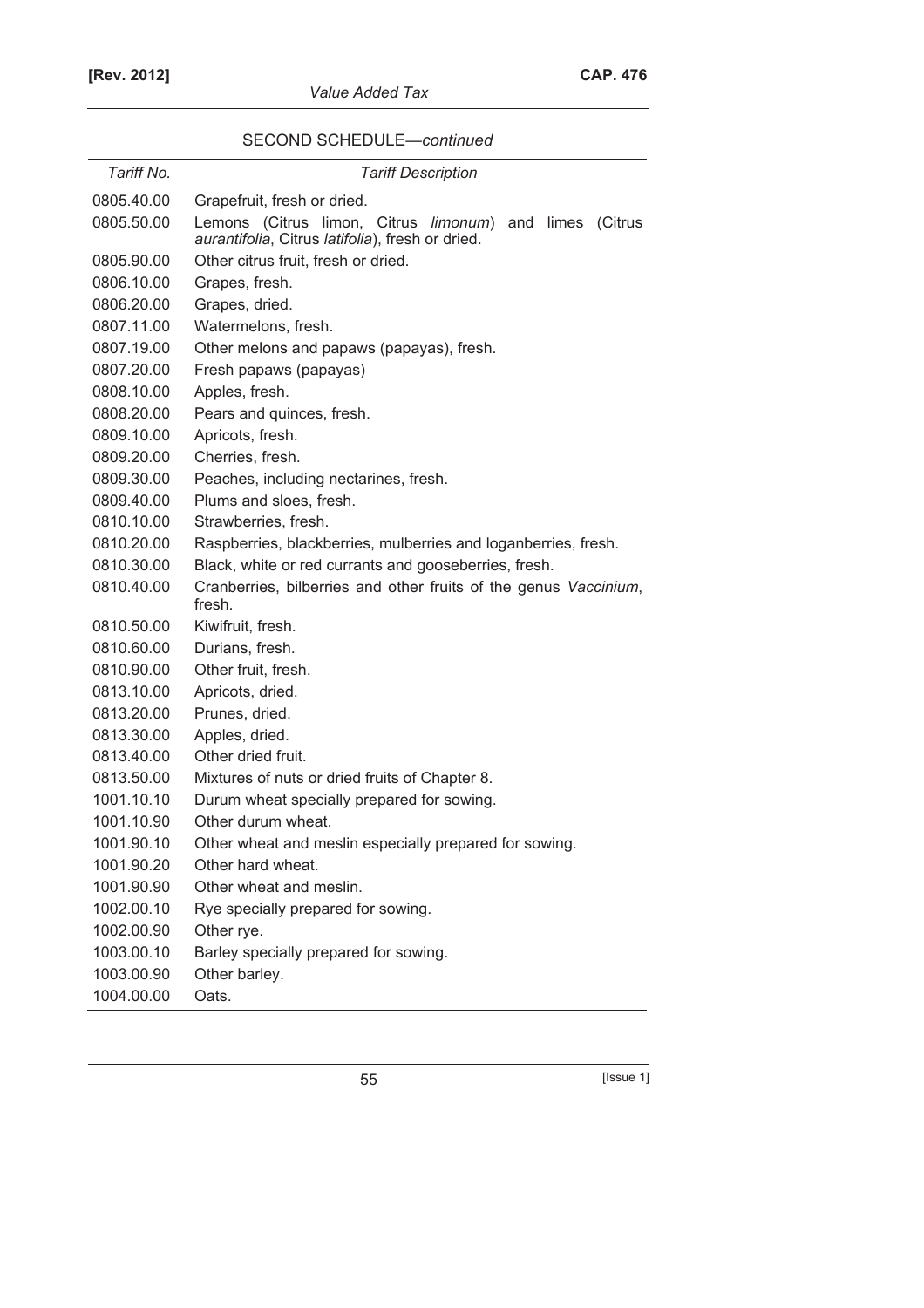| Tariff No. | <b>Tariff Description</b>                                                          |
|------------|------------------------------------------------------------------------------------|
| 1005.90.00 | Other maize (corn).                                                                |
| 1007.00.00 | Grain sorghum.                                                                     |
| 1008.10.00 | Buckwheat.                                                                         |
| 1008.20.00 | Millet.                                                                            |
| 1008.30.00 | Canary seed.                                                                       |
| 1008.90.00 | Other cereals.                                                                     |
| 1102.10.00 | Rye flour.                                                                         |
| 1102.30.00 | Rice flour.                                                                        |
| 1102.90.00 | Other cereal flours.                                                               |
| 1103.11.00 | Groats and meal of wheat.                                                          |
| 1103.13.00 | Groats and meal of maize (corn).                                                   |
| 1103.19.00 | Groats and meal of other cereals.                                                  |
| 1103.20.00 | Pellets of cereals.                                                                |
| 1104.12.00 | Rolled or flaked grain of oats.                                                    |
| 1104.19.00 | Rolled or flaked grain of other cereals.                                           |
| 1104.22.00 | Oats grains, otherwise worked.                                                     |
| 1104.23.00 | Maize (corn) grains otherwise worked.                                              |
| 1104.29.00 | Other cereal grains otherwise worked.                                              |
| 1104.30.00 | Germ of cereals, whole, rolled, flaked or ground.                                  |
| 1105.10.00 | Flour, meal and powder of potatoes.                                                |
| 1105.20.00 | Flakes, granules and pellets of potatoes.                                          |
| 1106.10.00 | Flour, meal and powder of the dried leguminous vegetables of<br>heading No. 07.13. |
| 1106.20.00 | Flour, meal and powder of sago or of roots or tubers of heading<br>No. 07.14.      |
| 1106.30.00 | Flour, meal and powder of the products of Chapter 8.                               |
| 1201.00.00 | Soya beans, whether or not broken.                                                 |
| 1202.10.00 | Groundnuts, not roasted or otherwise cooked, in shell.                             |
| 1202.20.00 | Groundnuts, not roasted or otherwise cooked, shelled, whether<br>or not broken.    |
| 1204.00.00 | Linseed, whether or not broken.                                                    |
| 1205.10.00 | Low erucic acid rape or colza seeds.                                               |
| 1205.90.00 | Other rape or colza seeds.                                                         |
| 1206.00.00 | Sunflower seeds, whether or not broken.                                            |
| 1207.10.00 | Palm nuts and kernels, whether or not broken.                                      |
| 1207.20.00 | Cotton seeds, whether or not broken.                                               |
| 1207.30.00 | Castor oil seeds, whether or not broken.                                           |
| 1207.40.00 | Sesamum seeds, whether or not broken.                                              |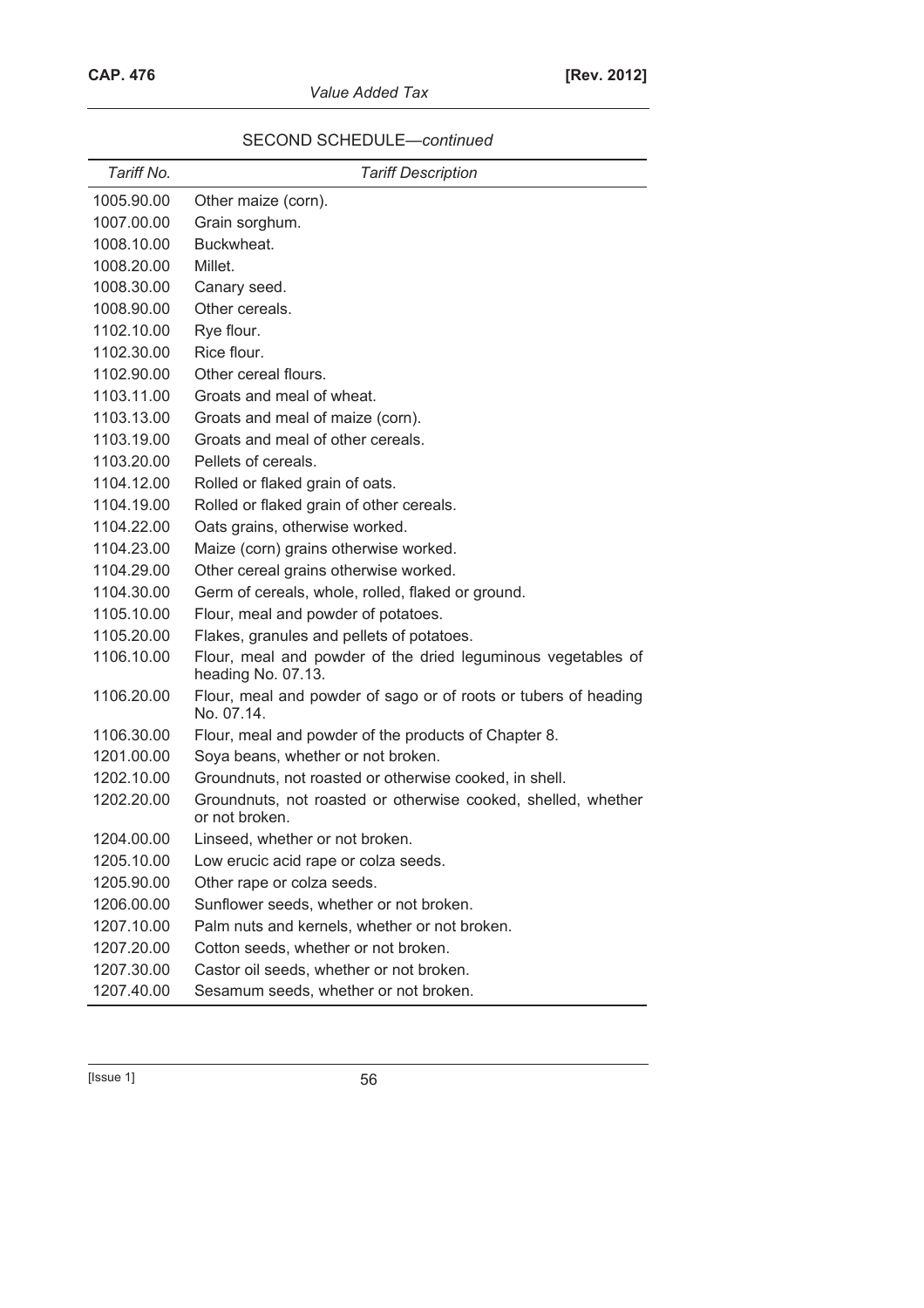| Tariff No. | <b>Tariff Description</b>                                                                                                                                                                                                                |
|------------|------------------------------------------------------------------------------------------------------------------------------------------------------------------------------------------------------------------------------------------|
| 1207.50.00 | Mustard seeds, whether or not broken.                                                                                                                                                                                                    |
| 1207.60.00 | Safflower seeds, whether or not broken.                                                                                                                                                                                                  |
| 1207.91.00 | Poppy seeds, whether or not broken.                                                                                                                                                                                                      |
| 1207.99.00 | Other oil seeds and oleaginous fruits, whether or not broken.                                                                                                                                                                            |
| 1208.10.00 | Flours and meals of soya beans.                                                                                                                                                                                                          |
| 1208.90.00 | Other flours and meals of oil seeds or oleaginous fruits, other<br>than those of mustard.                                                                                                                                                |
| 1211.10.00 | Liquorice roots.                                                                                                                                                                                                                         |
| 1211.20.00 | Ginseng roots.                                                                                                                                                                                                                           |
| 1211.30.00 | Coca leaf.                                                                                                                                                                                                                               |
| 1211.40.00 | Poppy straw.                                                                                                                                                                                                                             |
| 1211.90.10 | Cinchona bark.                                                                                                                                                                                                                           |
| 1211.90.20 | Pyrethrum flower.                                                                                                                                                                                                                        |
| 1211.90.90 | Other plants and parts of plants (including seeds and fruits), of a<br>kind used primarily in perfumery, in pharmacy or for insecticidal,<br>fungicidal or similar purposes, fresh or dried, whether or not cut,<br>crushed or powdered. |
| 1212.10.00 | Locust beans, including locust bean seeds.                                                                                                                                                                                               |
| 1212.20.00 | Seaweeds and other algae.                                                                                                                                                                                                                |
| 1212.30.00 | Apricot, peach or plum stones and kernels.                                                                                                                                                                                               |
| 1212.91.00 | Sugar beet, other than seed.                                                                                                                                                                                                             |
| 1213.00.00 | Cereal straw and husks, unprepared, whether or not chopped,<br>ground, pressed or in the form of pellets.                                                                                                                                |
| 1214.10.00 | Lucerne (alfalfa) meal and pellets.                                                                                                                                                                                                      |
| 1214.90.00 | Swedes, mangolds, fodder roots, hay, clover, sainfoin, forage<br>kale, lupines, vetches and similar forage products, whether or not<br>in the form of pellets.                                                                           |
| 1905.90.30 | Ordinary bread, gluten bread and unleavened bread.                                                                                                                                                                                       |
| 2302.10.00 | Bran, sharps and other residues of maize (corn), whether or not<br>in the form of pellets.                                                                                                                                               |
| 2302.20.00 | Bran, sharps and other residues of rice, whether or not in the<br>form of pellets.                                                                                                                                                       |
| 2302.30.00 | Bran, sharps and other residues of wheat, whether or not in the<br>form of pellets.                                                                                                                                                      |
| 2302.40.00 | Bran, sharps and other residues of other cereals, whether or not<br>in the form of pellets.                                                                                                                                              |
| 2302.50.00 | Bran, sharps and other residues of leguminous plants, whether<br>or not in the form of pellets.                                                                                                                                          |
| 2307.00.00 | Wine lees; argol.                                                                                                                                                                                                                        |
| 2709.00.00 | Petroleum oils and oils obtained from bituminous minerals,<br>crude.                                                                                                                                                                     |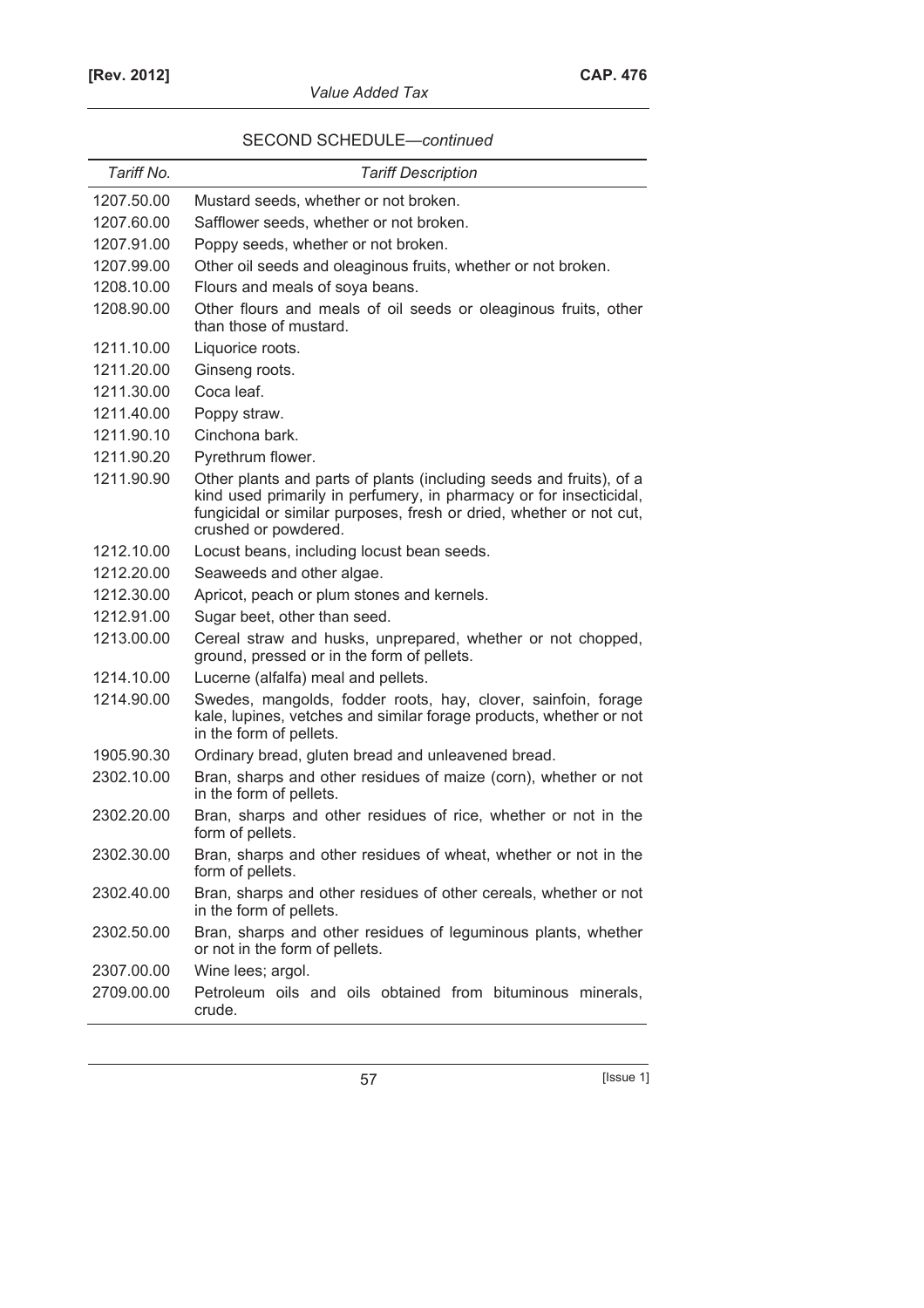| Tariff No. | <b>Tariff Description</b>                                                                                                                                                                                                                                                        |
|------------|----------------------------------------------------------------------------------------------------------------------------------------------------------------------------------------------------------------------------------------------------------------------------------|
| 2710.11.10 | Motor spirit (gasoline), regular.                                                                                                                                                                                                                                                |
| 2710.11.20 | Motor spirit (gasoline), premium.                                                                                                                                                                                                                                                |
| 2710.11.30 | Aviation spirit.                                                                                                                                                                                                                                                                 |
| 2710.11.40 | Spirit type jet fuel.                                                                                                                                                                                                                                                            |
| 2710.11.50 | Special boiling point spirit and white spirit.                                                                                                                                                                                                                                   |
| 2710.11.90 | Other light oils and preparations.                                                                                                                                                                                                                                               |
| 2710.19.10 | Partly refined (including topped crudes).                                                                                                                                                                                                                                        |
| 2710.19.21 | Kerosene type jet fuel.                                                                                                                                                                                                                                                          |
| 2710.19.29 | Other medium petroleum oils and preparations.                                                                                                                                                                                                                                    |
| 2710.19.31 | Gas oil (automotive, light, amber, for high speed engines).                                                                                                                                                                                                                      |
| 2710.19.39 | Other gas oils.                                                                                                                                                                                                                                                                  |
| 2711.21.00 | Natural gas in gaseous state.                                                                                                                                                                                                                                                    |
| 2711.29.00 | Other natural gases in gaseous state.                                                                                                                                                                                                                                            |
| 3706.10.00 | Cinematographic film, exposed and developed whether or not<br>incorporating sound track or consisting only of sound track of a<br>width of 35 mm or more.                                                                                                                        |
| 3706.90.00 | Other cinematographic film, exposed and developed, whether or<br>not incorporating sound track or consisting only of sound track.                                                                                                                                                |
| 4101.20.00 | Whole hides and skins, of a weight per skin not exceeding 8 kg<br>when simply dried, 10 kg when dry-salted, or 16 kg when fresh,<br>wet-salted or otherwise preserved.                                                                                                           |
| 4101.50.00 | Whole hides and skins, of weight exceeding 16 kg.                                                                                                                                                                                                                                |
| 4101.90.00 | Other, including butts, bends and bellies.                                                                                                                                                                                                                                       |
| 4102.10.00 | Raw skins of sheep or lamb (fresh, or salted, dried, limed,<br>pickled or otherwise preserved, but not tanned, parchment-<br>dressed or further prepared), with wool on, whether or not split,<br>other than those excluded by Note 1(c) to Chapter 41.                          |
| 4102.21.00 | Raw skins of sheep or lambs (pickled, but not tanned,<br>parchment-dressed or further prepared), without wool on,<br>whether or not split, other than those excluded by Note 1(c) to<br>Chapter 41.                                                                              |
| 4102.29.00 | Other raw skins of sheep or lamb (fresh, or salted, dried, limed,<br>pickled or otherwise preserved, but not tanned, parchment-<br>dressed or further prepared), with wool on, whether or not split,<br>other than those excluded by Note 1(c) to Chapter 41.                    |
| 4103.10.00 | Other raw hides and skins (fresh, or salted, dried, limed, pickled<br>or otherwise preserved, but not tanned, parchment-dressed or<br>further prepared), whether or not debarred or split, other than<br>those excluded by Note 1(b) or 1(c) to Chapter 41, of goats or<br>kids. |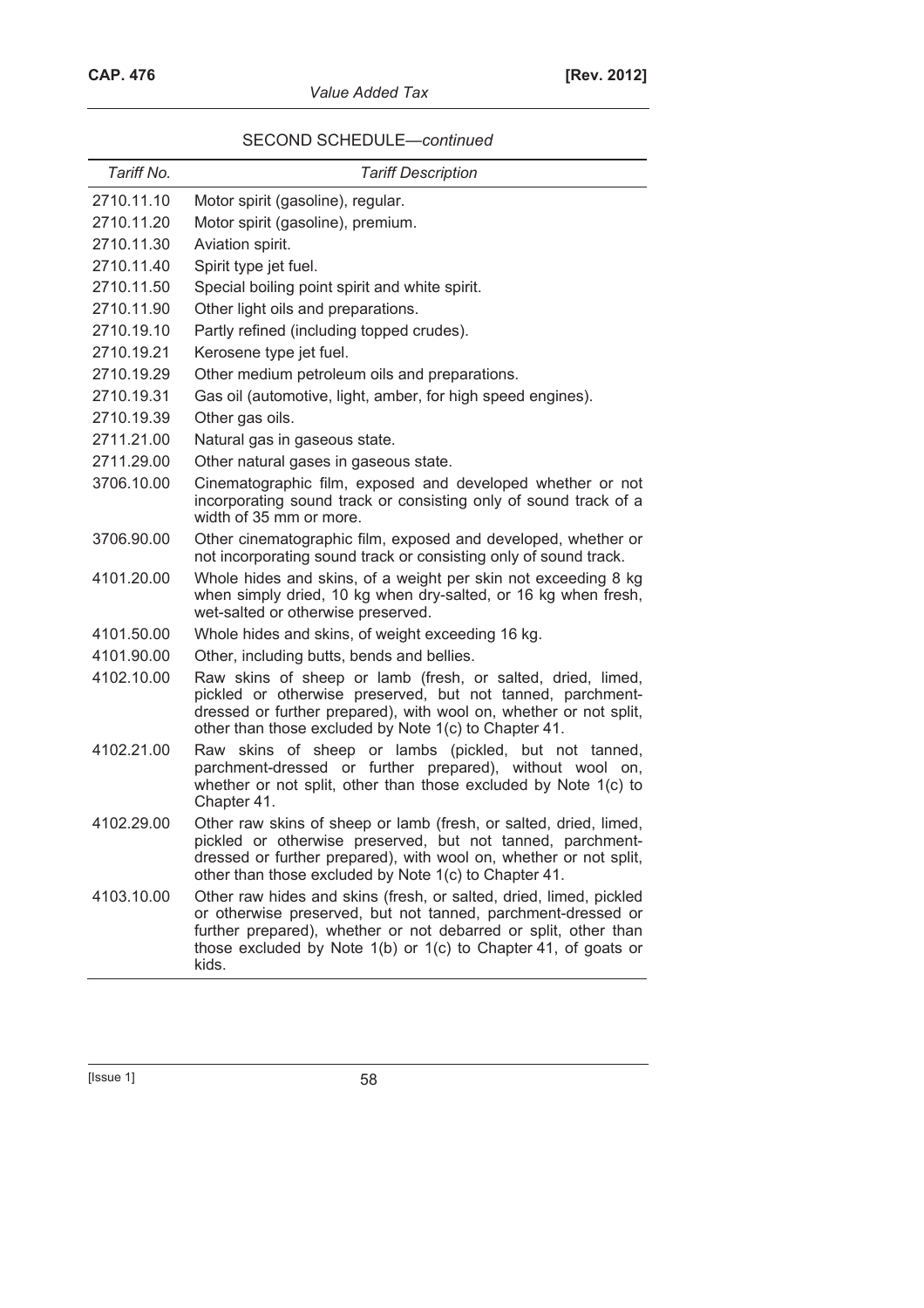| Tariff No. | <b>Tariff Description</b>                                                                                                                                                                                                                                               |
|------------|-------------------------------------------------------------------------------------------------------------------------------------------------------------------------------------------------------------------------------------------------------------------------|
| 4103.20.00 | Other raw hides and skins (fresh, or salted, dried, limed, pickled<br>or otherwise preserved, but not tanned, parchment-dressed or<br>further prepared), whether or not debarred or split, other than<br>those excluded by Note 1(b) or 1(c) to Chapter 41, of reptile. |
| 4103.30.00 | Other raw hides and skins (fresh, or salted, dried, limed, pickled<br>or otherwise preserved, but not tanned, parchment-dressed or<br>further prepared), whether or not debarred or split, other than<br>those excluded by Note 1(b) or 1(c) to Chapter 41, of swine.   |
| 4103.90.00 | Other raw hides and skins other than of reptiles, swine, goats or<br>kids.                                                                                                                                                                                              |
| 4402.00.00 | Wood charcoal (including shell or nut charcoal), whether or not<br>agglomerated.                                                                                                                                                                                        |
| 4402.10.00 | Wood charcoal (including shell or nut charcoal), whether or not<br>agglomerated of bamboo.                                                                                                                                                                              |
| 4402.90.00 | Other wood charcoal (including shell or nut charcoal), whether or<br>not agglomerated.                                                                                                                                                                                  |
| 4902.90.00 | Other Newspapers, journals and periodicals whether or not<br>illustrated or containing advertising materials.                                                                                                                                                           |
| 4907.00.90 | Unused postage, revenue or similar stamps of current or new<br>issue in the country in which they have or will have a recognized<br>face value; a Stamp-impressed paper, bank notes, stock, share<br>or bond certificates and similar documents of title.               |
| 7118.90.00 | Other coins.                                                                                                                                                                                                                                                            |
| 8502.39.10 | Unassembled solar DC generating sets.                                                                                                                                                                                                                                   |
| 8502.39.30 | Assembled or partly assembled DC generating sets.                                                                                                                                                                                                                       |
| 8502.39.90 | Other assembled or partly assembled DC generating sets.                                                                                                                                                                                                                 |
| 8504.31.00 | Other transformers having a power handling capacity not<br>exceeding 1KVA.                                                                                                                                                                                              |
| 8504.32.00 | Other transformers having a power handling capacity exceeding<br>1 KVA but not exceeding 16 KVA.                                                                                                                                                                        |
| 8517.12.00 | Telephones for cellular networks or for other wireless networks.                                                                                                                                                                                                        |
| 8802.11.00 | Helicopters of an unladen weight not exceeding 2,000 kg.                                                                                                                                                                                                                |
| 8802.12.00 | Helicopters of an unladen weight exceeding 2,000 kg.                                                                                                                                                                                                                    |
| 8802.20.00 | Aeroplanes and other aircraft, of an unladen weight not<br>exceeding 2,000 kg.                                                                                                                                                                                          |
| 8802.30.00 | Aeroplanes and other aircraft, of an unladen weight exceeding<br>2,000 kg but not exceeding 15,000 kg.                                                                                                                                                                  |
| 8802.40.00 | Aeroplanes and other aircraft, of an unladen weight exceeding<br>15,000 kg.                                                                                                                                                                                             |
| 8802.60.00 | Spacecraft (including satellites) and suborbital and spacecraft<br>launch vehicles.                                                                                                                                                                                     |
| 8805.10.00 | Aircraft launching gear and parts thereof, deck-arrestor or similar<br>gear and parts thereof.                                                                                                                                                                          |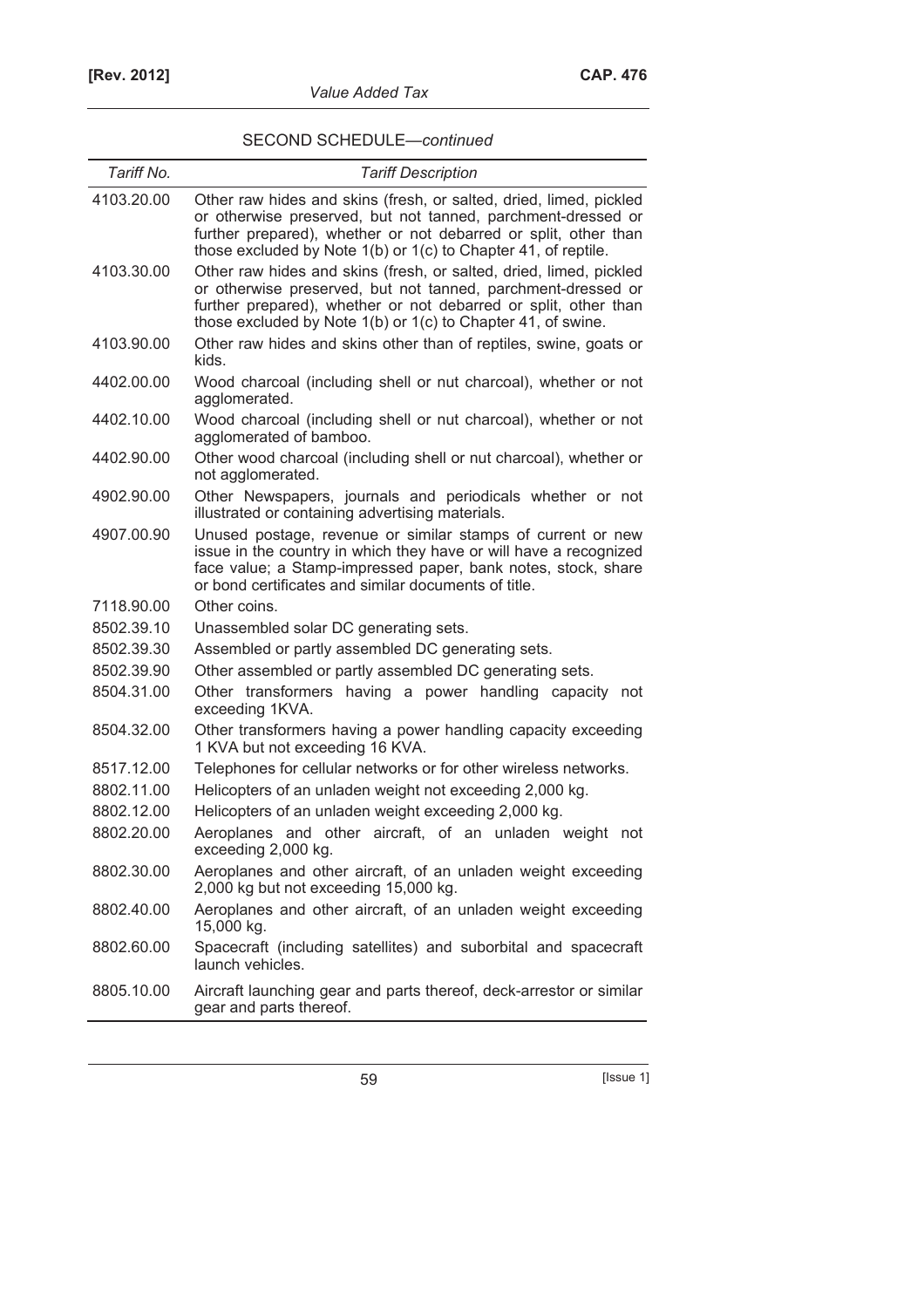| Tariff No. | <b>Tariff Description</b>                                                                                                                       |
|------------|-------------------------------------------------------------------------------------------------------------------------------------------------|
| 8805.21.00 | Air combat simulators and parts thereof.                                                                                                        |
| 8805.29.00 | Other ground flying trainers and parts thereof.                                                                                                 |
| 9301.11.00 | Self-propelled artillery weapons (for example, guns, howitzers<br>and mortars), other than revolvers, pistols and the arms of<br>heading 93.07. |
| 9301.19.00 | Other artillery weapons (for example, guns, howitzers and<br>mortars).                                                                          |
| 9301.20.00 | Rocket launchers; flame-throwers; grenade launchers; torpedo<br>tubes and similar projectors.                                                   |
| 9301.90.00 | Other military weapons (for example, guns, howitzers and<br>mortars), other than revolvers, pistols and the arms of heading<br>93.07.           |
|            | PART II                                                                                                                                         |

- (i) Taxable goods sold by registered persons where input tax included in the price of such goods was not allowed.
- (ii) Motor vehicles sold by unregistered persons where no input tax was deducted by a previous owner of such vehicles.
- (iii) Acorns and horse chestnuts.
- (iv) Wooden coffins.
- (v) *deleted by Act No. 8 of 2008, s. 19.*
- (vi) Meslin Flour.
- (vii) Electrical energy saving bulbs for lighting, also known as compact fluorescent bulbs.
- (viii) Aquaria pumps.
- (ix) Outboard engines of 10 HP.
- (ix) Single 2 volt cell units for 300 Ah and above.
- (xi) Inverters
	- [Act No. 10 of 2006, s. 10, Act No. 10 of 2010, s. 17.]

## THIRD SCHEDULE

[Section 2(1), Act No. 13 of 1995, s. 67, Act No. 8 of 1996, s. 21, Act No. 8 of 1997, s. 24, Act No. 5 of 1998, s. 24, Act No. 9 of 2000, s. 34, Act No. 6 of 2001,

s. 38, Act No. 7 of 2002, s. 32, Act No. 15 of 2003, s. 26, Act No. 4 of 2004,

s. 41, Act No. 10 of 2006, s. 11, Act No. 8 of 2008, s. 20, Act No. 8 of 2009, s. 13 Act No. 10 of 2010, s. 18.]

## EXEMPT SERVICES

The following services shall be exempt services for the purposes of the Act—

- 1. The following financial services—
	- (a) the operation of current, deposit or savings accounts, including the provision of account statements;

 $[|$ ssue 1 $]$  60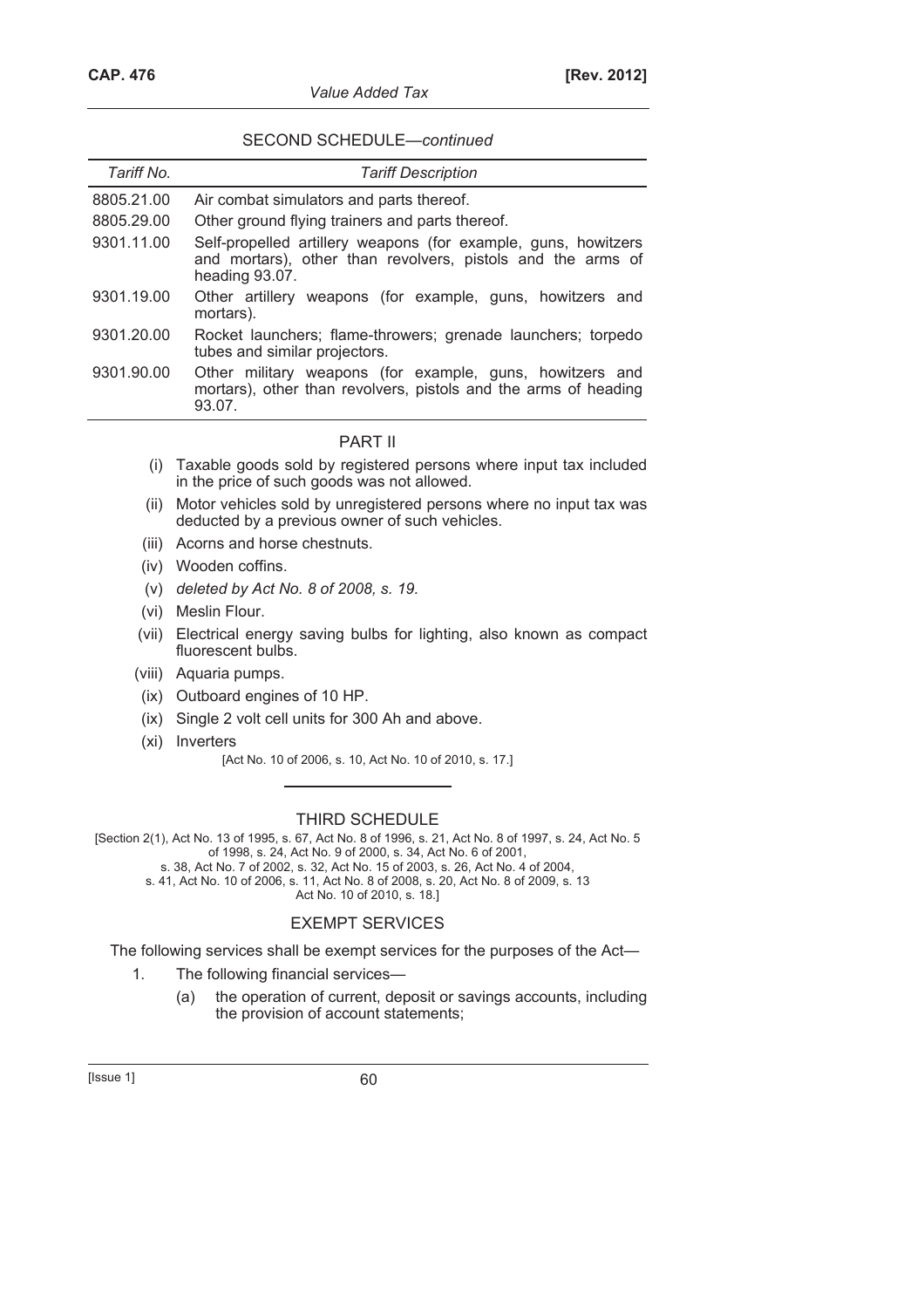- (b) the issue, transfer, receipt or any other dealing with money, including money transfer services, and accepting over the counter payments of household bills, but excluding the services of carriage of cash, restocking of cash machines, sorting or counting of money;
- (c) issuing of credit and debits cards;
- (d) automated teller machine transactions, excluding the supply of automated teller machines and the software to run it;
- (e) telegraphic money transfer services;
- (f) foreign exchange transactions including the supply of foreign drafts and international money orders;
- (g) cheque handling, processing, clearing and settlement, including special clearance or cancellation cheques;
- (h) the making of any advances or the granting of any credit;
- (i) issuance of securities for money, including bills of exchange, promissory notes, money and postal orders;
- (j) the provision of guarantees, letters of credit and acceptance and other forms of documentary credit;
- (k) the issue, transfer, receipt or any other dealing with bonds, debentures, treasury bills and other forms of security or secondary security;
- (l) the assignment of a debt for consideration;
- (m) the management of a unit trust or collective investment scheme registered by the Capital Markets Authority and managed by the trustees of the scheme;
- (n) credit rating bureau services provided by a credit agency registered by the Capital Market Authority;
- (o) the provision of the above financial services on behalf of another on a commission basis.

[Act No. 10 of 2006, s. 11, Act No. 8 of 2008, s. 20, Act No. 8 of 2009.]

- 2. Insurance and reinsurance services excluding the following—
	- (a) management and related insurance consultancy services;
	- (b) acturial services;
	- (c) services of insurance acessors and loss adjustors. [Act No. 10 of 2006, s. 11(b).]
- 3. (1) Subject to subparagraph (2), education and training services offered to students by institutions and establishments registered by the Government.
	- (2) Subparagraph (1) shall not apply in respect of business or user training and other consultancy services designed to improve work practices and efficiency of an organisation.
- 4. Medical, veterinary, dental and nursing services.
- 5. Sanitary and pest control services rendered to domestic households.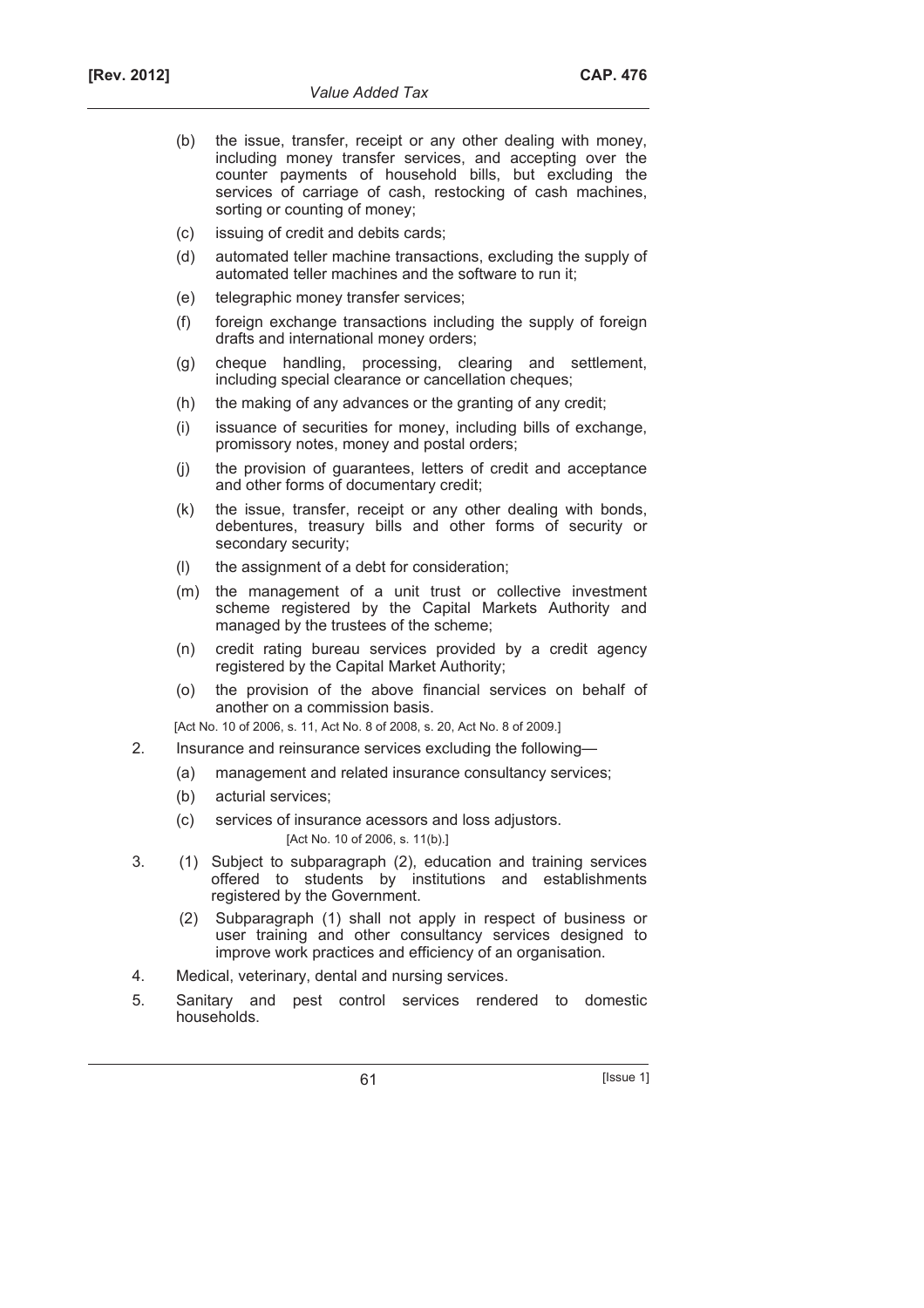- 6. Agricultural, animal husbandry and horticultural services.
- 7. Social welfare services provided by charitable organizations registered as such, or which are exempted from registration, by the Registrar of Societies under section 10 of the Societies Act (Cap. 108), or by the Non-governmental Organizations Co-ordination Board under section 10 of the Non-governmental Organizations Co-ordination Act, 1990 (No. 19 of 1990) and whose income is exempt from tax under paragraph 10 of the First Schedule to the Income Tax Act (Cap. 470) and approved by the Commissioner of Social Services.
- 8. Burial and cremation services, including services provided in the making of arrangements for or in connection with the disposal of the remains of the dead.
- 9. Transportation of passengers by any means of conveyance but excluding where the means of conveyance is hired or chartered.
- 10. (1) Renting, leasing, hiring or letting of—
	- (a) land;
	- (b) residential buildings; and
	- (c) *deleted by Act No. 9 of 2007, s. 13*,

 Provided that this paragraph shall not apply where such services are supplied in respect of—

- (i) car park services; or
- (ii) conference or exhibition services, except where such services are provided for educational institutions as part of learning.
- (2) Sale of buildings.
	- [Act No. 7 of 2002, s. 32, Act No. 8 of 2009, s. 13.]
- 11. Postal services provided through supply of postage stamps, including rental of post boxes and mail bags and any subsidiary services thereto.
- 12. Community, social and welfare services provided by local authorities.
- 13. Insurance agency, insurance brokerage, stock exchange brokerage and tea and coffee brokerage services.
- 14. (1) Subject to paragraph 2, the hiring, leasing or chartering of the goods listed in Part I of the Second Schedule and Part B of the Fifth Schedule, but excluding the chartering of aircrafts and the hiring of buses.
	- (2) Paragraph 1 shall not apply in respect of the chartering of aircrafts for the provision of air ambulance services.
- 15. Tour operation and travel agency services including travel, hotel, holiday and other supplies made to travellers but excluding in-house supplies and services provided for commission other than commission earned on air ticketing.

 For purposes of this paragraph **in-house supplies** means supplies which are either—

(i) made from own resources; or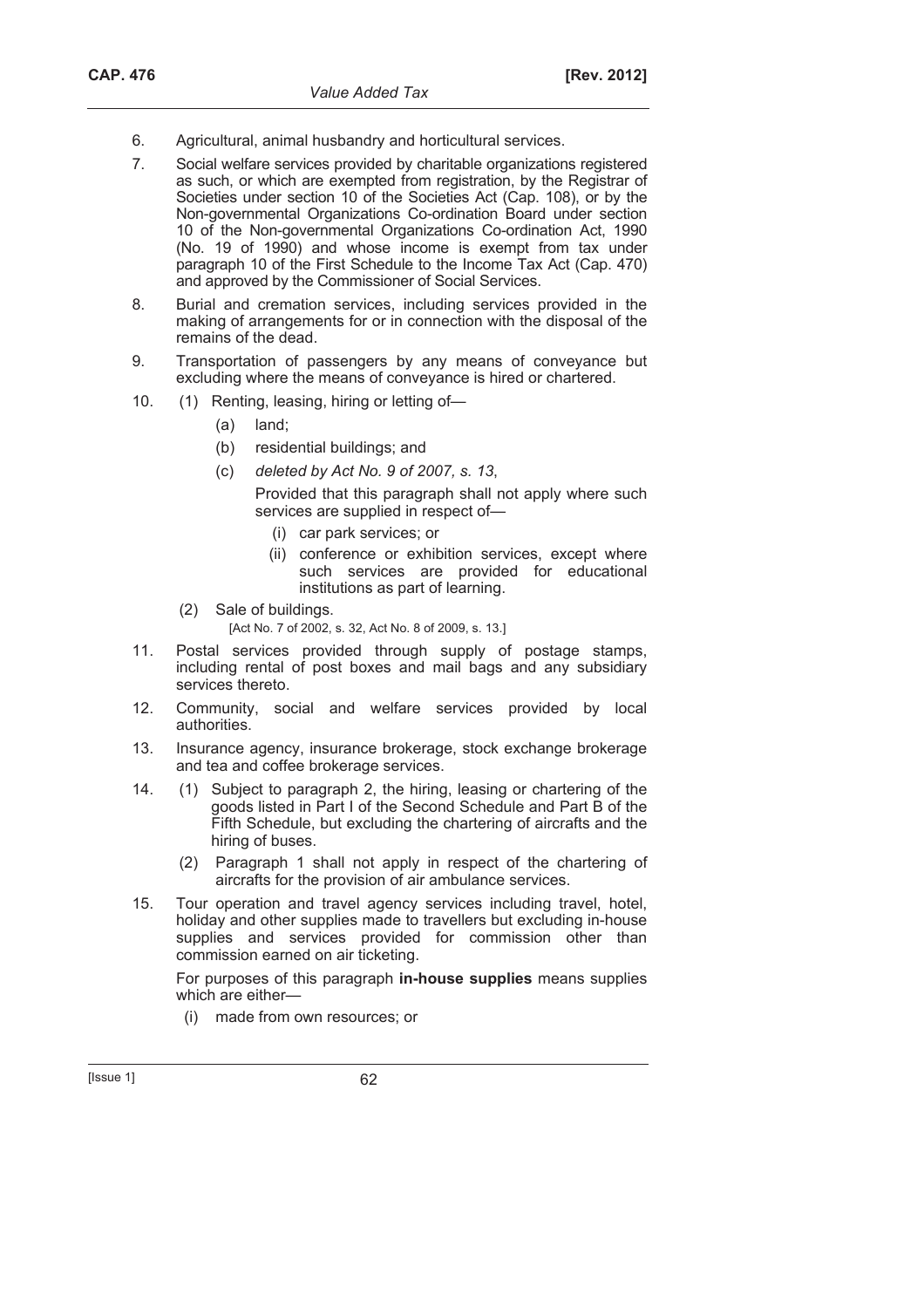- (ii) bought in from third parties but materially altered so that the supply made is substantially different to that purchased. [Act No. 7 of 2002, s. 32(b).]
- 16. Services rendered by—
	- (a) trade, professional and labour associations;
	- (b) educational, political, religious, welfare and other philanthropic associations,

to their members:

 Provided that this paragraph shall not apply where any such services are rendered by way of business.

- 17. (1) The following entertainment services—
	- (a) stage plays and performances which are conducted by educational institutions, approved by the Minister for the time being responsible for education as part of learning;
	- (b) sports, games or cultural performances conducted under the auspices of the Minister for the time being responsible for Culture and Social Services;
	- (c) entertainment of a charitable, educational, medical, scientific or cultural nature as may be approved in writing by the Commissioner prior to the date of entertainment for the benefit of the public; or
	- (d) entertainment organized by a non-profit making charitable, educational, medical, scientific or cultural society registered under the Societies Act (Cap. 108) where entertainment is in furtherance of the objects of society as may be approved in writing by the Commissioner prior to the date of the entertainment;
	- (e) entertainment performed wholly by artistes who are resident in Kenya.
	- (2) For the purposes of this paragraph, **"resident"** means a person who—
		- (a) has a permanent home in Kenya; or
		- (b) has no permanent home in Kenya, but—
			- (i) was present in Kenya for a period or periods amounting, in the aggregate, to 183 days or more in each calendar year; or
			- (ii) was present in Kenya in the calendar year of performance and in each of the two immediately preceding calendar years, for the periods amounting in the aggregate to more than 122 days in each calendar year.

[Act No. 15 of 2003, s. 26, Act No. 10 of 2006, s. 11(c).]

- 18. Accommodation and restaurant services provided within the following premises by the proprietors thereof—
	- (a) *deleted by Act No. 8 of 2008, s. 20*.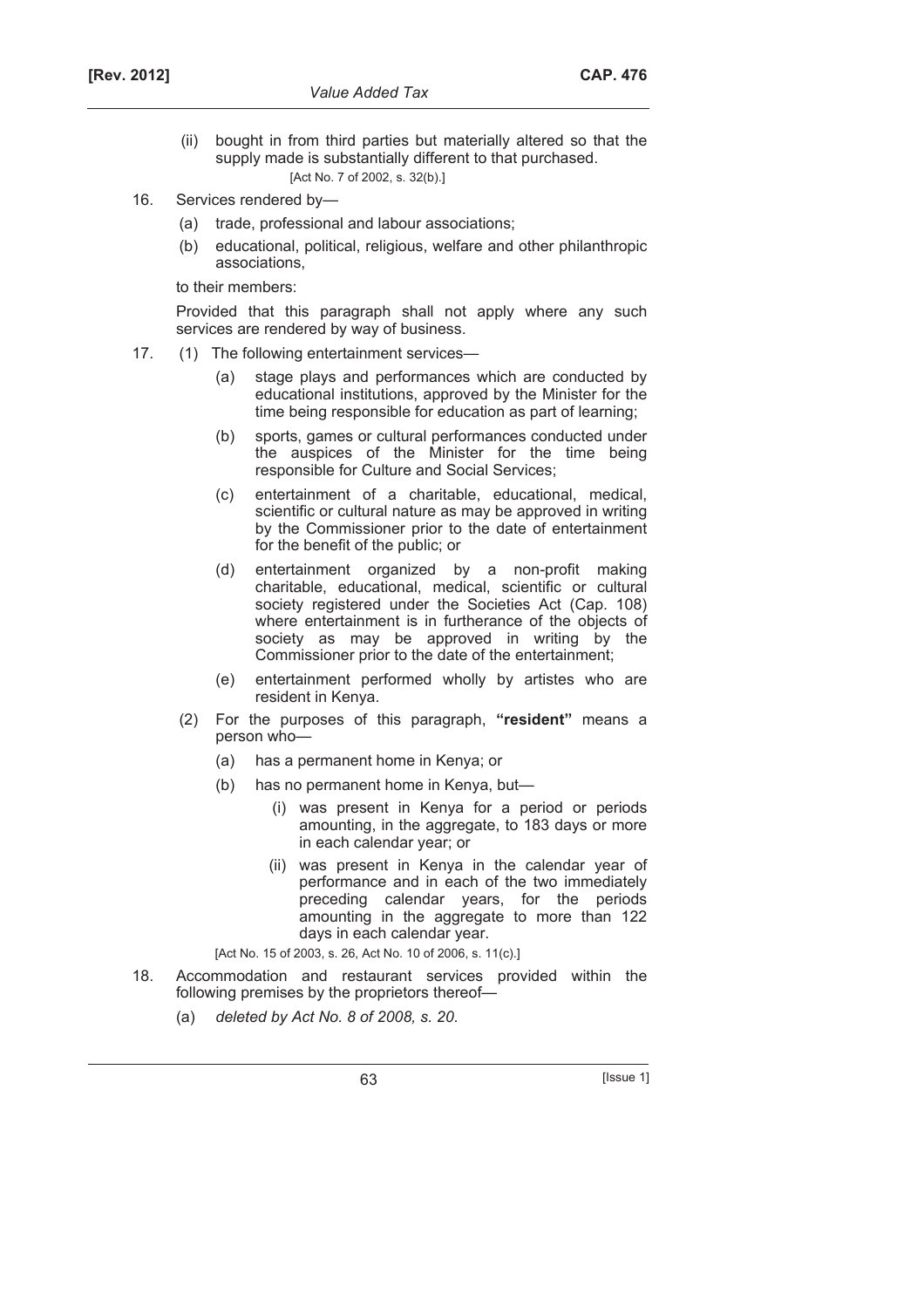- (b) establishments operated by an educational training institution approved by the Minister for the use of the staff and students by that institution; or
- (c) establishments operated by a medical institution approved by the Minister for the time being responsible for Health for the use by the staff and patients of such institutions; or
- (d) canteens and cafeterias operated by an employer for the benefit of his low-income employees which the Commissioner may approve subject to such conditions as he may prescribe.

[Act No. 4 of 2004, s. 41.]

- 19. Conference services conducted for educational institutions as part of learning where such institutions are approved by the Ministry for the time being responsible for Education.
- 20. Car park services provided by local authorities and by an employer to his employees on the premises of the employer.
- 21. Transportation of tourists by any means of conveyance.
- 22. The supply of airtime by any person other than by a provider of cellular mobile telephone services or wireless telephone services.

[Act No. 8 of 2008, s. 20(c).]

23. Landing and parking services provided for aircraft.

[Act No. 10 of 2010, s. 18.]

FOURTH SCHEDULE

[*Repealed by No. 9 of 2007, s. 14.*]

### FIFTH SCHEDULE

[Section 8(2).]

### ZERO-RATING

## PART A – ZERO-RATED SUPPLIES

[Act No. 9 of 1992 s. 30, Act No. 9 of 1993 s. 30, L.N. 218/1993, Act No. 8 of 1996, s. 23, Act No. 5 of 1998, s. 26, Act No. 4 of 1999, s. 28, Act No. 9 of 2000, s. 36, Act No. 6 of 2001, s. 40, Act No. 7 of 2002, s. 34, Act No. 15 of 2003, s. 27(a), Act No. 6 of 2005, s. 16, Act No. 10 of 2006, s. 12(a), Act No. 9 of 2007, s. 15, Act No. 8 of 2008, s. 21, Act No. 8 of 2009, s. 14., Act No. 10 of 2010, s. 19.]

Where, subject to the satisfaction of the Commissioner, the following supplies take place in the course of a registered person's business, they shall be zero rated in accordance with the provisions of section 8:

1. The exportation of goods or taxable services.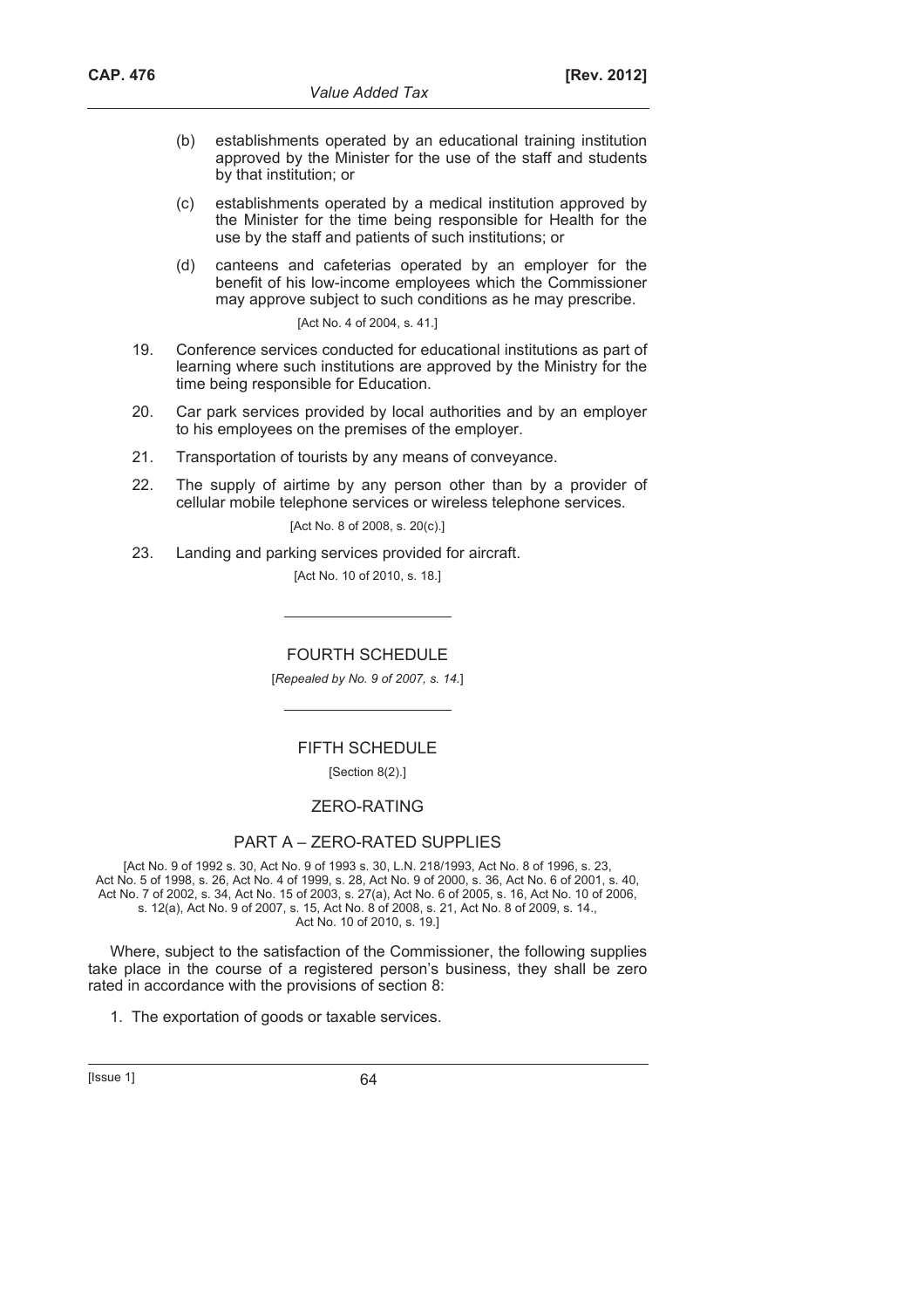### FIFTH SCHEDULE—*continued*

2. The supply of goods or taxable services to designated foreign aid funded capital investment projects where the agreement specifically provides for tax exemption, provided that the supplies are acquired prior to payment of taxes.

3. The supply of goods or taxable services to an export processing zone enterprise as specified in the Export Processing Zones Act (Cap. 517), as being eligible for duty and tax free importation.

4. The supply of goods to any person or organisation specified in the Eight Schedule or taxable services to persons or organisations specified in Part C of the Eight Schedule.

5. Shipstores supplied to international sea and air carriers on international voyage or flight.

#### 6. *Deleted by Act No. 10 of 2010, s. 19*.

7. The supply of taxable goods or taxable services under a contract to an official aid-funded project where the agreement specifically provides for the remission of tax.

8. Services supplied by hotel establishments to foreign travel and tourism promoters undertaking a tour in the promotion of tourism in Kenya provided that the tour is recommended by the Director of Tourism and conducted in conjunction with local tour associations in accordance with a predetermined written itinerary.

9. The supply of coffee and tea for export to coffee and tea auction centres and taxable supplies in respect of tea or coffee bought from the auction centres provided the tea or coffee is for export.

#### [Act No. 8 of 2009, 2nd Sch.]

10. The supply of electrical energy to a domestic household where the consumption does not exceed two hundred kilowatt-hours.

11. The supply of taxable services in respect of goods in transit.

12. The supply of taxable airport services to transit aircraft.

13. Taxable supplies to Aid Agencies for their official use.

14. The supply of taxable goods or services to any person who carries out cotton ginning.

15. The supply of water drilling services including any services supplied in connection therewith.

16. The treatment and supply of natural water, excluding bottled water, by a local authority or a person approved by the Minister for the time being responsible for water development, for domestic and industrial use.

17. The supply of transportation services in respect of unprocessed agricultural and agro-forest produce.

18. Transportation of passengers by air carriers on international voyage or flight.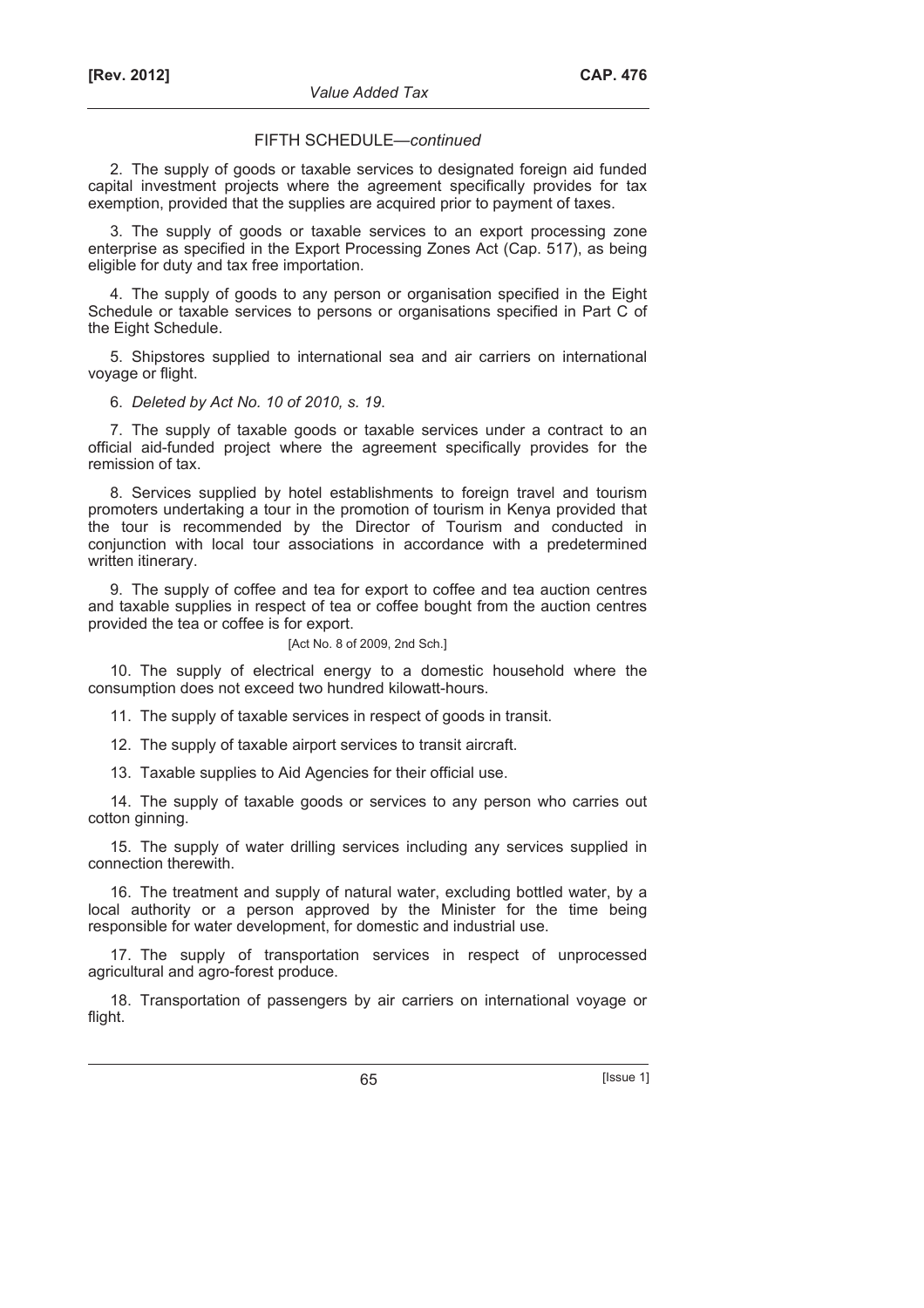### FIFTH SCHEDULE—*continued*

19. The supply of taxable goods or taxable services for use in construction of grain soils upon approval by the Director of Agriculture.

## [Act No. 8 of 2009, 2nd Sch.]

20. The supply of taxable goods, including motor vehicles, and taxable services to Kenya Red Cross Society.

[Act No. 8 of 2009, 2nd Sch.]

21. The supply of taxable good and taxable services to a film producer approved by the Minister responsible for Information.

[Act No. 8 of 2009, 2nd Sch.]

22. The supply of taxable services to ships.

[Act No. 8 of 2009, 2nd Sch.]

#### PART B – ZERO-RATED GOODS

[Act No. 13 of 1995, s. 69, Act No. 7 of 2002, s. 24, Act No. 6 of 2005, s. 16, Act No. 10 of 2006, s. 12(b), Act No. 9 of 2007, s. 15(c), Act No. 8 of 2008, s. 21, Act No. 8 of 2009, s. 14.]

| Tariff No. | <b>Tariff Description</b>                                                                                                                                                                     |  |  |
|------------|-----------------------------------------------------------------------------------------------------------------------------------------------------------------------------------------------|--|--|
| 0401.10.00 | Milk and cream, not concentrated nor containing added sugar or<br>other sweetening matter, of a fat content, by weight, not<br>exceeding 1%.                                                  |  |  |
| 0401.20.00 | Milk and cream, not concentrated nor containing added sugar or<br>other sweetening matter, of a fat content, by weight, exceeding<br>1% but not exceeding 6%.                                 |  |  |
| 0401.30.00 | Milk and cream, not concentrated nor containing added sugar or<br>other sweetening matter, of a fat content, by weight, exceeding<br>$6\%$ .                                                  |  |  |
| 0402.10.00 | Milk and cream, concentrated or containing added sugar or other<br>sweetening matter in powder, granules or other solid forms, of a<br>fat content, by weight, not exceeding 1.5%.            |  |  |
| 0402.21.10 | Milk and cream in powder, granules or other solid forms of a fat<br>content by weight exceeding 1.5% not containing added sugar or<br>other sweetening matter specially prepared for infants. |  |  |
| 0402.21.90 | Other milk and cream, not containing added sugar or other<br>sweetening matter in powder, granules or other solid forms, of fat<br>content, by weight, exceeding 1.5%.                        |  |  |
| 0402.29.10 | Other milk and cream concentrated or containing added sugar<br>specially for infants.                                                                                                         |  |  |
| 0402.29.90 | Other milk and cream containing added sugar or other<br>sweetening matter in powder, granules or other solid forms, of fat<br>content, by weight, exceeding 1.5%.                             |  |  |
| 0402.91.10 | Other milk and cream not containing added or other sweetening<br>matter specially prepared for infants.                                                                                       |  |  |
| 0402.99.10 | Milk, specially prepared for infants.                                                                                                                                                         |  |  |
| 0601.10.00 | Bulbs, tubers, tuberous roots, corms, crowns and rhizomes,<br>dormant.                                                                                                                        |  |  |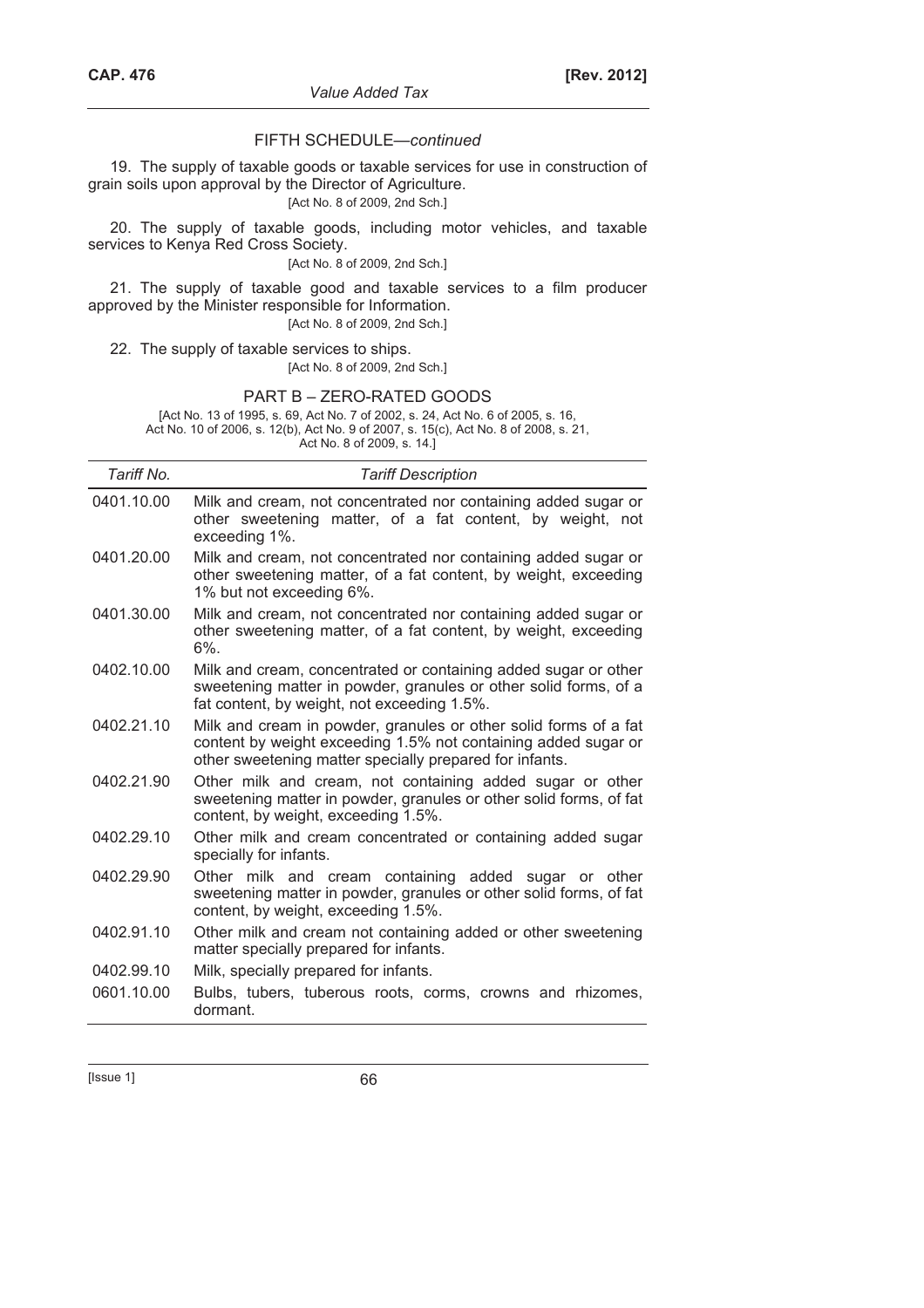| FIFTH SCHEDULE-continued |  |
|--------------------------|--|
|--------------------------|--|

| Tariff No. | <b>Tariff Description</b>                                                                                                      |  |  |
|------------|--------------------------------------------------------------------------------------------------------------------------------|--|--|
| 0601.20.00 | Bulbs, tubers, tuberous roots, corms, crowns and rhizomes, in<br>growth or in flower; chicory plants and roots.                |  |  |
| 0602.10.00 | Unrooted cuttings and slips of live plants.                                                                                    |  |  |
| 0602.20.00 | Trees, shrubs and bushes, grafted or not, of kinds which bear<br>edible fruit or nuts.                                         |  |  |
| 0602.30.00 | Rhododendrons and azaleas, grafted or not.                                                                                     |  |  |
| 0602.40.00 | Roses, grafted or not.                                                                                                         |  |  |
| 0602.90.00 | Other live plants (including their roots), cuttings and slips;<br>mushroom spawn.                                              |  |  |
| 0701.10.00 | Potato seed, fresh or chilled.                                                                                                 |  |  |
| 0901.11.00 | Coffee, not roasted or decaffeinated.                                                                                          |  |  |
| 1005.10.00 | Maize (corn) seed.                                                                                                             |  |  |
| 1006.10.00 | Rice in the husk (paddy or rough).                                                                                             |  |  |
| 1006.20.00 | Husked (brown) rice.                                                                                                           |  |  |
| 1006.30.00 | Semi milled or whole milled rice, whether or not polished or<br>glazed.                                                        |  |  |
| 1006.40.00 | Broken rice.                                                                                                                   |  |  |
| 1102.20.00 | Maize (corn) flour.                                                                                                            |  |  |
| 1209.10.00 | Sugar beet seed of a kind used for sowing.                                                                                     |  |  |
| 1209.21.00 | Lucerne (alfalfa) seed, of a kind used for sowing.                                                                             |  |  |
| 1209.22.00 | Clover (Trifolium spp.) seed, of a kind used for sowing.                                                                       |  |  |
| 1209.23.00 | Fescue seed, of a kind used for sowing.                                                                                        |  |  |
| 1209.24.00 | Kentucky blue grass seed, of a kind used for sowing.                                                                           |  |  |
| 1209.25.00 | Rye grass seed, of a kind used for sowing.                                                                                     |  |  |
| 1209.26.00 | Timothy grass seed, of a kind used for sowing.                                                                                 |  |  |
| 1209.29.00 | Other seeds of forage plants, other than beet seed, of a kind<br>used for sowing.                                              |  |  |
| 1209.30.00 | Seeds of herbaceous plants cultivated principally for their<br>flowers, of a kind used for sowing.                             |  |  |
| 1209.91.00 | Vegetable seeds, of a kind used for sowing.                                                                                    |  |  |
| 1209.99.00 | Other seeds, fruit and spores, of a kind used for sowing.                                                                      |  |  |
| 1702.30.00 | Glucose and glucose syrup, not containing fructose or containing<br>in the dry state less than 20% by weight of fructose.      |  |  |
| 1702.40.00 | Glucose and glucose syrup containing in the dry state at least<br>20% by weight of fructose excluding invert sugar.            |  |  |
| 1702.50.00 | Chemically pure fructose.                                                                                                      |  |  |
| 1702.60.00 | Other fructose and fructose syrup, containing in the dry state<br>more than 50% by weight of fructose, excluding invert sugar. |  |  |
| 1702.90.00 | Other, including invert sugar and other sugar and sugar syrup<br>blends containing in the dry state 50% by weight of fructose. |  |  |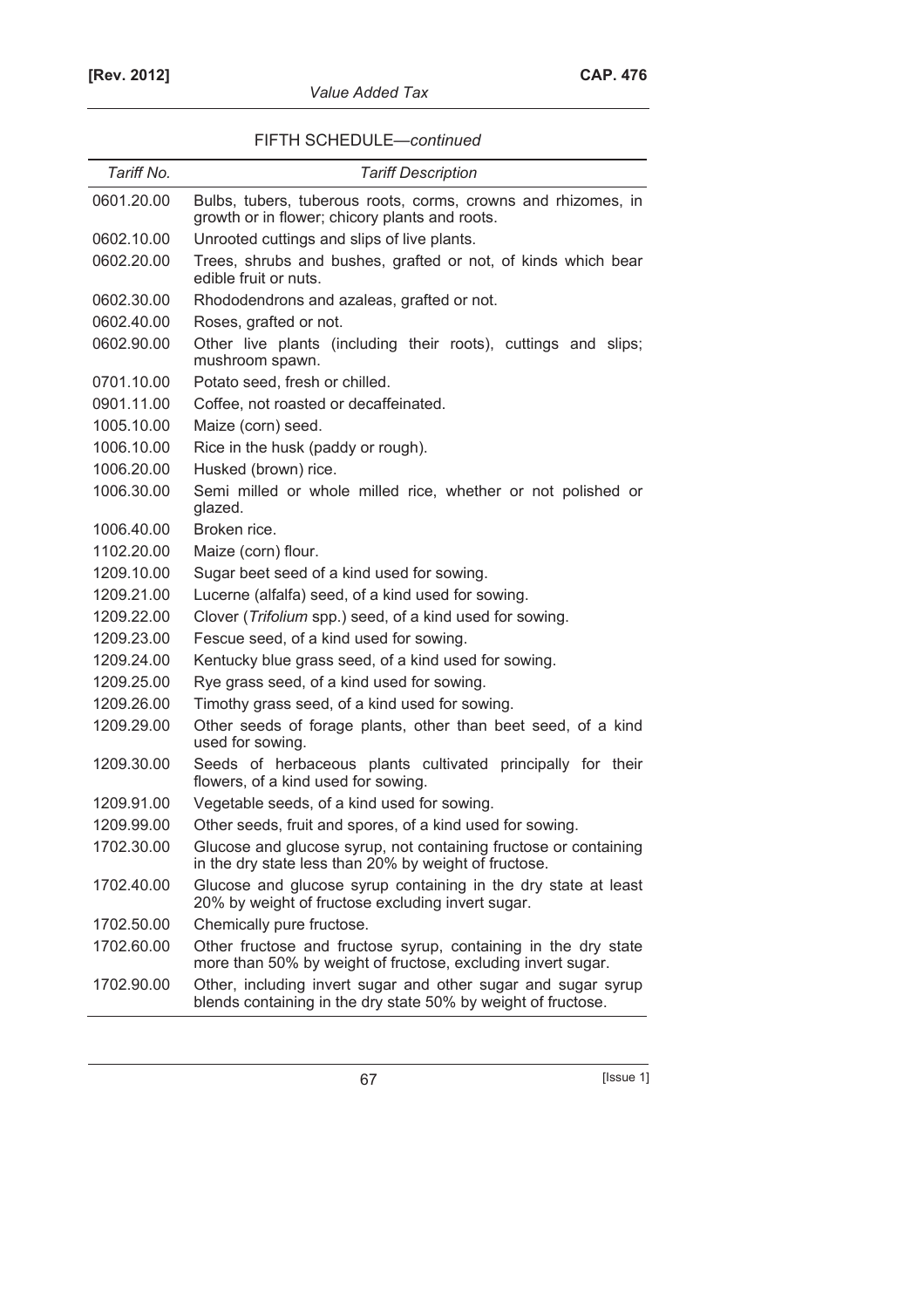## *Value Added Tax*

## FIFTH SCHEDULE—*continued*

| Tariff No. | <b>Tariff Description</b>                                                                                                                                                                                              |
|------------|------------------------------------------------------------------------------------------------------------------------------------------------------------------------------------------------------------------------|
| 1901.10.00 | Preparations for infant use, put up for retail sale.                                                                                                                                                                   |
| 2106.90.10 | Food preparations not elsewhere specified or included specially<br>prepared for infants.                                                                                                                               |
| 2304.00.00 | Oil-cake and other solid residues, whether or not ground or in the<br>form of pellets, resulting from the extraction of soya-bean oil.                                                                                 |
| 2305.00.00 | Oil-cake and other solid residues, whether or not ground or in the<br>form of pellets, resulting from the extraction of ground-nut oil.                                                                                |
| 2306.10.00 | Oil-cake and other residues of cotton seeds whether or not<br>ground or in the form of pellets resulting from the extraction of<br>vegetable fats or oils, other than those of heading 23.04. or<br>23.05.             |
| 2306.20.00 | Oil-cake and other residues of linseed whether or not ground or<br>in the form of pellets resulting from the extraction of vegetable<br>fats or oils, other than those of heading 23.04. or 23.05.                     |
| 2306.30.00 | Oil-cake and other residues of sunflower seeds whether or not<br>ground or in the form of pellets resulting from the extraction of<br>vegetable fats or oils, other than those of heading 23.04. or<br>23.05.          |
| 2306.41.00 | Oil-cake and other residues of low erucic acid rape or colza<br>seeds.                                                                                                                                                 |
| 2306.49.00 | Other oil-cake and other residues of rape or colza seeds.                                                                                                                                                              |
| 2306.50.00 | Oil-cake and other residues of coconut or copra whether or not<br>ground or in the form of pellets resulting from the extraction of<br>vegetable fats or oils, other than those of heading 23.04. or<br>23.05.         |
| 2306.60.00 | Oil-cake and other residues of palm nuts or kernels whether or<br>not ground or in the form of pellets resulting from the extraction<br>of vegetable fats or oils, other than those of heading 23.04 or<br>23.05.      |
| 2306.70.00 | Oil-cake and other solid residues of maize (corn) germ, whether<br>or not ground or in the form of pellets, resulting from the<br>extraction of vegetable fats or oils, other than those of heading<br>23.04 or 23.05. |
| 2306.90.00 | Other oil-cake and other solid residues, whether or not ground or<br>in the form of pellets, resulting from the extraction of vegetable<br>fats and oils, other than those of heading 23.04 or 23.05.                  |
| 2309.90.00 | Other preparations of a kind used in animal feeding.                                                                                                                                                                   |
| 2710.19.21 | Kerosene type jet fuel.                                                                                                                                                                                                |
| 2710.19.22 | Illuminating kerosene (1K).                                                                                                                                                                                            |
| 2711.11.00 | Liquefied natural gas.                                                                                                                                                                                                 |
| 2711.12.00 | Propane.                                                                                                                                                                                                               |
| 2711.13.00 | Butanes.                                                                                                                                                                                                               |
| 2711.14.00 | Ethylene, propylene, butylenes et butadiene.                                                                                                                                                                           |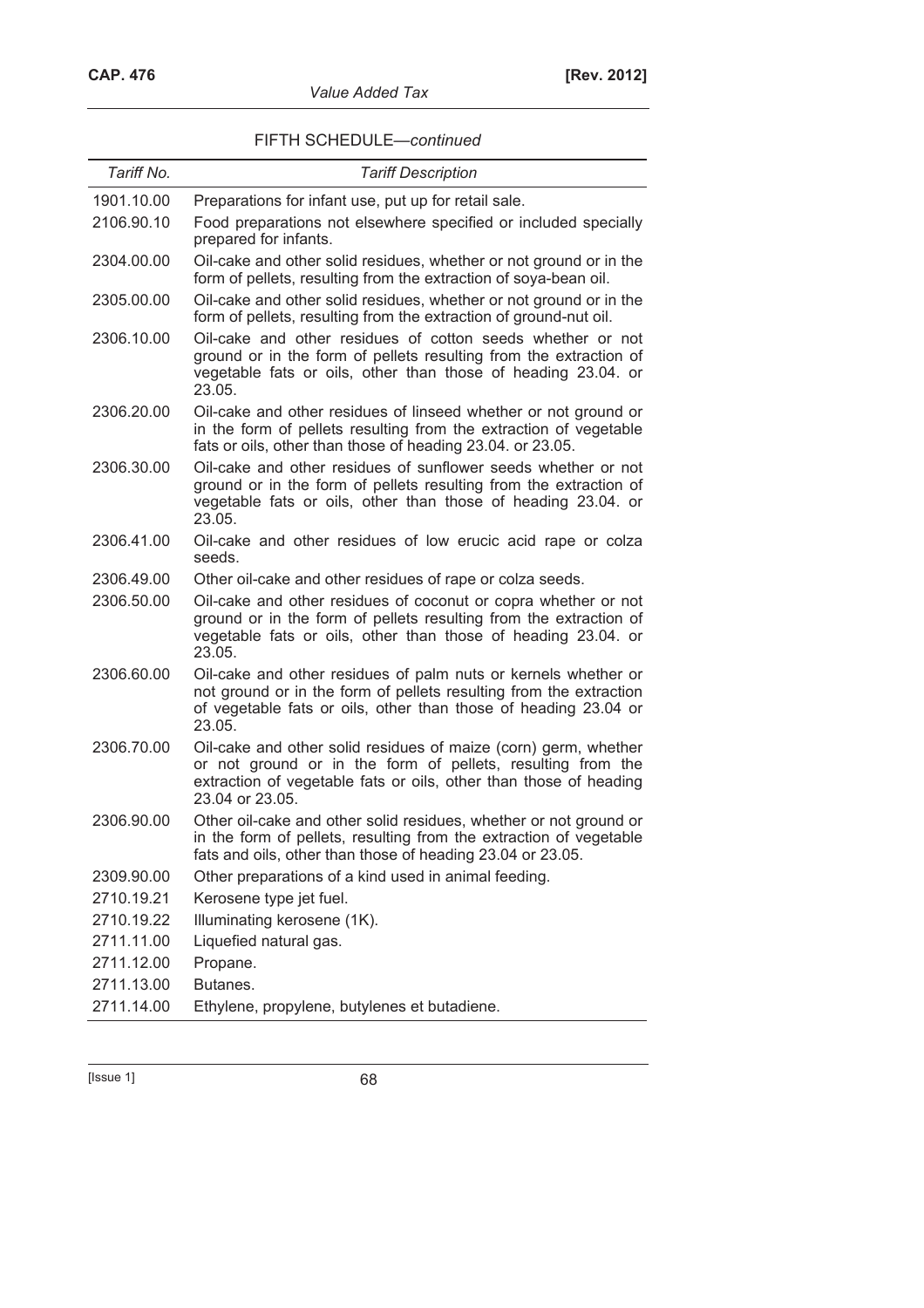| Value Added Tax |  |  |
|-----------------|--|--|
|-----------------|--|--|

| FIFTH SCHEDULE-continued |  |
|--------------------------|--|
|--------------------------|--|

| Tariff No. | <b>Tariff Description</b>                                                                                                           |  |  |
|------------|-------------------------------------------------------------------------------------------------------------------------------------|--|--|
| 2711.19.00 | Other liquefied petroleum gases.                                                                                                    |  |  |
| 2801.10.00 | Chlorine.                                                                                                                           |  |  |
| 2818.30.00 | Aluminum hydroxide.                                                                                                                 |  |  |
| 2825.50.00 | Copper oxides and hydroxides.                                                                                                       |  |  |
| 2827.41.00 | Chloride oxides and chloride hydroxides of copper.                                                                                  |  |  |
| 2827.49.00 | Other chloride oxides and chloride hydroxides.                                                                                      |  |  |
| 2828.10.00 | calcium<br>Commercial<br>hypochlorite,<br>and<br>other<br>calcium<br>hypoclorites.                                                  |  |  |
| 2833.22.00 | Sulphates of aluminium.                                                                                                             |  |  |
| 2936.10.00 | Provitamins, unmixed.                                                                                                               |  |  |
| 2936.21.00 | Vitamins A and their derivatives, unmixed.                                                                                          |  |  |
| 2936.22.00 | Vitamin B1 and its derivatives, unmixed.                                                                                            |  |  |
| 2936.23.00 | Vitamin B2 and its derivatives, unmixed.                                                                                            |  |  |
| 2936.24.00 | D- or DL- Pantothenic acid (Vitamin B3 or Vitamin B5) and its<br>derivatives, unmixed.                                              |  |  |
| 2936.25.00 | Vitamin B6 and its derivatives, unmixed.                                                                                            |  |  |
| 2936.26.00 | Vitamin B12 and its derivatives, unmixed.                                                                                           |  |  |
| 2936.27.00 | Vitamin C and its derivatives, unmixed.                                                                                             |  |  |
| 2936.28.00 | Vitamin E and its derivatives, unmixed.                                                                                             |  |  |
| 2936.29.00 | Other vitamins and their derivatives, unmixed.                                                                                      |  |  |
| 2936.90.00 | Intermixture of provitamins and vitamins, including<br>natural<br>concentrates and their derivatives whether or not in any solvent. |  |  |
| 2937.11.00 | Somatotropin, its derivatives and structural analogues.                                                                             |  |  |
| 2937.12.00 | Insulin and its salts.                                                                                                              |  |  |
| 2937.19.00 | Other polypeptic hormones.                                                                                                          |  |  |
| 2937.21.00 | Cortisone, hydrocortisone, prednisone (dehydrocortisone) and<br>prednisolone (dehydrohydrocortisone).                               |  |  |
| 2937.22.00 | Halogenated derivatives of adrenal cortical hormones.                                                                               |  |  |
| 2937.23.00 | Oestrogen and progestogens.                                                                                                         |  |  |
| 2937.29.00 | Other adrenal cortical hormones and their derivatives.                                                                              |  |  |
| 2937.31.00 | Epinephrine.                                                                                                                        |  |  |
| 2937.39.00 | Other catecholamine hormones, their derivatives and structural<br>analogues.                                                        |  |  |
| 2937.40.00 | Amino-acids derivatives.                                                                                                            |  |  |
| 2937.50.00 | Prostaglandins, thromboxanes and leukotrienes, their derivatives<br>and structural analogues.                                       |  |  |
| 2937.90.00 | Other hormones.                                                                                                                     |  |  |
| 2941.10.00 | Penicillins and their derivatives with a penicillanic acid structure;<br>salts thereof.                                             |  |  |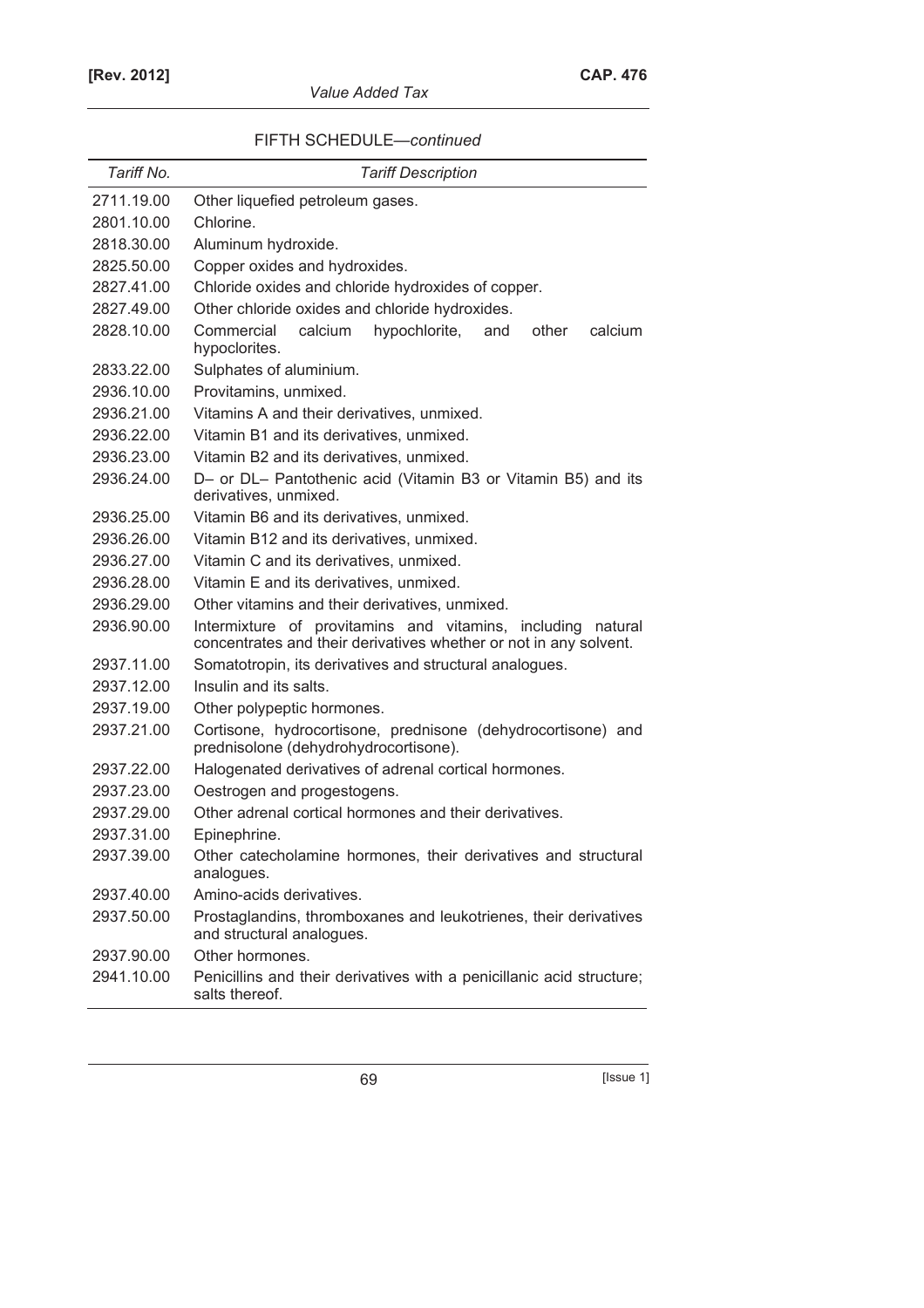|  | <i><b>Value Added Tax</b></i> |  |
|--|-------------------------------|--|
|  |                               |  |

|  | FIFTH SCHEDULE-continued |  |  |
|--|--------------------------|--|--|
|--|--------------------------|--|--|

| Tariff No. | <b>Tariff Description</b>                                                                                                                                                                                                                                              |
|------------|------------------------------------------------------------------------------------------------------------------------------------------------------------------------------------------------------------------------------------------------------------------------|
| 2941.20.00 | Streptomycins and their derivatives; salts thereof.                                                                                                                                                                                                                    |
| 2941.30.00 | Tetracyclines and their derivatives; salts thereof.                                                                                                                                                                                                                    |
| 2941.40.00 | Chloramphenicol and its derivatives; salts thereof.                                                                                                                                                                                                                    |
| 2941.50.00 | Erythromycin and its derivatives; salts thereof.                                                                                                                                                                                                                       |
| 2941.90.00 | Other antibiotics.                                                                                                                                                                                                                                                     |
| 3001.10.00 | Glands and other organs, dried, whether or not powdered.                                                                                                                                                                                                               |
| 3001.20.00 | Extracts of glands or other organs or of their secretions.                                                                                                                                                                                                             |
| 3001.90.00 | Heparin and its salts and other human or animal substances,<br>prepared for therapeutic or prophylactic uses, not elsewhere<br>specified or included.                                                                                                                  |
| 3002.10.00 | Antisera and other blood fractions and modified immunological<br>products, whether or not obtained by means of biotechnological<br>processes.                                                                                                                          |
| 3002.20.00 | Vaccines for human medicine.                                                                                                                                                                                                                                           |
| 3002.30.00 | Vaccines for veterinary medicine.                                                                                                                                                                                                                                      |
| 3002.90.00 | blood;<br>Human<br>animal<br>blood<br>prepared<br>therapeutic,<br>for<br>prophylactic or diagnostic uses, toxins, cultures of micro-<br>organisms (excluding yeasts) and similar products.                                                                             |
| 3003.10.00 | Medicaments containing penicillins or derivatives thereof, with a<br>penicillanic acid structure, of streptomycins or their derivatives,<br>not put in measured doses or in forms or packings for retail sale.                                                         |
| 3003.20.00 | Medicaments containing other antibiotics not put up in measured<br>doses or in forms or packings for retail sale.                                                                                                                                                      |
| 3003.31.00 | Medicaments containing insulin not put up in measured doses or<br>in forms or packings for retail sale.                                                                                                                                                                |
| 3003.39.00 | Other medicaments containing hormones or other products of<br>heading No. 29.37 but not containing antibiotics not put up in<br>measured doses or in forms or packings for retail sale.                                                                                |
| 3003.40.00 | Medicaments containing alkaloids or derivatives thereof but not<br>containing hormones or other products of heading No. 29.37 or<br>antibiotics, not put up in measured doses or in forms or packings<br>for retail sale.                                              |
| 3003.90.00 | Other medicaments (excluding goods of heading No. 30.02,<br>30.05 or 30.06) consisting of two or more constituents which<br>have been mixed together for therapeutic or prophylactic uses,<br>not put up in measured doses or in forms or packings for retail<br>sale. |
| 3004.10.00 | Medicaments containing penicillins or derivatives thereof, with a<br>penicillanic acid structure, or streptomycins or their derivatives,<br>put up in measured doses or in forms or packings for retail sale.                                                          |
| 3004.20.00 | Medicaments containing other antibiotics put up in measured<br>doses or in forms or packings for retail sale.                                                                                                                                                          |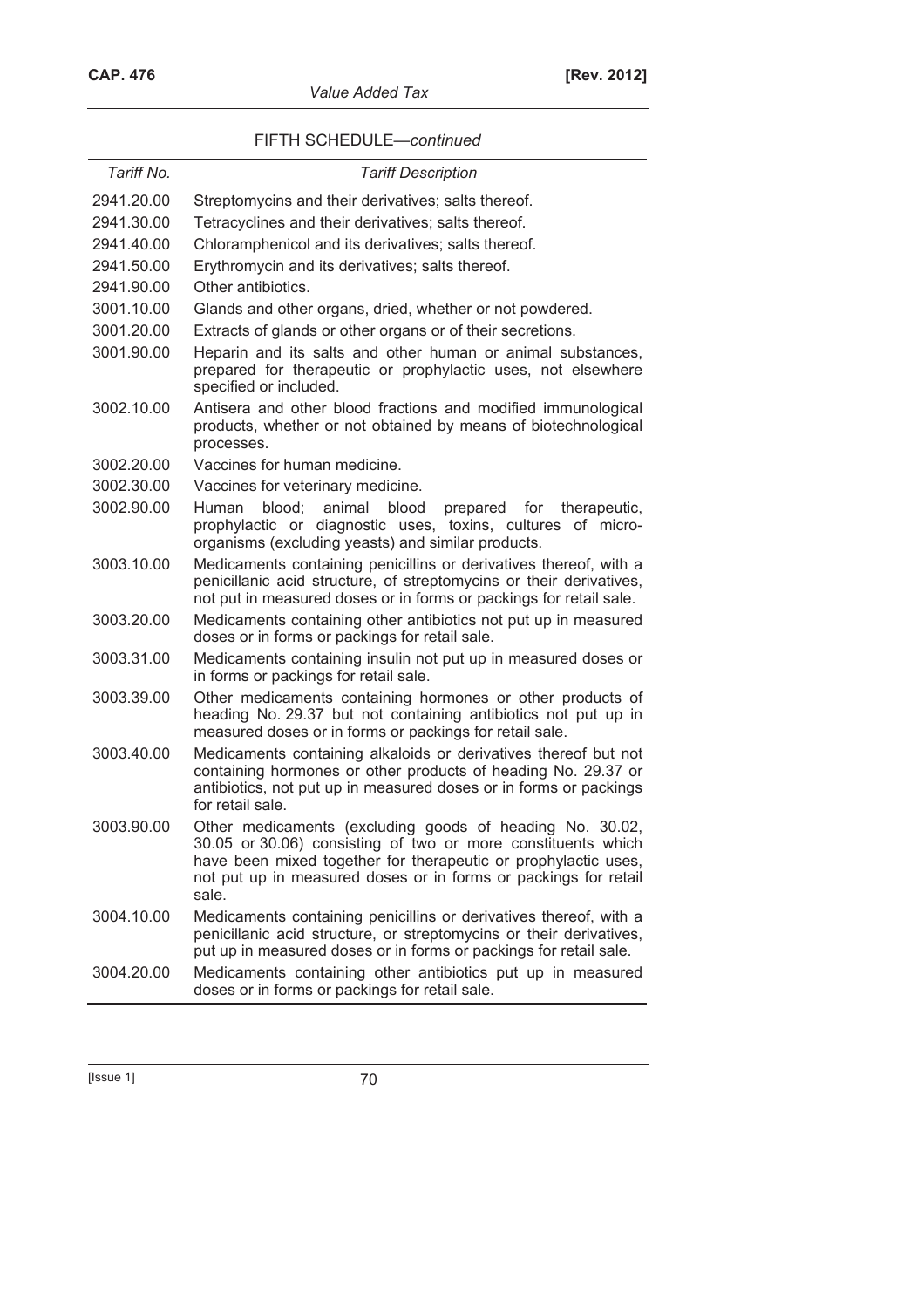## FIFTH SCHEDULE—*continued*

*Value Added Tax* 

| Tariff No. | <b>Tariff Description</b>                                                                                                                                                                                                                                                        |
|------------|----------------------------------------------------------------------------------------------------------------------------------------------------------------------------------------------------------------------------------------------------------------------------------|
| 3004.31.00 | Medicaments containing insulin put up in measured doses or in<br>forms or packings for retail sale.                                                                                                                                                                              |
| 3004.32.00 | Medicaments containing corticosteroid hormones put up in<br>measured doses or in forms or packings for retail sale.                                                                                                                                                              |
| 3004.39.00 | Other medicaments containing hormones or other products of<br>heading No. 29.37 but not containing antibiotics, put up in<br>measured doses or in forms or packings for retail sale.                                                                                             |
| 3004.40.00 | Medicaments containing alkaloids or derivatives thereof but not<br>containing hormones, or other products of heading No. 29.37 or<br>antibiotics put up in measured doses or in forms or packings for<br>retail sale.                                                            |
| 3004.50.00 | Other medicaments containing vitamins or other products of<br>heading No. 29.36 put up in measured doses or in forms or<br>packings for retail sale.                                                                                                                             |
| 3004.90.00 | Others medicaments (excluding goods of heading No. 30.02,<br>30.05 or 30.06) consisting of mixed or unmixed products for<br>therapeutic or prophylactic uses, put up in measured doses or in<br>forms or packings for retail sale.                                               |
| 3005.10.00 | Adhesive dressings and other articles having an adhesive layer<br>impregnated or coated with pharmaceutical substances or put up<br>in forms or packings for retail sale for medical surgical, dental or<br>veterinary purposes.                                                 |
| 3005.90.10 | White absorbent cotton wadding impregnated or coated with<br>pharmaceutical substances or put up in forms or packings for<br>retail sale for medical, surgical dental or veterinary purposes.                                                                                    |
| 3005.90.90 | Other wadding, gauze, bandages and similar articles (for<br>example dressings, adhesive plasters, poultices), impregnated or<br>coated with pharmaceutical substances or put up in forms or<br>packings for retail sale for medical, surgical, dental or veterinary<br>purposes. |
| 3006.10.00 | Sterile surgical catgut, similar sterile suture materials and sterile<br>tissue adhesives for surgical wound closure, sterile laminaria and<br>sterile laminaria tents; sterile absorbable surgical or dental<br>haemostatics.                                                   |
| 3006.20.00 | Blood-grouping reagents.                                                                                                                                                                                                                                                         |
| 3006.30.00 | Opacifying preparations for X-ray examinations; diagnostic<br>reagents designed to be administered to the patient.                                                                                                                                                               |
| 3006.40.00 | Dental cements and other dental fillings; bone reconstruction<br>cements.                                                                                                                                                                                                        |
| 3006.50.00 | First-aid boxes and kits.                                                                                                                                                                                                                                                        |
| 3006.60.00 | Chemical contraceptive preparations based on hormones or<br>spermicides.                                                                                                                                                                                                         |
|            |                                                                                                                                                                                                                                                                                  |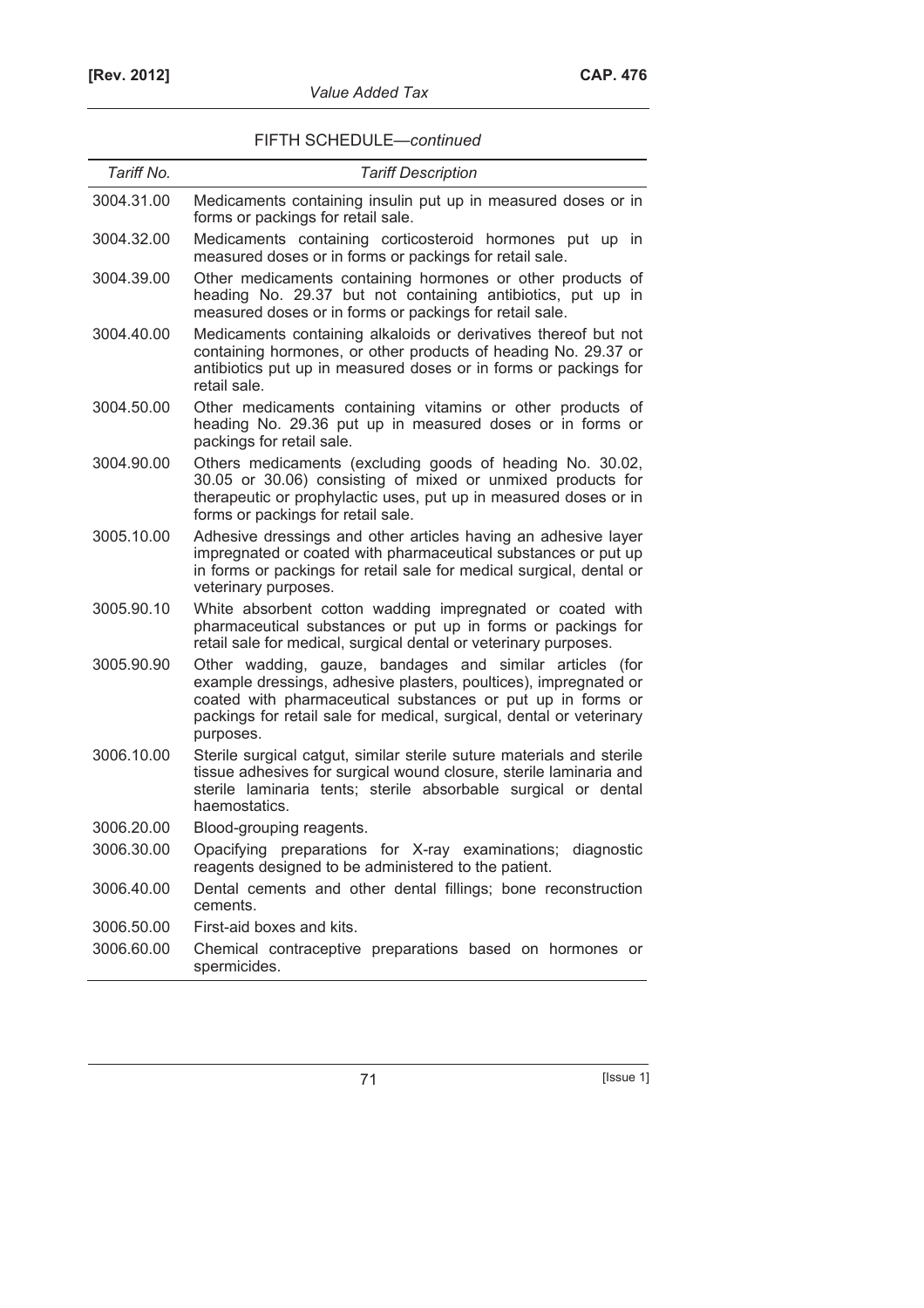| <i><b>Value Added Tax</b></i> |  |
|-------------------------------|--|
|-------------------------------|--|

## FIFTH SCHEDULE—*continued*

| Tariff No. | <b>Tariff Description</b>                                                                                                                                                                                                            |
|------------|--------------------------------------------------------------------------------------------------------------------------------------------------------------------------------------------------------------------------------------|
| 3006.70.00 | Gel preparations designed to be used in human or veterinary<br>medicine as a lubricant for parts of the body for surgical<br>operations or physical examinations or as a coupling agent<br>between the body and medical instruments. |
| 3006.91.00 | Appliances identifiable for ostomy use.                                                                                                                                                                                              |
| 3006.92.00 | Waste Pharmaceuticals.                                                                                                                                                                                                               |
| 3101.00.00 | Animal or vegetable fertilizers, whether or not mixed together or<br>chemically treated; fertilizers produced by the mixing or chemical<br>treatment of animal or vegetable products.                                                |
| 3102.10.00 | Urea, whether or not in aqueous solution.                                                                                                                                                                                            |
| 3102.21.00 | Ammonium sulphate.                                                                                                                                                                                                                   |
| 3102.29.00 | Double<br>salts and<br>mixtures of ammonium sulphate<br>and<br>ammonium nitrate.                                                                                                                                                     |
| 3102.30.00 | Ammonium nitrate, whether or not in aqueous solution.                                                                                                                                                                                |
| 3102.40.00 | Mixtures of ammonium nitrate with calcium carbonate or other<br>inorganic non-fertilising substances.                                                                                                                                |
| 3102.50.00 | Sodium nitrate.                                                                                                                                                                                                                      |
| 3102.60.00 | Double salts and mixtures of calcium nitrate and ammonium<br>nitrate.                                                                                                                                                                |
| 3102.70.00 | Calcium cyanamide.                                                                                                                                                                                                                   |
| 3102.80.00 | Mixtures of urea and ammonium nitrate in<br>aqueous<br>or<br>ammoniacal solution.                                                                                                                                                    |
| 3102.90.00 | Other mineral or chemical fertilisers, nitrogenous<br>including<br>mixtures not specified in the foregoing subheadings.                                                                                                              |
| 3103.10.00 | Superphosphates.                                                                                                                                                                                                                     |
| 3103.20.00 | Basic slag.                                                                                                                                                                                                                          |
| 3103.90.00 | Other mineral or chemical fertilizers, phosphatic.                                                                                                                                                                                   |
| 3104.10.00 | Carnallite, sylvite and other crude natural potassium salts.                                                                                                                                                                         |
| 3104.20.00 | Potassium chloride.                                                                                                                                                                                                                  |
| 3104.30.00 | Potassium sulphate.                                                                                                                                                                                                                  |
| 3104.90.00 | Other mineral or chemical fertilizers, potassic.                                                                                                                                                                                     |
| 3105.10.00 | Goods of this Chapter in tablets or similar forms or in packages<br>of a gross weight not exceeding 10 kg.                                                                                                                           |
| 3105.20.00 | Mineral or chemical fertilizers containing the three fertilizing<br>elements nitrogen, phosphorus potassium.                                                                                                                         |
| 3105.30.00 | Diammonium<br>hydrogenorthophosphate<br>(diammonium<br>phosphate).                                                                                                                                                                   |
| 3105.40.00 | Ammonium<br>dihydrogenorthophosphate<br>(monoammonium<br>phosphate)<br>mixtures<br>thereof<br>with<br>diammonium<br>and<br>hydrogenorthophosphate (diammonium phosphate).                                                            |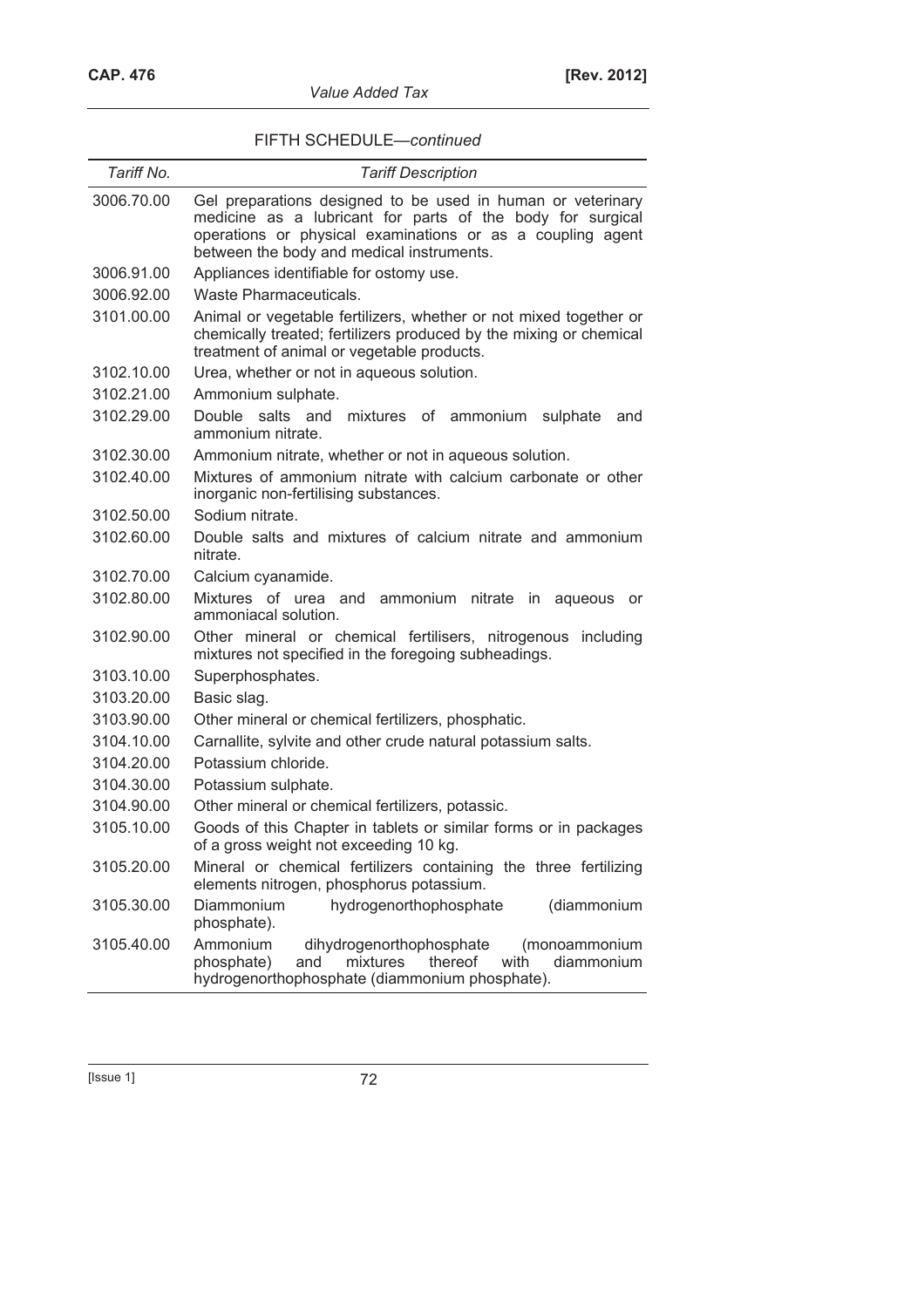| Tariff No. | <b>Tariff Description</b>                                                                                                                                                                                                                                                                                                                                                                                                                                                                                                                                                                                     |
|------------|---------------------------------------------------------------------------------------------------------------------------------------------------------------------------------------------------------------------------------------------------------------------------------------------------------------------------------------------------------------------------------------------------------------------------------------------------------------------------------------------------------------------------------------------------------------------------------------------------------------|
| 3105.51.00 | Other mineral or chemical fertilizers containing nitrates and<br>phosphates.                                                                                                                                                                                                                                                                                                                                                                                                                                                                                                                                  |
| 3105.59.00 | Other mineral or chemical fertilizers containing the two fertilizing<br>elements nitrogen and phosphorous.                                                                                                                                                                                                                                                                                                                                                                                                                                                                                                    |
| 3105.60.00 | Mineral or chemical fertilizers containing the two fertilizing<br>elements phosphorus and potassium.                                                                                                                                                                                                                                                                                                                                                                                                                                                                                                          |
| 3105.90.00 | Other fertilizers.                                                                                                                                                                                                                                                                                                                                                                                                                                                                                                                                                                                            |
| 3604.90.00 | Signalling flames, rain rockets, fog signals and other pyrotechnic<br>articles.                                                                                                                                                                                                                                                                                                                                                                                                                                                                                                                               |
| 3701.10.00 | Photographic plates and film in the flat, sensitized, unexposed of<br>any material other than paper, paperboard or textiles, for x-ray.                                                                                                                                                                                                                                                                                                                                                                                                                                                                       |
| 3702.10.00 | Photographic film in rolls sensitised, unexposed of any material<br>other than paper, paperboard or textiles, for x-rays.                                                                                                                                                                                                                                                                                                                                                                                                                                                                                     |
| 3702.51.00 | Other photographic film on rolls, sensitized, unexposed, of any<br>material other than paper, paperboard or textiles; for colour<br>photograph (polychlrome) of a width not exceeding 16 mm and of<br>a length not exceeding 14 m.                                                                                                                                                                                                                                                                                                                                                                            |
| 3702.52.00 | Other photographic film on rolls, sensitized, unexposed, of any<br>material other than paper, paperboard or textiles; for colour<br>photograph (polychlrome) of a width not exceeding 16 mm and of<br>a length exceeding 14 m.                                                                                                                                                                                                                                                                                                                                                                                |
| 3702.53.00 | Other photographic film on rolls, sensitized, unexposed, of any<br>material other than paper, paperboard or textiles; for colour<br>photograph (polychlrome) of a width exceeding 16 mm but not<br>exceeding 35 mm and of a length not exceeding 30 m, for slides.                                                                                                                                                                                                                                                                                                                                            |
| 3702.54.00 | Other photographic film on rolls, sensitized, unexposed, of any<br>material other than paper, paperboard or textiles; for colour<br>photograph (polychlrome) of a width exceeding 16 mm but not<br>exceeding 35 mm and of a length exceeding 30 m other than for<br>slides.                                                                                                                                                                                                                                                                                                                                   |
| 3702.55.00 | Other photographic film on rolls, sensitized unexposed, of any<br>material other than paper, paperboard or textiles; for colour<br>photograph (polychlrome) of a width exceeding 16 mm but not<br>exceeding 35 mm and of a length exceeding 30m.                                                                                                                                                                                                                                                                                                                                                              |
| 3808.10.20 | Mosquito coils, chips, mats and similar insecticidal products<br>designed for use by burning or heating.                                                                                                                                                                                                                                                                                                                                                                                                                                                                                                      |
| 3808.50.00 | Insecticides, rodenticides, fungicides, herbicides, anti-sprouting<br>products and plant-growth regulators, disinfectants and similar<br>products, put up in forms or packings for retail sale or as<br>preparations or articles (for example, sulphur-treated bands,<br>wicks and candles, and fly-papers), containing one or more of<br>the following substances: aldrin (ISO); binapacryl<br>(ISO);<br>camphechlor (ISO) (toxaphene); captafol (ISO); chlordane (ISO);<br>chlordimeform (ISO); chlorobenzilate (ISO); DDT<br>(ISO)<br>(clofenotane (INN), 1,1,1-trichloro-2,2-bis(p-chlorophenyl) ethane); |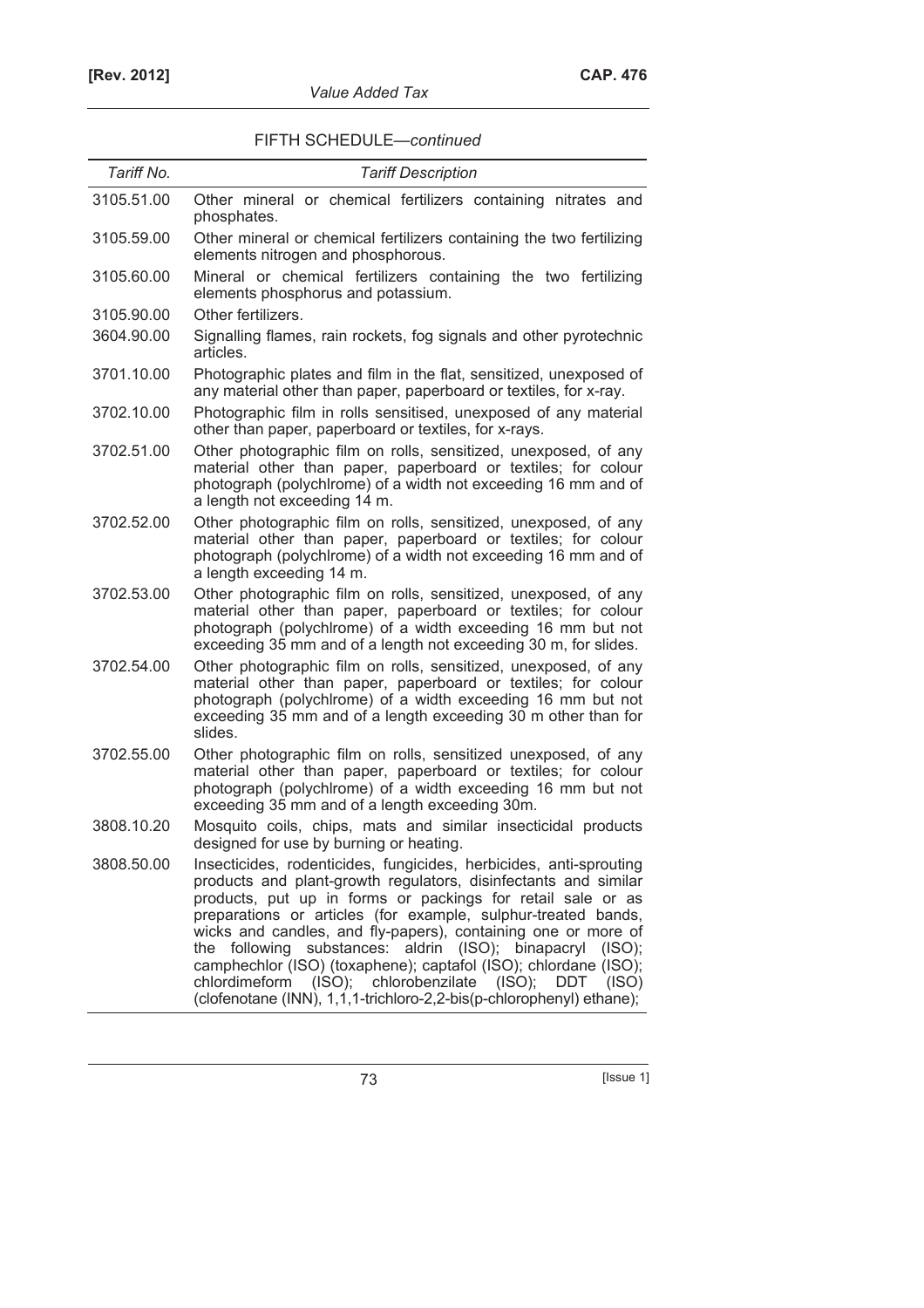| Tariff No. | <b>Tariff Description</b>                                                                                                                                                                                                                                                                                                                                                                                                                                                                                                                                                                                           |
|------------|---------------------------------------------------------------------------------------------------------------------------------------------------------------------------------------------------------------------------------------------------------------------------------------------------------------------------------------------------------------------------------------------------------------------------------------------------------------------------------------------------------------------------------------------------------------------------------------------------------------------|
|            | dieldrin (ISO INN); dinoseb (ISO), its salts or esters; ethylene<br>dibromide (ISO) (1,2-dibromoethane); ethylene dichloride (ISO)<br>(1,2-dichloroethane); fluoroacetamide (ISO); heptachlor (ISO);<br>hexachlorobenzene (ISO); 1,2,3,4,5,6-hexachlorocyclohexane<br>(HCH (ISO)), including lindane (ISO, INN); mercury compounds;<br>methamidophos (ISO); monocrotophos (ISO); oxirane (ethylene<br>oxide);<br>parathion<br>(ISO); parathion-methyl<br>(ISO) (methyl-<br>parathion); pentachlorophenol (ISO); phosphamidon (ISO); 2,4,5-<br>T (ISO) (2,4,5-trichlorophenoxyacetic acid), its salts or its esters. |
| 3808.91.10 | Naphthalene balls insecticides.                                                                                                                                                                                                                                                                                                                                                                                                                                                                                                                                                                                     |
| 3808.91.20 | Mosquito coils, chips, nets and similar insecticidal products<br>designed for use by burning or heating.                                                                                                                                                                                                                                                                                                                                                                                                                                                                                                            |
| 3808.91.31 | Pyrethrum based aerosol spray insecticides.                                                                                                                                                                                                                                                                                                                                                                                                                                                                                                                                                                         |
| 3808.91.39 | Other aerosol spray insecticides.                                                                                                                                                                                                                                                                                                                                                                                                                                                                                                                                                                                   |
| 3808.91.90 | Other insecticides put up in forms or packings for retail sale or<br>preparations or articles.                                                                                                                                                                                                                                                                                                                                                                                                                                                                                                                      |
| 3808.92.00 | Fungicides.                                                                                                                                                                                                                                                                                                                                                                                                                                                                                                                                                                                                         |
| 3808.93.00 | Herbicides, anti-sprouting products and plant growth regulators.                                                                                                                                                                                                                                                                                                                                                                                                                                                                                                                                                    |
| 3808.94.00 | Disinfectants put up in forms or packings for retail sale or<br>preparations or articles.                                                                                                                                                                                                                                                                                                                                                                                                                                                                                                                           |
| 3808.99.00 | Rodenticides and other similar products, put up in forms or<br>packings for retail sale or as preparations or articles (for example<br>sulphur-treated bands, wicks and candles and fly-papers).                                                                                                                                                                                                                                                                                                                                                                                                                    |
| 3813.00.00 | Preparations and charges for fire-extinguishers; charged fire<br>extinguishing grenades                                                                                                                                                                                                                                                                                                                                                                                                                                                                                                                             |
| 3821.00.00 | Prepared culture media for development of micro-organisms.                                                                                                                                                                                                                                                                                                                                                                                                                                                                                                                                                          |
| 3822.00.00 | Diagnostic or laboratory reagents on a backing and prepared<br>diagnostic or laboratory reagents whether or not on a backing,<br>other than those of heading No. 30.02 or 30.06.                                                                                                                                                                                                                                                                                                                                                                                                                                    |
| 3926.90.10 | Floats for fishing nets.                                                                                                                                                                                                                                                                                                                                                                                                                                                                                                                                                                                            |
| 4014.10.00 | Sheath contraceptives.                                                                                                                                                                                                                                                                                                                                                                                                                                                                                                                                                                                              |
| 4015.11.00 | Surgical gloves of rubber.                                                                                                                                                                                                                                                                                                                                                                                                                                                                                                                                                                                          |
| 4818.40.10 | Sanitary towels and tampons.                                                                                                                                                                                                                                                                                                                                                                                                                                                                                                                                                                                        |
| 4820.20.00 | Exercise books.                                                                                                                                                                                                                                                                                                                                                                                                                                                                                                                                                                                                     |
| 4901.91.00 | Dictionaries and encyclopaedias, and serial instalments thereof.                                                                                                                                                                                                                                                                                                                                                                                                                                                                                                                                                    |
| 4901.99.00 | Other printed books, brochures, leaflets and similar printed<br>matter.                                                                                                                                                                                                                                                                                                                                                                                                                                                                                                                                             |
| 4902.10.00 | Newspapers, journals and periodicals whether or not illustrated<br>or containing advertising materials, appearing at least four times<br>a week.                                                                                                                                                                                                                                                                                                                                                                                                                                                                    |
| 4903.00.00 | Children's picture, drawing or colouring books.                                                                                                                                                                                                                                                                                                                                                                                                                                                                                                                                                                     |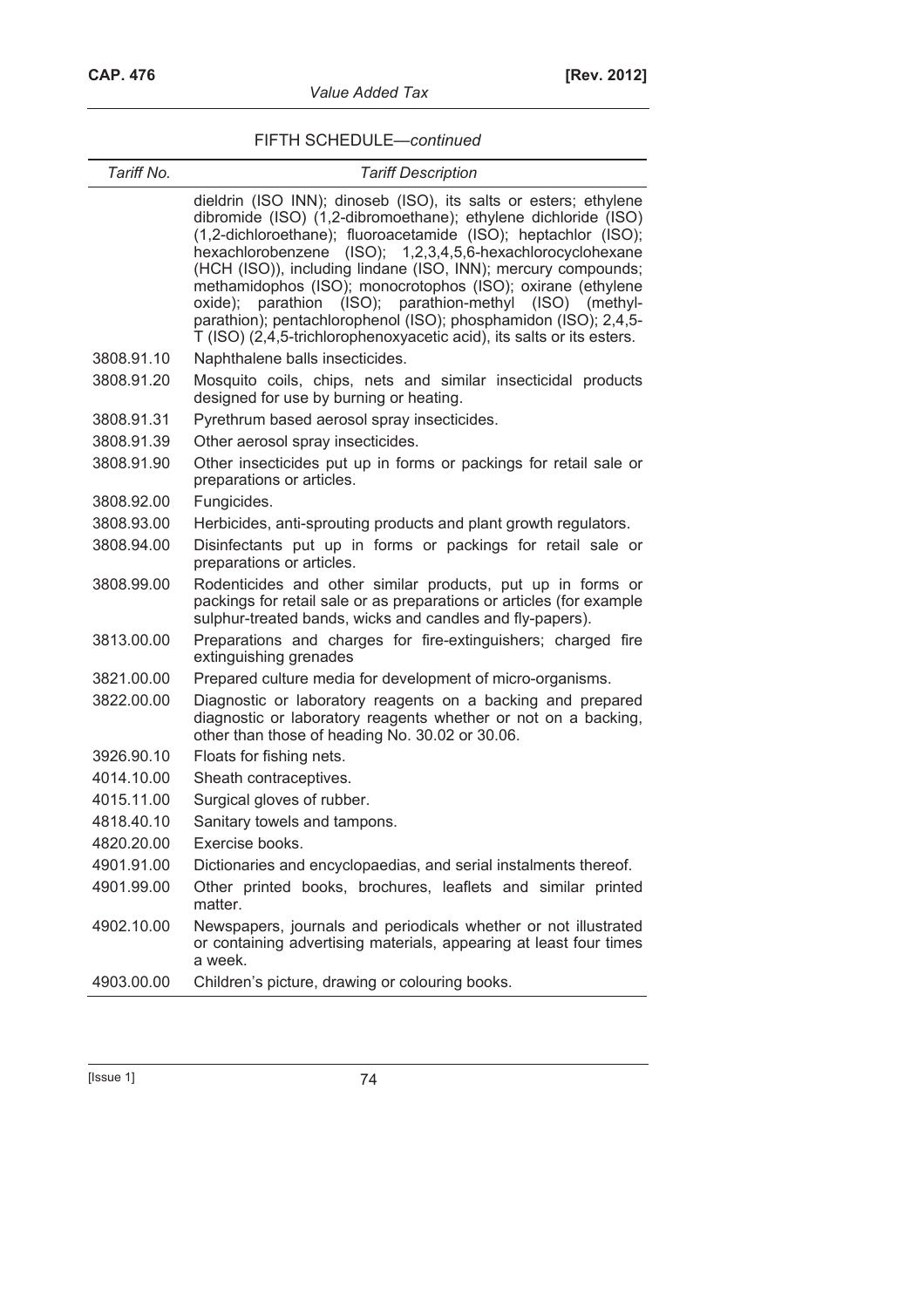| Tariff No. | <b>Tariff Description</b>                                                                                                                                                                    |
|------------|----------------------------------------------------------------------------------------------------------------------------------------------------------------------------------------------|
| 4904.00.00 | Music, printed or in manuscript, whether or not bound or<br>illustrated.                                                                                                                     |
| 4905.10.00 | Globes, printed.                                                                                                                                                                             |
| 4905.91.00 | Maps and hydrographic or similar charts of all kinds including<br>atlases, wall maps and topographical plans, printed, in book<br>form.                                                      |
| 4905.99.00 | Other maps and hydrographic or similar charts of all kinds<br>including atlases, wall maps, and topographical plans, printed.                                                                |
| 4911.99.10 | Instructional charts and diagrams.                                                                                                                                                           |
| 4911.99.20 | Examination papers, excluding stationery.                                                                                                                                                    |
| 5601.10.00 | Sanitary towels and tampons.                                                                                                                                                                 |
| 5608.11.00 | Made up fishing nets of man-made textile materials.                                                                                                                                          |
| 6304.91.10 | Mosquito nets.                                                                                                                                                                               |
| 7010.10.00 | Ampoules of a kind used for the conveyance or packing of<br>goods.                                                                                                                           |
| 7015.10.00 | Glasses for corrective spectacles.                                                                                                                                                           |
| 7017.10.00 | Laboratory, hygienic or pharmaceutical glassware whether or not<br>graduated or calibrated of fused quartz or other fused silica.                                                            |
| 7017.20.00 | Laboratory, hygienic or pharmaceutical glassware of other glass<br>having a linear coefficient of expansion not exceeding 5 x 10-6<br>per Kelvin within a temperature range of 0°C to 300°C. |
| 7017.90.00 | Other laboratory hygienic or pharmaceutical glassware, whether<br>or not graduated or calibrated.                                                                                            |
| 7326.90.10 | Traps and snares for destruction of pests, of iron or steel.                                                                                                                                 |
| 7326.90.20 | Reels for fire hose, of iron or steel.                                                                                                                                                       |
| 8412.39.00 | Other pneumatic power engines and motors.                                                                                                                                                    |
| 8413.20.00 | Hand pumps for liquids, other than those of subheading 8413.11<br>or 8413.19.                                                                                                                |
| 8418.69.10 | Other refrigerating or freezing equipment for dairying or fishing.                                                                                                                           |
| 8419.20.00 | Medical, surgical or laboratory sterilizers.                                                                                                                                                 |
| 8419.31.00 | Dryers, for agricultural products.                                                                                                                                                           |
| 8424.10.00 | Fire extinguishers whether or not charged.                                                                                                                                                   |
| 8424.81.00 | Other appliances for agricultural or horticultural use.                                                                                                                                      |
| 8432.10.00 | Ploughs.                                                                                                                                                                                     |
| 8432.21.00 | Disc harrows.                                                                                                                                                                                |
| 8432.29.00 | Other harrows, scarifiers, cultivators, weeders and hoes.                                                                                                                                    |
| 8432.30.00 | Seeders, planters and transplanters.                                                                                                                                                         |
| 8432.40.00 | Manure spreaders and fertilizers distributors.                                                                                                                                               |
| 8433.20.00 | Other mowers, including cutter bars for tractor mounting.                                                                                                                                    |
| 8433.30.00 | Other haymaking machinery.                                                                                                                                                                   |

**75** [Issue 1]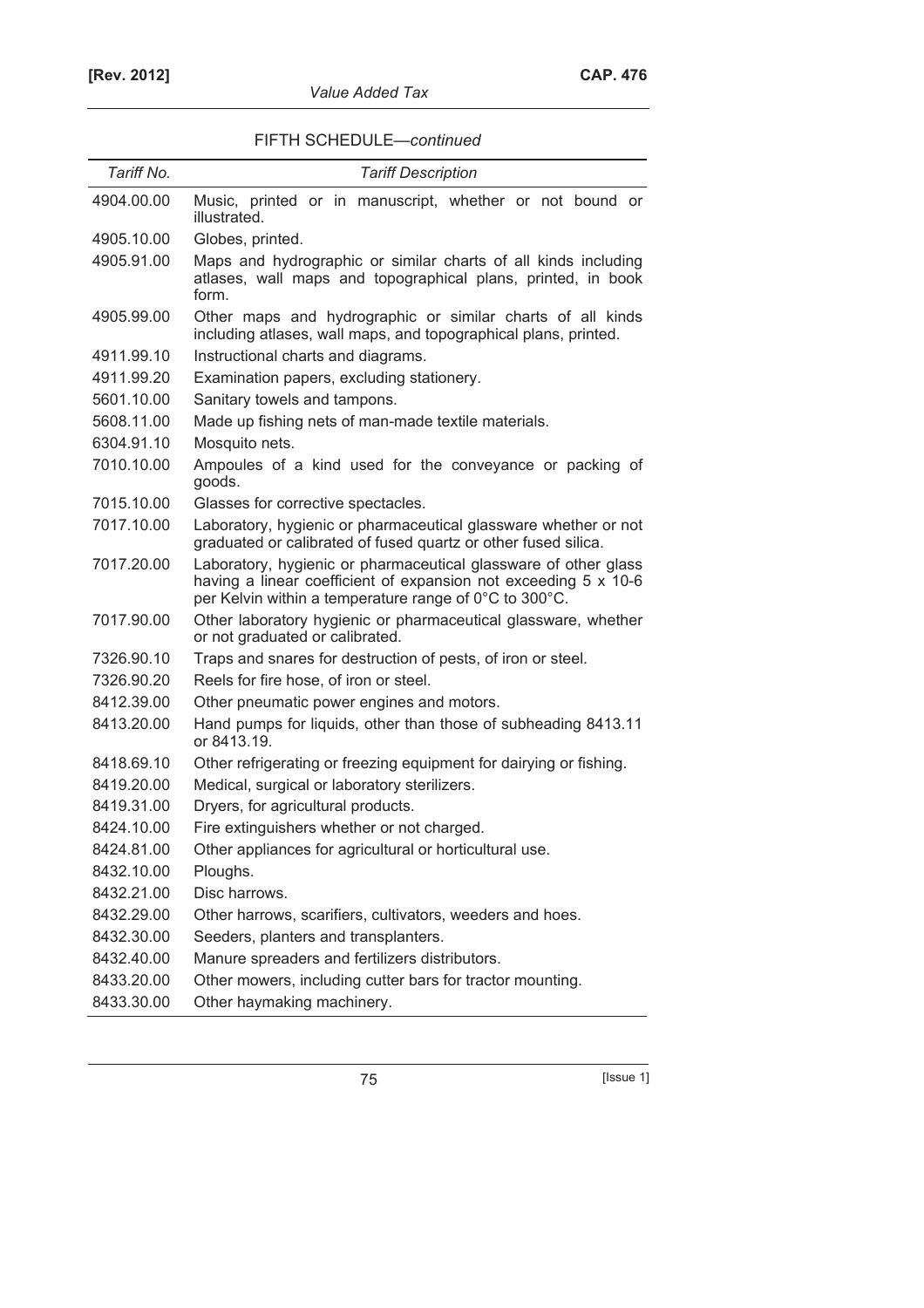*Value Added Tax* 

| Tariff No. | <b>Tariff Description</b>                                                                                                                                                                                                          |
|------------|------------------------------------------------------------------------------------------------------------------------------------------------------------------------------------------------------------------------------------|
| 8433.40.00 | Straw or fodder balers, including pick-up balers.                                                                                                                                                                                  |
| 8433.51.00 | Combine harvester-threshers.                                                                                                                                                                                                       |
| 8433.52.00 | Other threshing machinery.                                                                                                                                                                                                         |
| 8433.53.00 | Root or tuber harvesting machines.                                                                                                                                                                                                 |
| 8433.59.00 | Other harvesting machinery.                                                                                                                                                                                                        |
| 8433.60.00 | Machines for cleaning, sorting or grading eggs, fruits or other<br>agricultural produce.                                                                                                                                           |
| 8433.90.90 | Parts of harvesting or threshing machinery including straw or<br>fodder balers, grass or hay mowers, of machines for cleaning,<br>sorting or grading eggs, fruit or other agricultural produce other<br>than parts of lawn mowers. |
| 8434.10.00 | Milking machines.                                                                                                                                                                                                                  |
| 8434.20.00 | Dairy machinery.                                                                                                                                                                                                                   |
| 8434.90.00 | Parts of milking machines and dairy machinery.                                                                                                                                                                                     |
| 8436.10.00 | Machinery for preparing animal feeding stuffs.                                                                                                                                                                                     |
| 8436.21.00 | Poultry incubators and brooders.                                                                                                                                                                                                   |
| 8436.29.00 | Poultry-keeping machinery.                                                                                                                                                                                                         |
| 8436.80.00 | Other agricultural, horticultural, forestry, grinding, milling<br>or<br>beekeeping machinery, including germination plant fitted with<br>mechanical or other thermal equipment.                                                    |
| 8436.91.00 | Parts of poultry-keeping machinery or poultry incubators and<br>brooders.                                                                                                                                                          |
| 8436.99.00 | Other parts of agricultural, horticultural, forestry, grinding, milling<br>or bee-keeping machinery including germination plant fitted with<br>mechanical or other thermal equipment.                                              |
| 8437.10.00 | Machines for cleaning, sorting or grading seed, grain or dried<br>leguminous vegetables.                                                                                                                                           |
| 8438.30.00 | Machinery for sugar manufacture.                                                                                                                                                                                                   |
| 8443.31.00 | Machines which perform two or more of the functions of printing,<br>copying or facsimile transmission, capable of connecting to an<br>automatic data processing machine or a network.                                              |
| 8443.32.00 | Other printers capable of connecting to an automatic data<br>processing machine or to a network.                                                                                                                                   |
| 8444.00.00 | Machines for extruding, drawing, texturing cutting man-made<br>textile materials.                                                                                                                                                  |
| 8445.11.00 | Carding machines for preparing textile fibres.                                                                                                                                                                                     |
| 8445.12.00 | Combing machines for preparing textile fibres.                                                                                                                                                                                     |
| 8445.13.00 | Drawing or roving machines for preparing textile fibres.                                                                                                                                                                           |
| 8445.19.00 | Other machines for preparing textile fibres.                                                                                                                                                                                       |
| 8445.20.00 | Textile spinning machines.                                                                                                                                                                                                         |
| 8445.30.00 | Textile doubling or twisting machines.                                                                                                                                                                                             |

[Issue 1] 76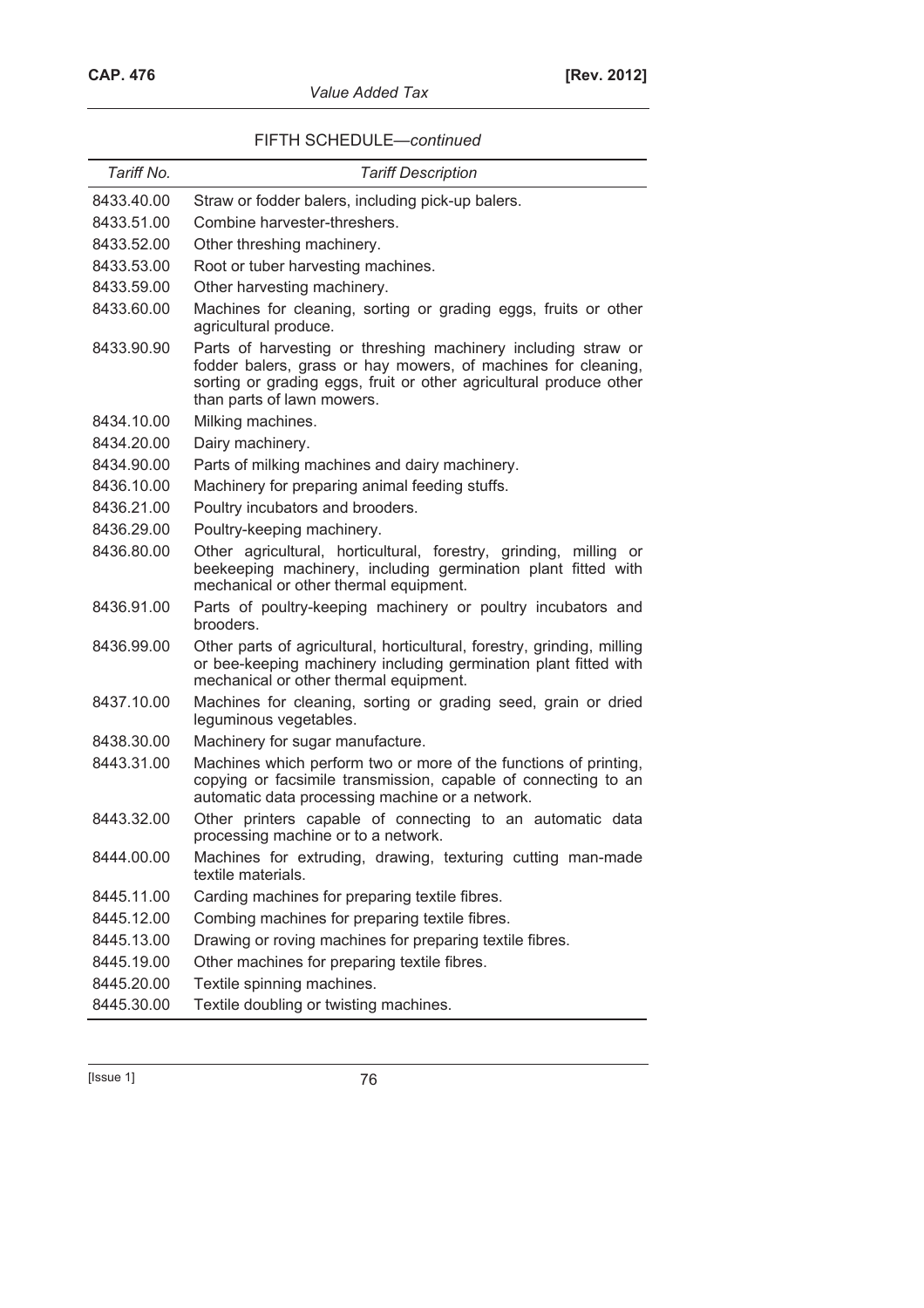| Tariff No. | <b>Tariff Description</b>                                                                                                                                                                                               |
|------------|-------------------------------------------------------------------------------------------------------------------------------------------------------------------------------------------------------------------------|
| 8445.40.00 | Textile winding (including weft winding) or reeling machines.                                                                                                                                                           |
| 8445.90.00 | Other machines and machinery for producing textile yarns; and<br>machines for preparing textile yarns for use on the machines of<br>heading No. 84.46 or 84.47.                                                         |
| 8446.10.00 | Weaving machines (looms) for weaving fabrics of a width not<br>exceeding 30 cm.                                                                                                                                         |
| 8446.21.00 | Power looms for weaving fabrics of a width exceeding 30 cm,<br>shuttle type.                                                                                                                                            |
| 8446.29.00 | Other looms for weaving fabrics of a width exceeding 30 cm,<br>shuttle type.                                                                                                                                            |
| 8446.30.00 | Weaving machines (looms) for weaving fabrics of a width<br>exceeding 30 cm, shuttleless type.                                                                                                                           |
| 8447.11.00 | Circular knitting machines with cylinder diameter not exceeding<br>165 mm.                                                                                                                                              |
| 8447.12.00 | Circular knitting machines with cylinder diameter exceeding 165<br>mm.                                                                                                                                                  |
| 8447.20.00 | Flat knitting machines; stitch bonding machines.                                                                                                                                                                        |
| 8447.90.00 | Other knitting machines and machines for making gimped yarn,<br>tulle, lace, embroidery, trimmings, braid or net and machines for<br>tufting.                                                                           |
| 8448.11.00 | Dobbies and Jacquards; card reducing, copying, punching or<br>assembling machines for use therewith.                                                                                                                    |
| 8448.19.00 | Other auxiliary machinery for machines of heading Nos. 84.44,<br>84.45, 84.46 or 84.47.                                                                                                                                 |
| 8448.20.00 | Parts and accessories of machines of heading No. 84.44 or of<br>their auxiliary machinery.                                                                                                                              |
| 8448.31.00 | Card clothing machines.                                                                                                                                                                                                 |
| 8448.32.00 | Parts of machines for preparing textile fibres, other than card<br>clothing.                                                                                                                                            |
| 8448.33.00 | Spindles, spindle flyers, spinning rings and ring travellers.                                                                                                                                                           |
| 8448.39.00 | Other parts and accessories of machines of heading No. 84.45<br>or of their auxiliary machinery.                                                                                                                        |
| 8448.41.00 | Shuttles for weaving machines (looms) or of their auxiliary<br>machinery.                                                                                                                                               |
| 8448.42.00 | Reads for looms, healds and heald frames.                                                                                                                                                                               |
| 8448.49.00 | Other parts and accessories of weaving machines (looms) or of<br>their auxiliary machinery.                                                                                                                             |
| 8448.51.00 | Sinkers, needles and other articles used in forming stitches.                                                                                                                                                           |
| 8448.59.00 | Other parts and accessories knitting machines, stitch-bonding<br>machines and machines for making gimped yarn, tulle, lace<br>embroidery, trimmings, braids, net or tufting of heading No. 84.47<br>of their auxiliary. |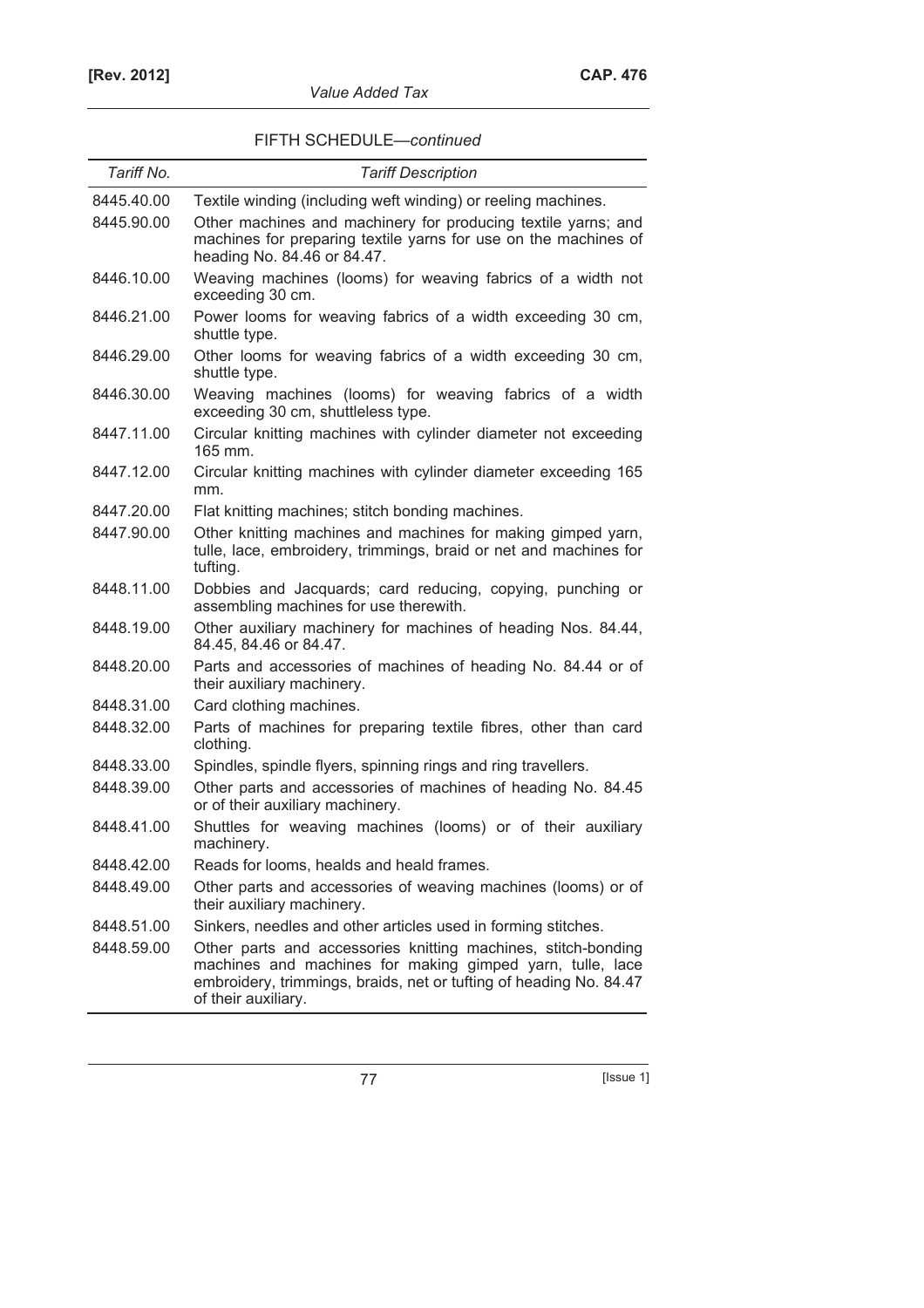| Value Added Tax |  |
|-----------------|--|
|-----------------|--|

| Tariff No. | <b>Tariff Description</b>                                                                                                                                                                                                      |
|------------|--------------------------------------------------------------------------------------------------------------------------------------------------------------------------------------------------------------------------------|
| 8449.00.00 | Machinery for the manufacture or finishing of felt or non-wovens<br>in the piece or in shapes, including machinery for making felt<br>hats; blocks for making hats.                                                            |
| 8471.10.00 | Analogue or hybrid automatic data processing machines.                                                                                                                                                                         |
| 8471.30.00 | Portable digital automatic data processing machines, weighing<br>not more than 10kg, consisting of at least a central processing<br>unit, a keyboard and a display.                                                            |
| 8471.41.00 | Other digital automatic data processing machines comprising in<br>the same housing at least a central processing unit and input and<br>output unit, whether or not combined.                                                   |
| 8471.49.00 | Other digital automatic data processing machines presented in<br>the form of systems.                                                                                                                                          |
| 8471.50.00 | Other digital processing units other than those of sub-heading<br>8471.41 or 8471.49 whether or not containing in the same<br>housing one or two of the following types of units: storage units,<br>input units, output units. |
| 8471.60.00 | Input or output units whether or not containing storage units in<br>the same housing.                                                                                                                                          |
| 8471.70.00 | Storage units.                                                                                                                                                                                                                 |
| 8471.80.00 | Other units of automatic data processing machines.                                                                                                                                                                             |
| 8471.90.00 | Other automatic data processing machines and units not<br>elsewhere specified as included.                                                                                                                                     |
| 8473.30.00 | Parts and accessories of the machines of heading 84.71.                                                                                                                                                                        |
| 8501.31.00 | DC generators of an output not exceeding 750w.                                                                                                                                                                                 |
| 8501.32.00 | DC generators of an output not exceeding 750w but not<br>exceeding 75kw.                                                                                                                                                       |
| 8501.33.00 | DC generators of an output exceeding 75kw but not exceeding<br>375kw.                                                                                                                                                          |
| 8501.34.00 | DC generators of an output exceeding 375kw.                                                                                                                                                                                    |
| 8502.11.00 | Generating sets of output not exceeding 75 KVA.                                                                                                                                                                                |
| 8502.12.00 | Generating sets an output exceeding 75 KVA but not exceeding<br>375 KVA.                                                                                                                                                       |
| 8502.13.00 | Generating sets of an output exceeding 375 KVA.                                                                                                                                                                                |
| 8502.20.00 | Generating sets with spark ignition internal combustion piston<br>engines.                                                                                                                                                     |
| 8502.31.00 | Wind powered generating sets.                                                                                                                                                                                                  |
| 8502.39.00 | Other generating sets.                                                                                                                                                                                                         |
| 8504.40.00 | Static converters.                                                                                                                                                                                                             |
| 8515.21.00 | Fully or partly automatic machines and apparatus for resistance<br>wielding of metal.                                                                                                                                          |
| 8515.29.00 | Other machines and apparatus for resistance wielding of metal.                                                                                                                                                                 |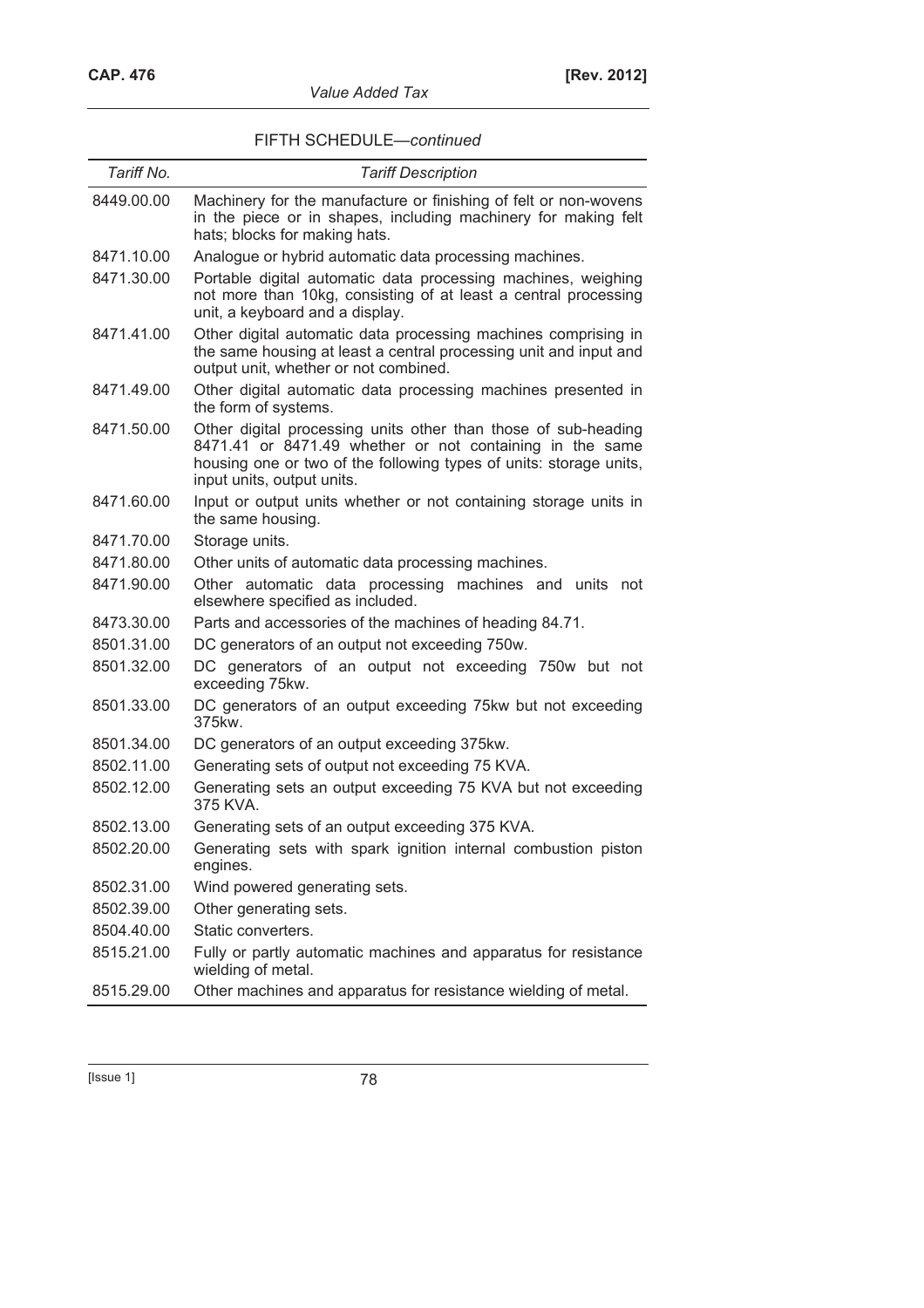| FIFTH SCHEDULE-continued |  |
|--------------------------|--|
|--------------------------|--|

| Tariff No. | <b>Tariff Description</b>                                                                                                                                                                   |
|------------|---------------------------------------------------------------------------------------------------------------------------------------------------------------------------------------------|
| 8515.31.00 | Fully or partly automatic machines and apparatus for arc<br>(including plasma arc) welding of metals.                                                                                       |
| 8515.39.00 | Other machines and apparatus for arc (including plasma arc)<br>welding of metals.                                                                                                           |
| 8521.90.00 | Other video recording or reproducing apparatus whether or not<br>incorporating a video tuner.                                                                                               |
| 8523.21.10 | Unrecorded Magnetic media cards incorporating a magnetic<br>stripe.                                                                                                                         |
| 8525.50.00 | Transmission apparatus.                                                                                                                                                                     |
| 8525.60.00 | Transmission apparatus incorporating reception apparatus.                                                                                                                                   |
| 8525.80.00 | digital cameras and video<br><b>Television</b><br>cameras,<br>camera<br>recorders.                                                                                                          |
| 8528.41.00 | Cathode-ray type monitors of a kind solely or principally used in<br>an automatic data processing system of heading 8471.                                                                   |
| 8528.51.00 | Other monitors of a kind solely or principally used in an<br>automatic data processing system of heading 8471.                                                                              |
| 8528.61.00 | Projectors of a kind solely or principally used in an automatic<br>data processing system of heading 8471.                                                                                  |
| 8542.31.00 | Processors and controllers, whether or not combined with<br>memories, converters, logic circuits, amplifiers, clock and timing<br>circuits or other circuits.                               |
| 8701.10.00 | Pedestrian controlled tractors.                                                                                                                                                             |
| 8701.20.10 | Unassembled road tractors for semi-trailers.                                                                                                                                                |
| 8701.20.90 | Other road tractors for semi-trailers.                                                                                                                                                      |
| 8702.10.91 | Vehicles (eg. buses), unassembled, with a seating capacity<br>exceeding 25 passengers, for assembly into complete vehicles<br>by a vehicle manufacturer.                                    |
| 8702.10.99 | Vehicles (eg. buses), assembled, with seating capacity of more<br>than 25 passengers (diesel or semi-diesel).                                                                               |
| 8702.90.91 | Vehicles (eg. buses) with seating capacity of more than 25<br>passengers (other than diesel or semi-diesel), unassembled, for<br>assembly into complete vehicles by a vehicle manufacturer. |
| 8702.90.99 | Assembled buses, with seating capacity of more than 25<br>passengers (other than diesel or semi-diesel).                                                                                    |
| 8703.90.10 | Ambulances and hearses.                                                                                                                                                                     |
| 8705.30.00 | Fire fighting vehicles.                                                                                                                                                                     |
| 8711.10.00 | Motor cycles with reciprocating internal combustion piston engine<br>of a cylinder capacity not exceeding 50cc.                                                                             |
| 8711.20.00 | Motor cycles with reciprocating internal combustion piston engine<br>of a cylinder capacity exceeding 50cc but not exceeding 250cc.                                                         |
| 8712.00.00 | Bicycles and other cycles (including delivery tricycles), not<br>motorised.                                                                                                                 |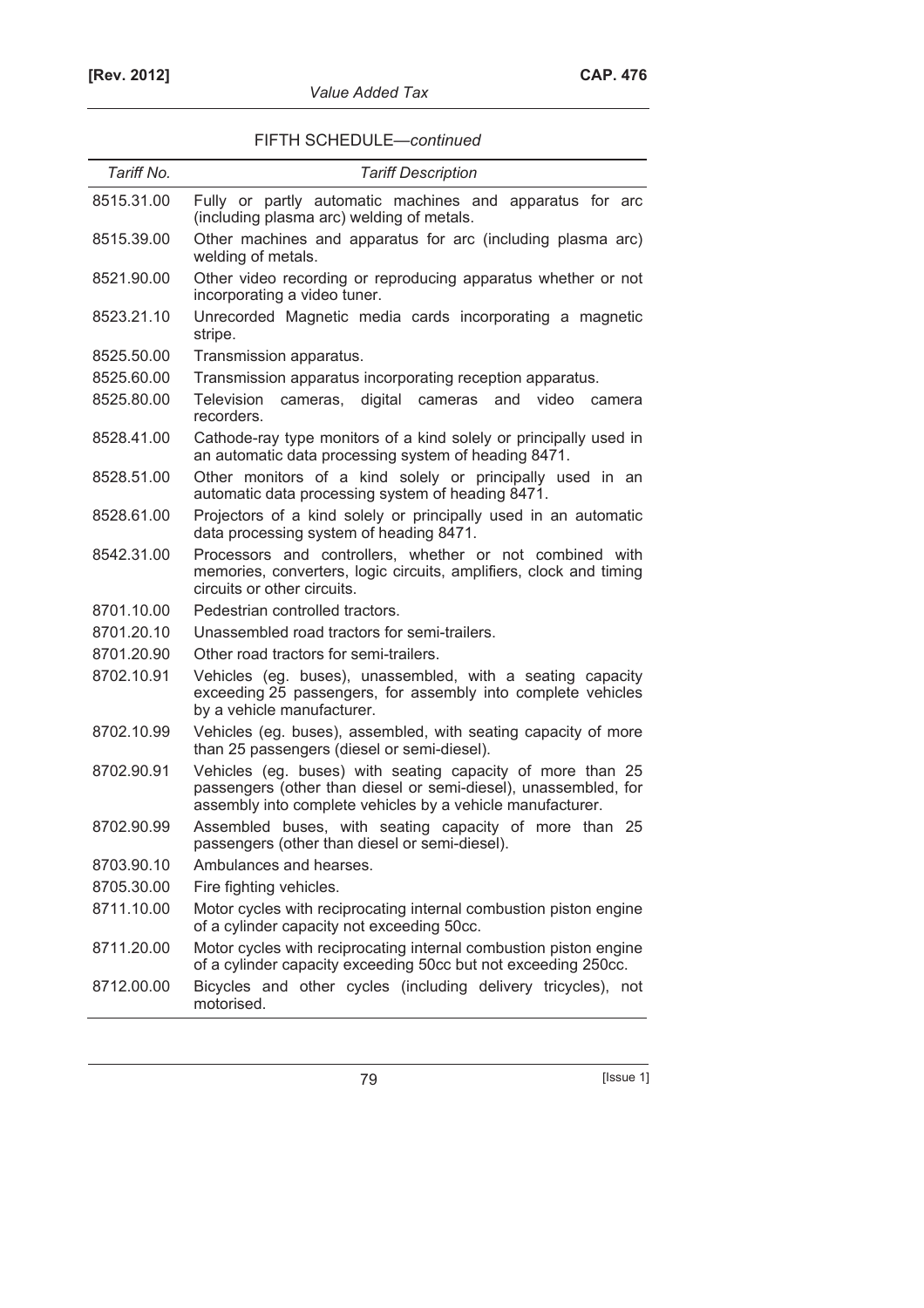| <b>Value Added Tax</b> |  |
|------------------------|--|
|------------------------|--|

| FIFTH SCHEDULE-continued |
|--------------------------|
|--------------------------|

| Tariff No. | <b>Tariff Description</b>                                                                                                                                                                     |  |  |  |
|------------|-----------------------------------------------------------------------------------------------------------------------------------------------------------------------------------------------|--|--|--|
| 8713.10.00 | Invalid carriages, not motorised, nor mechanically propelled.                                                                                                                                 |  |  |  |
| 8713.90.00 | Other invalid carriages motorised or otherwise mechanically<br>propelled.                                                                                                                     |  |  |  |
| 8714.20.00 | Parts of invalid carriages.                                                                                                                                                                   |  |  |  |
| 9001.30.00 | Contact lenses.                                                                                                                                                                               |  |  |  |
| 9001.40.00 | Spectacles lenses of glass.                                                                                                                                                                   |  |  |  |
| 9001.50.00 | Spectacles lenses of other materials.                                                                                                                                                         |  |  |  |
| 9002.11.00 | Lenses for cameras, projectors or photographic enlargers or<br>reducers.                                                                                                                      |  |  |  |
| 9004.90.10 | Spectacles for correcting vision.                                                                                                                                                             |  |  |  |
| 9006.30.00 | Cameras specially designed for underwater use, for aerial survey<br>or for medical or surgical examination of internal organs;<br>comparison cameras for forensic or criminological purposes. |  |  |  |
| 9006.53.00 | Other cameras for roll film of a width of 35 mm.                                                                                                                                              |  |  |  |
| 9006.69.00 | Other photographic flashlight apparatus and flash bulbs.                                                                                                                                      |  |  |  |
| 9006.91.00 | Parts and accessories for cameras.                                                                                                                                                            |  |  |  |
| 9010.50.00 | Other apparatus and equipment for photographic (including<br>cinematographic) laboratories; negatoscopes.                                                                                     |  |  |  |
| 9011.10.00 | Stereoscopic microscopes.                                                                                                                                                                     |  |  |  |
| 9011.20.00 | Other<br>microscopes, for<br>photomicrography,<br>cinephoto-<br>micrography or microprojection.                                                                                               |  |  |  |
| 9011.80.00 | Other microscopes.                                                                                                                                                                            |  |  |  |
| 9011.90.00 | Parts and accessories of compound optical microscopes,<br>including those for photomicrography, cinephoto-micrography or<br>micro-projection.                                                 |  |  |  |
| 9012.10.00 | Microscopes other than optical microscopes and diffraction<br>apparatus.                                                                                                                      |  |  |  |
| 9012.90.00 | Parts and accessories of diffraction apparatus and microscopes<br>other than optical microscopes.                                                                                             |  |  |  |
| 9018.11.00 | Electro-cardiographs.                                                                                                                                                                         |  |  |  |
| 9018.12.00 | Ultrasonic scanning apparatus.                                                                                                                                                                |  |  |  |
| 9018.13.00 | Magnetic resonance imaging apparatus.                                                                                                                                                         |  |  |  |
| 9018.14.00 | Scientigraphic apparatus.                                                                                                                                                                     |  |  |  |
| 9018.19.00 | Other electro-diagnostic apparatus (including apparatus for<br>functional exploratory examination or for checking physiological<br>parameters).                                               |  |  |  |
| 9018.20.00 | Ultra-violet or infra-red ray apparatus.                                                                                                                                                      |  |  |  |
| 9018.31.00 | Syringes with or without needles.                                                                                                                                                             |  |  |  |
| 9018.32.00 | Tubular metal needles and needles for sutures.                                                                                                                                                |  |  |  |
| 9018.39.00 | Catheters, cannulae and the like.                                                                                                                                                             |  |  |  |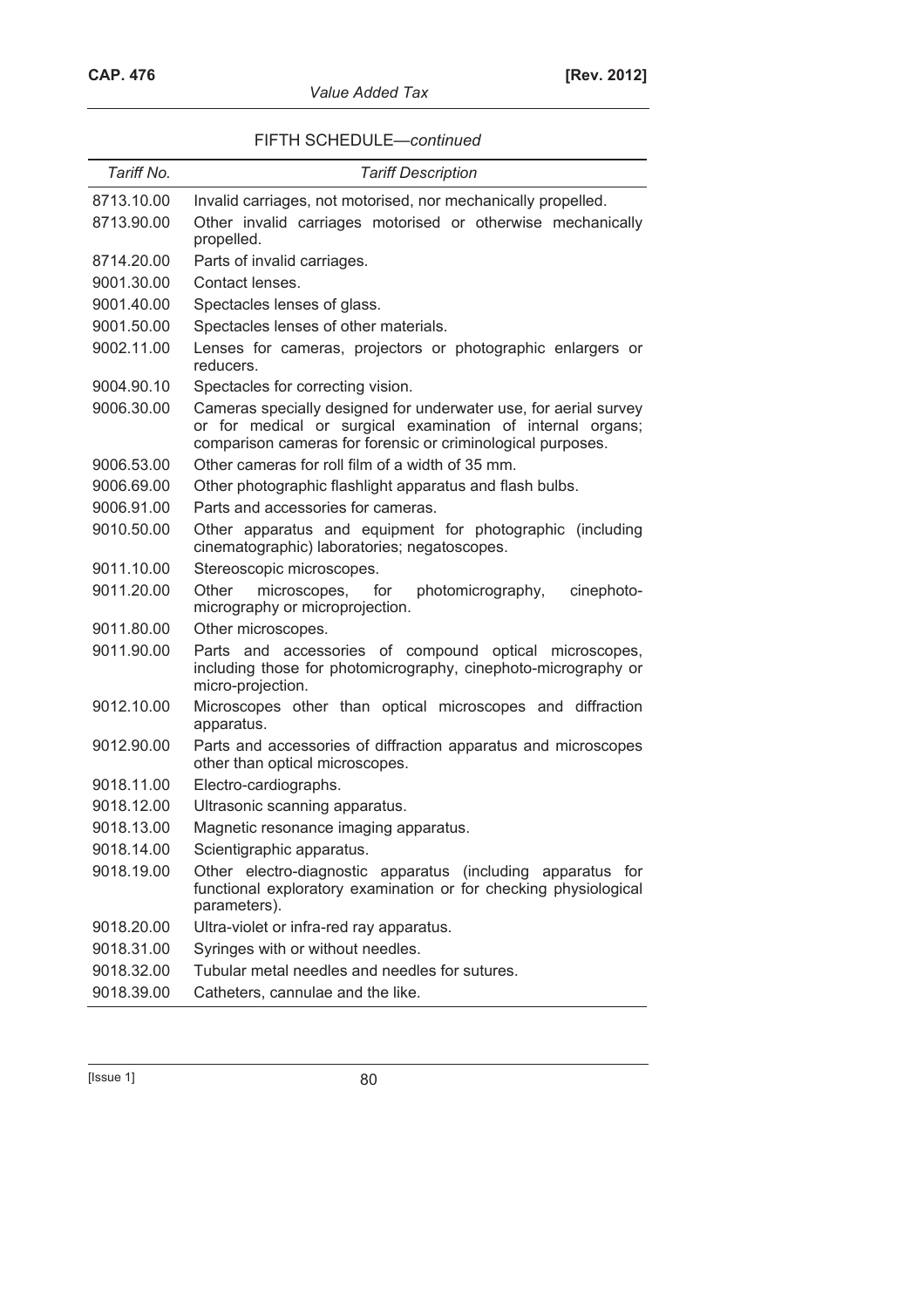| Tariff No. | <b>Tariff Description</b>                                                                                                                                                         |
|------------|-----------------------------------------------------------------------------------------------------------------------------------------------------------------------------------|
| 9018.41.00 | Dental drill engines, whether or not combined on a single base<br>with other dental equipment.                                                                                    |
| 9018.49.10 | Dentists chairs incorporating dental equipment or any other<br>dental appliances classifiable in heading No. 90.18.                                                               |
| 9018.49.00 | Other instruments and appliances, used in dental sciences.                                                                                                                        |
| 9018.50.00 | Other ophthalmic instruments and appliances.                                                                                                                                      |
| 9018.90.00 | Other instruments and appliances used in medical, surgical,<br>dental or veterinary sciences.                                                                                     |
| 9019.20.00 | Ozone therapy, oxygen therapy, aerosol therapy,<br>artificial<br>respiration or other therapeutic respiration apparatus.                                                          |
| 9020.00.00 | Other breathing appliances and gas masks excluding protective<br>masks having neither mechanical parts nor replaceable filters.                                                   |
| 9021.10.00 | Orthopaedic or fracture appliances.                                                                                                                                               |
| 9021.21.00 | Artificial teeth.                                                                                                                                                                 |
| 9021.29.00 | Artificial dental fittings.                                                                                                                                                       |
| 9021.31.00 | Artificial joints.                                                                                                                                                                |
| 9021.39.00 | Other artificial parts of the body.                                                                                                                                               |
| 9021.40.00 | Hearing aids, excluding parts and accessories.                                                                                                                                    |
| 9021.50.00 | Pacemakers for stimulating heart muscles, excluding parts and<br>accessories.                                                                                                     |
| 9021.90.00 | Other appliances which are worn or carried or implanted in the<br>body, to compensate for a defect or disability.                                                                 |
| 9022.12.00 | Computed tomography apparatus.                                                                                                                                                    |
| 9022.13.00 | Other apparatus based on X-rays for dental uses.                                                                                                                                  |
| 9022.14.00 | Other apparatus based on X-rays for medical, surgical or<br>veterinary uses.                                                                                                      |
| 9022.19.00 | Apparatus based on the use of X-rays, for other uses, including<br>radiography or radiotherapy apparatus.                                                                         |
| 9022.21.00 | Apparatus based on the use of alpha, beta or gamma radiations<br>for medical, surgical, dental or veterinary uses.                                                                |
| 9022.29.00 | Apparatus based on the use of alpha, beta or gamma radiations,<br>for other uses, including radiography or radiotherapy apparatus.                                                |
| 9022.30.00 | X-ray tubes.                                                                                                                                                                      |
| 9022.90.00 | Other X-ray generators, high tension generators, control panels<br>and desks, screens, examinations or treatment tables, chairs and<br>the like, including parts and accessories. |
| 9402.90.10 | Operating or examination tables, and hospital beds, fitted with<br>mechanical devices.                                                                                            |
| 9406.00.10 | Pre-fabricated green houses, cold rooms.                                                                                                                                          |
| 9507.10.00 | Fishing rods.                                                                                                                                                                     |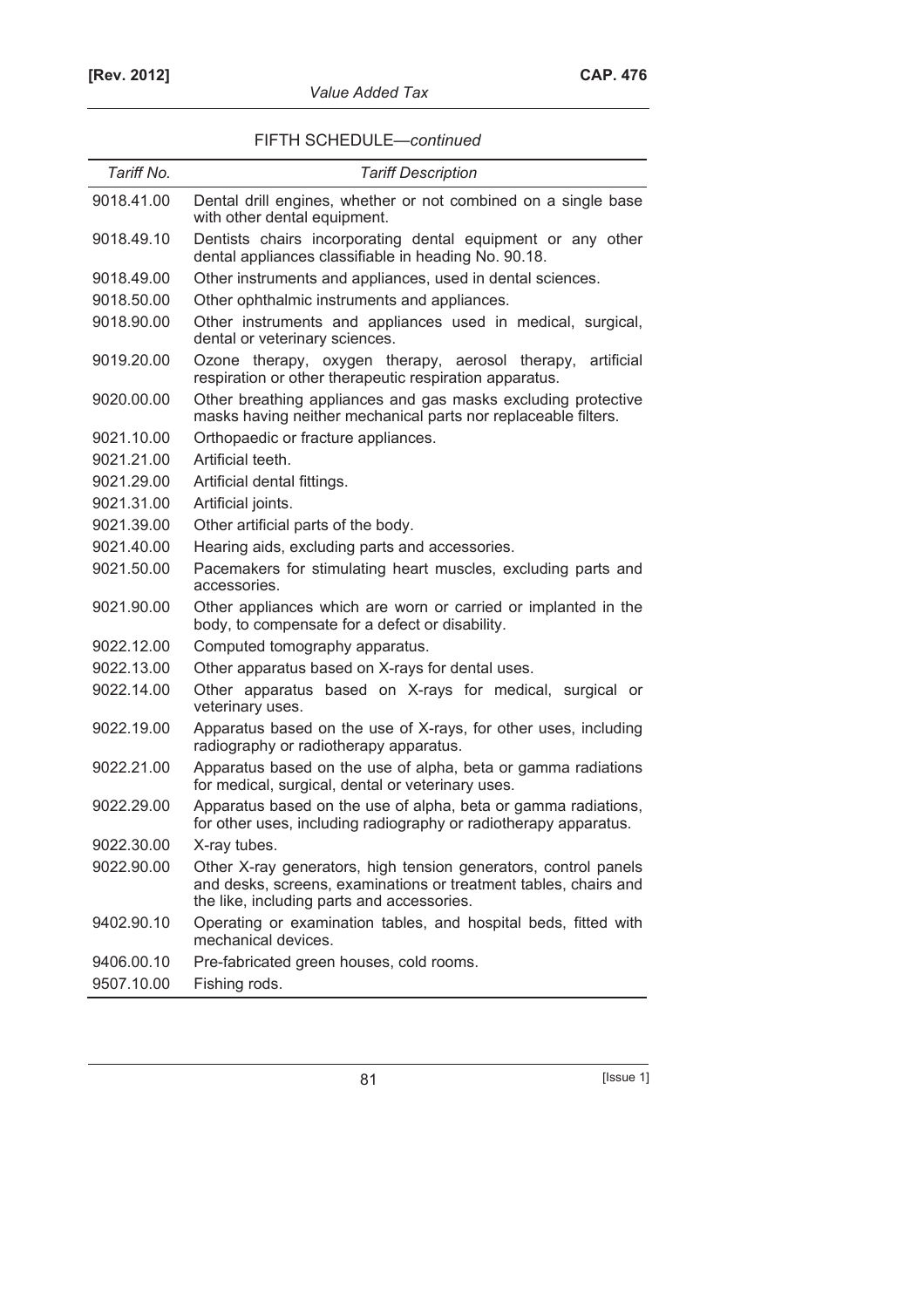| Tariff No.                                                                                                   | <b>Tariff Description</b>                                                                                                                                                                                                                                                                              |  |  |  |
|--------------------------------------------------------------------------------------------------------------|--------------------------------------------------------------------------------------------------------------------------------------------------------------------------------------------------------------------------------------------------------------------------------------------------------|--|--|--|
| 9507.20.00                                                                                                   | Fish-hooks whether or not snelled.                                                                                                                                                                                                                                                                     |  |  |  |
| 9507.90.00                                                                                                   | Other line-fishing tackle; fish landing nets, butterfly nets and<br>similar nets; decoy "birds" (other than those of heading 92.08 or<br>97.05) and similar hunting or shooting requisites.                                                                                                            |  |  |  |
| PART C - ZERO-RATED GOODS<br>[Act No. 6 of 2005, s. 16, Act No. 10 of 2006, s. 12, Act No. 9 of 2007, s. 15, |                                                                                                                                                                                                                                                                                                        |  |  |  |
|                                                                                                              | Act No. 8 of 2008, s. 21, Act No. 8 of 2009, s. 14.]                                                                                                                                                                                                                                                   |  |  |  |
| 1 <sub>1</sub>                                                                                               | Plasters specially prepared for use in dentistry.                                                                                                                                                                                                                                                      |  |  |  |
| 2.                                                                                                           | Contact lens or artificial eye cleaning, disinfecting or soaking<br>solution.                                                                                                                                                                                                                          |  |  |  |
| 3.                                                                                                           | Very (light) flares and railways signals.                                                                                                                                                                                                                                                              |  |  |  |
| 4.                                                                                                           | Rain rockets, anti-hail rockets and cartridges; distress and life-<br>saving rockets.                                                                                                                                                                                                                  |  |  |  |
| 5.                                                                                                           | Laboratory equipment whether or not graduated or calibrated.                                                                                                                                                                                                                                           |  |  |  |
| 6.                                                                                                           | Aluminium milk containers.                                                                                                                                                                                                                                                                             |  |  |  |
| 7 <sub>1</sub>                                                                                               | Wind engines (windmills) and motors thereof.                                                                                                                                                                                                                                                           |  |  |  |
| 8.                                                                                                           | Other agricultural or forestry machinery for soil preparation or<br>cultivation.                                                                                                                                                                                                                       |  |  |  |
| 9.                                                                                                           | Parts of agricultural, horticultural and forestry machinery for soil<br>preparation or cultivation.                                                                                                                                                                                                    |  |  |  |
| 10.                                                                                                          | Computer software.                                                                                                                                                                                                                                                                                     |  |  |  |
| 11.                                                                                                          | Photosensitive semi-conductor devices, including photovoltaic cells<br>whether or not assembled in modules or made up into panels; light<br>emitting diodes.                                                                                                                                           |  |  |  |
| 12.                                                                                                          | Other special purpose motor vehicles, other than those principally<br>designed for the transport of persons or goods (for example<br>breakdown lorries, spraying lorries, mobile workshops, mobile<br>radiological unit, refrigerated trucks, garbage collection trucks and<br>insulated milk tankers. |  |  |  |
| 13.                                                                                                          | Public Service hand carts for the collection and disposal of refuge.                                                                                                                                                                                                                                   |  |  |  |
| 14.                                                                                                          | Wooden school rulers.                                                                                                                                                                                                                                                                                  |  |  |  |
| 15.                                                                                                          | Mechno-therapy<br>appliances,<br>other<br>apparatus;<br>massage<br>psychological aptitude testing apparatus.                                                                                                                                                                                           |  |  |  |
| 16.                                                                                                          | Writing or drawing chalk.                                                                                                                                                                                                                                                                              |  |  |  |
| 17.                                                                                                          | Parts of agricultural tractors and parts, semi-trailers for agricultural<br>tractors and agricultural tractor tyres.                                                                                                                                                                                   |  |  |  |
| 18.                                                                                                          | Napkins and napkin liners for babies.                                                                                                                                                                                                                                                                  |  |  |  |
| 19.                                                                                                          | Feeding bottle for babies.                                                                                                                                                                                                                                                                             |  |  |  |
| 20.                                                                                                          | Wheat flour.                                                                                                                                                                                                                                                                                           |  |  |  |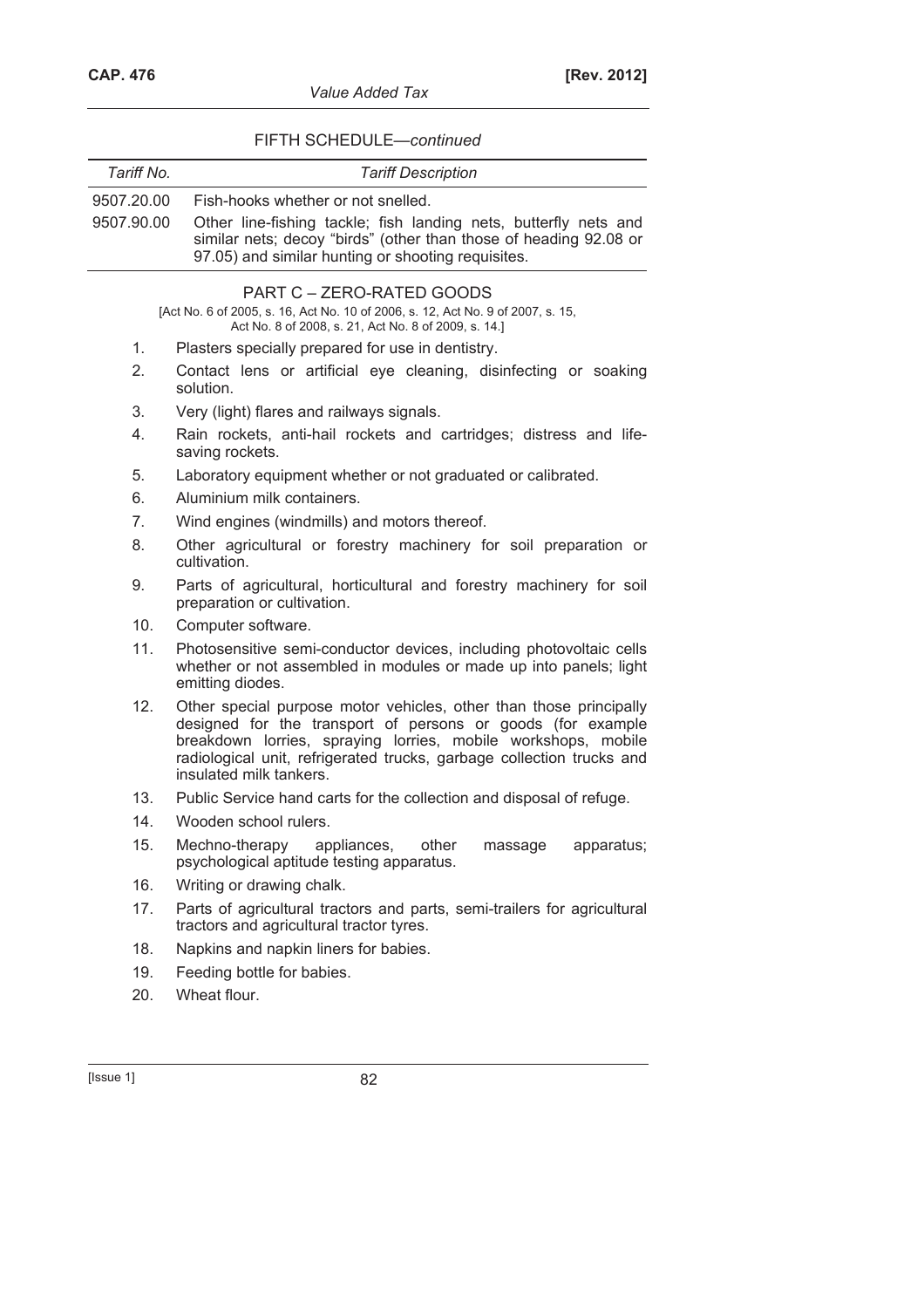- 21. Locally assembled water pumps.
- 22. Specialized solar equipment and accessories including deep cycle sealed batteries which exclusively use and/or store solar power.
- 23. Locally assembled bodies for motor vehicles (buses) for the transport of more than 25 persons.
- 24. Pyrethrum extract.
- 25. Ordinary bread, gluten bread and unleavened bread.
- 26. Locally produced and ginned cotton.

# SIXTH SCHEDULE

[Section 27, Act No. 10 of 1990, Act No. 8 of 1991, Act No. 13 of 1995, s. 70; Act No. 8 of 1996, s. 24; Act No. 5 of 1998, s. 27; Act No. 4 of 1999, s. 29; Act No. 9 of 2000, s. 37; Act No. 7 of 2002, Act No. 4 of 2004, s. 42; Act No. 6 of 2005, s. 17, Act No. 10 of 2006, s. 13, Act No. 9 of 2007, s. 16.]

### REGISTRATION, DEREGISTRATION AND CHANGES AFFECTING **REGISTRATION**

- **1.** Any person who, in the course of his business—
	- (a) has supplied taxable goods or taxable services, or expects to supply taxable goods or taxable services or both, the value of which is Shs. 5,000,000 or more in a period of twelve months; or
	- (b) is about to commence supplying taxable goods or taxable services or both which, in the opinion of the Commissioner, shall exceed any of the values prescribed in subparagraph (a) for the relevant period; or
	- (c) *deleted by Act No. 9 of 2007, s. 16(a)*

shall be a taxable person and shall, within thirty days from the date on which he becomes a taxable person, apply in the prescribed manner to the Commissioner to be registered.

> [Act No. 13 of 1995, s. 70, Act No. 4 of 1999, s. 29, Act No. 7 of 2002, s. 35(i), Act No. 10 of 2006, s. 13(a).]

- **2.** (1) For the purposes of this Schedule, where—
	- (a) taxable goods are manufactured in Kenya in any three months, and more than thirty per cent of the value of those goods are supplied by the manufacturer to one or more persons related to the manufacturer; or
	- (b) taxable goods are manufactured in Kenya in any three months and more than thirty per cent of the value of those goods are supplied by the manufacturer to one or more persons who then supply them to one or more persons related to the manufacturer,

any person to whom such goods are supplied shall be deemed to be the manufacturer of those goods in Kenya and any supplies by him shall be deemed to be supplies of goods manufactured by him.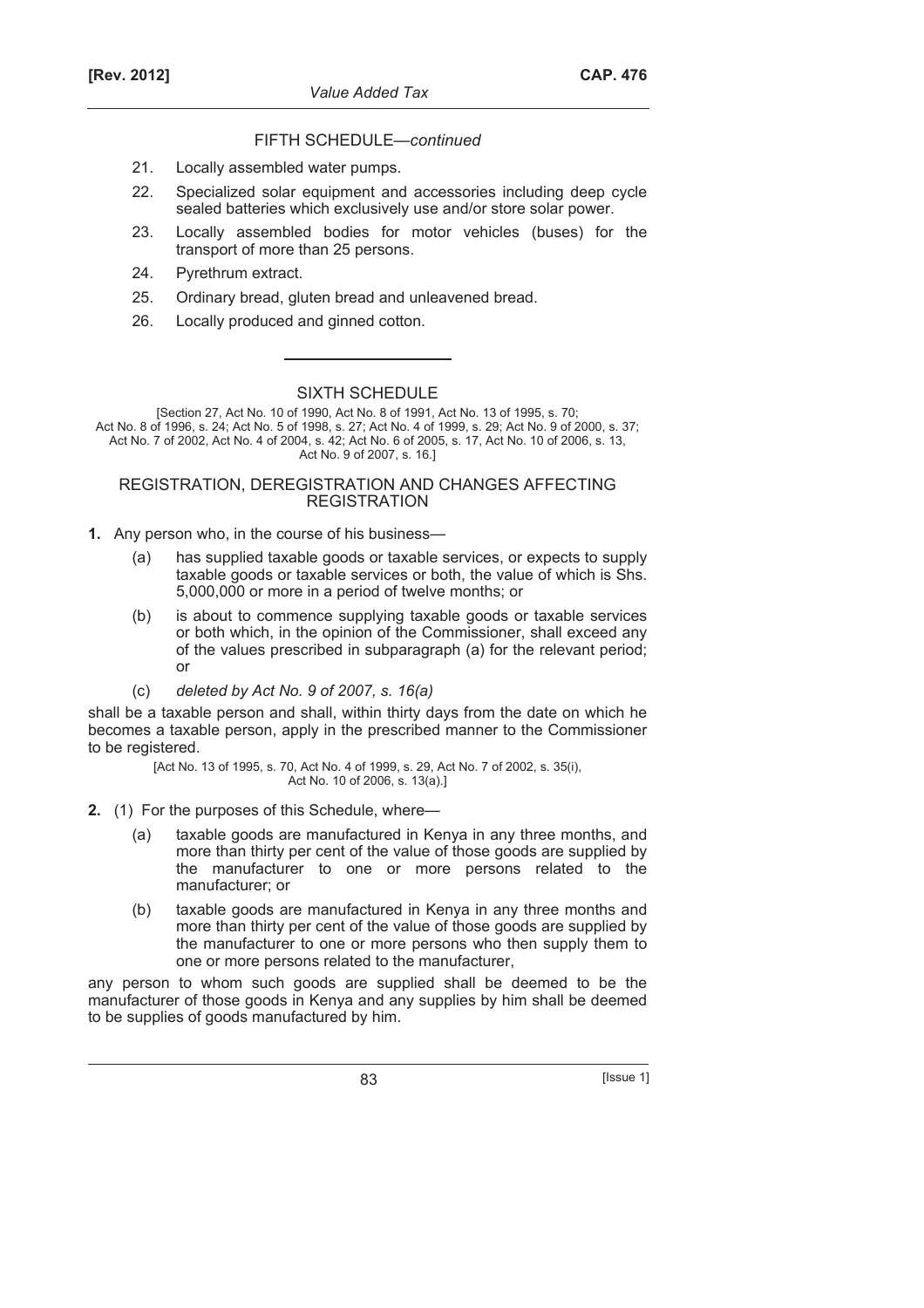(2) Where a person who is related to another person owns, operates or controls one or more business entities, the value of his taxable supplies for the purposes of registration under this Act shall be the aggregate value of taxable supplies of all business entities owned, operated or controlled by the person.

(3) For the purpose of this paragraph, a person is related to another person if—

- (a) either person participates, directly or indirectly, in the management, control or capital of the business of the other; or
- (b) a third person participates directly or indirectly in the management, control or capital of the business of both; or
- (c) an individual, who participates in the management, control or capital of the business of one, is associated by marriage, consanguinity or affinity to an individual who participates in the management, control or capital of the business of the other.

#### [Act No. 4 of 1999, s. 29.]

**3.** (1) Any person who makes or intends to make taxable supplies of goods or services to any other person or any person who exports or intends to export any goods or taxable services may, notwithstanding that paragraph 1 does not apply to him, apply in the prescribed manner to the Commissioner to be registered as a registered person.

(2) Where the Commissioner is satisfied that the interests of the business of an applicant under subparagraph (1) requires registration under paragraph 1, the Commissioner shall duly register such person under such terms and conditions as he thinks fit.

#### [Act No. 8 of 1996, s. 24, Act No. 4 of 2004, s. 42.]

**4.** Where a taxable person supplies taxable goods or taxable services similar to or of the same type as those for which the person is registered or is required to be registered, such goods or services shall be deemed to be taxable supplies.

#### [Act No. 4 of 1999, s. 29.]

**5.** Where the Commissioner is satisfied that a person is required to be registered under paragraph 1 or 3 the Commissioner shall issue a certificate in the prescribed form on receipt of a proper application, and the certificate shall be personally collected, and signed for, by the registered person or sent by registered mail within ten working days after receipt by the Commissioner of the proper application.

#### [Act No. 4 of 1999, s. 29.]

**6.** Where a proper application is received by the Commissioner within thirty days from the date the applicant becomes a taxable person, registration is deemed to be effective from the date on which the applicant receives the certificate.

**7.** Where the certificate is sent by registered mail, it shall be deemed to have been received within seven days after posting.

 $[|$ Ssue 1 $|$  84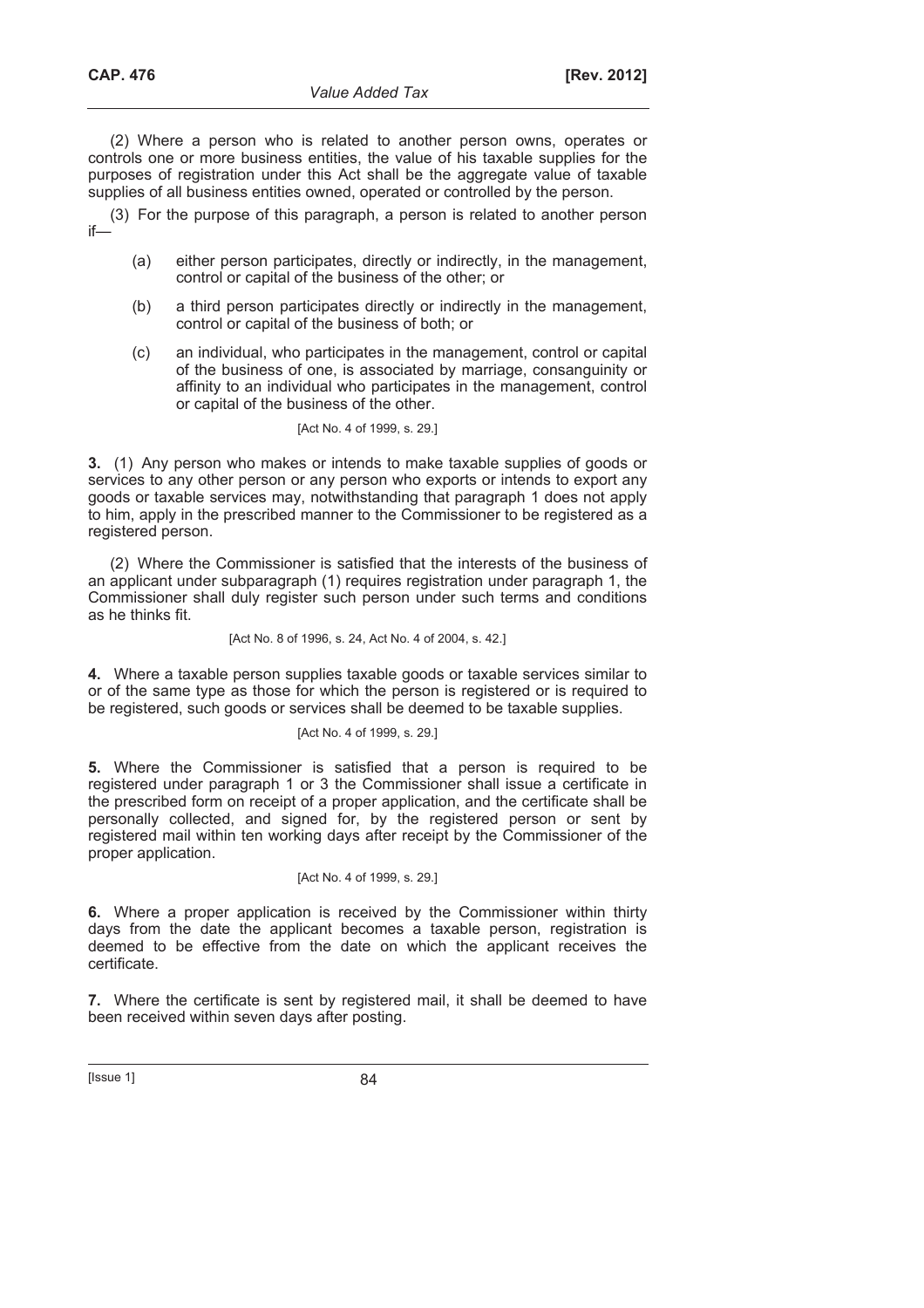**8.** Where an application for registration is received by the Commissioner after thirty days from the date a person becomes a taxable person, registration shall be deemed to be effective from the 30th day from the date the person becomes a taxable person.

**9.** The Commissioner can vary the effective date of registration where he is satisfied that there are reasonable grounds justifying such variation.

**10.** (1) Every registered person shall display the certificate of registration and any other from of identification as the Commissioner may require in a clearly visible place or places in his business premises; and where the taxable person has more than one place of business, certified copies of the certificate shall be displayed at each of those places.

(2) Any person who does not display the certificate or other required forms of identification in such form and in a clearly visible place as required under subparagraph (1) shall be liable to a default penalty of twenty thousand shillings and, in addition, shall be guilty of an offence and liable to a fine not exceeding two hundred thousand shillings or to imprisonment for a term not exceeding two years or to both.

[Act No. 13 of 1995, s. 70.]

**11.** Any person who applies for registration after the time limit allowed under paragraph 1 shall be liable to a default penalty of twenty thousand shillings.

[Act No. 13 of 1995, s. 70.]

**12.** Any person who is registered under subparagraph (a) of paragraph 22 shall be liable to a default penalty of one hundred thousand shillings.

## [Act No. 13 of 1995, s. 70.]

**12A.** The Commissioner may grant remission of a default penalty imposed under paragraphs 11 and 12 in individual cases where he is satisfied that it is justifiable to do so, and shall make quarterly reports to the Minister on each remission so granted:

Provided that where the amount of the penalty exceeds five hundred thousand shillings, the grant of remission shall be subject to the written approval of the Minister.

## [Act No. 9 of 2000, s. 37.]

**13.** Where a group of companies is owned or substantially controlled by another person that person may with the concurrence of those concerned apply to the Commissioner for the group to be treated as one registered person for the purposes of this Act.

**14.** (1) On receipt of an application made under paragraph 13, the Commissioner shall, if he deems it fit to do so, allow the group of companies to be registered as one registered person with one certificate of registration and each company shall become jointly and severally responsible for the tax due and payable on all supplies to persons not within the registered group.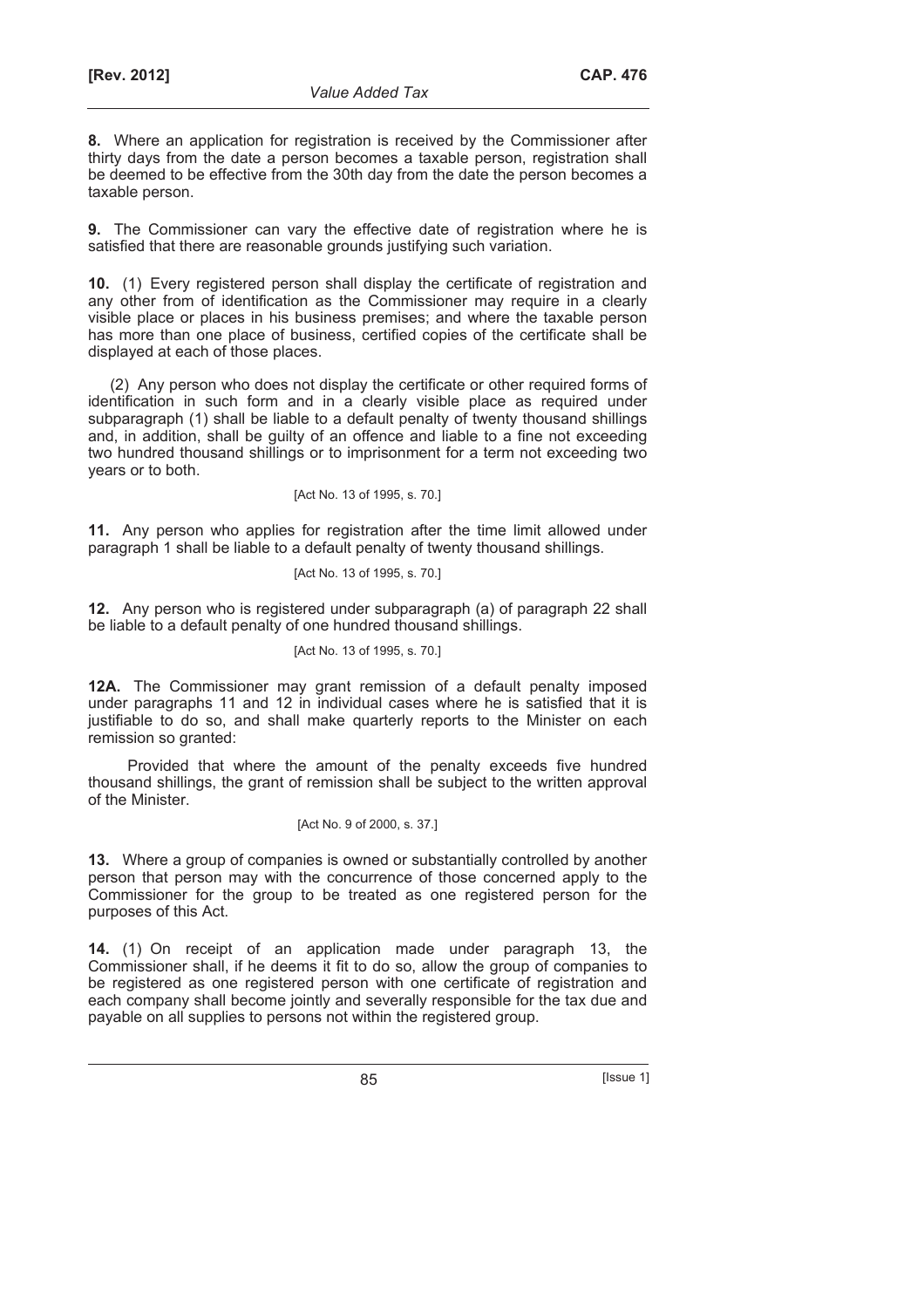(2) Where upon registration under subparagraph (1), the Commissioner is satisfied—

- (a) that such registration has caused or is causing undue risk to revenue;
- (b) that one of the companies in the group has ceased to supply taxable goods or services;
- (c) that the person in whose name the group of companies is registered no longer owns or substantially controls the group,

the Commissioner may upon giving thirty days' notice to each of the companies in the group, deregister such group.

(3) Where the Commissioner deregisters such a group under subparagraph (2), each company therein shall be registered forthwith and shall become individually responsible for the tax which is due and payable on all taxable supplies.

[Act No. 5 of 1998, s. 27, Act No. 4 of 1999, s. 29.]

**15.** Where a person ceases to make taxable supplies he shall, without delay, notify the Commissioner of the date of cessation and shall furnish to the Commissioner, a return showing details of—

- (a) materials and other goods in stock and their value and shall pay any tax due hereon; and
- (b) all other taxable assets and their value,

within thirty days from the date on which he ceased to make such supplies.

[Act No. 6 of 2005, s. 17(b).]

**16.** Where the value of taxable supplies made by a registered person in any period of twelve months is less than five million shillings, the registered person shall notify the Commissioner of the values of his supplies and shall be subject to the provisions of the turnover tax under section 12C of the Income Tax Act (Cap. 470).

> [Act No. 12 of 1995, s. 70, Act No. 4 of 1999, s. 29, Act No. 10 of 2006, s. 13(b), Act No. 9 of 2007, s. 16(b).]

**17.** *Deleted by Act No. 7 of 2002, s. 35(iii)* 

**18.** On receipt of a notification under paragraph 16, the Commissioner shall, if satisfied that the person should be deregistered, deregister that person with effect from the date when the registered person pays the tax due and payable on supplies made on stocks of materials and other goods on which tax has not been paid or on which tax has been credited as deductible input tax.

### [Act No. 7 of 2002, s. 35.]

**19.** The registered person shall notify details to the Commissioner within fourteen days of any of the following changes occurring—

- (a) whenever the address of the place of business is changed; or
- (b) additional premises are used, or will be used, for purposes of the business; or
- (c) premises used for the business cease to be so used; or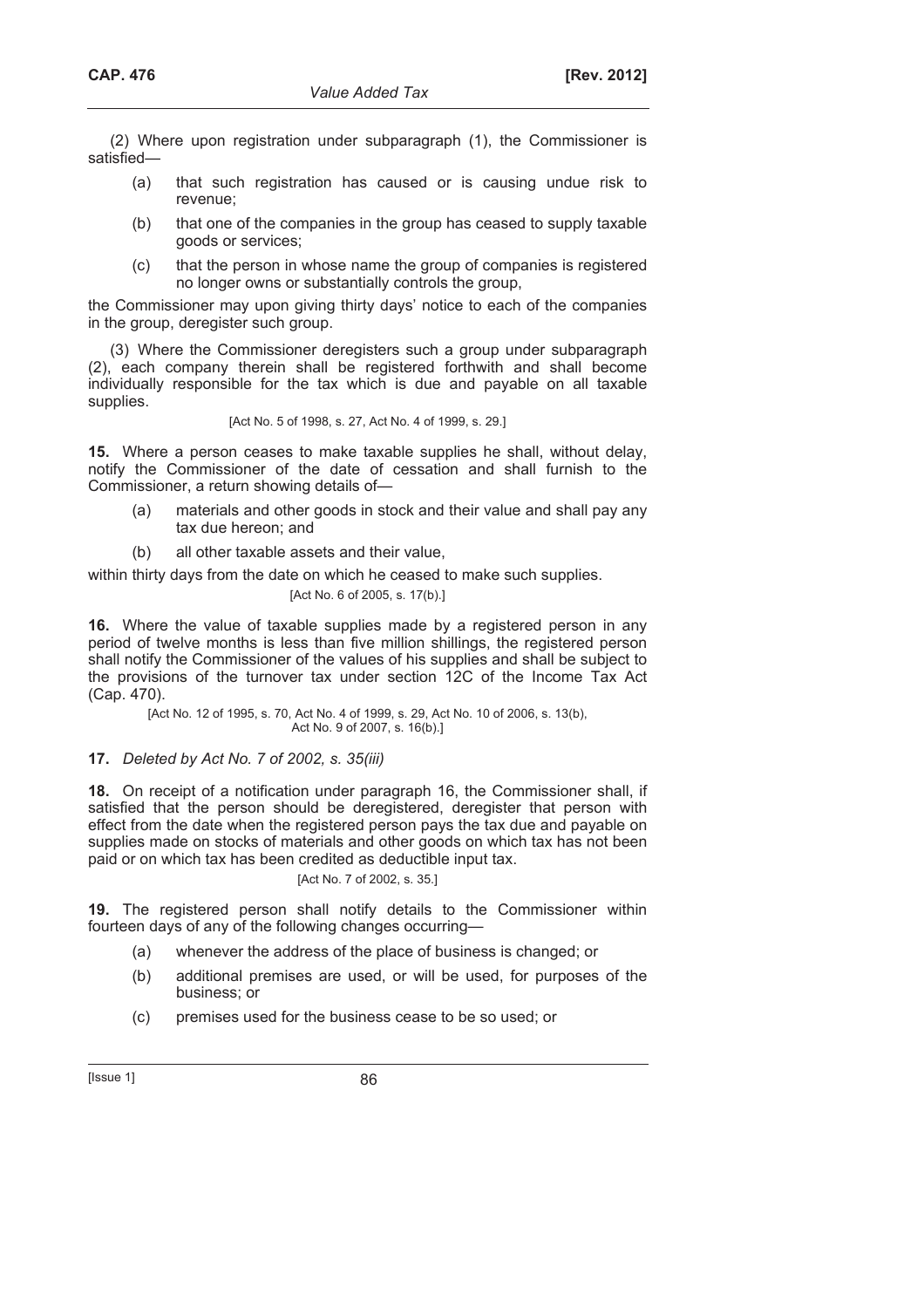- (d) the name, or trading name, of the business is changed; or
- (e) in the case of a limited company, an interest of more than thirty per cent of the share capital has been obtained by a person or group of persons; or
- (f) the person authorized to sign returns and other documents is changed; or
- (g) the partners in a partnership are changed; or
- (h) a change occurs in the trade classification of the goods or services being supplied.

**20.** Where a person dies, becomes insolvent, or is legally incapacitated, the executor, liquidator, or other person conducting the business, as the case may be, shall notify details to the Commissioner without delay.

**21.** Where any person disposes of a registered business as a going concern to another registered person—

- (a) both registered persons shall, within thirty days provide the Commissioner with details of the transaction, of the arrangements made for payment of tax due on supplies already made, of the description, quantities and value of assets and stocks of taxable goods on hand at the date of disposal, and of arrangements made for transferring the responsibility for keeping and producing books and records relating to the business before disposal;
- (b) unless the Commissioner has reason to believe that there would be undue risk to the revenue, and notifies the registered persons accordingly within fourteen days of receipt of the notification required in subparagraph (a), the assets and stocks of taxable goods on hand may be transferred without payment of the tax otherwise due and payable;
- (c) notwithstanding that the business is being disposed of by the registered person as a going concern that registered person shall remain registered and be responsible for all matters under this Act in relation to the business prior to its disposal, up to the time of its disposal, until such time as the requirements of this Act have been properly complied with.

[Act No. 8 of 1996, s. 24, Act No. 9 of 2000, s. 37, Act No. 6 of 2005, s. 17(c).]

- **22.** Where in the opinion of the Commissioner—
	- (a) any person is a taxable person under paragraph 1 or paragraph 2 and that person has failed to apply for registration in the prescribed manner, the Commissioner may register that person forthwith; or
	- (b) any taxable person has failed to notify cessation of trading under paragraph 15, the Commissioner may deregister that person forthwith and require that person to pay the tax due and payable on supplies made and on stocks of materials and other goods on which tax has not been paid or on which tax has been credited as deductible input tax.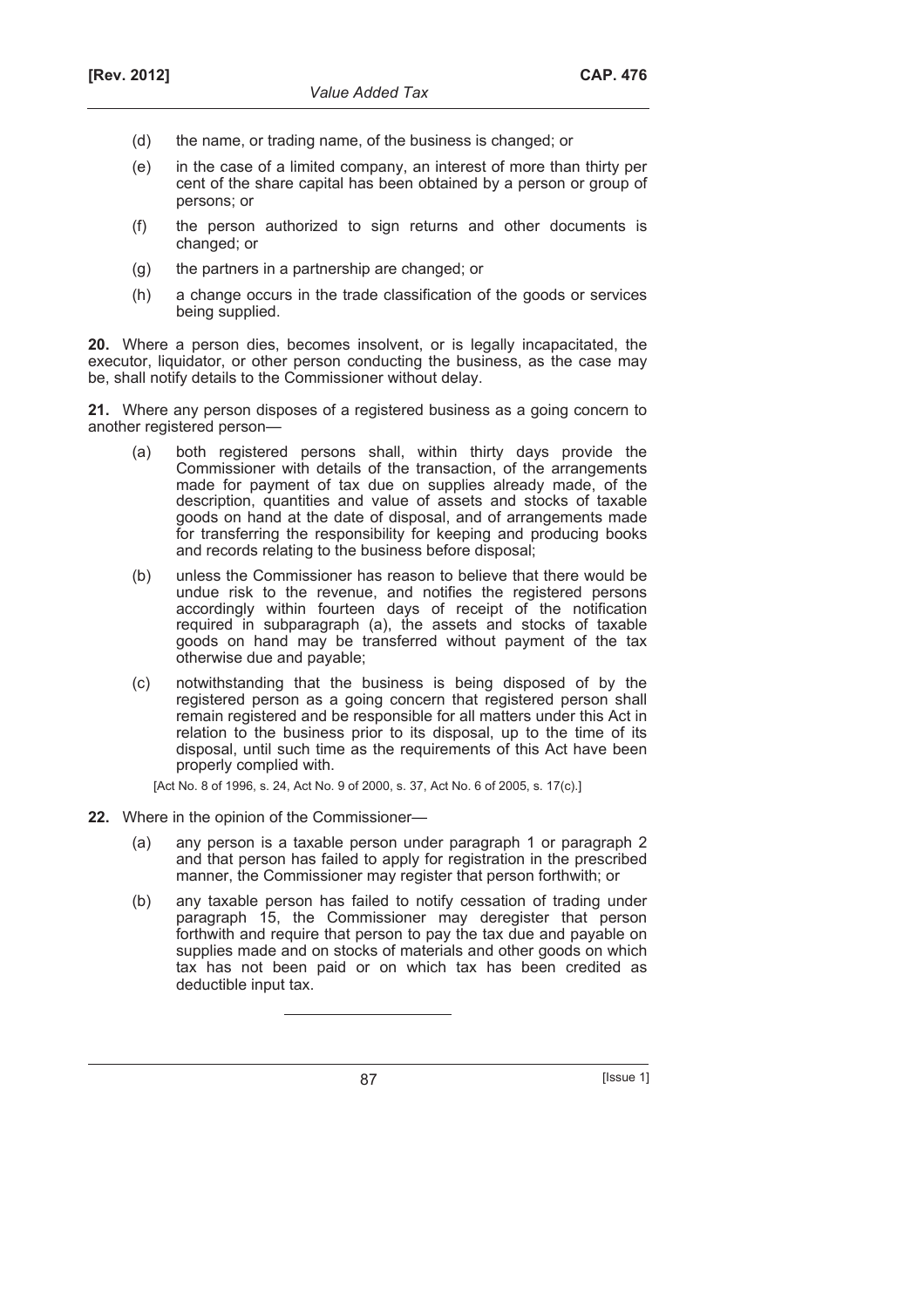#### SEVENTH SCHEDULE

[Sections 28, Act No. 9 of 1992, s. 32, Act No. 4 of 1993, s. 32, Act No. 13 of 1995, s. 71, Act No. 8 of 1996, s. 25, Act No. 5 of 1998, s. 28, Act No. 4 of 1999, s. 30, Act No. 9 of 2000, s. 38, Act No. 4 of 2004, s. 43, Act No. 6 of 2005, s. 18, Act No. 10 of 2006, s. 14, Act No. 8 of 2009, s. 15, Act No. 4 of 2012, s. 7.]

#### INVOICES, RECORDS AND RETURNS

**1.** Subject to paragraph 2, a registered person who makes a taxable supply shall, in respect of that supply, furnish the purchaser with a tax invoice containing the prescribed details—

- (a) in the case of a supply on credit, at the time of the supply or within fourteen days of the completion thereof; or
- (b) in the case of a cash sale, immediately upon payment for the supply:

 Provided that a registered person may, subject to such conditions as the Commissioner may impose—

- (i) where cash sales are made from retail premises, furnish the purchaser with a simplified tax invoice containing the prescribed details of
- (ii) where cash sales to any one person in day do not exceed five hundred shillings, account for tax in such a manner as the Commissioner may authorize.

[Act No. 4 of 1999, s. 30.]

**2.** Notwithstanding the provisions of paragraph 1, where upon application by a registered person, the Commissioner is satisfied that owing to the nature of a business, it is impracticable for the registered person to issue a tax invoice in accordance with that paragraph, the registered person may account for tax in such other manner as the Commissioner may authorize.

#### [Act No. 4 of 1999, s. 30.]

**3.** The amount of tax payable, if any, shall be recoverable by the registered person from the purchaser in addition to the sale price.

**4.** (1) No invoice showing an amount which purports to be tax shall be issued on any supply—

- (a) which is not a supply of taxable goods or taxable services; or
- (b) by a person who is not registered.

(2) Any person who issues an invoice in contravention of subparagraph (1) shall be guilty of an offence, and any tax shown thereon shall become due and payable to the Commissioner within seven days of the date of the invoice.

# [Act No. 13 of 1995, s. 71.]

**5.** (1) Any person who fails to comply with the requirements of paragraph 1 shall be guilty of an offence and any goods in connection with which the offence was committed shall be liable to forfeiture.

(2) Notwithstanding the provisions of subparagraph (1), any person who fails to comply with the provisions of paragraph 1 shall be liable to pay a default penalty of not less than ten thousand shillings but not exceeding two hundred thousand shillings.

[Act No. 13 of 1995, s. 71, Act No. 4 of 1999, s. 30.]

[Issue 1] 88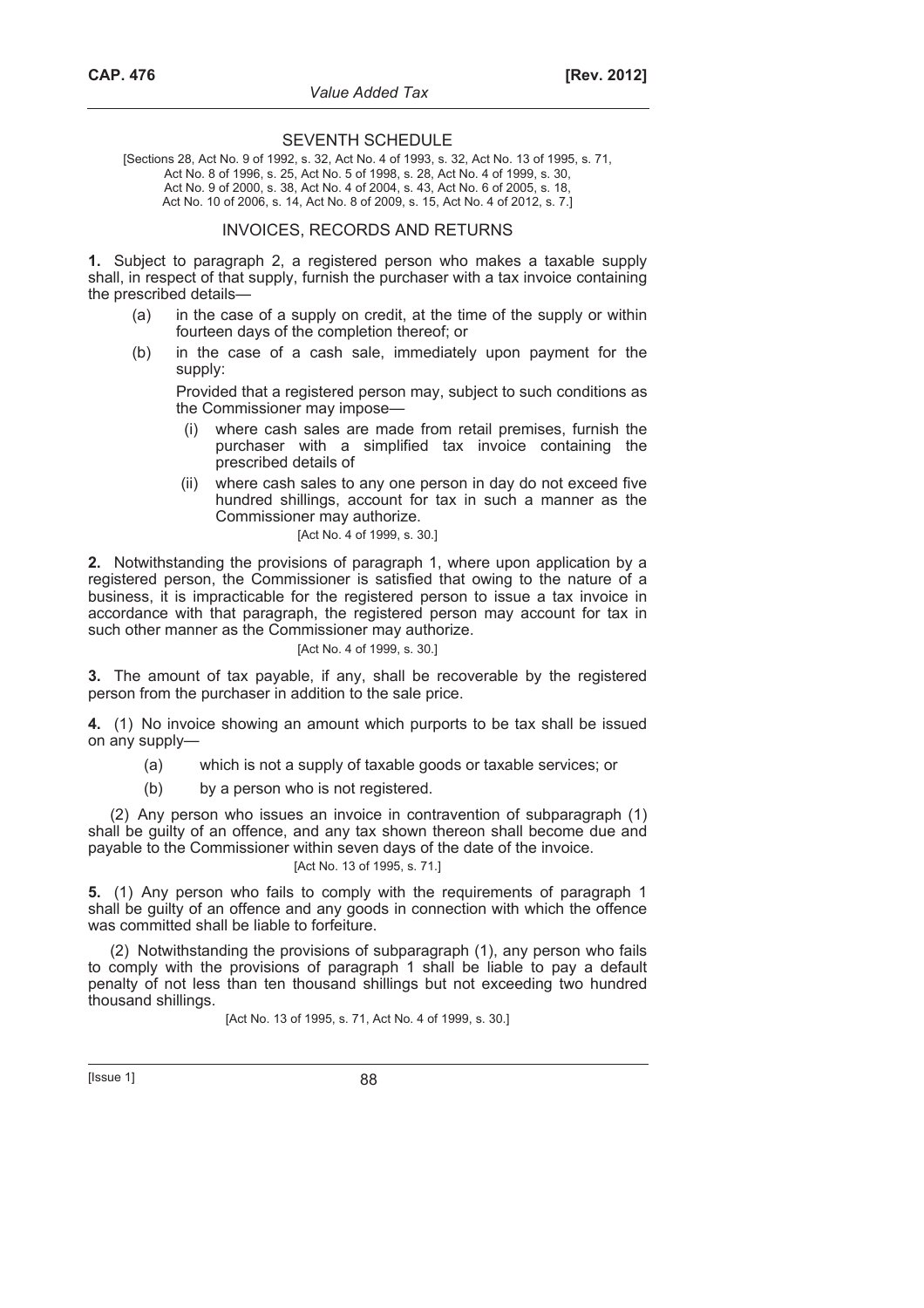**6.** (1) Every taxable person shall, in accordance with the regulations, keep full and true records written up-to-date of all transactions which may affect his tax liability.

(2) Any person who fails to keep records as prescribed under subparagraph (1) shall be liable to pay a default penalty of not less than ten thousand shillings but not exceeding two hundred thousand shillings.

(3) Every person required by subparagraph (1) to keep records shall at all reasonable times make them available to an authorized officer and shall give the officer every facility necessary to inspect the records.

(4) Any person who contravenes subparagraph (3) shall be guilty of an offence.

(5) For the purposes of this paragraph, the Commissioner may, in accordance with the regulations, require any person to use a General Packet Radio Service (GPRS) enabled electronic tax register of such type and description as may be prescribed, for the purpose of accessing information regarding any matter or transaction which may affect the tax liability of such person.

(6) A person to whom subparagraph (5) applies shall be entitled, with the prior approval of the Commissioner, to recover the cost of the electronic tax register from the tax payable by such person:

Provided that this subparagraph shall only apply to electronic tax registers acquired and installed on or before 31st December, 2006.

[Act No. 13 of 1995, s. 71, Act No. 4 of 2004, s. 43, Act No. 10 of 2006, s. 14, Act No. 4 of 2012, s. 7.]

**7.** Every registered person shall, not later than the twentieth day of each month, submit to the Commissioner a return in the prescribed form—

- (a) showing separately for each rate of tax particulars of the total value of supplies, the rate of tax to which the supplies are liable and the amount of tax payable, for any taxable supplies made by him during the month immediately preceding that in which the return is made;
- (b) showing separately for each rate of tax the total value of taxable supplies, the tax rate at which tax was paid, and the amount of tax paid in respect of which deductible input tax is claimed;
- (c) if such be the case, stating that no such supplies were made or received during the preceding month; and
- (d) containing such other matters as may be prescribed.

**8.** A return sent by a registered person by post shall be deemed to have been received by the Commissioner on the post mark date provided that the envelope containing the return is sent on or before the 15th day of the month referred to in paragraph 7:

Provided that if the post mark date is not legible, the return shall be deemed to have been received by the Commissioner within three working days before the date of receipt.

**9.** (1) Where, in the opinion of the Commissioner, any person has failed to pay any of the tax which has become payable by him under this Act by reason of—

 (a) his failure to keep proper books of account, records or documents, required under this Act, or the incorrectness or inadequacy of those books of account, record, or documents; or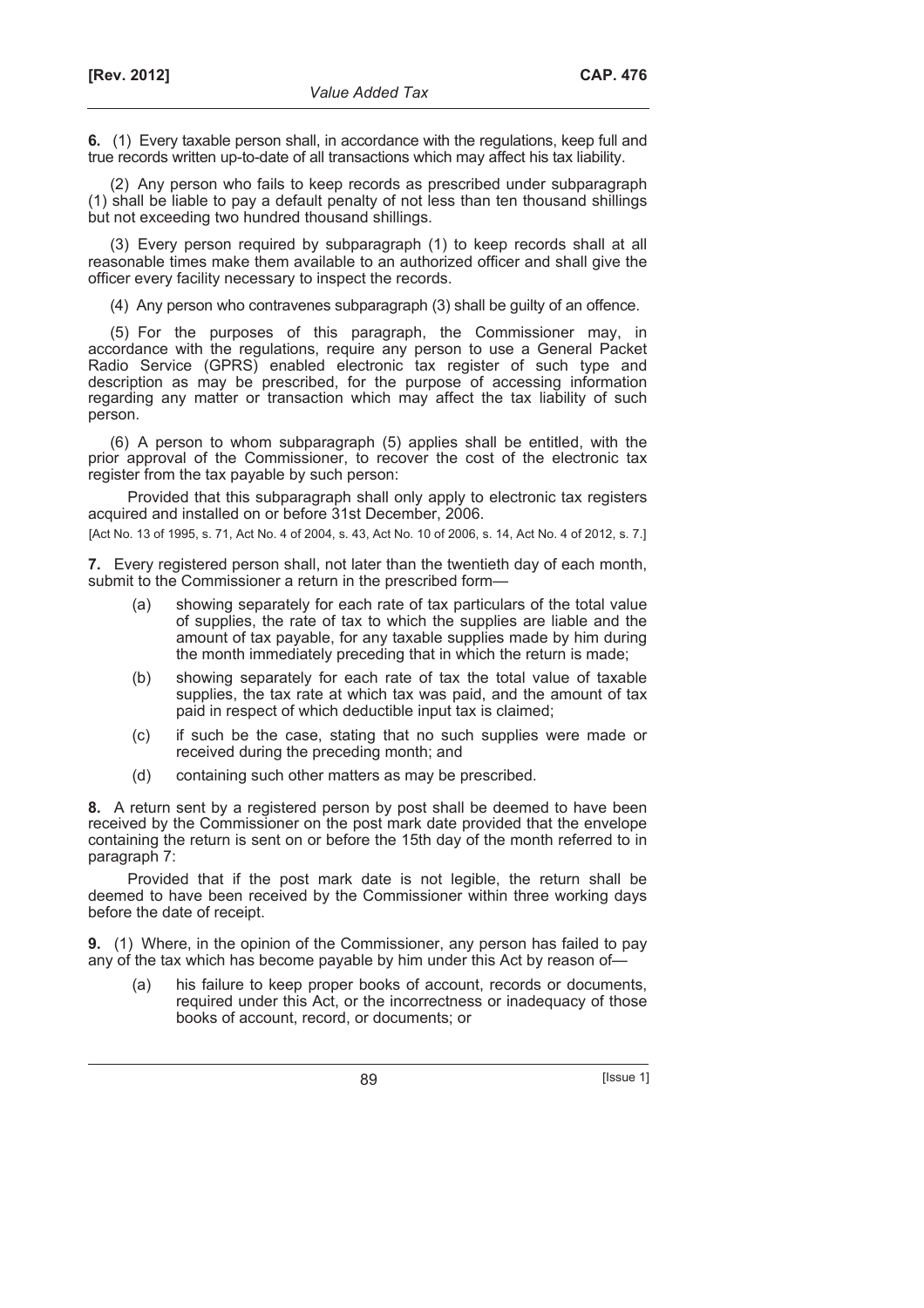- (b) his failure to make any return required under this Act, or delay in making any such return or the incorrectness or inadequacy of any such return; or
- (c) his failure to apply for registration as a taxable person under this Act,

the Commissioner may, on such evidence as may be available to him, assess the amount of tax due and that amount of tax shall be due and payable forthwith by the person liable to pay the tax:

Provided that the Commissioner may, in special cases referred to him by an authorized officer, adjust or review the amount of tax assessed under this paragraph in such manner as may be just and reasonable in the circumstances.

(2) Any registered person who fails to submit a return as required under subparagraph (1) within the period allowed shall be liable to a penalty of ten thousand shillings or five per cent of the tax due, whichever is the higher:

Provided that a registered person who submits a return within the period allowed under paragraph 7 but fails to pay the tax as required under section 13 shall be liable to a default penalty of ten thousand shillings.

(2A) A registered person who fails to submit a return under paragraph 7(c) shall be liable to a penalty of ten thousand shillings.

(3) The Commissioner may grant remission of a default penalty imposed under paragraphs 5(2), 6(2) and 9(2) in individual cases where he is satisfied that it is justifiable to do so and shall make quarterly reports to the Minister on each remission so granted:

Provided that where the amount of the penalty exceeds five hundred thousand shillings, the grant of remission shall be subject to the written approval of the Minister.

[Act No. 5 of 1998, s. 28, Act No. 4 of 1999, s. 30, Act No. 9 of 2000, s. 38, Act No. 4 of 2004, s. 43.]

**10.** (1) Any appointed tax withholding agent who fails to—

- (a) withhold and remit the tax as required under section 19A(2);
- (b) issue a withholding tax certificate as required under regulation 3(b) of the Value Added Tax (Tax Withholding) Regulations; or
- (c) submit a return as required under the Value Added Tax (Tax Withholding) Regulations,

shall be liable to a penalty of ten thousand shillings, or ten per cent of the tax due, whichever is the higher.

(2) Any person who, not being a tax withholding agent, holds himself out as such, shall be liable to a penalty of ten thousand shillings, or ten per cent of the tax withheld, whichever is the higher.

[L.N. 53/2004, Act No. 6 of 2005, s. 18.]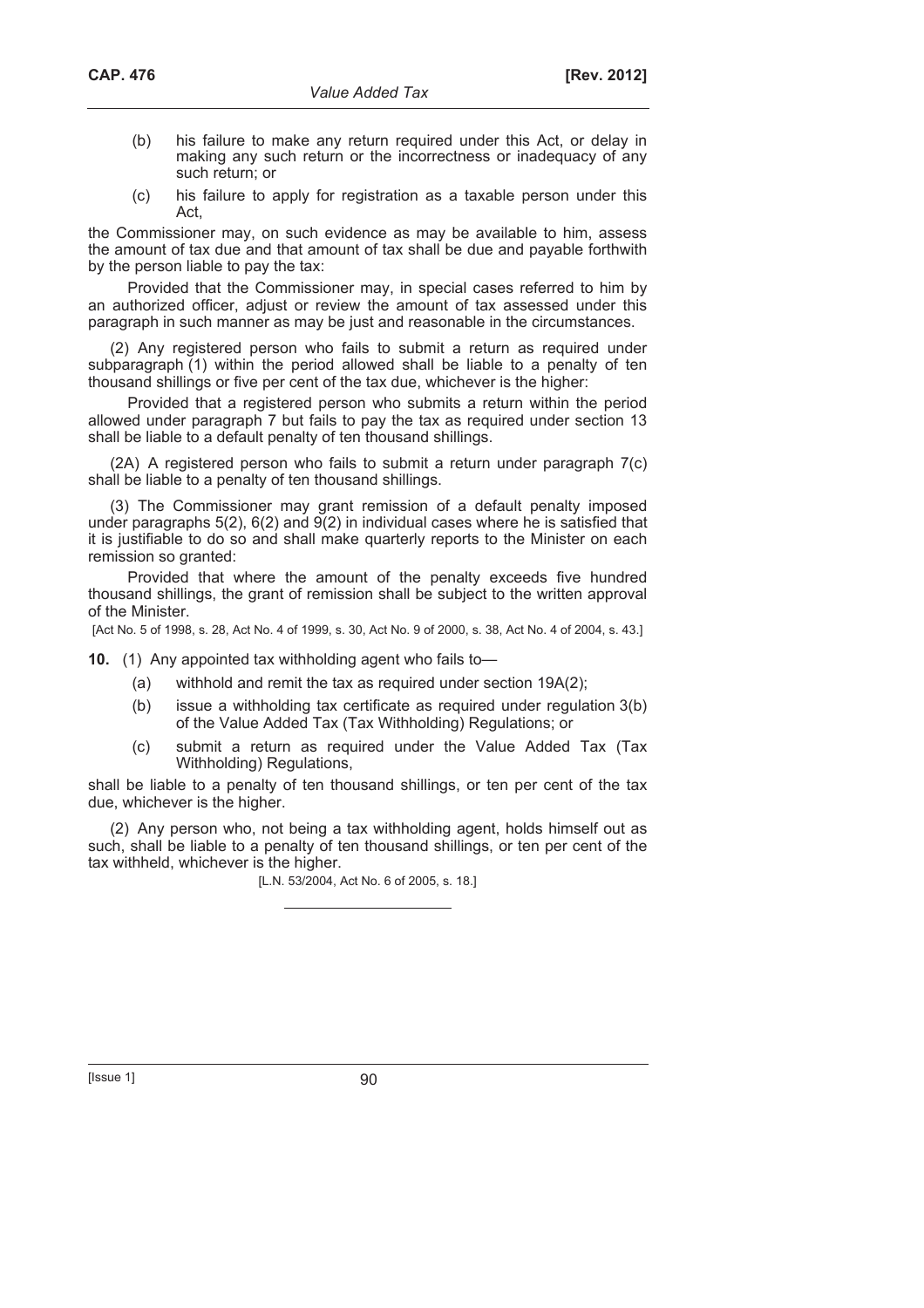## EIGHTH SCHEDULE

[Section 8(2), [Act No. 10 of 1990, Sch., Act No. 8 of 1991, s. 49, Act No. 3 of 1992, s. 6, Act No. 9 of 1992, s. 33, Act No. 8 of 1996, s. 26, Act No. 8 of 1997, s. 26, Act No. 5 of 1998, s. 29, Act No. 4 of 1999, s. 31, Act No. 9 of 2000, s. 39, Act No. 6 of 2001, s. 41, Act No. 7 of 2002, s. 36, Act No. 15 of 2003, s. 28, Act No. 4 of 2004, s. 44, Act No. 6 of 2005, s. 19(a), Act No. 9 of 2007, s. 17, Act No. 4 of 2012, s. 8.]

#### PART A – PUBLIC BODIES, PRIVILEGED PERSONS AND INSTITUTIONS WITH ZERO-RATED STATUS ON IMPORTS AND PURCHASES

Taxable goods shall be zero-rated when imported or purchased before clearance through the customs or purchased before the imposition of tax by or on behalf of the following public bodies, privileged persons and institutions subject to the limitations specified in this Schedule:

#### **1. The President**

Goods for use by the President.

### **2. The Kenya Armed Forces**

All goods, including materials, supplies, equipment, machinery and motor vehicles for the official use of the Kenya Armed Forces.

#### **3. Commonwealth and other Governments**

(1) Goods consigned to officers or men on board a naval vessel belonging to another Commonwealth Government for their personal use or for consumption on board such a vessel.

(2) Goods for the use of any of the armed forces of any allied power.

### **4. Diplomatic Privileges**

(1) Goods for the official use of the United Nations or its specialized agencies or any Commonwealth high commission or of any foreign embassy, consulate or diplomatic mission.

(2) Goods for the use of a high official of the United Nations or its specialized agencies or a member of the diplomatic staff of any Commonwealth or foreign country, where specific provision for such zero-rated status is made by the Minister responsible for Foreign Affairs.

(3) On first arrival in Kenya or within ninety days of the date of arrival, the household and personal effects, including one motor vehicle, imported or purchased by an employee of the United Nations or of its specialized agencies, a Commonwealth high commission, or a foreign embassy, consulate or diplomatic mission where the employee—

- (a) is not engaged in any other business or profession in Kenya; and
- (b) has not been granted a zero-rated status under item 5(1) and (2) under this Part, or item 6(3) of Part B, of this Schedule.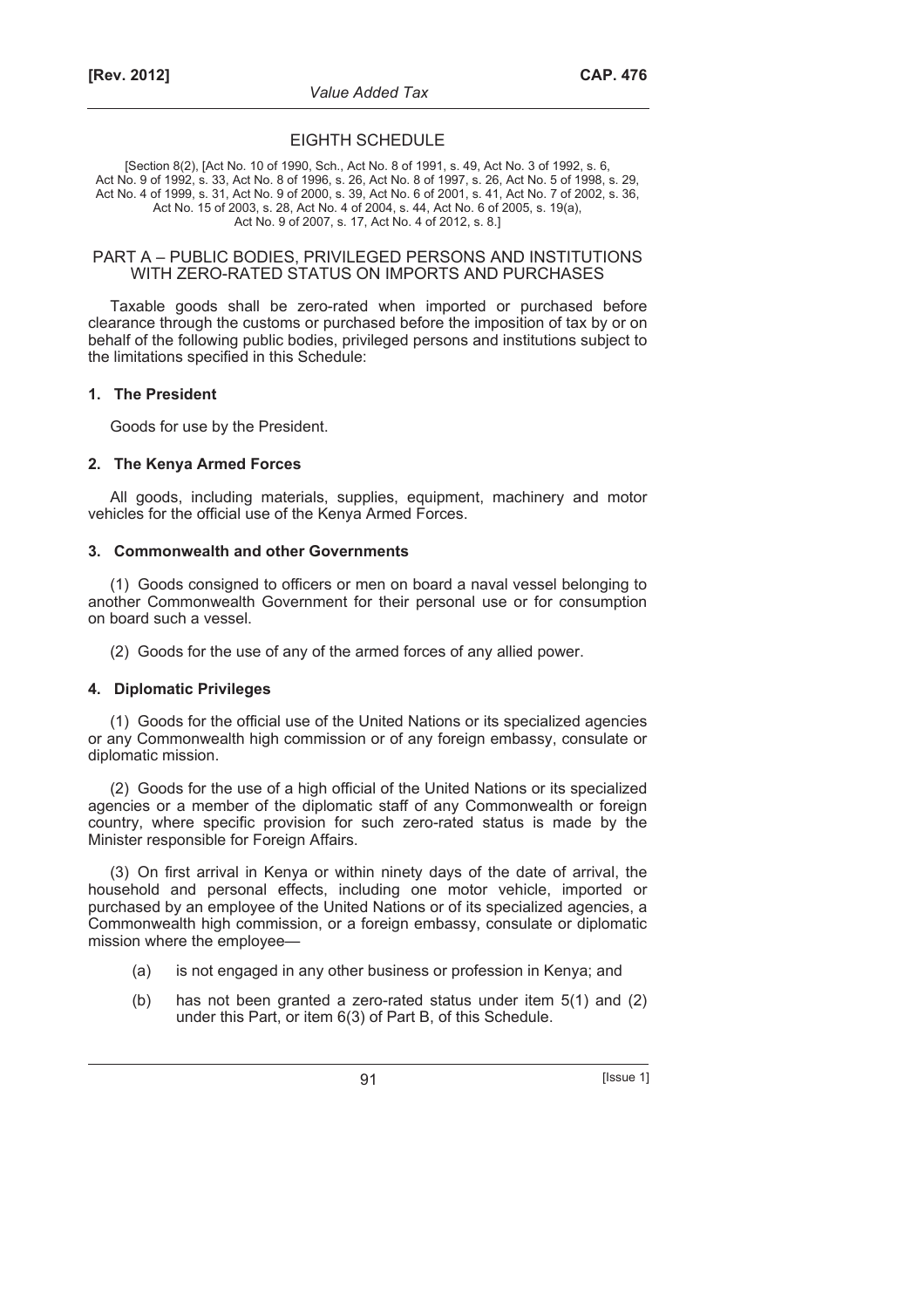### **5. Aid Agencies**

(1) Household and personal effects of any kind including one motor vehicle imported or purchased by entitled personnel or their dependants within ninety days of their first arrival in Kenya, or such longer period, not exceeding three hundred and sixty days from the date of arrival, as may be approved by the Treasury in specific cases, where the entitled personnel and their dependants have not been granted zero-rated status under item 4(3) of this Part, or item 6(3) of Part B, of this Schedule:

Provided that this zero-rated status shall apply—

- (i) to entitled personnel who may have arrived for a new contract for a term of not less than two years notwithstanding their previous residential status in Kenya while in execution of another aid project;
- (ii) only once in every four years in respect of a motor vehicle where there is an ongoing project;
- (iii) to an additional motor vehicle where there is a bilateral agreement between the Government and an aid agency entered into prior to the 10th June, 1999.

(2) One motor vehicle which the Commissioner is satisfied is imported or purchased as replacement for a motor vehicle originally imported or purchased under paragraph (1) which has been written off due to accident, fire or theft, where the Minister's written approval of such importation or purchase is obtained:

Provided that the tax shall be payable at the appropriate rate if the goods referred to in paragraphs (1), (2) and (3) of this item are disposed of locally, unless they are sold to persons or a body entitled to purchase such goods without the payment of tax.

(3) Goods imported for official use of the Aid Agencies subject to approval by the Treasury.

[Act No. 4 of 1999, s. 31, Act No. 6 of 2001, s. 41.]

### **6. The East African Development Bank**

Goods and equipment imported by the East African Development Bank for its official use.

### **7. The War Graves Commission**

Goods, including official vehicles but not including office supplies and equipment or the property of the Commission's staff, for the establishment and maintenance of war cemeteries by the Commonwealth War Graves Commission.

### **8. The British Council**

Goods for use by the British Council which are or will be a charge against the funds of the Council, not including goods for resale or for the personal use of the staff of the Council.

### **9. Charitable Institutions**

(1) *Deleted by Act No. 9 of 2007, s. 17*.

(2) Goods consigned to or purchased by the St. John Ambulance for use in its activities and for first aid training.

 $[|$ Ssue 1 $]$  92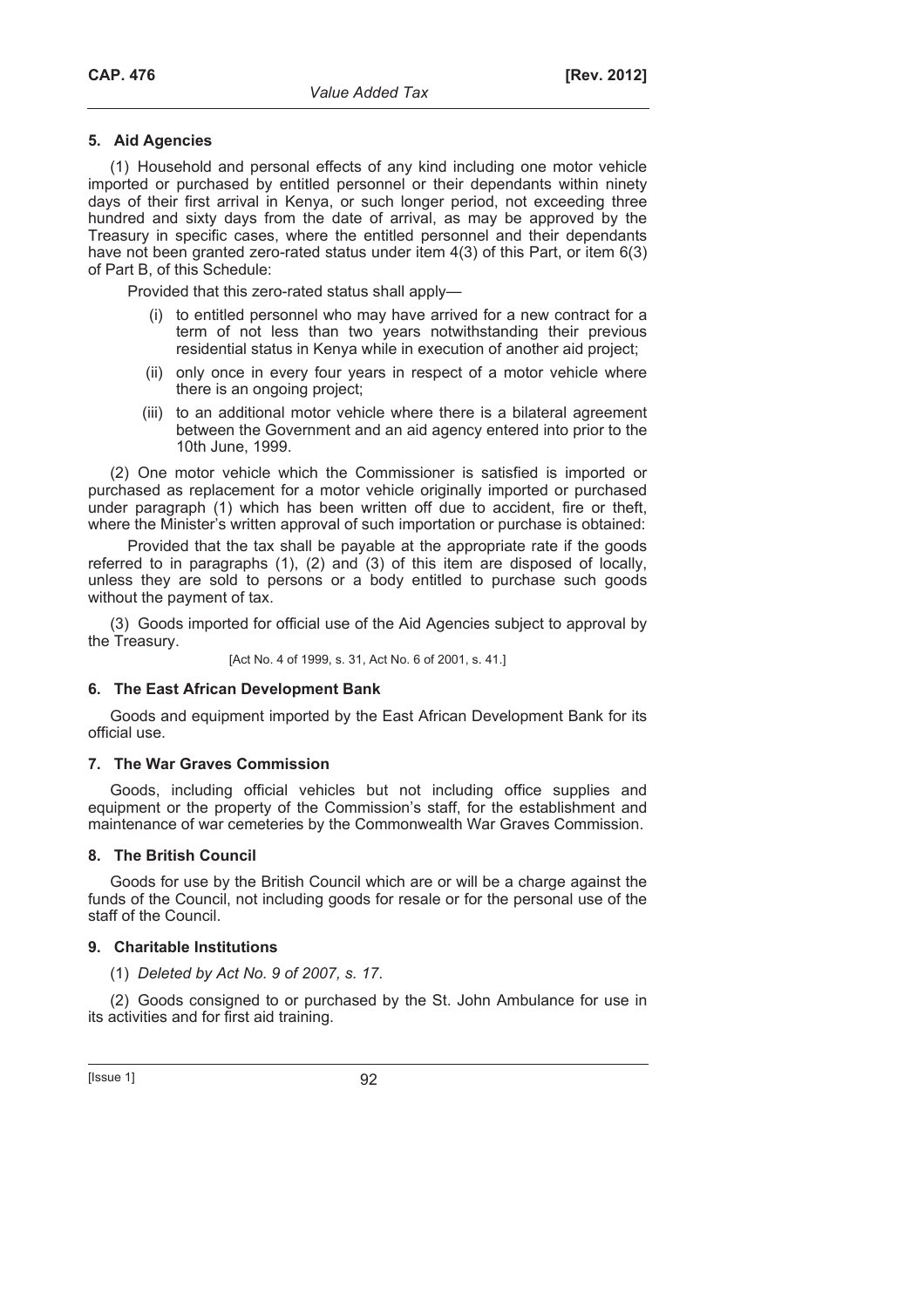(3) (a) Goods consigned to or purchased by the Kenya Red Cross for free distribution in relief work, subject to such limitations and conditions as the Commissioner may impose; and

(b) equipment, motor vehicles and aircraft donated for alleviation of hardship or disaster, subject to such limitations and conditions as the Commissioner may impose, provided the Treasury has given its approval in writing where the tax exceeds Sh. 500,000.

(4) Articles or equipment not intended for resale and not including consumable stores or provisions, for use by the Missions to Seamen or other similar organizations approved for the purpose of this paragraph by the Minister, subject to such limitations and conditions as the Commissioner may impose.

(5) Foodstuffs, vehicles, equipment and other commodities imported or purchased for the National Freedom from Hunger Committee in Kenya exclusively for use in connection with the official activities of the National Freedom from Hunger Campaign of Kenya.

(6) *Deleted by Act No. 6 of 2001, s. 41.*

[Act No. 8 of 1997, s. 26, Act No. 9 of 2000, s. 39, Act No. 6 of 2001, s. 41.]

**10.** *Repealed by No. 6 of 2001, s. 41.* 

#### **11. Disabled, Blind and Physically Handicapped Persons**

Materials, articles and equipment, including motor vehicles, which—

- (a) are specially designed for sole use by disabled or physically handicapped persons, or
- (b) are intended for the educational, scientific or cultural advancement of the blind for the use of an organisation approved by the Government for the purpose of zero-rating:

Provided that—

- (i) the zero-rating in paragraph (a) shall only apply—
	- (AA) once in every four years;
	- (BB) to a person who has not enjoyed another zero rating under this provisions of this Act;
- (ii) paragraph (b) does not apply to motor vehicles.

[Act No. 8 of 1997, s. 26, Act No. 9 of 2000, s. 39, Act No. 6 of 2001, s. 41, Act No. 4 of 2004, s. 44.]

## **12.** *Repealed by Act No. 6 of 2001, s. 41.*

### **13. The President's Award Scheme**

Badges and record books for use exclusively in the President's Award Scheme.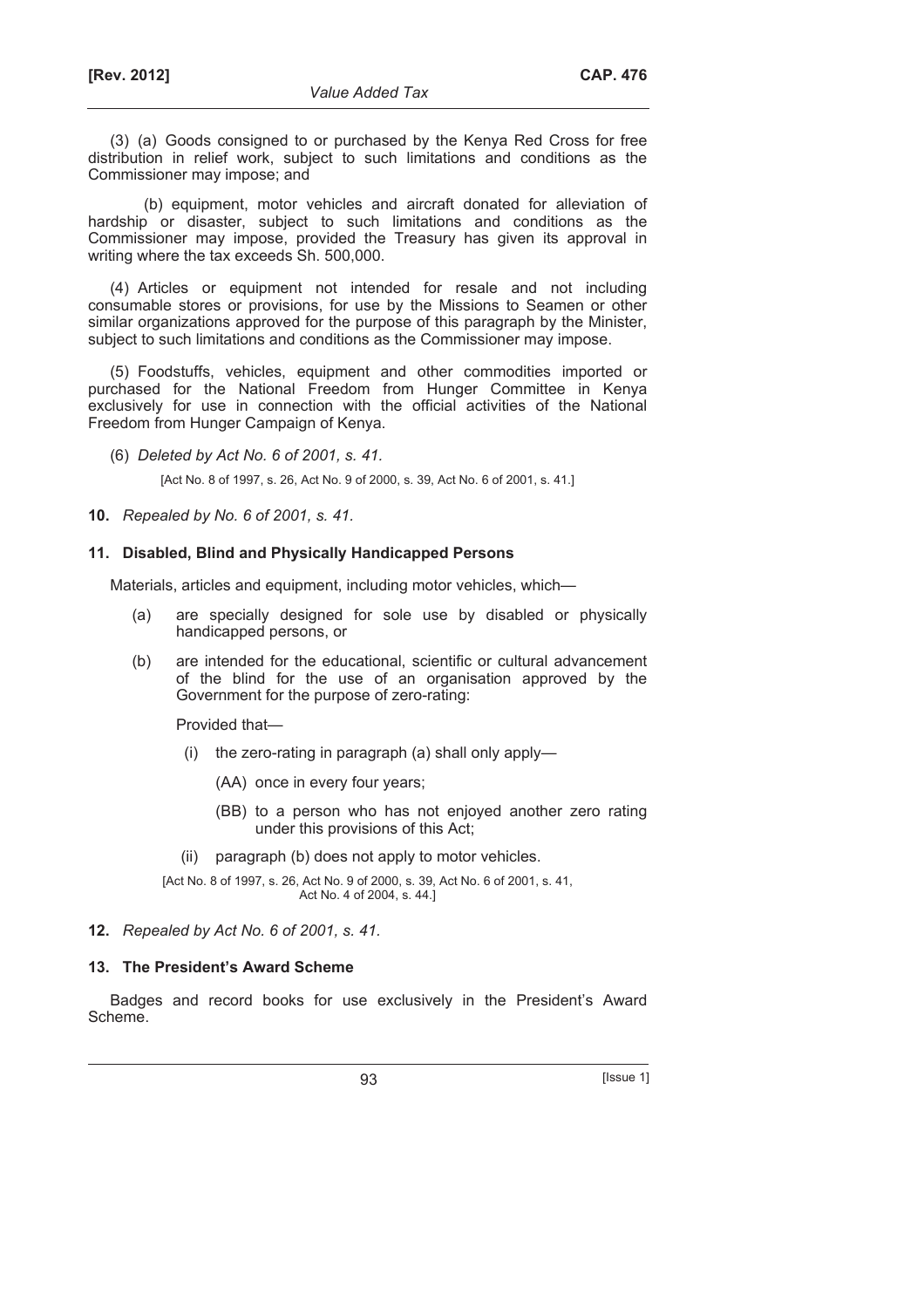## **14. The Desert Locust Control Organization and International Red Locust Control**

(1) Goods, including motor vehicles, scientific equipment, apparatus, chemicals, petroleum fuels and other materials imported or purchased by the Desert Locust Control organization for East Africa for its official use or for the personal use of such members of that Organization as may be declared to be entitled officers by the Ministry responsible for Foreign Affairs.

(2) One motor vehicle imported or purchased within three months of first arrival in Kenya by an entitled officer of the Desert Locust Control Organization for his personal use.

(3) Goods imported or purchased for the official use of the International Red Locust Control Organization for Central and Southern Africa.

## **15. The Navy, Army and Air Force Institute and the Armed Forces Canteen Organization**

Goods for the Navy, Army and Air Force Institute and the Armed Forces Canteen Organization, subject to such limitations as the Commissioner may specify, provided that such goods are marked with the inscription "NAAFI" or "AFCO", as the case may be, or where it is unsuitable to mark the goods, the containers, bags or packets thereof shall be so marked.

**16.** *Repealed by Act No. 6 of 2001, s. 41.* 

## **17. The Wellcome Trust**

(1) All equipment and drugs imported or purchased by the Wellcome Trust, with the prior approval of the Ministry of Health, for use in connection with medical research.

(2) Motor vehicles imported or purchased by the Wellcome Trust, with the prior approval of the Ministry of Health and paid for by the Trust, for use by personnel of the science laboratories operated by the Trust.

# **18. The African Medical and Research Foundation**

*Bona fide* gifts, or materials and equipment, consigned to or purchased by the African Medical and Research Foundation including—

- (1) high frequency single side band radio transceivers, spares and accessories; antenna materials and fittings, radio alert alarm transmitter receivers and accessories;
- (2) filming materials, strip slide projectors and surgical instruments;
- (3) drugs;
- (4) aircraft, aircraft equipment and spares, but not including (either as gifts or otherwise) motor vehicles:

Provided that materials and equipment specified in subparagraphs (1), (2) and (3) shall be for the sole use of the above Foundation or for loan to hospitals and clinics but not for the purpose of distribution to any person or institution by way of gift.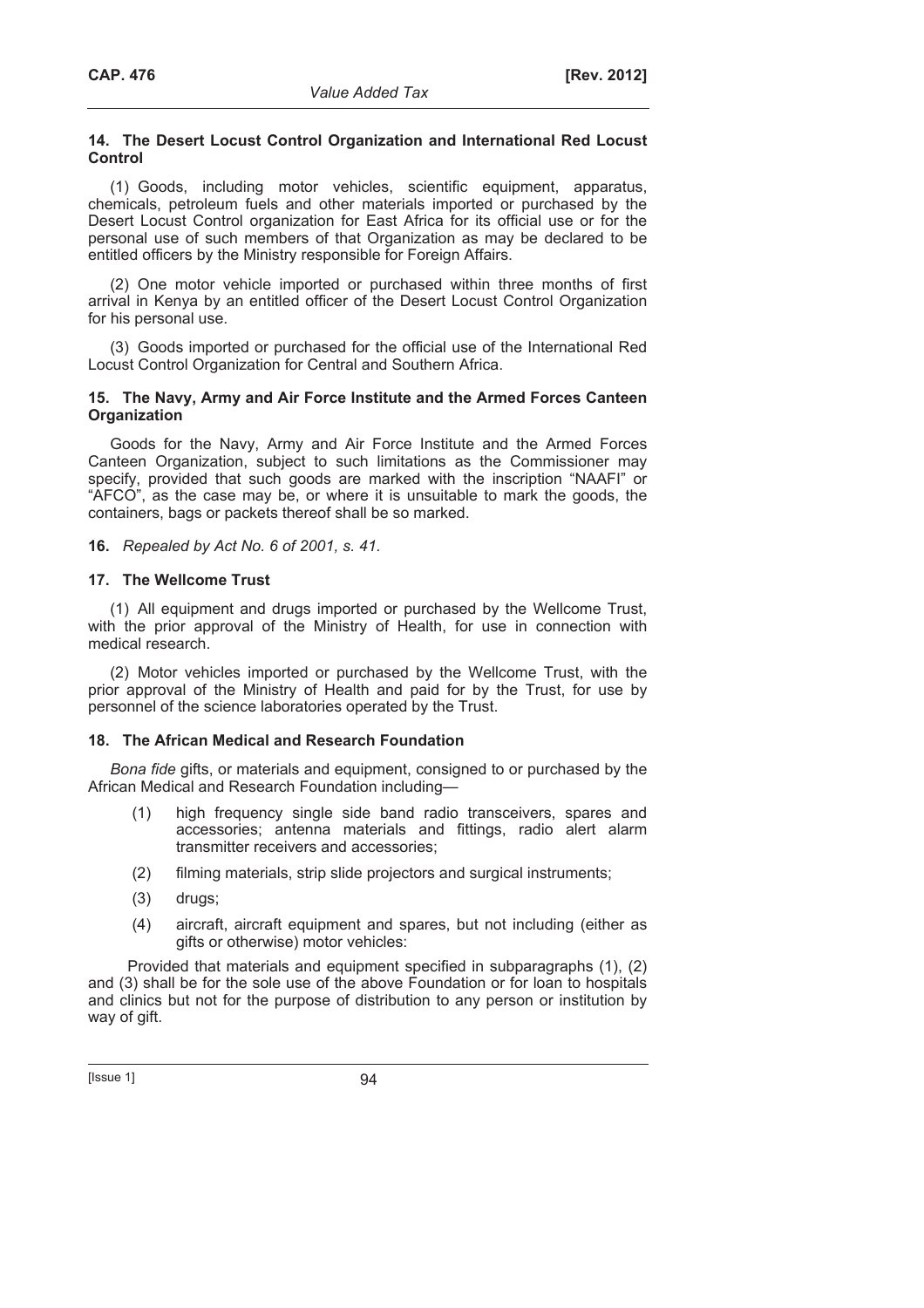## **19. Museum Exhibits and Equipment**

(1) Museum and natural history exhibits and specimens and scientific equipment for public museums; and

(2) Chemicals, reagents, films, film strips and visual aids equipment, imported or purchased prior to clearance through customs by the National Museums.

[Act No. 6 of 2001, s. 41.]

**20.** *Repealed by Act No. 4 of 2004, s. 44.* 

# **21. Returning Kenya Government's Foreign Missions Personnel**

One personal motor vehicle (excluding buses and mini-buses of seating capacity of more than 13 passengers and a load carrying vehicle of a load carrying capacity exceeding two tonnes) imported by an officer or his spouse returning from a posting in Kenya's missions abroad and which is not zero-rated under item 6(4) of Part B of this Schedule:

Provided that zero-rating under this item shall not apply—

- (a) unless the public officer is recalled by the Government before he completes his normal tour of duty;
- (b) unless, in the case of an officer's spouse, the spouse had accompanied the officer in the foreign mission and is returning with the officer;
- (c) to an officer who has been recalled for re-posting to another mission outside Kenya;
- (d) unless the motor vehicle was purchased prior to such recall;
- (e) unless the zero-rating is approved in writing by the Treasury;
- (f) if the officer or the spouse has either enjoyed a similar privilege within the previous four years from the date of importation or has imported a motor vehicle free of tax under item 6(4) of Part B of this Schedule within the two years immediately before his arrival;
- (g) unless the vehicle is imported within ninety days of the date of the arrival of the officer or spouse, or such longer period, not exceeding three hundred and sixty days from such arrival, as the Commissioner may allow.

[Act No. 8 of 1997, s. 26, Act No. 15 of 2003, s. 28.]

# **22. Safari Rally Drivers**

(1) One motor vehicle for each Safari Rally driver and spare parts specified in paragraph (2), which—

- (a) are imported or purchased prior to clearance through customs for use in the Safari Rally;
- (b) having been temporarily imported under section 117 of the East African Community Customs Management Act, 2004, for use in the Safari Rally, are purchased during the period of temporary importation by a rally driver resident in Kenya for use in the Safari Rally;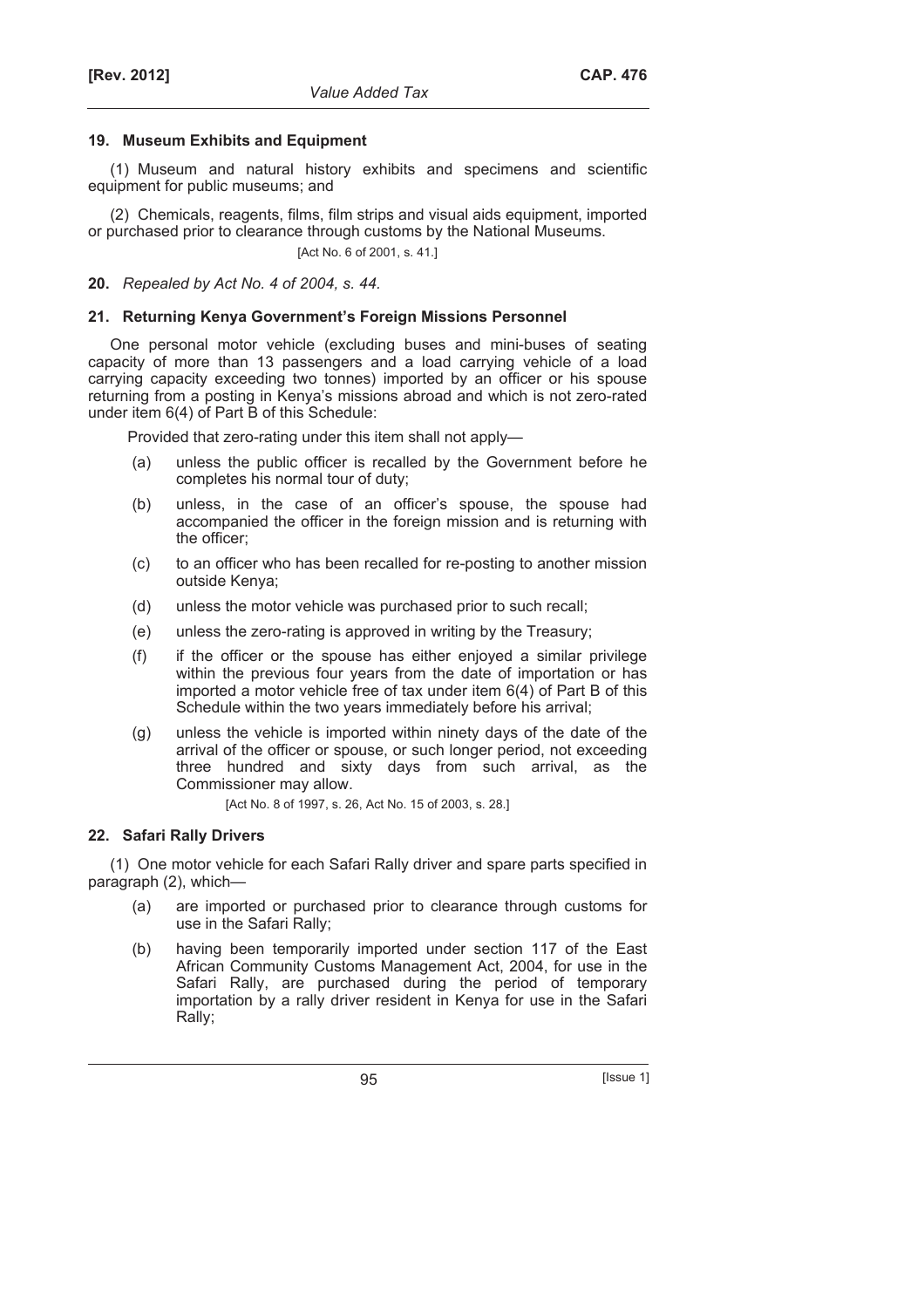- (c) having been imported under conditions whereby they have been zero-rated under this Schedule, or whereby remission or refund of tax has been granted by the Minister, are purchased by a rally driver resident in Kenya for use in the Safari Rally; and
- (d) in the case of vehicles only, are assembled in Kenya and purchased by a rally driver for use in the Safari Rally.

(2) Paragraph (1) shall apply to the following spare parts imported by a rally driver for use in the Safari Rally—

- (a) one engine assembly complete, or such individual parts making up one engine as the rally driver requires, including, in either case, a starter motor, alternator and clutch;
- (b) one gear box assembly complete;
- (c) one differential assembly and one front and rear axle assembly, or such individual parts making up one front and rear axle assembly as the rally driver requires;
- (d) not more than four front suspension assemblies, or such individual parts making up those assemblies as the rally driver requires;
- (e) not more than two sets of rear shock absorbers;
- (f) not more than twelve rally type rims; and
- (g) not more than thirty rally tyres.

(3) Zero-rating under paragraph (1) is made on the conditions that—

- (a) it applies only to motor vehicles and parts imported or purchased for use by *bona fide* rally drivers resident in Kenya and recommended by the Safari Rally Limited;
- (b) *deleted by Act No. 6 of 2001, s. 41.*
- (c) where the motor vehicles or parts cease to be used, or, in the case of parts, to be assigned for use, for Safari Rally purposes, or are disposed of in Kenya to persons not entitled to zero rating, or remission of tax, tax shall, subject to paragraph(5), immediately become payable at the appropriate rate.

(4) Nothing in paragraph (3)(a) or (c) shall prevent a motor vehicle or spare parts from being used in other rallies in Kenya.

(5) Where a person to whom zero-rating or remission of tax has been granted under this item fails to take part in the rally, tax shall become payable at the rate applicable on the date the rally ends.

[Act No. 9 of 2000, Act No. 6 of 2001, s. 41, s. 39, Act No. 6 of 2005, s. 19.]

### **23. Kenya Police, National Security Intelligence Service, Administration Police, Kenya Wildlife Service and Kenya Prisons**

Equipment, machinery, uniforms, uniform materials and motor vehicles, including aircraft and vessels, imported or purchased for the official use of the Kenya Police, National Security Intelligence Service, Administration Police, Kenya Wildlife Service and Kenya Prisons, with the written approval of the Treasury.

[Act No. 8 of 1997, s. 26, Act No. 4 of 1999, s. 31, Act No. 15 of 2003, s. 28.]

[Issue 1] 96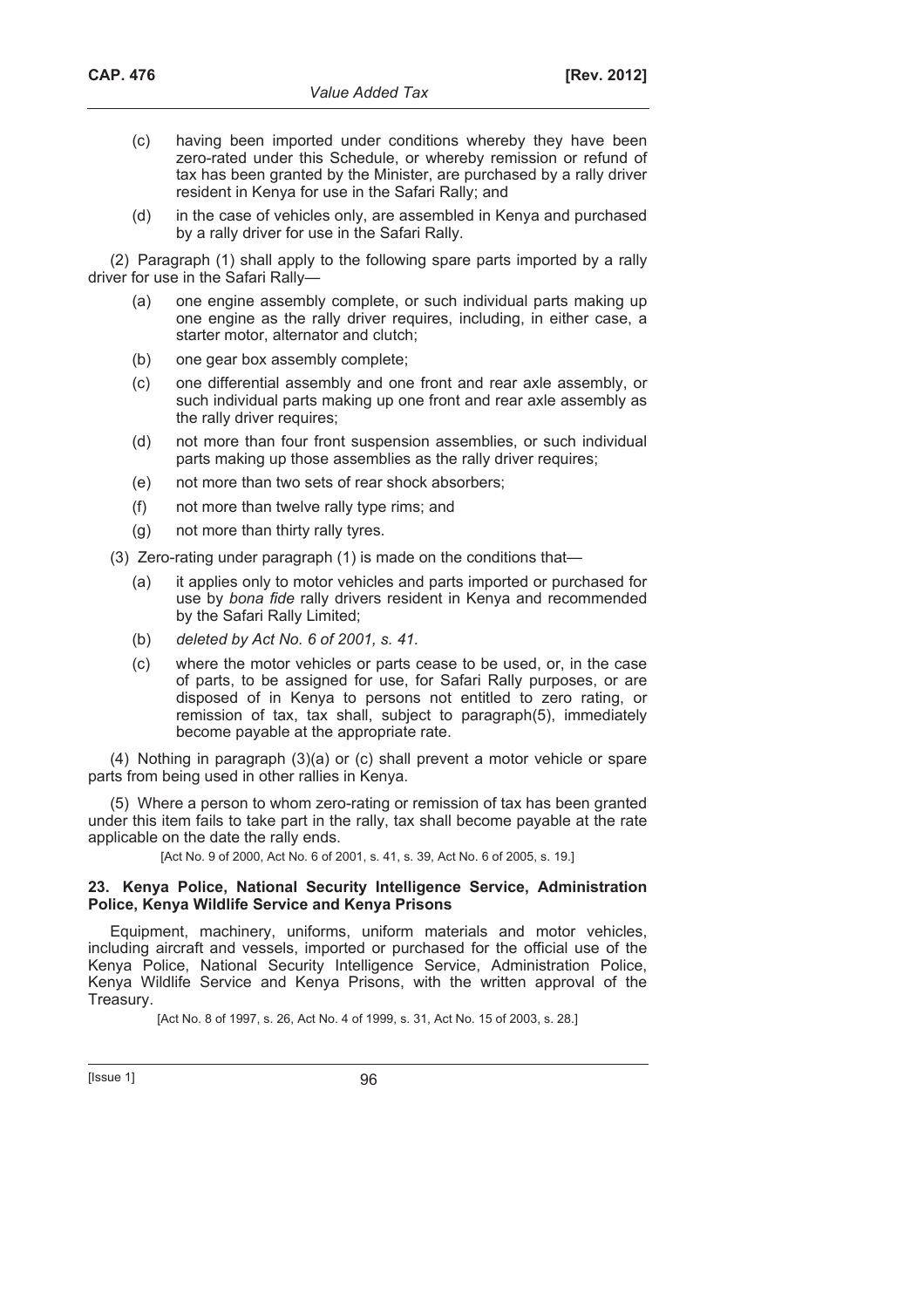### **24.** *Repealed by Act No. 6 of 2001, s. 41.*

## **25. Sports Goods and Equipment**

Goods imported or purchased by or on behalf of, or for donation to, the Ministry for the time being responsible for sports, with prior written approval of the Permanent Secretary to the Treasury given on the recommendation of the Permanent Secretary to the Ministry responsible for sports, for the sole use in the promotion of sports in Kenya.

[Act No. 6 of 2001, s. 41, Act No. 15 of 2003, s. 28.]

#### **26. Registered Manufacturers in Customs Bonded Factories**

Taxable goods imported by registered manufacturers approved by the Treasury, which are used in, wrought into or attached to goods manufactured by them for sale in the course of manufacture in a customs bonded factory.

### **27.** *Repealed by Act No. 6 of 2001, s. 41.*

### **28. Aga Khan Development Network**

Materials and equipment, including motor vehicles imported pursuant to the accord of co-operation for development, between the Government and the Aga Khan Development Network, subject to the written authority of the Permanent Secretary to the Treasury.

#### [Act No. 9 of 2000, s. 39.]

#### **29. Entrants in Motorcycle Rallies**

(1) One motorcycle specially designed for rallying for each entrant in a motorcycle rally and the spare parts thereof specified in paragraph (2), which—

- (a) are imported or purchased prior to clearance through customs for use in a motorcycle rally;
- (b) having been imported under section 143 of the Customs and Excise Act (Cap. 472) for use in a motorcycle rally, are purchased during the period of temporary importation by an entrant in a motorcycle rally resident in Kenya for use in the rally;
- (c) having been imported under conditions whereby they have been zero-rated under this Schedule, or whereby remission or refund of tax has been granted by the Minister, are purchased by an entrant in a motorcycle rally resident in Kenya for use in the rally; and
- (d) in the case of motorcycles, are assembled in Kenya and purchased by an entrant in a motorcycle rally for use in the rally.

(2) Paragraph (1) shall apply to the following spare parts imported or purchased by an entrant in a motorcycle rally for use in the rally—

- (a) one engine assembly;
- (b) four sets of front shock absorbers;
- (c) four sets of rear shock absorbers;
- (d) twelve pairs of tyres.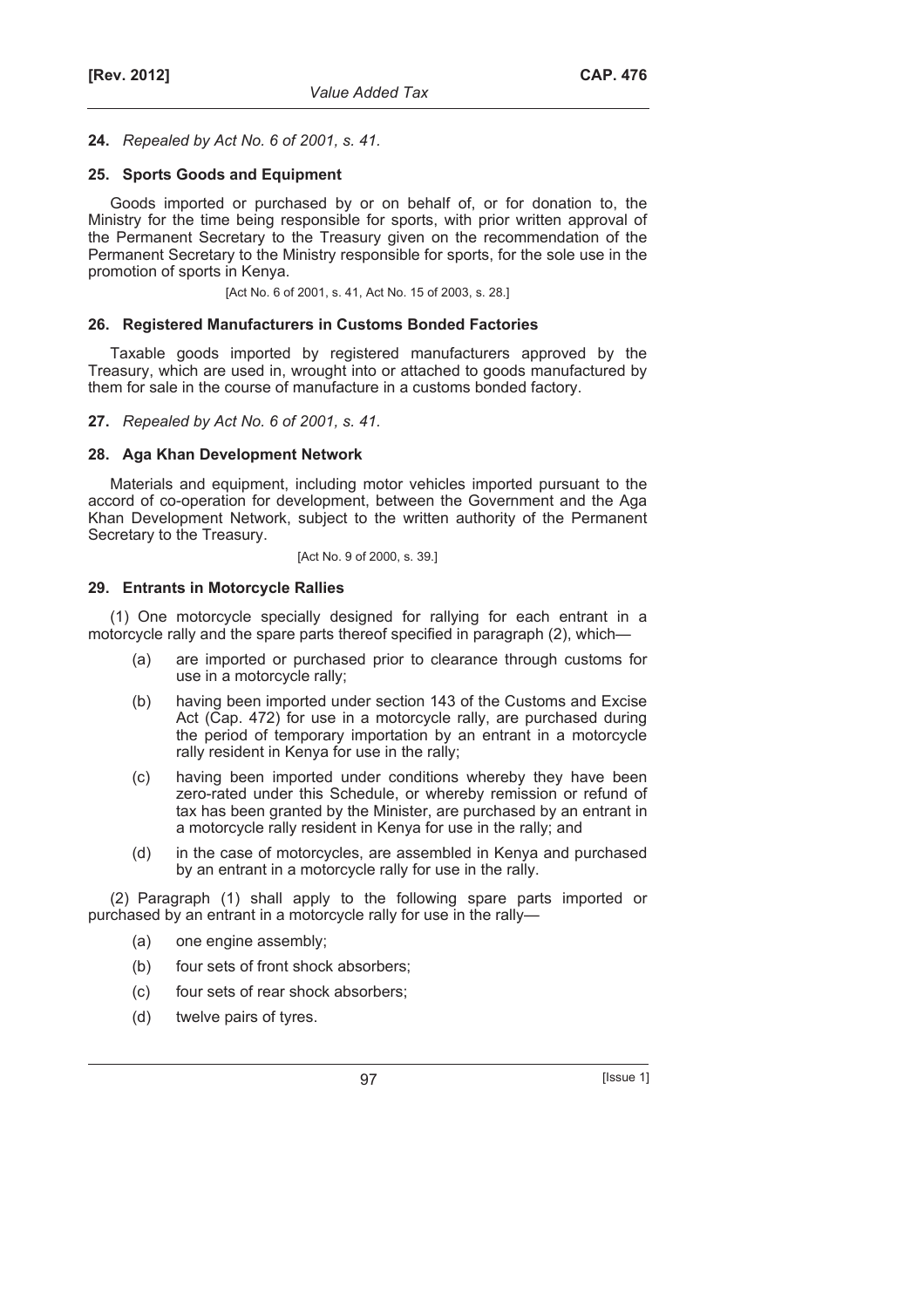- (3) Zero-rating under paragraph (1) shall be granted on condition that—
	- (a) it applies only to motorcycles and parts thereof imported or purchased for use by *bona fide* entrants in a motorcycle rally resident in Kenya and recommended by the Automobile Association of Kenya; and
	- (b) *deleted by Act No. 6 of 2001, s. 41;*
	- (c) where the motorcycle or spare parts thereof cease to be assigned for use in rallying or are disposed of in Kenya to persons not entitled to zero-rating or remission of tax, tax shall become immediately payable at the appropriate rate; and
	- (d) where a motorcycle imported or purchased pursuant to this item is not used in a rally, tax thereon shall immediately become payable at the rate applicable on the date the rally ends.

[Act No. 9 of 2000, s. 39, Act No. 6 of 2001, s. 41.]

# **29. Rural Electrification Authority**

All goods, including materials, supplies, equipment and machinery procured or sourced by the Rural Electrification Authority for the implementation of the Rural Electrification Programme.

[Act No. 4 of 2012, Second Sch.]

### **30. Kenya Military and Police Officers returning from United Nations peace-keeping missions outside Kenya**

One passenger motor vehicle (excluding buses and minibuses of a seating capacity of more than 8 passengers and load carrying vehicles of a load carrying capacity exceeding 1.5 tonnes) imported by a military or police officer returning from a United Nations peace-keeping mission outside Kenya:

Provided that—

- (a) the motor vehicle was purchased prior to the return of the officer into the country;
- (b) the exemption from tax liability shall not exceed the limits specified in the table hereunder—

| Category     | <b>Military Officers</b>             | <b>Police Officers</b>                             | Maximum Tax<br>exempted |
|--------------|--------------------------------------|----------------------------------------------------|-------------------------|
| Category I   | <b>Private to Senior</b><br>Sergeant | Constable to Senior<br>Sergeant                    | KShs. 800,000/=         |
| Category II  | Warrant officer<br>to Captain        | Inspector to Chief<br>Inspector                    | KShs. 1,200,000/=       |
| Category III | Major to Full<br>Colonel             | Superintendent to<br><b>Assistant Commissioner</b> | KShs. 1,500,000/=       |
| Category IV  | Brigadier and<br>above               | <b>Senior Assistant</b><br>Commissioner and above  | KShs. 2,000,000/=       |

[Act No. 15 of 2003, s. 28.]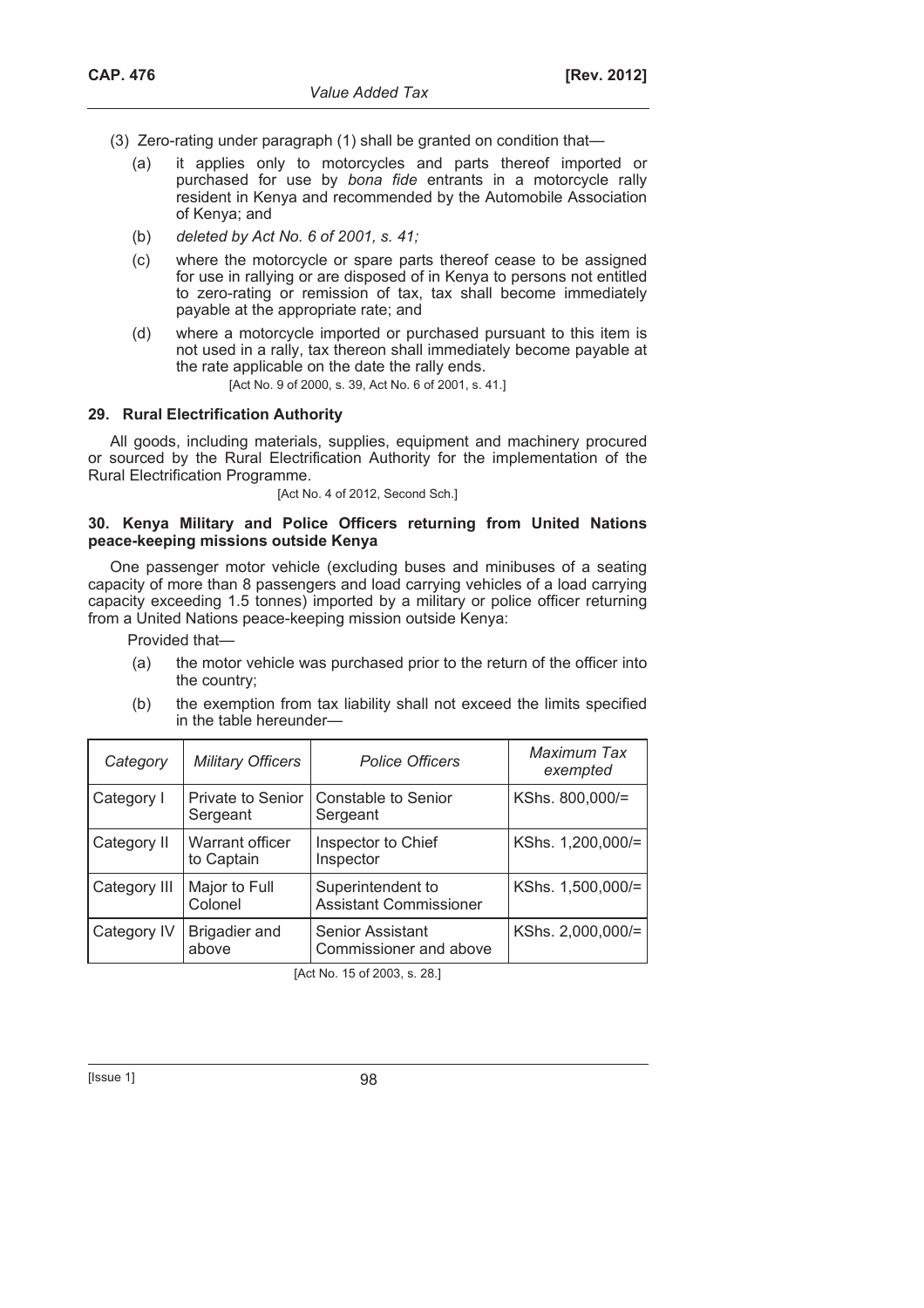#### PART B – SPECIAL GOODS SUBJECT TO ZERO-RATING

[Act No. 9 of 2000, s. 39, Act No. 7 of 2002, s. 36, Act No. 5 of 1998, s. 29, Act No. 15 of 2003, s. 28, Act No. 6 of 2001, s. 41, Act No. 8 of 1996, Act No. 6 of 2005, s. 19(b), Act No. 10 of 2006, s. 15, Act No. 9 of 2007, s. 17, Act No. 8 of 2008, s. 22, Act No. 10 of 2010, s. 20.]

The following goods imported or purchased before clearance through the customs or purchased before the payment of tax generally or leased, hired or chartered shall be zero rated:

#### **1. Aircraft Operations**

(1) Any of the following goods which are imported or purchased for use by any airline designated under an air service agreement between the Government and a foreign Government—

- (a) aircraft; parts and accessories thereof, including engines; air navigational instruments; lighting, radio and radar apparatus and equipment; equipment of a specialised nature for the repair, maintenance and servicing of an aircraft; specialised aircraft loading and unloading equipment; ground signs, stairways for boarding and loading aircraft; catering stores;
- (b) kerosene and aviation spirit solely for use in aircraft engines.

(2) Any of the following goods which are leased or imported or purchased for use by an approved ground handler or caterer—

- (a) equipment of a specialised nature for repairs, maintenance and servicing of an aircraft;
- (b) specialised aircraft loading and unloading equipment; and
- (c) stairways for boarding and loading aircraft.

(3) Aircraft spare parts imported or purchased by aircraft operators or persons involved in the business of aircraft maintenance:

Provided that such spare parts shall be imported or purchased on the recommendation of the Director of Civil Aviation in such quantities and subject to such conditions as the Commissioner may specify.

(4) Jet fuel (Kerosene type) purchased by an aircraft owner or operator for use in an aircraft engine.

[Act No. 8 of 1997, s. 26, Act No. 5 of 1998, s. 29, Act No. 9 of 2007, s. 17.]

#### **2. Deceased Persons' Effects**

Used personal effects, subject to such limitations as the Commissioner may impose, which are not for resale and have been the property of a deceased person and have been inherited or bequeathed to the person to whom they are consigned.

#### **3. Life Saving Apparatus**

Life-belts, lifebuoys and other life saving equipment.

[Act No. 9 of 2000, s. 39.]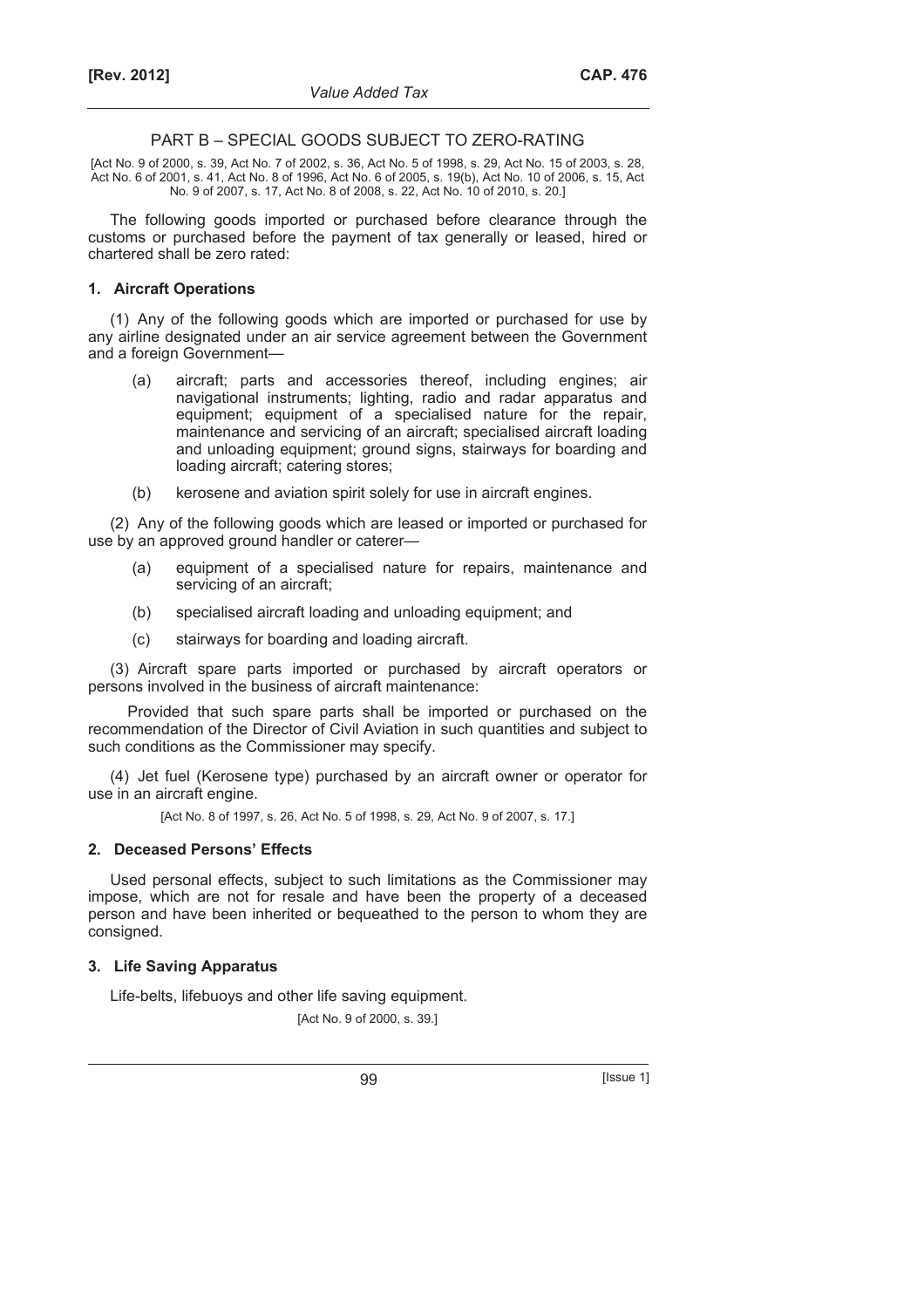# **4. Passengers' Baggage and Personal Effects**

Goods imported by passengers arriving from places outside Kenya subject to the limitations and conditions specified in the following paragraphs:

(1) The goods shall be—

- (a) the property of and accompanying the passenger, except as provided in paragraph (7);
- (b) for the personal or household use of the passenger in Kenya; and
- (c) of such kinds and in such quantities as the proper officer may allow.

(2) Notwithstanding paragraph (1)(c), the following goods shall not be zerorated under this item—

- (a) alcoholic beverages of all kinds, perfumes, spirits and tobacco and manufactures thereof, except as provided in paragraphs (6) and (7);
- (b) fabrics in the piece;
- (c) motor vehicles except as provided in paragraphs (3) and (4);
- (d) any trade goods or goods for sale or disposal to other persons.

(3) Subject to paragraphs (1) and (2), the following goods may be zero-rated under this item when imported as baggage by a person on first arrival, or by a returning resident of Kenya whom the proper officer is satisfied is *bona fide* changing residence from a place outside Kenya to a place within Kenya—

- (a) wearing apparel;
- (b) personal and household effects of any kind which were in his personal or household use in his former place of residence;
- (c) one motor vehicle, (excluding buses and minibuses of seating capacity of more than 13 passengers or load-carrying vehicles of a load carrying capacity exceeding two tonnes) which the passenger has personally owned and used outside Kenya for at least twelve months (excluding the period of the voyage in the case of shipment):

Provided that—

- (i) the person has attained the age of eighteen years; and
- (ii) where the person has previously been granted zero-rating under this paragraph, any subsequent zero-rating shall not apply unless such person has used the motor vehicle so imported into Kenya for a period of not less than four years; and tax has been paid for the motor vehicle upon which zero rating had previously been granted.

(4) Subject to paragraphs (1) and (2), the following goods may be zero-rated under this item when imported as baggage by a person whom the proper officer is satisfied is making a temporary visit not exceeding three months to Kenya—

 (a) non-consumable goods imported for his personal use during his visit which he intends to take out with him when he leaves at the end of his visit;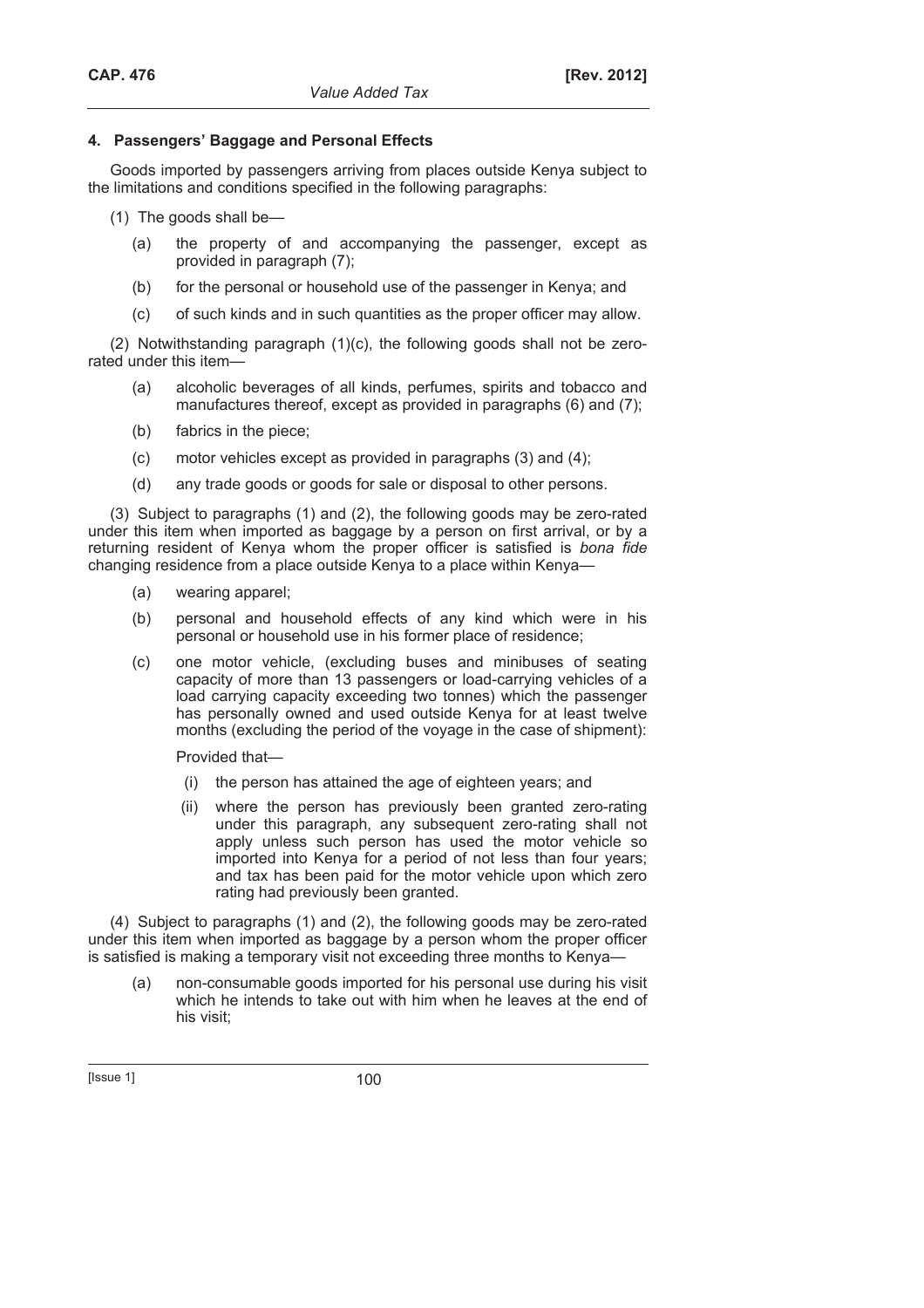- (b) consumable provisions and non-alcoholic beverages, in such quantities and of such kinds as are, in the opinion of the proper officer, consistent with his visit;
- (c) goods imported by a returning resident, being an employee of an international organization the headquarters of which are in Kenya, and who has been recalled for consultations at the organization's headquarters.

(5) Subject to paragraphs (1) and (2), the following goods may be zero rated under this item when imported as baggage by a person who the proper officer is satisfied is a resident of Kenya returning from a visit outside Kenya and who is not changing residence in accordance with paragraphs (3) and (4)—

- (a) wearing apparel;
- (b) personal and household effects which have been in his personal or household use;

(6) Subject to paragraph (1) and subject to subparagraph (b) of this paragraph, tax shall not be levied on the following goods imported by, and in the possession of, a passenger—

- (a) spirits (including liquors) or wine, not exceeding one litre or wine not exceeding two litres;
- (b) perfume and toilet water not exceeding in all one half litre, of which not more than a quarter may be perfume.
- (c) cigarettes, cigars, cheroots, cigarillos, tobacco and snuff not exceeding in all 250 grammes in weight:

Provided that the tax free allowance under this paragraph shall be granted only to passengers who have attained the age of eighteen years.

- (7) Subject to paragraphs (1) and (2)—
	- (a) the zero rating granted in accordance with paragraphs (3), (4) and (5) may be allowed in respect of baggage imported within ninety days of the date of arrival of the passenger or such further period, not exceeding three hundred and sixty days from such arrival, as the Commissioner may allow;
	- (b) the tax free allowances granted in accordance with paragraph (6) shall not be allowed in respect of goods specified in the paragraph imported in unaccompanied baggage.

(8) Where any person who has been granted zero-rating under paragraphs (3) or (4) changes his residence to a place outside Kenya within ninety days from the date of his arrival, he shall export his personal or household effects within thirty days, or such further period, not exceeding sixty days from the date he changes such residence to a place outside Kenya, as the Commissioner may allow, otherwise tax shall become due and payable from the date of importation.

(9) Subject to paragraphs (1) and (2), goods up to the value of three hundred United States Dollars for each traveller in respect of goods, other than goods referred to in paragraph (8), shall be zero rated when imported by the traveller in his or her accompanied baggage, or upon his or her person and declared by him or her to an officer, provided that the person has been outside Kenya for a period in excess of twenty-four hours.

> [Act No. 8 of 1997, s. 26, Act No. 5 of 1998, s. 29, Act No. 4 of 1999, s. 31, Act No. 9 of 2000, s. 39, Act No. 6 of 2005, s. 19(b), Act No. 10 of 2010, s. 20.]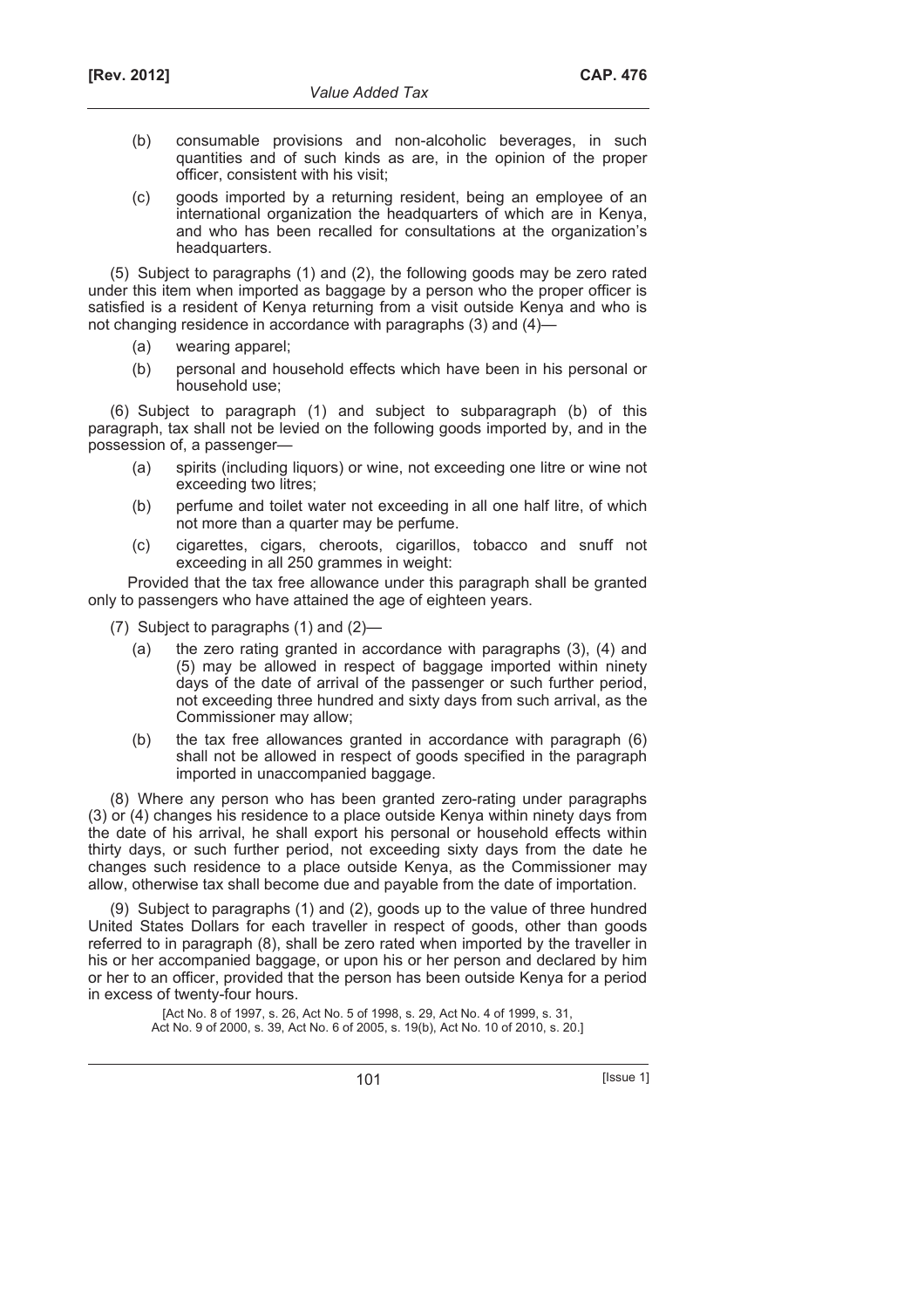## **5.** *Repealed by Act No. 7 of 2002, s. 36.*

### **6. Protective Apparel, Clothing Accessories and Equipment**

Articles of apparel, clothing accessories and equipment specially designed for safety or protective purposes for use in registered hospitals and clinics or by local authorities in fire fighting.

[Act No. 9 of 2000, s. 39, Act No. 6 of 2001, s. 41.]

## **7. Ships and other Vessels**

(1) Passenger and cargo vessels of all kinds of twenty-five net register tonnage or more, cable ships, ice breakers, floating factories, whale-catching vessels, trawlers and other commercial and non-commercial fishing vessels (other than sport-fishing vessels), weather ships, hopper barges; lighters, pontoons (being flat decked vessels used for the transportation of persons or goods) and ferry boats; parts and accessories, but not including batteries and sparking plugs leased, imported or purchased by a ship or vessel operator.

(2) Lighthouses, buoys and other non-portable accessories imported or purchased for installation to guide vessels.

[Act No. 10 of 2006, s. 15, Act No. 9 of 2000, s. 39, Act No. 9 of 2007, s. 17.]

**8.** *Repealed by Act No. 7 of 2002, s. 36.* 

**9.** *Repealed by Act No. 6 of 2001, s. 41.* 

#### **10. Materials and Equipment for use in the Construction of Tourist Hotels Financed from External Sources**

All materials and equipment, excluding vehicles, the importation of which is approved by the Permanent Secretary to the Treasury, for use in the construction of a tourist hotel financed from external sources, subject to the production of such evidence as the Commissioner may require as to the quantity, quality and type of goods required for the project.

[Act No. 9 of 2000, s. 39.]

**11.** *Repealed by Act No. 6 of 2001, s. 41.* 

**12.** *Repealed by Act No. 7 of 2002, s. 36.* 

**13.** *Repealed by Act No. 6 of 2001, s. 41.* 

### **14. Rewards Earned by Kenyan Sportsmen**

Goods including one motor vehicle (excluding buses and minibuses of seating capacity of more than 13 passengers and load carrying vehicles of load capacity exceeding two tonnes) imported under written authority of the Permanent Secretary to the Treasury on the recommendation of the Commissioner responsible for sports and games, by a returning Kenyan sportsman (excluding rally drivers), and upon the production of a certificate issued by a national or internationally recognized sports organisation that the goods have been received as his or part of his award.

[Act No. 9 of 2000, s. 39.]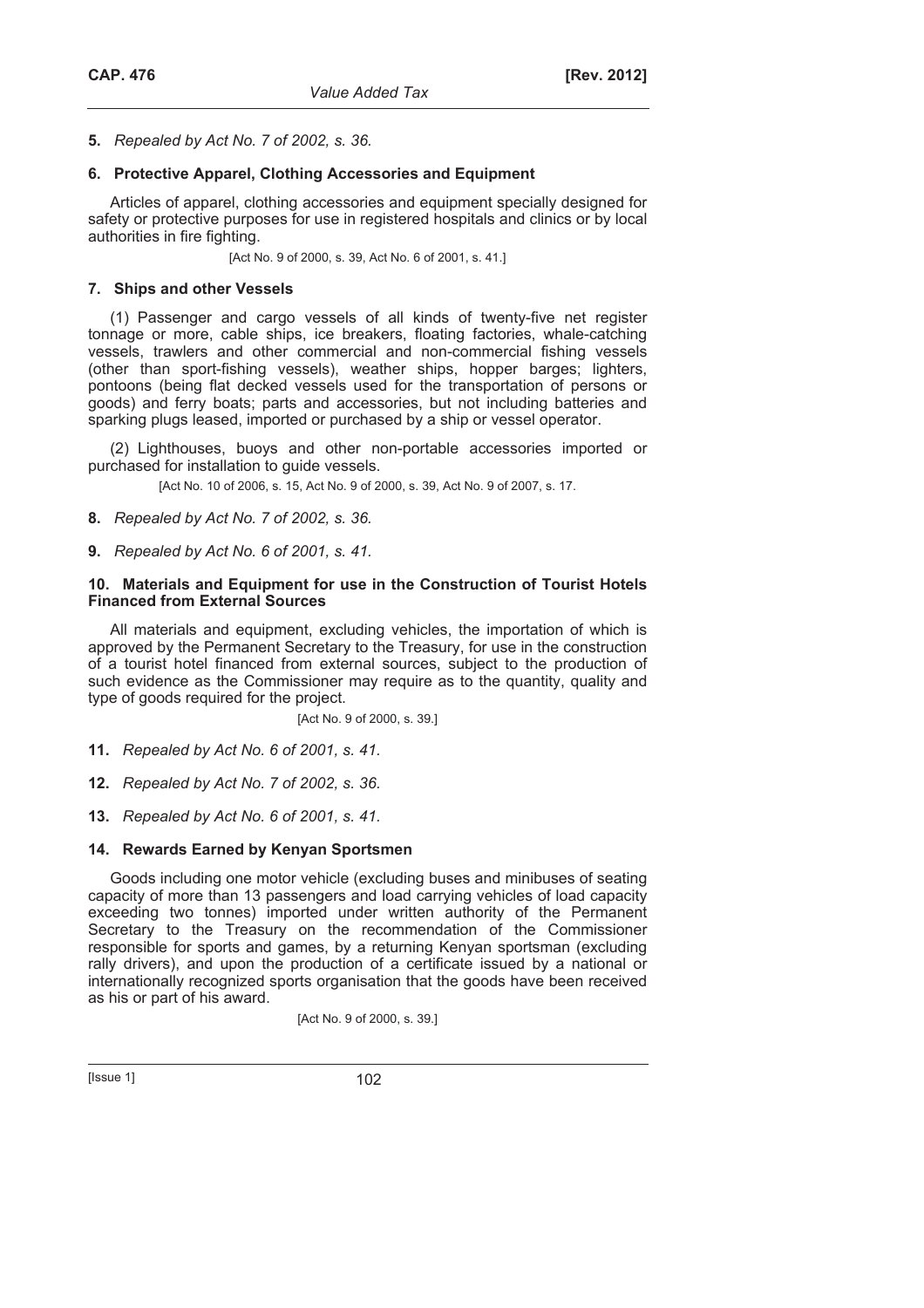(1) Imported containers specially designed for repetitive use, printed or inscribed with the name of a foreign buyer of Kenyan produce, for packing and exporting Kenyan produce.

(2) Imported containers which the Commissioner, on the recommendation of the Director of Veterinary Services, is satisfied are specially designed for storing semen for artificial insemination.

[Act No. 8 of 1996, Act No. 9 of 2000, s. 39.]

**16.** *Repealed by Act No. 7 of 2002, s. 36.* 

## **17. Equipment for Electric Power Generation**

Capital equipment, excluding motor vehicles and office equipment, for privately financed electric power generation projects with capacity to sell electricity into the national grid:

Provided that the zero-rating granted under this item shall, unless earlier revoked, expire on 31st December, 2003.

[Act No. 9 of 2000, s. 39, Act No. 7 of 2002, s. 36.]

## **18. Chemically Defined Compounds used as Fertilisers**

Calcium Nitrate, Magnesium Sulphate, Magnesium Nitrate, Potassium Nitrate, Plant Nutrient Chelates (Iron, Zinc, Sulphur, Calcium, Molybdenium, Manganese and Boron) or such other compounds, which are used as fertilisers and which the Commissioner is satisfied, upon the recommendation of the Director of Agriculture, are for agricultural use, in such quantities and on such conditions as the Commissioner may specify.

[Act No. 9 of 2000, s. 39, Act No. 6 of 2001, s. 41.]

# **19. Urine Bags, Diapers for Adults and Hygienic Bags**

Urine bags, diapers for use by adults and hygienic bags for medical or hygienic use, in such quantities as the Commissioner may allow.

[Act No. 4 of 2004, s. 44.]

# **20. Tea supplied to Tea Auction Centres**

Coffee and tea purchased from coffee and tea auction centres, provided that such coffee and tea shall be exported by the purchased.

[Act No. 5 of 1998, s. 29, Act No. 4 of 1999, s. 31, Act No. 9 of 2000, s. 39.]

# **21. Specialized ship loading and unloading equipment**

Specialized equipment for ship loading and unloading, leased or imported or purchased by Gazetted Port Operators and Inland Container Depot Operators, in such quantity as the Commissioner may allow.

[Act No. 9 of 2000, s. 39, Act No. 9 of 2007, s. 17(b)(iii).]

**22.** *Repealed by Act No. 6 of 2001, s. 41.* 

# **23. Plastic Sheetings for Agricultural, Horticultural of Floricultural use**

(a) Shade netting or materials of plastics;

103 **[Issue 1]**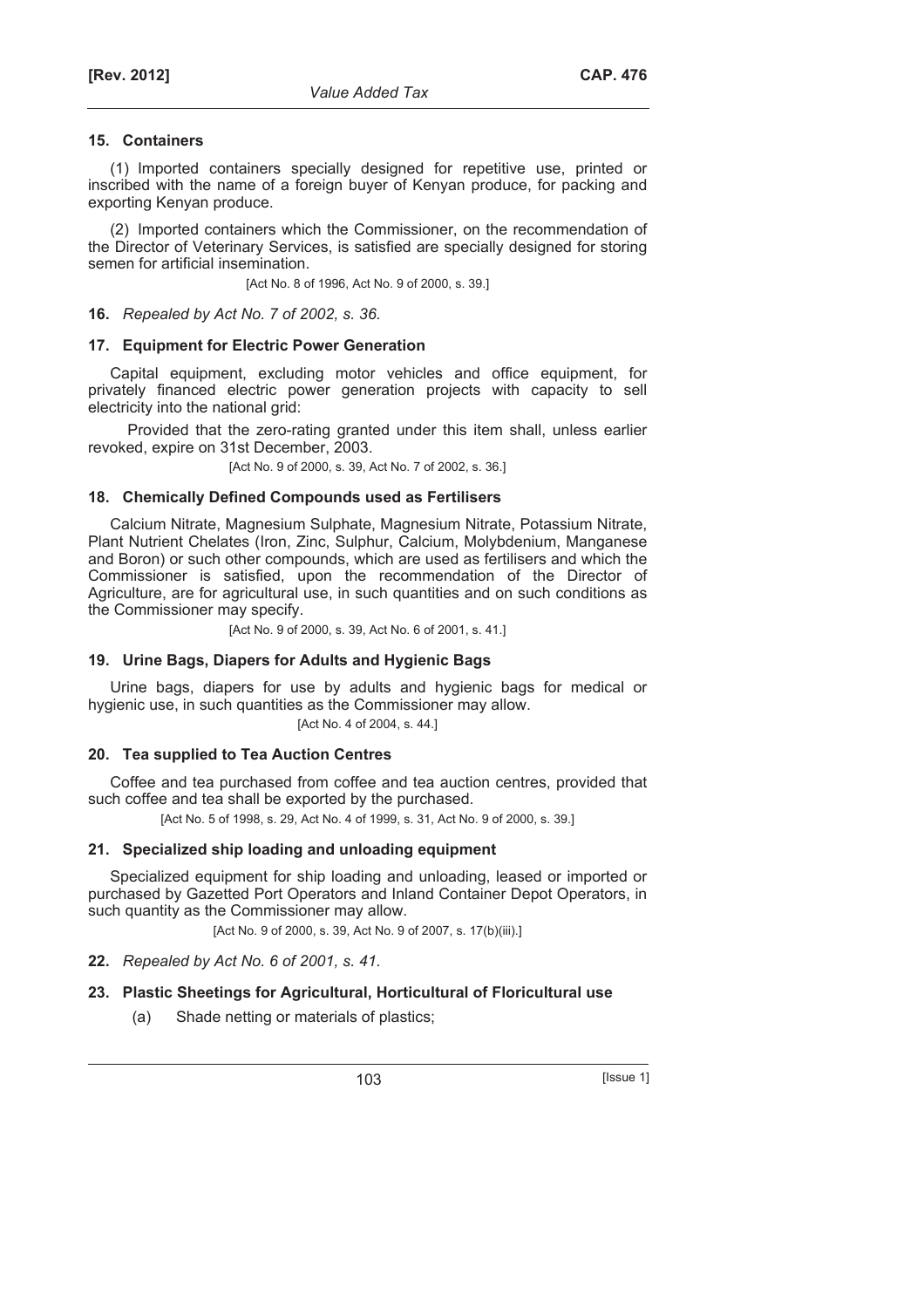- (b) reinforced sheetings of polymers of vinyl chloride (PVC) or of polyethylene;
- (c) high density polyethylene (HDPE) sheetings in rolls for use in lining dams in a farm;
- (d) polyvinyl chloride (PVC) or polyethylene for use in covering greenhouses,

which the Commissioner is satisfied, upon the recommendation by the Director of Agriculture, that they are for agricultural, horticultural or floricultural use in such quantities as the Commissioner may allow.

[Act No. 9 of 2000, s. 39.]

**24.** *Repealed by Act No. 7 of 2002, s. 36.*

**25.** *Repealed by Act No. 7 of 2002, s. 36.* 

## **26. Jet Fuel and Aviation Spirit**

Jet fuel and aviation spirit purchased by an aircraft owner or operator for use in an aircraft engine.

[Act No. 15 of 2003, s. 28.]

#### **27. Electrical energy imported for distribution into the national grid**  [Act No. 15 of 2003, s. 28.]

## **28. Electronic Tax Register**

Electronic tax registers of such type and description as may be prescribed, imported or purchased locally prior to the 30th June, 2006 on the recommendation of the Commissioner and subject to such conditions as the Commissioner may specify.

### [Act No. 4 of 2004, s. 44.]

## PART C – ZERO-RATING OF GOODS AND SERVICES IMPORTED OR PURCHASED BY PERSONS WITH DIPLOMATIC PRIVILEGES [Act No. 5 of 1998, s. 29.]

Taxable goods or services imported or purchased by persons with diplomatic privileges under the Privileges and Immunities Act (Cap. 179) certified by the Minister for the time being responsible for foreign affairs subject to such conditions as the Commissioner may require.

### PART D

*Repealed by Act No. 9 of 2000, s. 39.*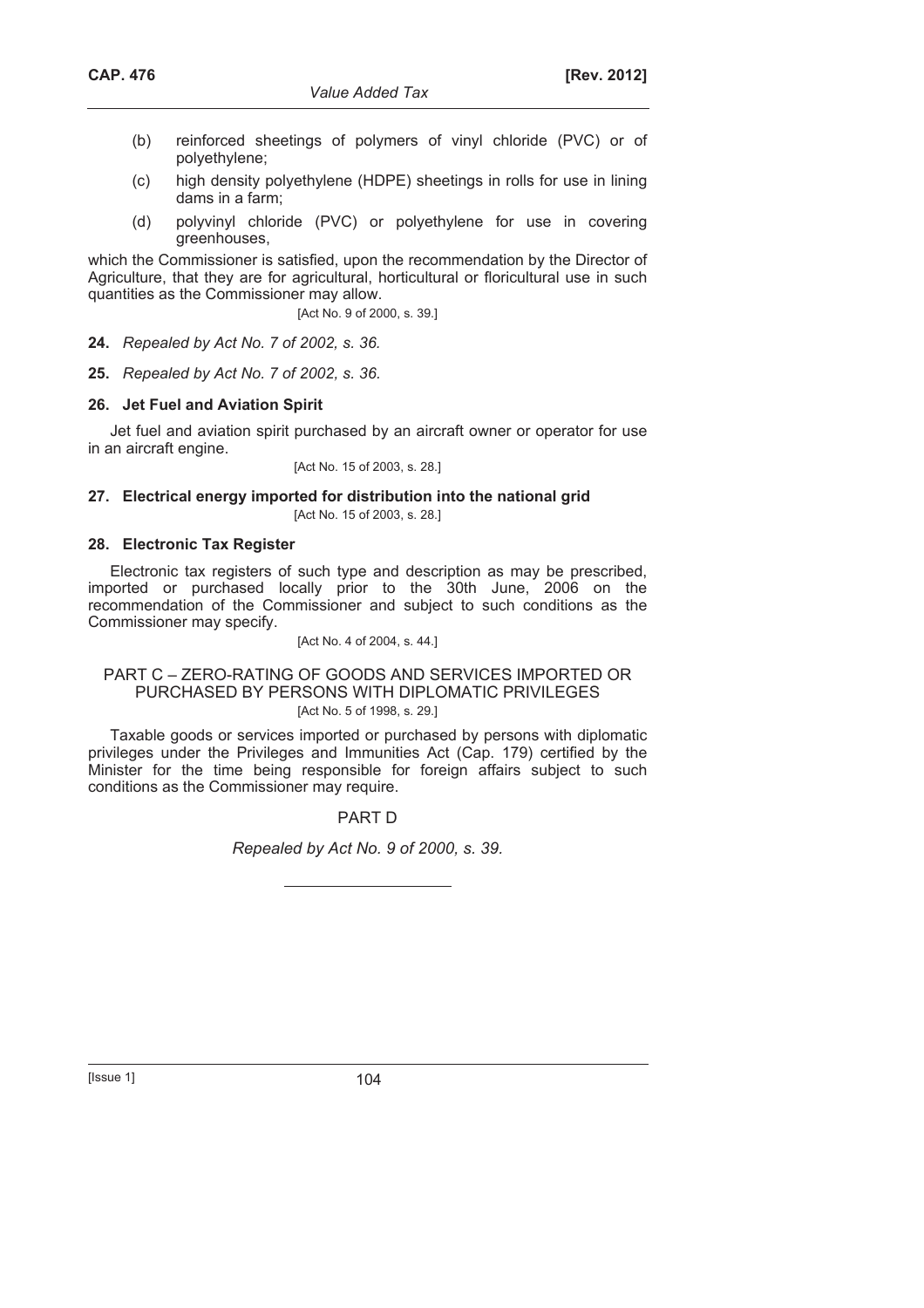*Value Added Tax* 

# NINTH SCHEDULE [Section 3(6), Act No. 10 of 1990, s. 33.]

# DECLARATION BY OFFICER

I ........................................, do declare that I will be true and faithful to the best

of my knowledge and power in the execution of the trust committed to my charge and inspection in the service of the Value Added Tax Department, and that I will not acquire, take or receive any fee, perquisite, gratuity or reward whether pecuniary or of any sort of description whatever, either directly or indirectly, for any service, act, duty, matter or thing done or performed, or to be done or performed, in the execution or discharge of any of the duties of my office or employment on any account whatsoever, other than my salary and what is, or may be, allowed me by law or by a special order of the Government.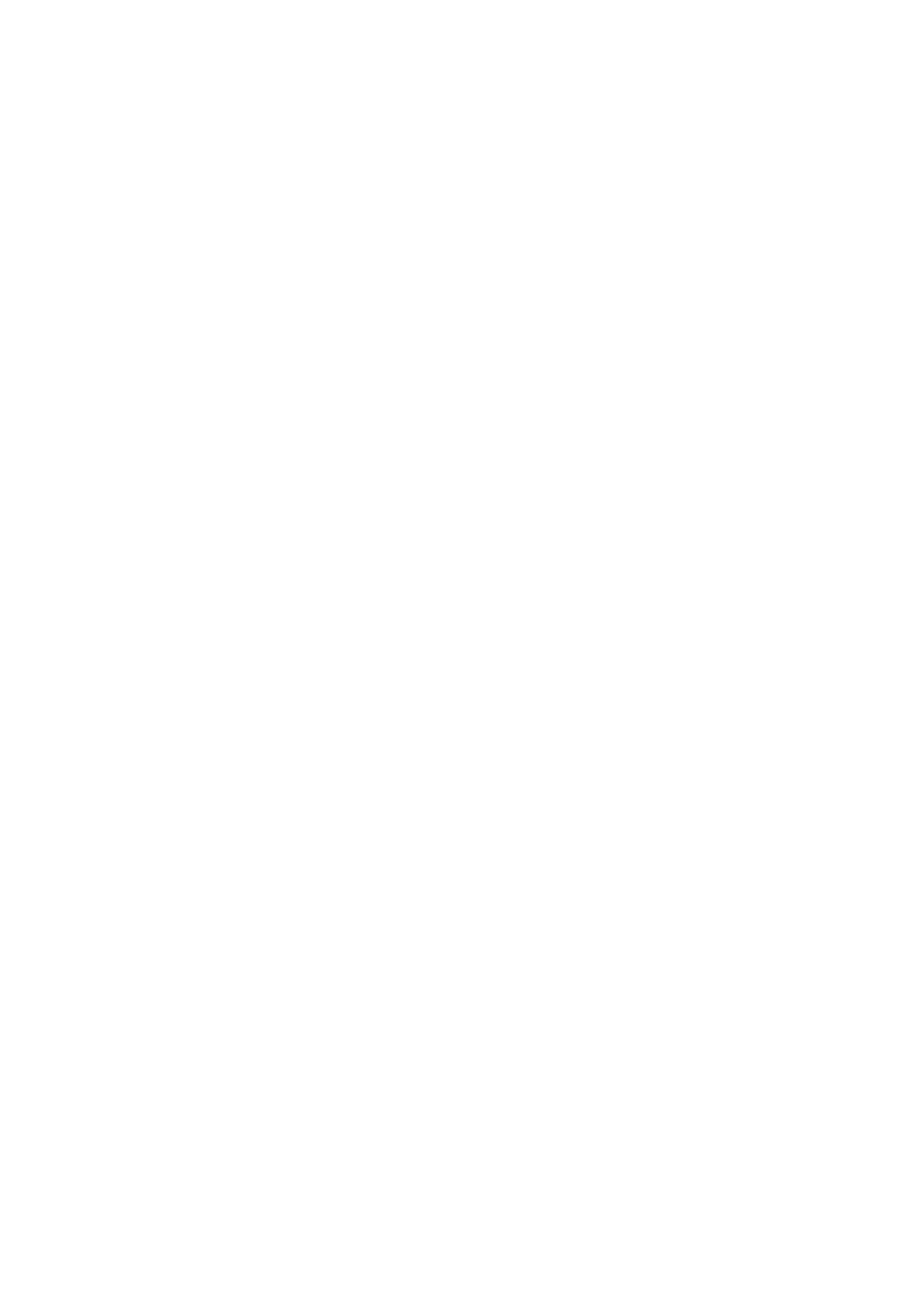*Value Added Tax* 

**[Subsidiary]** 

# **CHAPTER 476**

# **VALUE ADDED TAX ACT**

# SUBSIDIARY LEGISLATION

*List of Subsidiary Legislation* 

|    |                                                                           | Page |
|----|---------------------------------------------------------------------------|------|
| 1. |                                                                           | 109  |
| 2. |                                                                           | 115  |
| 3. |                                                                           | 119  |
| 4. |                                                                           | 131  |
| 5. | Value Added Tax (Remission) (Official Aid Funded Projects) Order, 2003    | 133  |
| 6. | Value Added Tax (Remission) (Investments) Regulations, 2004               | 135  |
|    | 7. Value Added Tax (Tax Withholding) Regulations, 2004                    | 139  |
| 8. | Value Added Tax (Electronic Tax Registers) Regulations, 2004              | 141  |
| 9. |                                                                           | 147  |
|    | 10. Value Added Tax (Remission) (Low Income Housing Projects) Order, 2008 | 151  |
|    |                                                                           |      |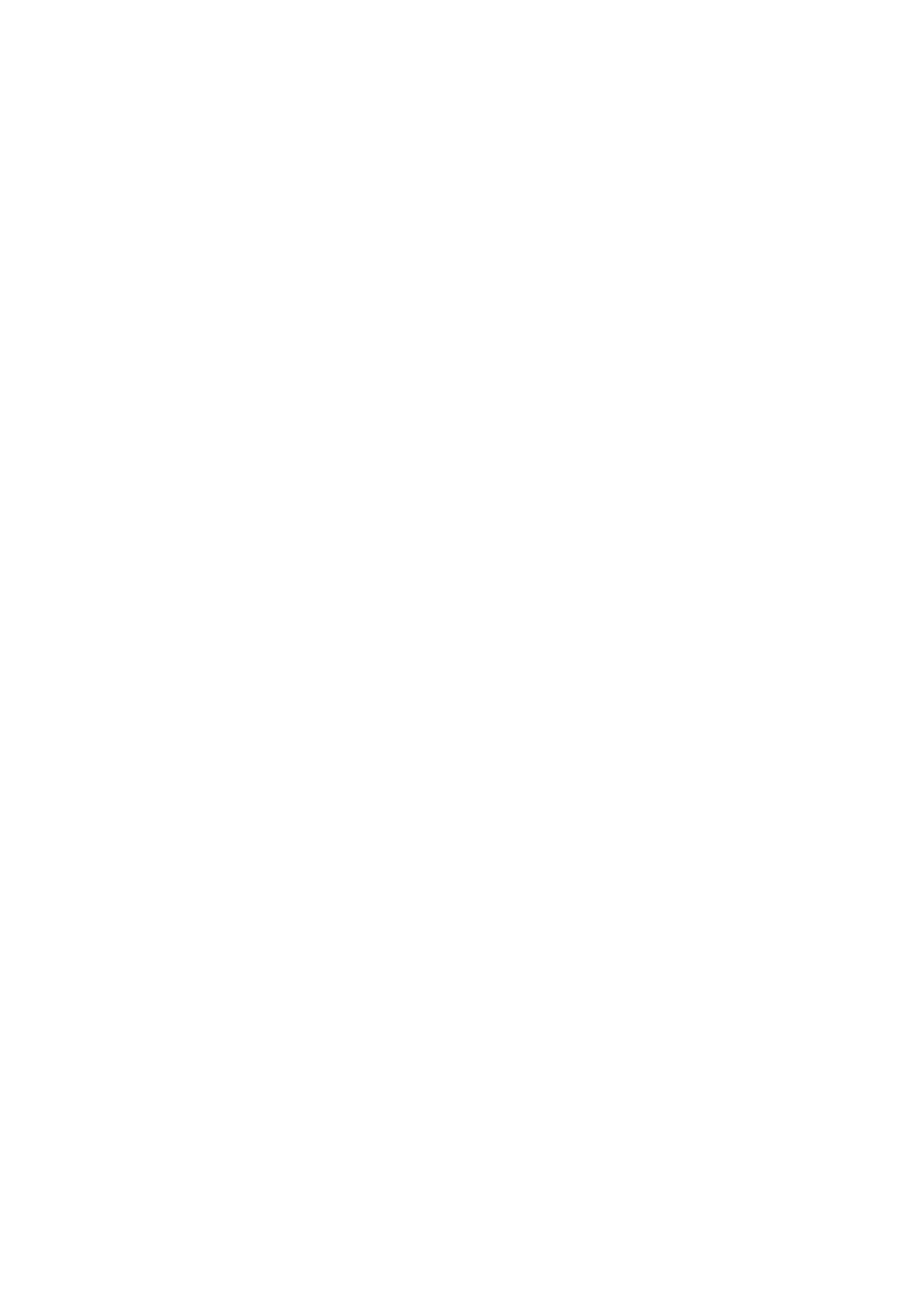# **VALUE ADDED TAX (DISTRAINT) REGULATIONS, 1990**

# ARRANGEMENT OF REGULATIONS

# *Regulation*

- 1. Citation.
- 2. Interpretation.
- 3. Distraint agents.
- 4. Distraint agent to furnish security.
- 5. Execution of orders.
- 6. Service of orders.
- 7. Forceable entry.
- 8. Steps subsequent to attachment.
- 9. Limitation on sale of attached goods.
- 10. Return on completion of sale.
- 11. Restoration of attached goods on payment, etc.
- 12. Livestock.
- 13. Costs for levying distress.
- 14. Remuneration of distraint agents.
- 15. Commission payable to auctioneer.
- 16. Matters included in rates of remuneration.
- SCHEDULE RATES OF REMUNERATION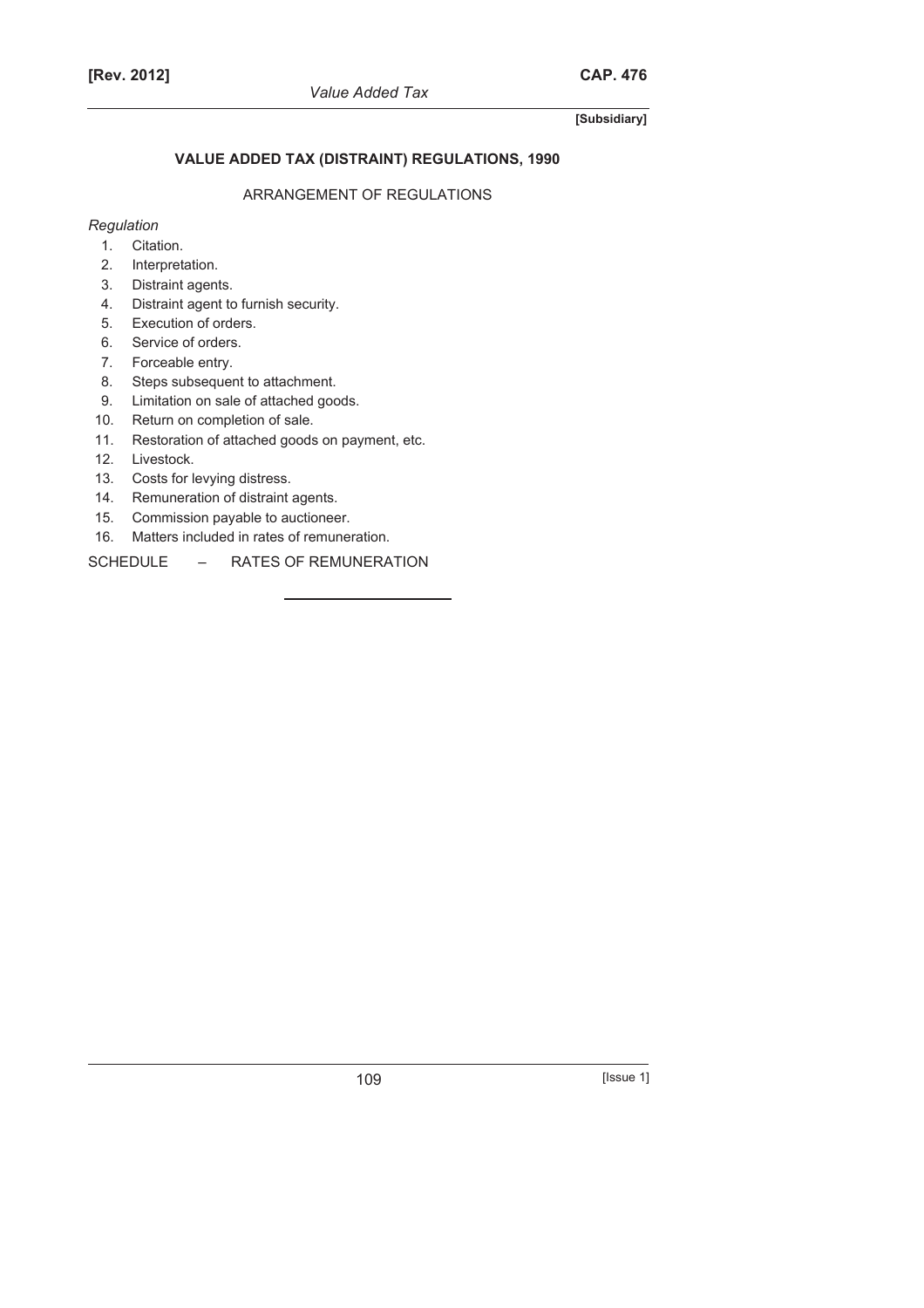# **VALUE ADDED TAX (DISTRAINT) REGULATIONS, 1990**

[L.N. 227/1990, L.N. 123/1996.]

### **1. Citation**

These Regulations may be cited as the Value Added Tax (Distraint) Regulations, 1990.

### **2. Interpretation**

In these Regulations, unless the context otherwise requires—

**"distrainee"** means the registered person or debtor named in an order;

**"distrainor"** means an officer in the service of the Value Added Tax Department who is authorized to levy distress;

**"distraint agent"** means a person appointed as such under regulation 3;

**"distress"** means a distress levied pursuant to an order;

**"distress debt"** means the amount of tax, and interest charge thereon, specified in the order;

**"goods"** means all movable property of distrainee (other that growing crops and goods which are liable to perish within ten days of attachment) which is liable under the law to attachment and sale in execution of a decree of a court.

**"order"** means an order issued by the Commissioner under section 18(1) of the Act.

#### **3. Distraint agents**

(1) An authorized officer may appoint distraint agents to assist him in the execution of orders.

(2) No person shall be appointed a distraint agent unless he satisfies the authorized officer that he—

- (a) is of good repute and of good financial standing;
- (b) is qualified under the Law relating thereto to levy distress by way of attachment of movable property in execution of a decree of a court; and
- (c) has contracted a policy of insurance in an adequate sum against theft, damage or destruction by fire of goods which may be placed in his custody by reason of the performance of his duties as a distraint agent.

#### **4. Distraint agent to furnish security**

(1) A distraint agent shall on appointment furnish the Commissioner with security, by means of deposit of the sum of thirty thousand shillings, or in such other manner as the Commissioner may approve, and that security shall be refunded or cancelled on the termination of the appointment of the agent unless it is forfeited under this regulation.

(2) If a distraint agent is convicted of an offence involving fraud or dishonesty in connection with any function performed by him as agent, the court by which he is convicted may make an order as to forfeiture of the security furnished by him under paragraph (1), or any part thereof, and the provisions of the Criminal Procedure Code (Cap. 75), in so far as they relate to forfeiture of recognizance, shall apply *mutatis mutandis* to the forfeiture of security under this regulation.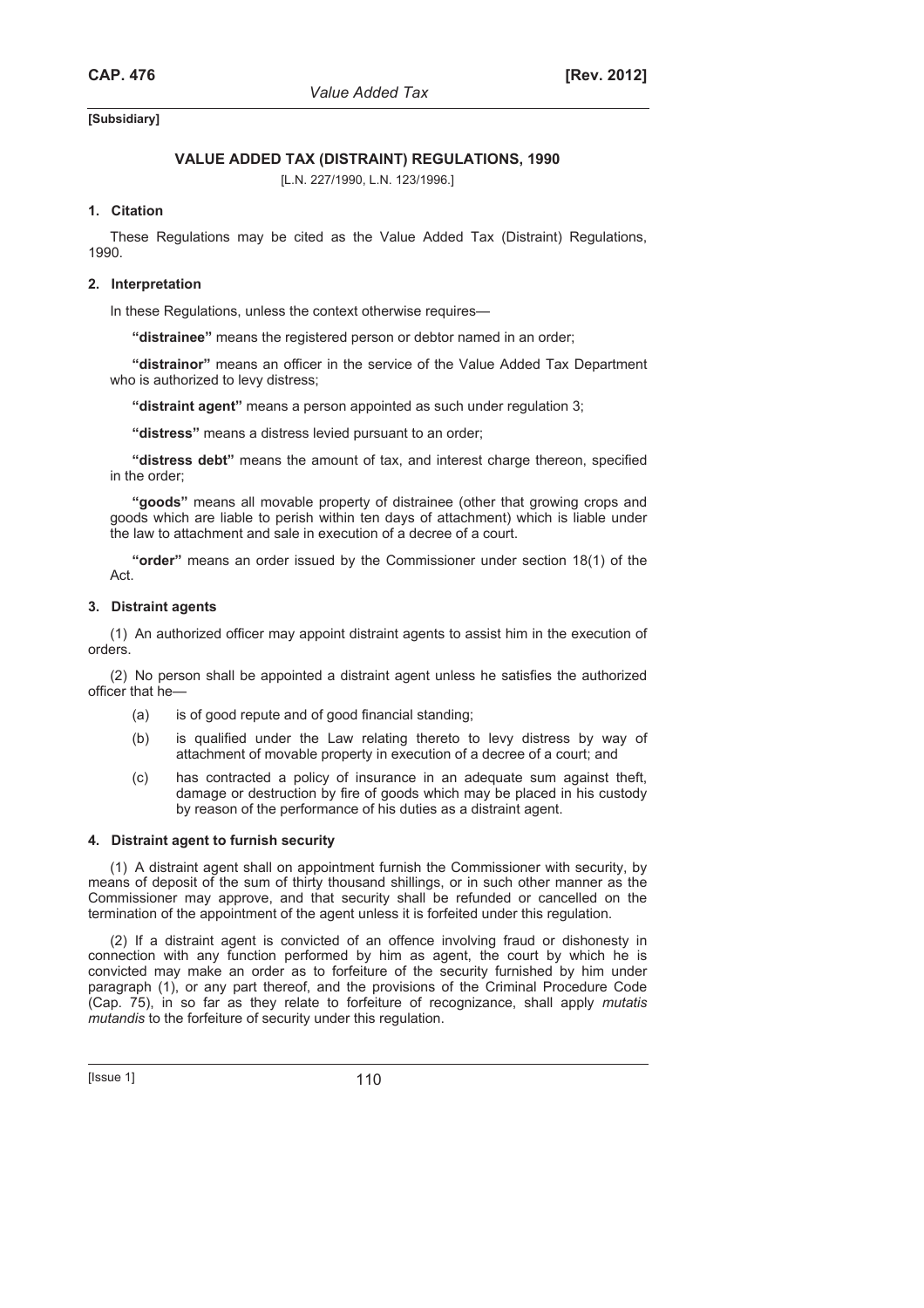#### **5. Execution of orders**

(1) An order may be executed at any time after it has been duly served on the distrainee in the manner provided by regulation 6.

(2) An order shall be executed by attachment of such goods of the distrainee as in the opinion of the distrainor are of a value which on sale by public auction, would realize a sum sufficient to meet the distress debt and the costs and expenses of the distress incurred by the distrainor.

#### **6. Service of orders**

(1) Every order shall be issued by the Commissioner in duplicate and service thereof shall be effected by service by the distrainor of a copy of the order on the distrainee in person or, if after using all due and reasonable diligence the distrainee cannot be found, by service of a copy on an agent of the distrainee empowered to accept service or an adult member of the family of the distrainee who is residing with him.

(2) A person served with a copy of an order under this regulation shall endorse on the order acknowledgement of service, and if he refuses to make endorsement the distrainor shall leave the copy of the order with the person or his agent after stating in writing thereon that the person or his agent upon whom he served the order refused to sign the acknowledgement and that he left at the time, date and place stated therein, a copy of the order with that person and the name and address of the person (if any) by whom the person on whom the order was served was identified, and thereupon the order shall be deemed to have been duly served.

[L.N. 123/1996, r. 2.]

### **7. Forceable entry**

(1) In executing any distress, no outer door of a dwelling-house shall be broken open unless the dwelling-house is in the occupancy of the distrainee and he refuses or in any way prevents access thereto, but when the distrainor executing distress has duly gained access to a dwelling-house he may break open the door of any room in which he has reason to believe any goods of the distrainee to be.

(2) When a room in a dwelling-house is in the actual occupancy of a woman who, according to her religion or local custom does not appear in public the distrainor shall give notice to her that she is at liberty to withdraw; and after allowing reasonable time for her to withdraw and giving her reasonable facility for withdrawing, he may enter the room for the purpose of attaching any goods therein, using at the time every precaution consistent with these provisions to prevent their clandestine removal.

#### **8. Steps subsequent to attachment**

As soon as practicable after the attachment of goods under these Regulations, the distrainor shall—

- (a) issue a receipt in respect thereof to the distrainee;
- (b) forward to the Commissioner a report containing an inventory of all items attached, the value of each item as estimated by the distrainor, the address of the premises at which the goods are kept pending sale, the name and address of the distraint agent in whose custody the goods have been placed and the arrangements, if any, made or to be made for the sale by public auction of the goods on the expiration of ten days from the date of attachment.

#### **9. Limitation on sale of attached goods**

On the sale by public auction of any goods attached under these Regulations, the distrainor shall cause the sale to be stopped when the sale has realized a sum equal to or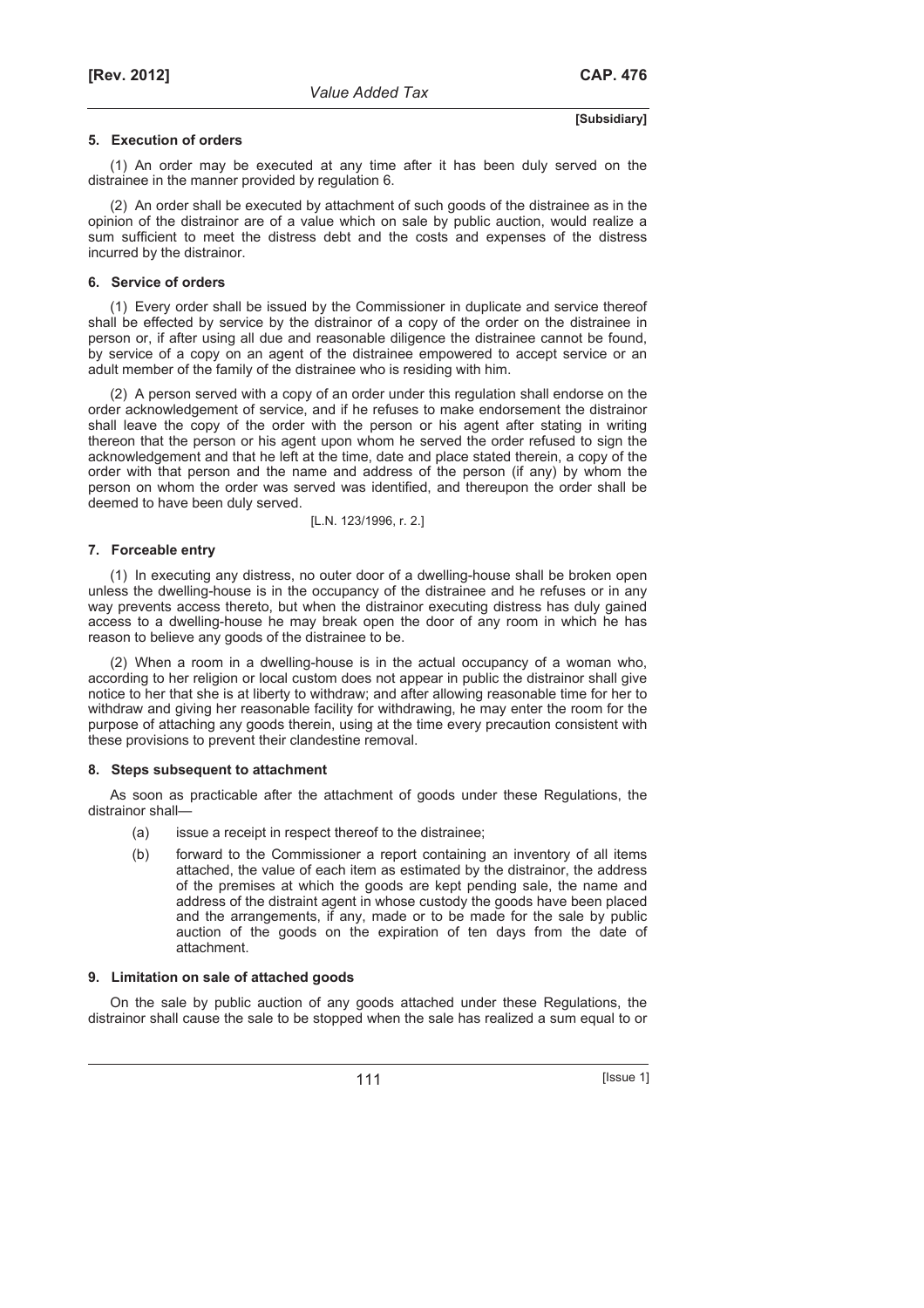exceeding the distress debt and the costs and expenses incurred by the distrainor, and thereupon any of the goods remaining unsold shall at the cost of the distrainee be restored to the distrainee.

#### **10. Return on completion of sale**

Immediately after the completion of a sale by publication of goods attached under these Regulations, the distrainor shall make a return to the Commissioner specifying the items which have been sold, the amount realized by the sale and the manner in which the proceeds of the sale were applied.

#### **11. Restoration of attached goods on payment, etc.**

(1) Where a distrainee has within ten days of attachment of his goods under these Regulations, paid or given security accepted by the Commissioner for the whole of the tax due from him together with the whole of the costs and expenses incurred by the distrainor in executing the distress, the distrainor shall at the cost of the distrainee forthwith restore the attached goods to the distrainee and return the order to the Commissioner who shall cancel it.

(2) Any money paid by a distrainee under this regulation shall be applied by the Commissioner first in settlement of the costs and expenses incurred by the distrainor and as to the balance in settlement of the distress debt or such part thereof as the Commissioner shall direct.

#### **12. Livestock**

Where any goods attached under these Regulations comprise or include livestock, the distrainor may make appropriate arrangements for the transport, safe custody and feeding thereof and any costs and expenses incurred by the distrainor thereby be recoverable from the distrainee under regulation 9 or 11, as the case may be, as costs and expenses. [L.N. 123/1996, r. 2.]

#### **13. Costs for levying distress**

In addition to a claim for any other costs and expenses which may be incurred by the Commissioner or the distrainor in levying distress under these Regulations, there may be claimed by the distrainor and recovered under regulations 9 and 11, as the case may be, costs at the rate specified in the Schedule.

#### **14. Remuneration of distraint agents**

The maximum rates of remuneration which a distraint agent shall be entitled to demand from the distrainor for his assistance in executing a distress under these Regulations, and which may be recovered by the distrainor under regulation 9 or 11, as the case may be, shall be those specified in the Schedule.

#### **15. Commission payable to auctioneer**

The maximum rates of commission to be paid to an auctioneer by the distrainor as remuneration for his services for the sale by public auction of any goods attached under these Regulations, and which may be recovered by the distrainor under regulation 9, shall be five per cent of the amount realized on the sale, and where an auctioneer has also rendered services as a distraint agent he shall be entitled, in addition to any commission, to remuneration for those services as provided in regulation 14.

#### **16. Matters included in rates of remuneration**

The rates of remuneration specified in the Schedule shall be deemed to include all expenses of advertisements, inventories, catalogues, insurance and necessary charges for safeguarding goods attached under these Regulations.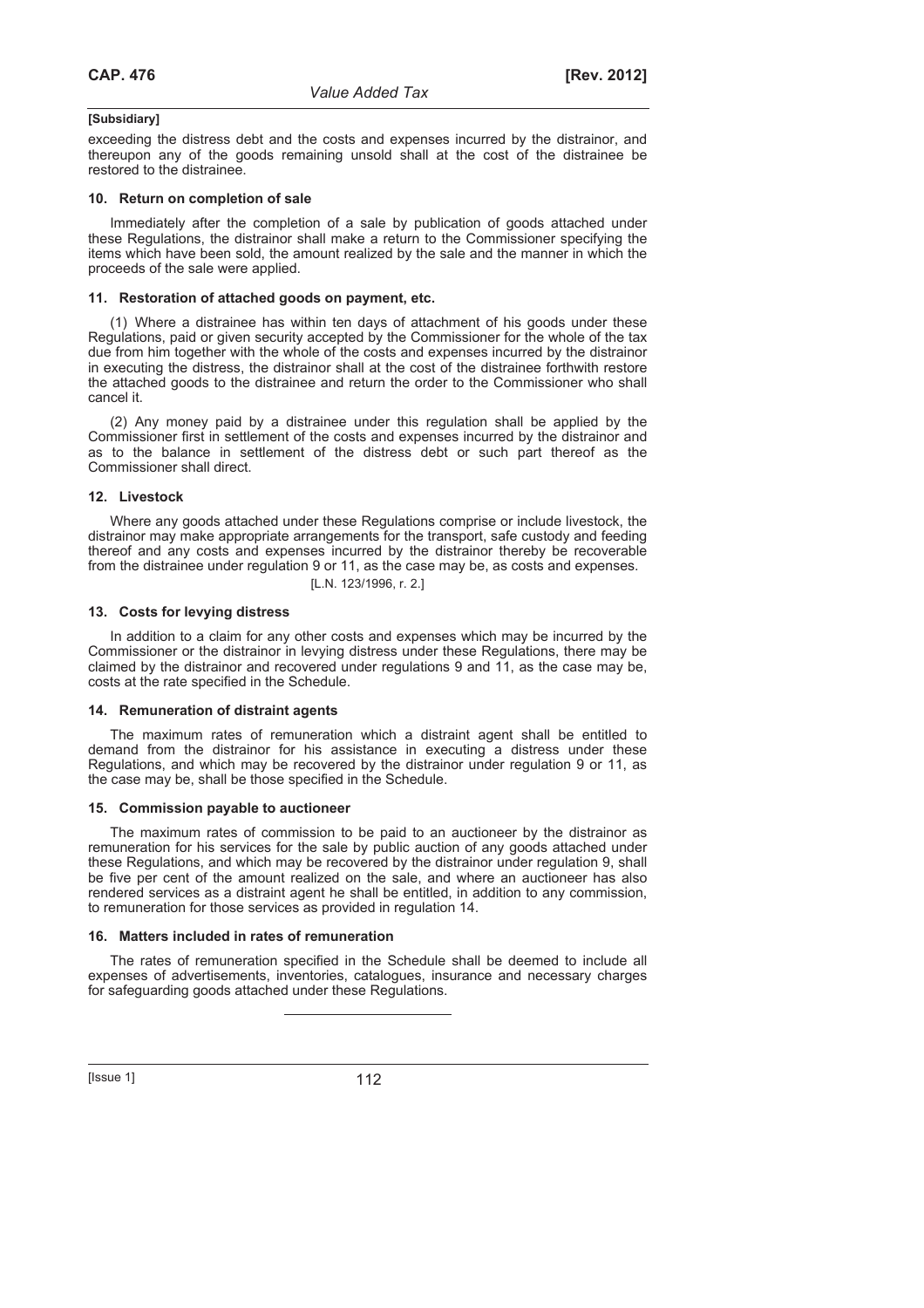**[Rev. 2012] CAP. 476**

# **[Subsidiary]**

# SCHEDULE

# [Rule 16.]

# RATES OF REMUNERATION

| 1. Distrainor's Charges                                                                                                                                                                                                                             |                                                                                                                                                                                                                                                                                       |                       |  |  |  |
|-----------------------------------------------------------------------------------------------------------------------------------------------------------------------------------------------------------------------------------------------------|---------------------------------------------------------------------------------------------------------------------------------------------------------------------------------------------------------------------------------------------------------------------------------------|-----------------------|--|--|--|
| Where no distress is levied and the distress debt and any costs and expenses<br>incurred by the distrainor are paid by the distrainee on demand or within thirty<br>minutes thereafter the distrainee shall pay the distrainor the following costs— |                                                                                                                                                                                                                                                                                       |                       |  |  |  |
|                                                                                                                                                                                                                                                     |                                                                                                                                                                                                                                                                                       | Sh. 120               |  |  |  |
|                                                                                                                                                                                                                                                     |                                                                                                                                                                                                                                                                                       | Sh. 300               |  |  |  |
| 2. Distraint Agent's Charges                                                                                                                                                                                                                        |                                                                                                                                                                                                                                                                                       |                       |  |  |  |
| (a)                                                                                                                                                                                                                                                 | Where no distress is levied and the distress debt and any costs and<br>expenses incurred by the distrainor are paid by the distrainee on demand or<br>within thirty minutes thereafter the distraint agent shall be entitled to<br>Sh. 120                                            |                       |  |  |  |
| (b)                                                                                                                                                                                                                                                 | For attaching goods or attaching and keeping possession thereof for ten<br>days or part thereof, when the estimated value of the property, or the<br>distress debt and costs and expenses, whichever is less-                                                                         |                       |  |  |  |
|                                                                                                                                                                                                                                                     |                                                                                                                                                                                                                                                                                       | 4 per cent<br>thereof |  |  |  |
|                                                                                                                                                                                                                                                     | (ii)                                                                                                                                                                                                                                                                                  | 3 per cent<br>thereof |  |  |  |
| (c)                                                                                                                                                                                                                                                 | Where the goods or any part thereof are sold by public auction, the distraint<br>agent's charges shall instead be calculated in the manner directed above by<br>reference to the total amount realized on sale after deduction of the<br>auctioneer's commission under regulation 15. |                       |  |  |  |
| (d)                                                                                                                                                                                                                                                 | For keeping possession of any attached goods after the expiration of ten<br>days from the date of attachment for each day, or part thereof-                                                                                                                                           |                       |  |  |  |
|                                                                                                                                                                                                                                                     | $\frac{1}{4}$ per cent of the value of the goods with a maximum of Sh. 60.                                                                                                                                                                                                            |                       |  |  |  |
| (e)                                                                                                                                                                                                                                                 | Reasonable expenses incurred by the distraint agent in transporting goods<br>attached, and such travelling expenses by car, or a rateable proportion                                                                                                                                  |                       |  |  |  |

thereof, as the Commissioner may approve.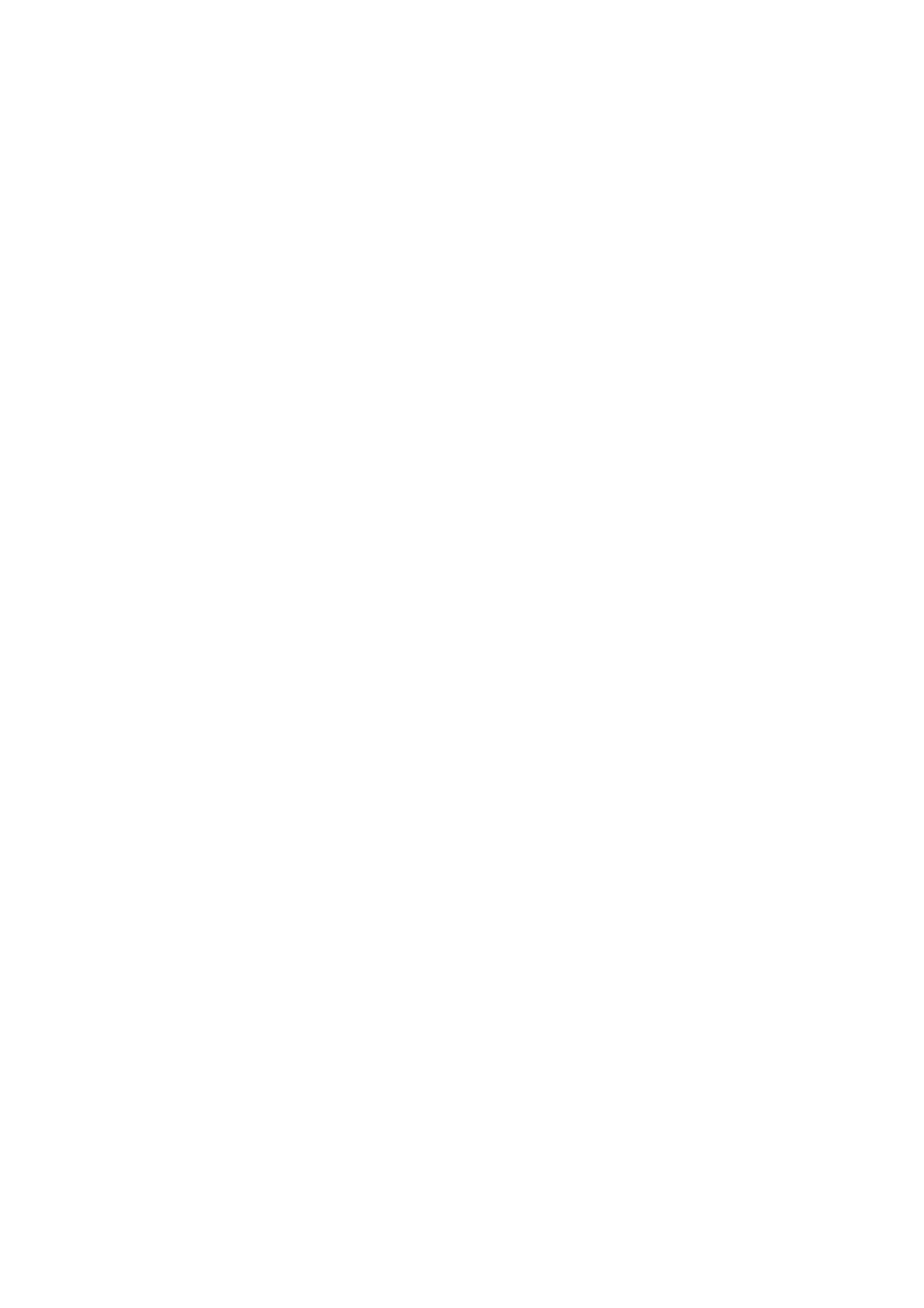# **VALUE ADDED TAX (TRIBUNAL) RULES, 1990**

# ARRANGEMENT OF RULES

# *Rule*

- 1. Citation.
- 2. Interpretation.
- 3. Appointment of secretary.
- 4. Form and time for lodging an appeal.
- 5. Memorandum of appeal.
- 6. Statement of facts of Commissioner.
- 7. Service of memorandum of appeal.
- 8. Statement of facts of Commissioner.
- 9. Notice and place of hearing.
- 10. Procedure at hearing of appeal.
- 11. Tribunal to determine own procedure in certain matters.
- 12. Copies of documents admissible.
- 13. Fees and costs.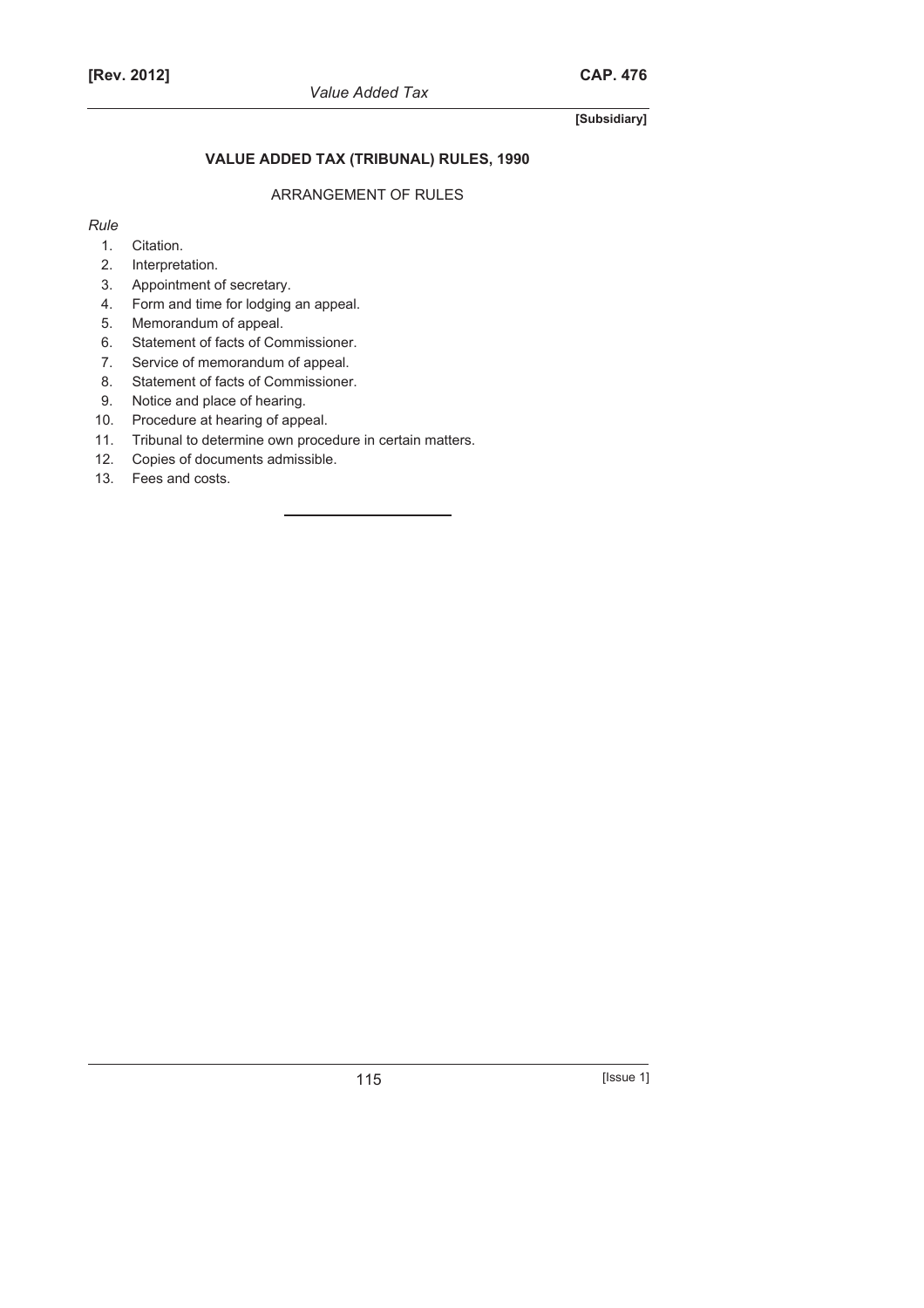# **VALUE ADDED TAX (TRIBUNAL) RULES, 1990**

[L.N. 229/1990, L.N. 71/2000.]

# **1. Citation**

These Rules may be cited as the Value Added Tax (Tribunal) Rules, 1990.

### **2. Interpretation**

In these Rules, unless the context otherwise requires—

**"appeal"** means an appeal to the Tribunal under section 33(1);

**"appellant"** means a person entering an appeal and the advocate or duly authorized agent of that person;

**"chairman"** means the chairman of the Tribunal appointed under section 32(2);

**"memorandum"** means a memorandum of appeal presented under rule 4;

**"secretary"** means the secretary to the Tribunal appointed pursuant to rule 3;

**"section"** means a section of the Act.

[L.N. 71/2000, r. 2.]

# **3. Appointment of secretary**

(1) The Commissioner shall appoint a person to be the secretary to the Tribunal, and that person may be an officer of the Value Added Tax Department.

(2) The secretary shall, in matters relating to appeals to the Tribunal and procedure therefor, comply with general and special directions lawfully given by the chairman.

(3) The secretary shall by notice in the *Gazette* notify his address for the presentation or service of documents for the purposes of these Rules, and shall in the same manner notify any change in that address.

#### **4. Form and time for lodging an appeal**

An appeal shall be entered by presentation of a memorandum of appeal, together with ten copies thereof, to the secretary within fourteen days after the date on which the appellant gives notice of appeal in writing to the Commissioner pursuant to section 33(1); but where the Tribunal is satisfied that, owing to absence from his normal place of residence, sickness or other reasonable cause, the appellant was prevented from presenting a memorandum within that period, and that there has been no unreasonable delay on his part, the Tribunal may extend that period notwithstanding that the period has already expired.

[L.N. 71/2000, r. 3.]

#### **5. Memorandum of appeal**

A memorandum shall be signed by the appellant and shall set out concisely under distinct heads, numbered consecutively, the grounds of appeal without argument or narrative.

# **6. Statement of facts of Commissioner**

Each copy of a memorandum shall be accompanied by—

- (a) a copy of the decision of the Commissioner disputed by the appellant;
- (b) a copy of the notice of appeal; and

 $[|$ Ssue 1 $]$  116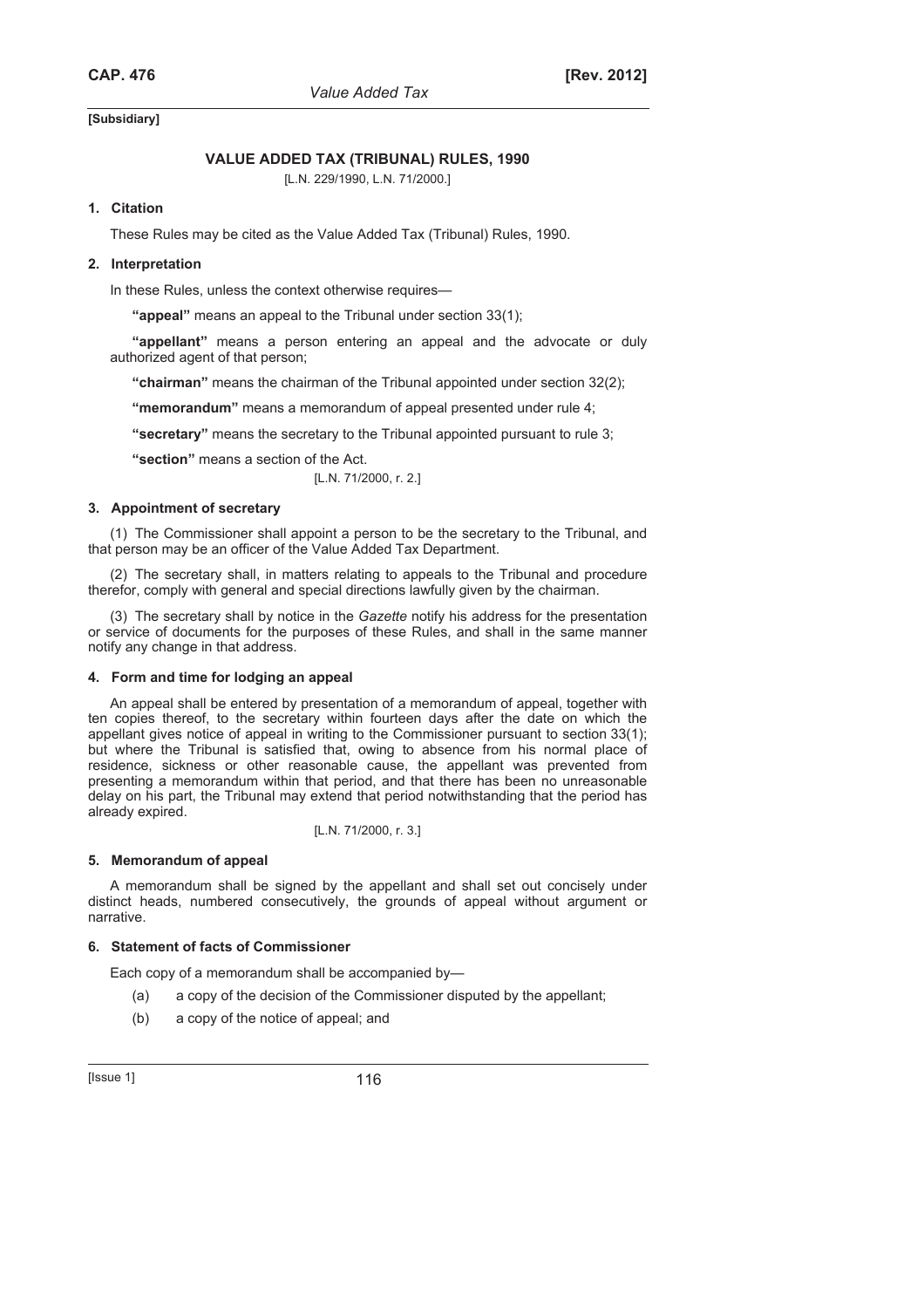(c) a statement, signed by the appellant, setting out precisely all the facts on which the appeal is based and referring specifically to documentary or other evidence which it is proposed to adduce at the hearing of the appeal, and to which shall be annexed a copy of each document or extract from a document upon which the appellant proposes to rely as evidence at the hearing of the appeal.

#### **7. Service of memorandum of appeal**

Within forty-eight hours after the presentation of a memorandum to the secretary, a copy thereof and of the statement of facts of the appellant and the documents annexed thereto shall be served by the appellant upon the Commissioner.

#### **8. Statement of facts of Commissioner**

(1) The Commissioner shall, if he does not accept any of the facts of the appellant, within twenty-one days after service thereof upon him under rule 7, file with the secretary a statement of facts together with ten copies thereof and the provisions of rule 6(c) shall *mutatis mutandis* apply to the statement of facts.

(2) At the time of filing a statement of facts pursuant to paragraph (1), the Commissioner shall serve a copy thereof, together with copies of any documents annexed thereto, upon the appellant.

(3) If the Commissioner does not desire to file a statement of facts under this rule, he shall forthwith give written notice to that effect to the secretary and to the appellant, and in that case the Commissioner shall be deemed at the hearing of the appeal to have accepted the facts set out in the statement of facts of the appellant.

$$
[L.N. 71/2000, r. 4.]
$$

# **9. Notice and place of hearing**

(1) As soon as may be convenient after receipt by him of the memorandum the secretary shall notify the chairman thereof.

(2) The chairman shall, after the Commissioner has filed a statement of facts or has notified the secretary that he does not intend to do so, fix a time, date and place for a meeting of the Tribunal for the purpose of hearing the appeal, and the secretary shall cause notice thereof to be served on the appellant and the Commissioner.

(3) The secretary shall cause to be supplied to each member of the Tribunal a copy of the notice of hearing and of all documents received by him from the parties to the appeal.

(4) Unless the parties to the appeal otherwise agree, each party shall be entitled to not less than seven days' notice of the time, date and place fixed for the hearing of the appeal.

#### **10. Procedure at hearing of appeal**

At the hearing of an appeal, the following procedure shall be observed—

- (a) the Commissioner shall be entitled to be present or be represented;
- (b) the appellant shall state the grounds of his appeal and may support it by any relevant evidence, but, save with the consent of the Tribunal and upon such terms as it may determine, the appellant may not at the hearing rely on a ground of appeal other than a ground stated in the memorandum and may not adduce evidence of facts or documents unless those facts have been referred to in, and copies of those documents have been annexed to, the statement of facts of the appellants;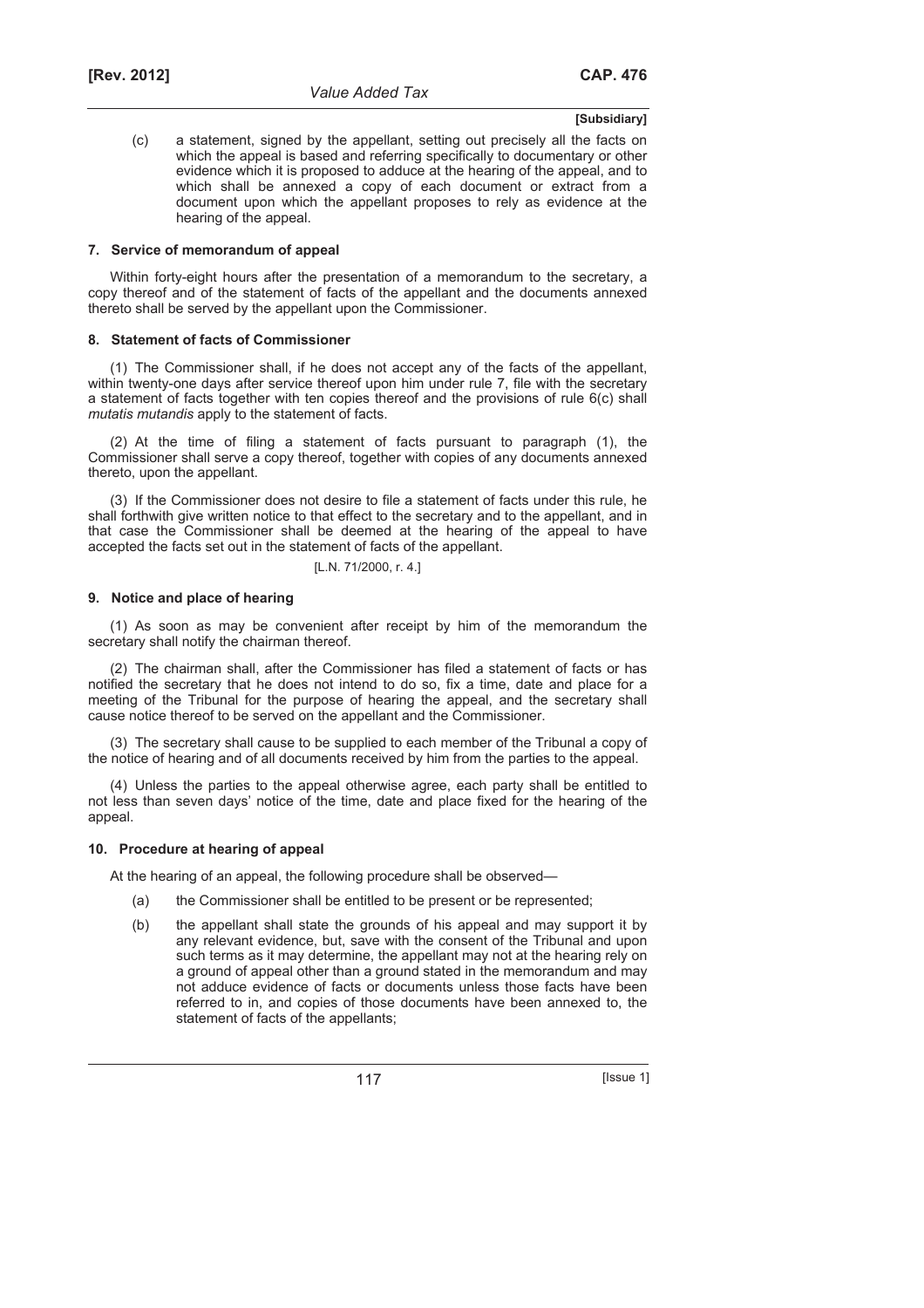- (c) at the conclusion of the statement, and evidence on behalf of the appellant, the Commissioner may make submissions, supported by relevant evidence, and subparagraph (b) shall *mutatis mutandis* apply to evidence of facts and documents to be adduced by the Commissioner;
- (d) the appellant shall be entitled to reply but may not raise a new issue or argument;
- (e) the chairman or a member of the Tribunal may at any stage of the hearing ask any questions of the appellant or the Commissioner or a witness examined at the hearing, which he considers necessary to the determination of the appeal;
- (f) a witness called and examined by either party may be cross-examined by the other party to the appeal;
- (g) a witness called and examined by the Tribunal may be cross-examined by either party to the appeal;
- (h) the Tribunal may adjourn the hearing of the appeal for the production of further evidence or for other good cause, as it considers necessary, on such terms as it may determine;
- (i) before the Tribunal considers its decision, the parties to the appeal shall withdraw from the meeting, and the Tribunal shall deliberate the issue according to law and reach its decision thereon;
- (j) the decision of the Tribunal shall be determined by a majority of the members present and voting at the meeting, and in the case of an equality of votes the chairman shall have a casting vote in addition to his deliberative vote;
- (k) minutes of the meeting shall be kept and the decision of the Tribunal recorded therein.

#### **11. Tribunal to determine own procedure in certain matters**

In matters of procedure not governed by these Rules or the Act, the Tribunal may determine its own procedure.

#### **12. Copies of documents admissible**

Save where the Tribunal in any particular case otherwise directs or where a party to the appeal objects, copies of documents shall be admissible in evidence, but the Tribunal may at any time direct that the original shall be produced notwithstanding that a copy has already been admitted in evidence.

#### **13. Fees and costs**

No fees shall be payable, and a Tribunal shall not make any order as to costs, on an appeal save where the grounds of appeal are held by the Tribunal to be frivolous, in which case the Tribunal may order the appellant to pay costs to the Commissioner a sum not exceeding one thousand shillings.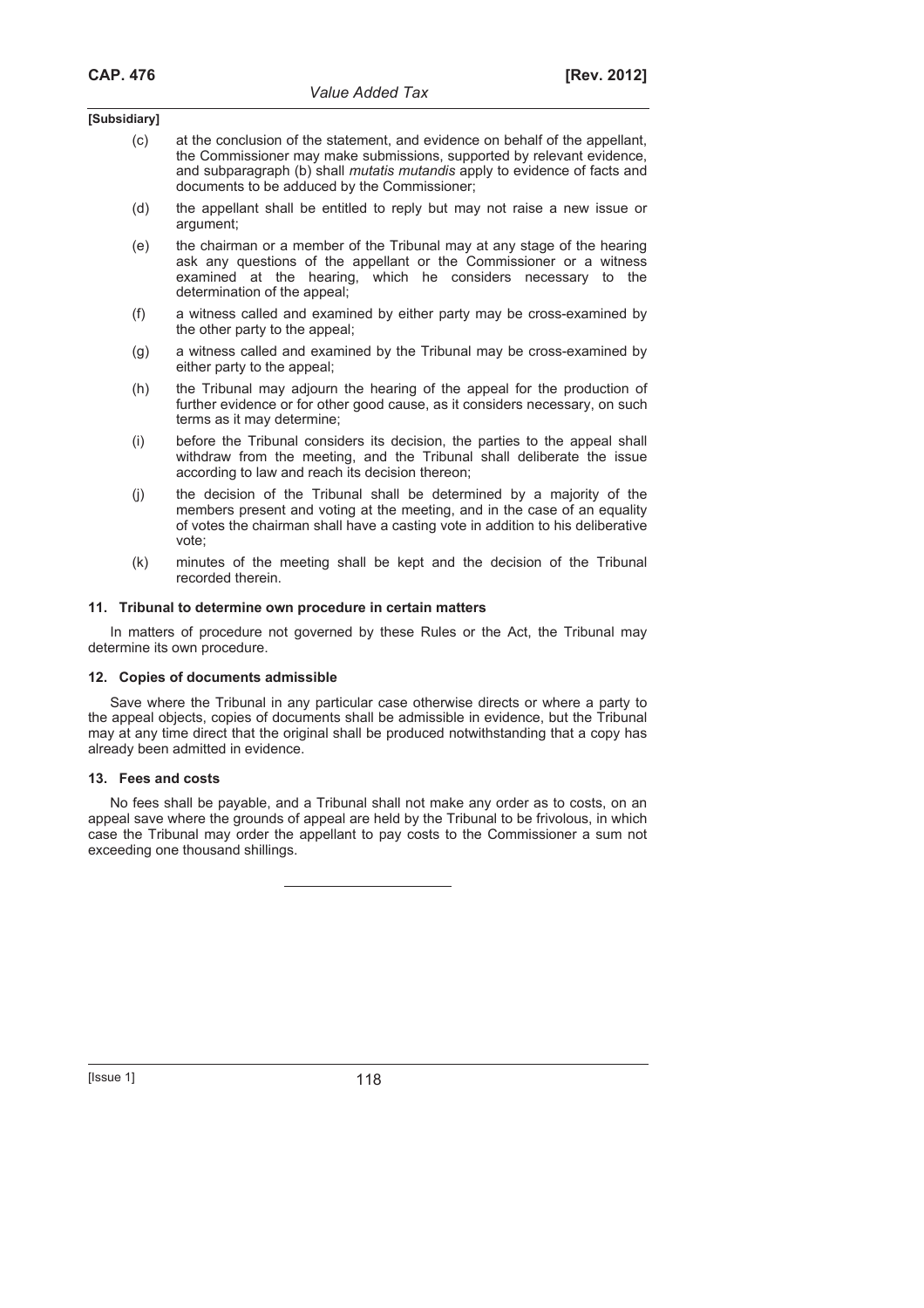# **[Rev. 2012] CAP. 476**

# **[Subsidiary]**

# **VALUE ADDED TAX REGULATIONS, 1994**

# ARRANGEMENT OF REGULATIONS

# *Regulation*

- 1. Citation and commencement.
- 2. Interpretation.
- 3. Application for registration.
- 4. Tax invoice.
- 5. Simplified tax invoice.
- 5A. Waiver.
- 6. Credit note and debit note.
- 7. Records to be kept by taxable persons.
- 8. Samples of taxable goods.
- 9. VAT returns and payments by cheque.
- 10. Export of taxable goods and services
- 11. Application for tax refund.
- 12. Claims for tax refund.
- 13. Tax paid on stocks on hand, assets, building, etc.
- 13A. Auditor Certificate.
- 14. Security.
- 15. Powers of Commissioner of Customs.
- 15A. Declaration of imported taxable services.
- 16. Determination of selling price.
- 17. Deductible input tax.
- 18. Sale of taxable goods in returnable containers.
- 19. Prices of taxable goods or services to unregistered persons.
- 19A. *Deleted.*
- 20. Services supplied in Kenya.
- 21. Revocation of L.N. 400/1989.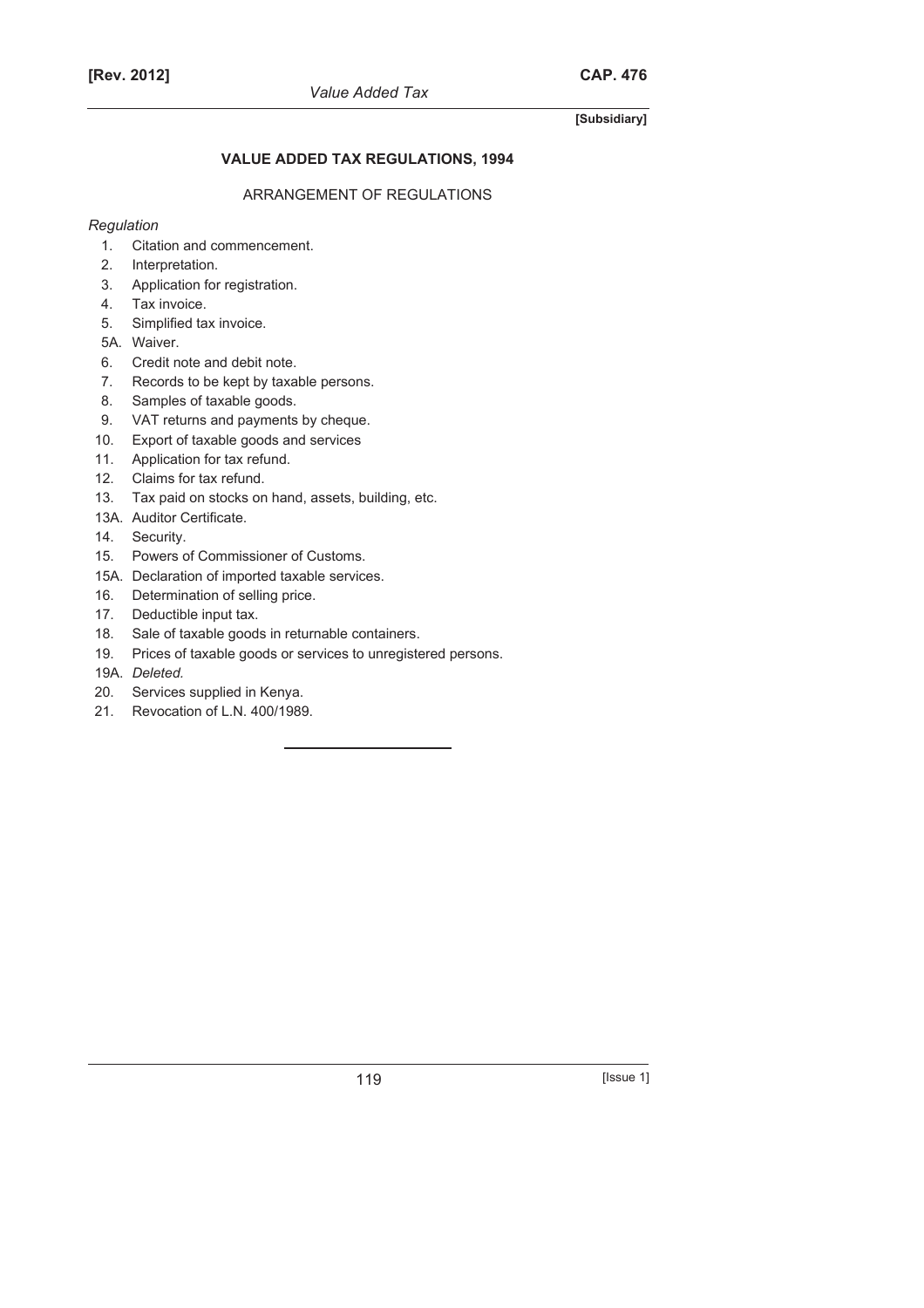### **VALUE ADDED TAX REGULATIONS**

[L.N. 195/1994, L.N. 213/1995, L.N. 121/1996, L.N. 42/1997, L.N. 100/1997, L.N. 122/1997, L.N. 544/1997, L.N. 70/1998, L.N. 67/1999, L.N. 165/1999, L.N. 96/2001, L.N. 176/2001, L.N. 94/2002, L.N. 52/2004, L.N. 49/2005, L.N. 54/2006, L.N. 37/2007, L.N. 78/2008, L.N. 95/2009, L.N. 81/2010.]

#### **1. Citation and commencement**

These Regulations may be cited as the Value Added Tax Regulations, 1994 and shall come into operation on the 17th June, 1994.

#### **2. Interpretation**

In these Regulations, unless the context otherwise requires-

**"personal identification number"** means the personal identification number required under section 132 of the Income Tax Act (Cap. 470).

**"register"** means an electronic tax register referred to in paragraph 6(5) of the Seventh Schedule to the Act and includes an electronic tax printer and a special secure fiscal device for record signing;

[L.N. 49/2005, r. 2.]

#### **3. Application for registration**

(1) Applications for registration under paragraphs 1 and 3 of the Sixth Schedule to the Act shall be submitted on a form prescribed by the Commissioner.

- (2) Any person who knowingly—
	- (a) gives false information;
	- (b) fails to give full information; or
	- (c) makes an application to register a person who is already registered, in the form referred to in paragraph (1), shall be guilty of an offence.

(3) The certificate of registration shall be issued on a form prescribed by the Commissioner.

[L.N. 95/2009, r. 2.]

#### **4. Tax invoice**

(1) The tax invoice to be issued under paragraph 1 of the Seventh Schedule to the Act shall be serially numbered and—

- (a) generated through a register; or
- (b) attached to a register receipt containing details of all transactions.

(2) The tax invoice shall include the following information—

- (a) the name, address and personal identification number of the person making the supply;
- (b) the serial number of the invoice:
- (c) the date of the invoice;
- (d) the date of the supply, if different from that given under sub-paragraph (c);
- (e) the name and address, if any, and Personal Identification Number of the person to whom the supply was made, if known to the supplier;
- (f) the description, quantity and price of the goods or services being supplied;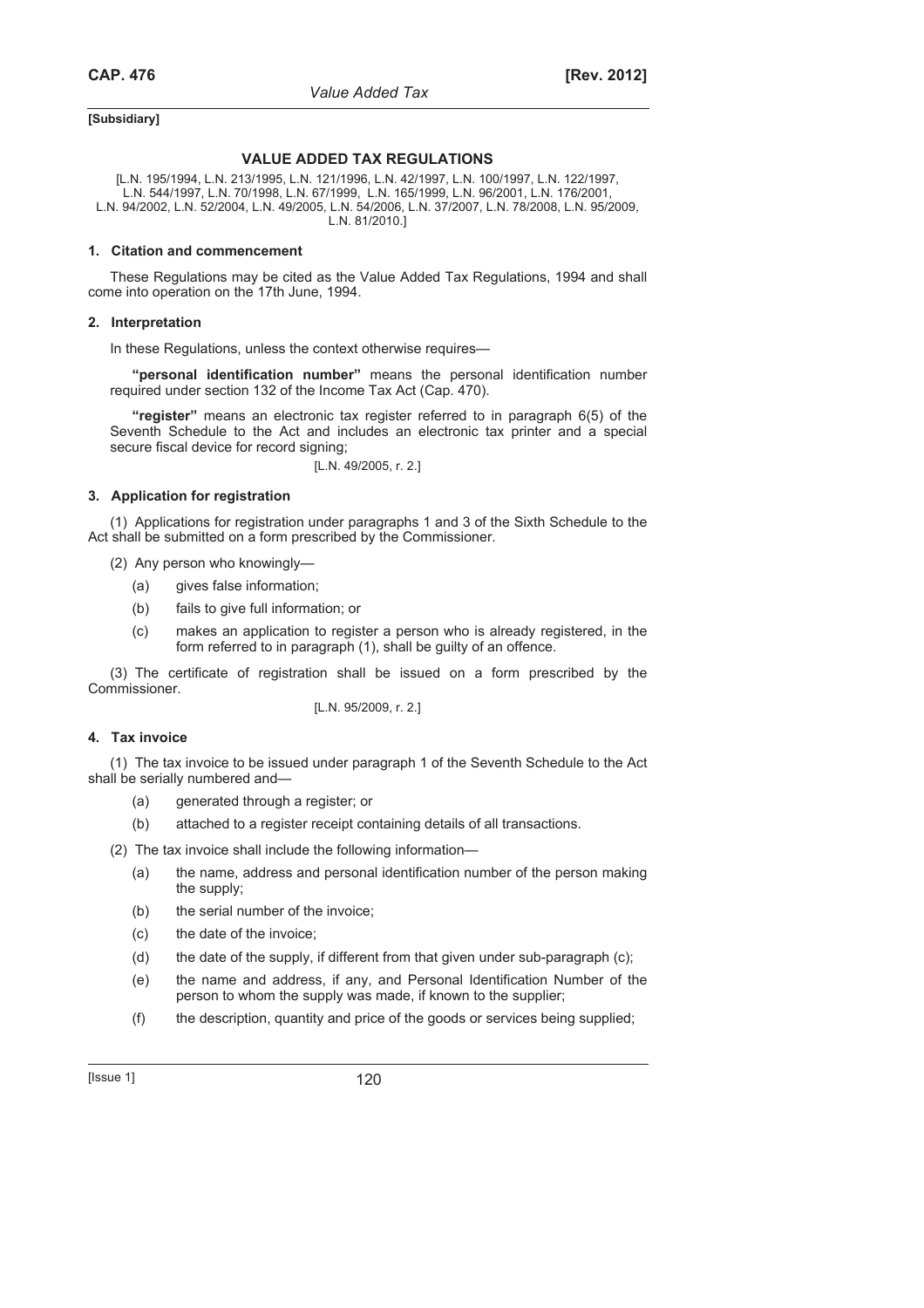- (g) the taxable value of the goods or services, if different from the price charged:
- (h) the rate and amount of tax charged on each of those goods and services;
- (i) details of whether the supply is a cash or credit sale and details of cash or other discounts, if any, that apply to the supply;
- (j) the total value of the supply and the total amount of VAT charged.
- (k) the logo of the business of the person issuing the invoice; and
- (l) the identification number of the register.
	- [L.N. 70/1998, r. 2, L.N. 165/1999, r. 2, L.N. 49/2005, r. 3, L.N. 54/2006, r. 2, L.N. 95/2009, r. 3.]

# **5. Simplified tax invoice**

(1) The simplified tax invoice referred to in the proviso to paragraph (1) of the Seventh Schedule to the Act shall be a register receipt and shall include the following information—

- (a) the name, address and personal identification number of the user of the register;
- (b) the logo and identification number of the register;
- (c) the serial number of the receipt;
- (d) the date and time of issue of the receipt;
- (e) the name, quantity, unit price, unit name, chargeable tax rate and the value of the recorded sale of goods or services;
- (f) the tax amount payable; and
- (g) the total amount payable inclusive of tax.

(2) Where, under the proviso to paragraph 1 of the Seventh Schedule to the Act, the Commissioner has authorised other methods of accounting for tax-

- (a) the registered person shall record the value and brief details of each supply as it occurs and before the goods, or the customer, leaves the business premises;
- (b) the registered person shall keep a cash register, book, or other suitable record at each point of sale in which shall be entered details of all cash received and cash payments made at the time that they are made and at the end of each day the record shall be totalled and a balance shall be struck;
- (c) at the end of each day the output tax chargeable on supplies made and the deductible input tax shown on tax invoices in respect of supplies received shall be recorded in the appropriate records.
	- [L.N. 70/1998, r. 3, L.N. 165/1999, r. 3, L.N. 49/2005, r. 4, L.N. 54/2006, r. 3, L.N. 95/2009, r. 4.]

# **5A. Waiver**

The Commissioner may, for any purpose relating to value added tax, if satisfied that reasonable grounds exist so to do, waive the application to any of the provisions of regulations 4(1) and 5(1), in respect of any period commencing the 15th June, 2006 and terminating 31st December, 2006, both days inclusive.

[L.N. 37/2007, r. 2.]

# **6. Credit note and debit note**

(1) Where goods are returned to the registered person or, for good and valid reason the registered person decides for business reasons to reduce the value of a supply after the issue of a tax invoice, a credit note may be issued for the amount of the reduction:

Provided that a credit note may be issued only within twelve months after the issue of the relevant tax invoice.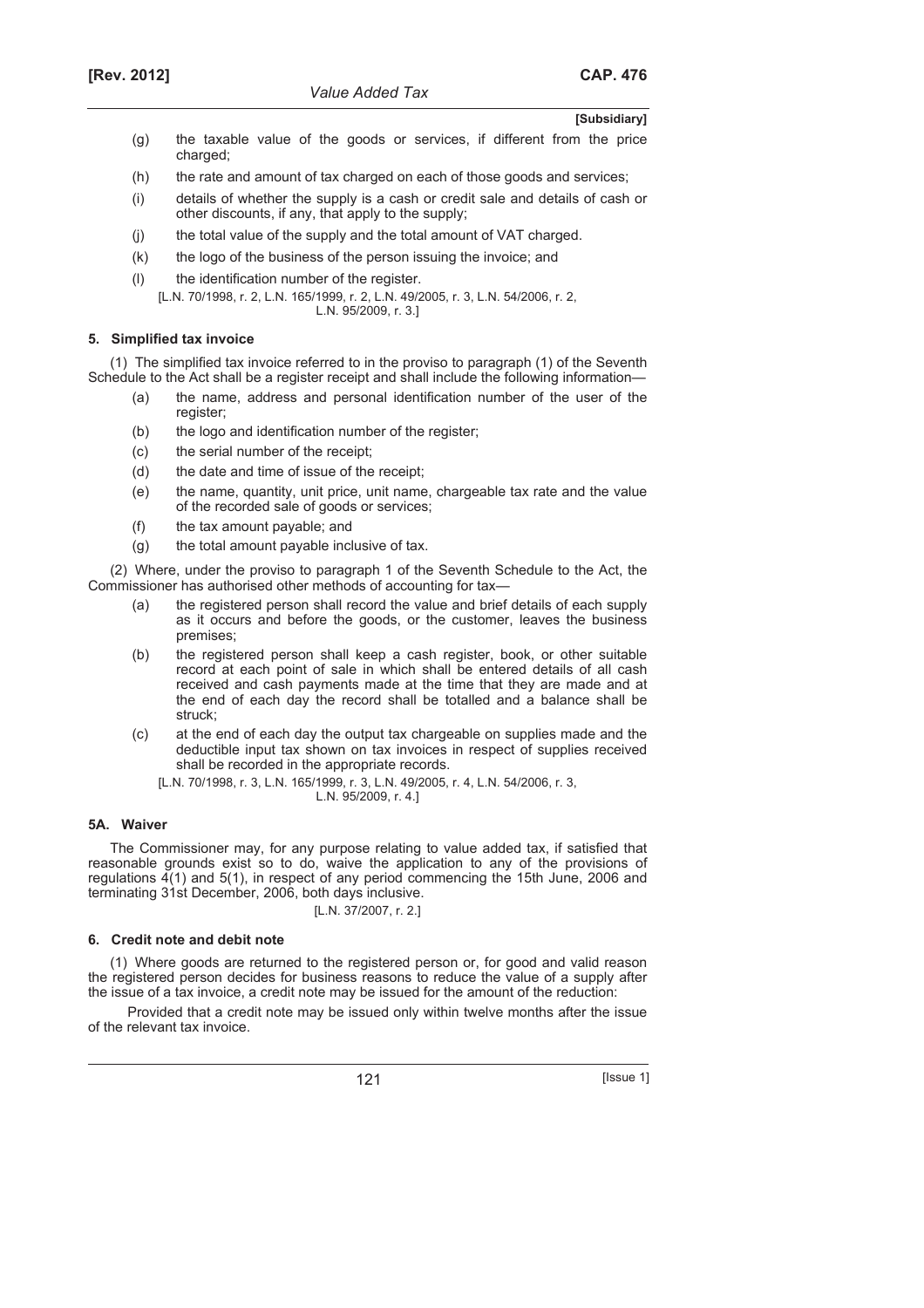(2) Where a credit note is issued under this regulation it shall be serially numbered and shall include details of the name, address, registration number and personal identification number of the person to whom it is issued and sufficient details to identify the tax invoice on which the supply was made and the tax that was originally charged.

(3) A registered person who issues a credit note under the conditions specified in this regulation may reduce the amount of his output tax in the month in which the credit note was issued by an amount that bears the same proportion to the tax originally charged as the amount credited bears to the total amount originally charged and the amount of tax so credited shall be specified on the credit note.

(4) A registered person who receives a credit note for the supply in respect of which he has claimed deductible input tax, shall reduce the amount of deductible input tax in the month in which the credit note is received, by the amount of tax so credited.

(5) Where a registered person has issued a tax invoice in respect of a taxable supply and subsequently makes a further charge in respect of that supply, or any transaction associated with that supply, he shall in respect of the further charge being made, issue either a further tax invoice, or a serially numbered debit note containing all the details specified in regulation 4, and shall show on it the details of the tax invoice issued at the time of the original supply.

(6) A registered person who receives a further tax invoice or a debit note issued in compliance with paragraph (5) may, if the supply is eligible therefor and in so far as it has not previously been claimed, claim as deductible input tax such further amount of tax that is being charged, in the month in which the further charge was made, or in the next subsequent month.

[L.N. 70/1998, r. 4, L.N. 165/1999, r. 2, L.N. 52/2004, s. 2, L.N. 95/2009, r. 5.]

#### **7. Records to be kept by taxable persons**

(1) Records to be kept and produced to an authorised officer under this regulation include—

- (a) copies of all invoices issued in serial number order;
- (b) copies of all credit and debit notes issued, in chronological order;
- (c) all purchase invoices, copies of customs entries, receipts for the payment of customs duty or tax, and credit and debit notes received, to be filed chronologically either by date of receipt or under each supplier's name;
- (d) details of the amounts of tax charged on each supply made or received;
- (e) a VAT account showing the totals of the output tax and the input tax in each period and a net total of the tax payable or the excess tax carried forward, as the case may be, at the end of each period;
- (f) details of goods manufactured and delivered from the factory of the taxable person;
- (g) copies of all stock records kept periodically as the Commissioner may determine;
- (h) details of each supply of goods and services from the business premises, unless such details are available at the time of supply on invoices issued at, or before, that time.

(2) All records required to be kept under this regulation shall be included in the audit of accounts of the taxable person that may be subject to such audit by a competent person.

(3) Where the Commissioner considers that a taxable person is not complying with requirements of this regulation, or where he considers that other records should be kept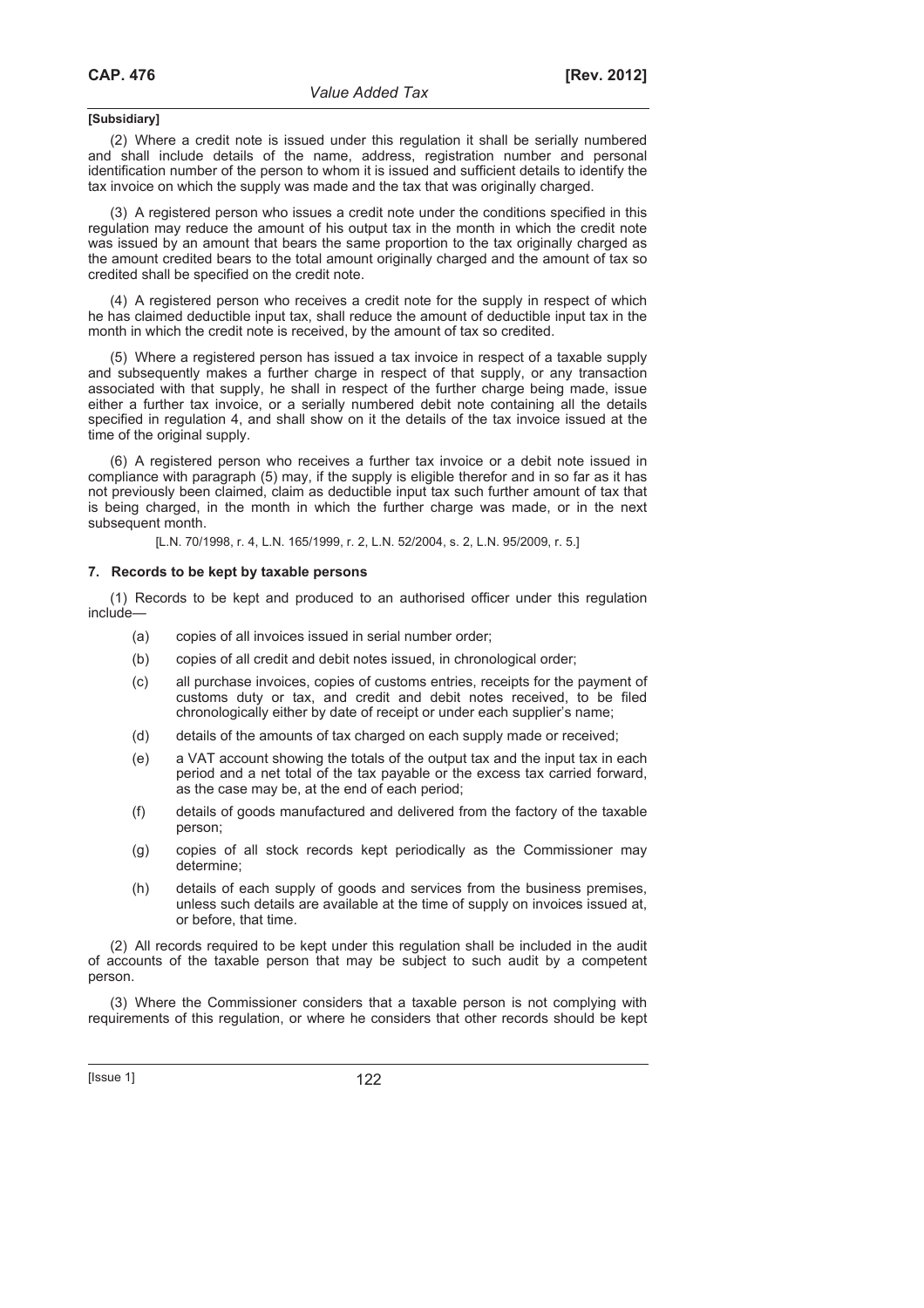by the taxable person to safeguard the tax revenue, he shall issue a notice to the taxable person requiring him to keep such records or take such action as the Commissioner may specify and any person failing to comply with such notice shall be guilty of an offence.

(4) Where a notice issued under sub-paragraph (3) is not complied with and without prejudice to any other action that he may take, the Commissioner may, from such information as is available to him, assess the amount of tax that he considers to be due from the taxable person during each period that the offence continues.

(5) All records required to be kept under this regulation shall be maintained up-to-date and details of all tax charged shall be entered in the appropriate records without delay.

(6) All records shall be kept in the Kiswahili or English language and shall be kept for a period of five years from the date of the last entry made therein.

(7) Where records relating to a business are being kept in any language other than those prescribed, the Commissioner may require a registered person to produce, at that person's expense, an authenticated translation of those records.

[L.N. 121/1996, r. 2, L.N. 70/1998, r. 5, L.N. 96/2001, r. 2, L.N. 176/2001, r. 2.]

### **8. Samples of taxable goods**

Where taxable goods—

- (a) are distributed free as samples by a registered person for furtherance of his business; and
- (b) have a value of less than two hundred shillings for each sample; and
- (c) are freely available; and
- (d) are not limited in distribution to fewer than thirty persons in any one calendar month,

they shall not be liable to tax.

#### **9. VAT returns and payments by cheque**

(1) The return required by paragraph 7 of the Seventh Schedule to the Act shall be on Form VAT 3.

(2) Where payment is made by cheque, the cheque shall be made payable to the "Commissioner of Value Added Tax" and shall be crossed and endorsed with the words "account payee only".

(3) All tax payments shall be made by banker's cheque, bank guaranteed cheque or cash or by such other method of payment as may be approved by the Commissioner.

(4) Where any cheque is not honoured upon presentation, the amount stated thereon shall be deemed not to have been paid and additional tax shall become due and payable in respect of that amount until such time as it is paid, notwithstanding that the cheque may subsequently be honoured on representation.

(5) Any fraction of a shilling due on any return shall be ignored. [L.N. 121/1996, r. 3, L.N. 52/2004, r. 3.]

#### **10. Export of taxable goods and services**

(1) Subject to section 8 of the Act and the Fifth Schedule to the Act, any goods or taxable services exported by a registered person or supplied by that person to an export processing zone enterprise shall be zero-rated if evidence of exportation consisting of—

a copy of the invoice showing the sale of the goods or services to the purchaser; and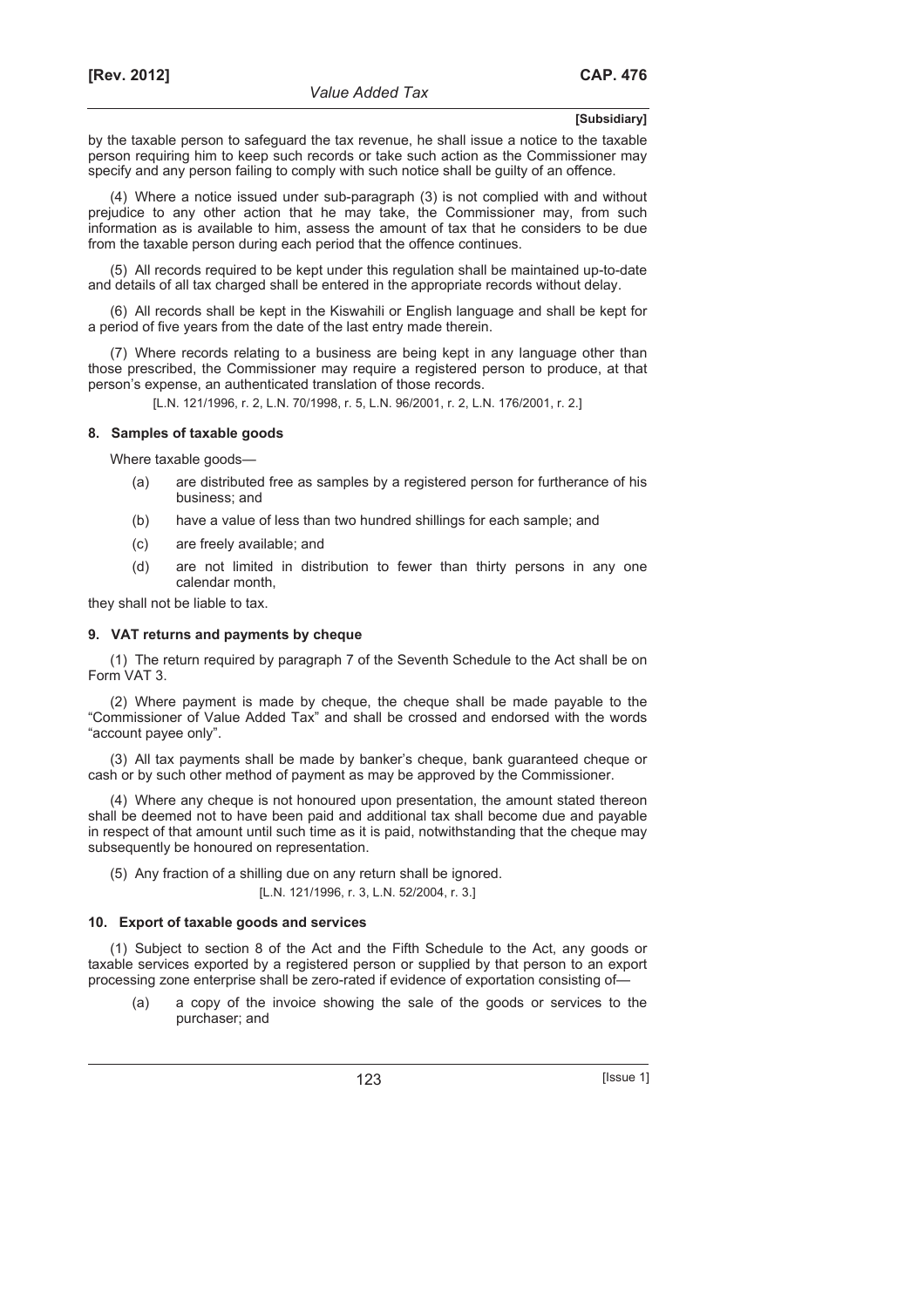- (b) in the case of goods, copies of the bill of lading, road manifest or airway bill, as the case may be; and
- (c) in the case of goods, the export entry duly certified by the proper officer of Customs at the port of export is maintained on file by the registered person for examination by an authorised officer on demand; and
- (d) in the case of sugar and all excisable goods, a certificate signed by the Commissioner of Customs that the goods have been examined and loaded into sealable vehicles or containers under a tamper proof seal and the seal number duly endorsed on the export entry.

(2) Subject to section 8 of the Act and the Fifth Schedule to the Act, any taxable goods or taxable services supplied by a registered person to a registered person manufacturing goods in a customs bonded factory for export, or to any person or organization as specified in the Eighth Schedule to the Act shall be zero rated if evidence of the supply consisting of—

- (a) a copy of the invoice showing the supply of the goods or services to the purchaser;
- (b) proof of the payment made in respect of the goods or services supplied;
- (c) a certificate signed by the purchaser that the goods have been received; and
- (d) in the case of goods, the export entry duly certified by the proper officer of Customs at the port of export,

is maintained on the file by the registered person for examination by an authorized officer on demand.

(2A) Where taxable goods are manufactured or purchased for export, supplied to an export processing zone enterprises, or to a registered person manufacturing goods in a customs bonded factory or are subject to remission, rebate or refund of value added tax, such goods as may be specified by the Commissioner shall be marked with the inscription "FOR EXPORT ONLY".

#### (2B) *Deleted by L.N. 81/2010, r. 2.*

(3) Subject to paragraph (4), where an exporter who is not a registered person exports by way of business any taxable goods that he has imported or purchased from a registered person and claims a refund of the tax paid on those goods he shall submit his claim to the Commissioner on Form VAT 4 and shall attach to any such claim, the following—

- (a) a copy of the invoice showing the sale of the goods to the purchaser; and
- (b) the export entry duly certified by the proper officer of customs at the port of export; and
- (c) evidence of the value of the goods and the payment by him of tax due thereon, being a copy of the tax invoice issued by a registered person, or a copy of the customs entry on which the goods were imported, as the case may be; and
- (d) proof of payment made in respect of goods exported;
- (e) in the in the case of sugar, a certificate signed by the Commissioner of Customs that the sugar has been examined and loaded into sealable vehicles or containers under a tamper proof seal and the seal number duly endorsed on the export entry.

(4) The Commissioner shall not issue a tax remission certificate referred to in Form VAT 4B unless the application is accompanied by—

 (a) bond security on Form VAT 4 B1 duly executed and guaranteed by a bank, insurance company or financial institution licensed to operate in Kenya; and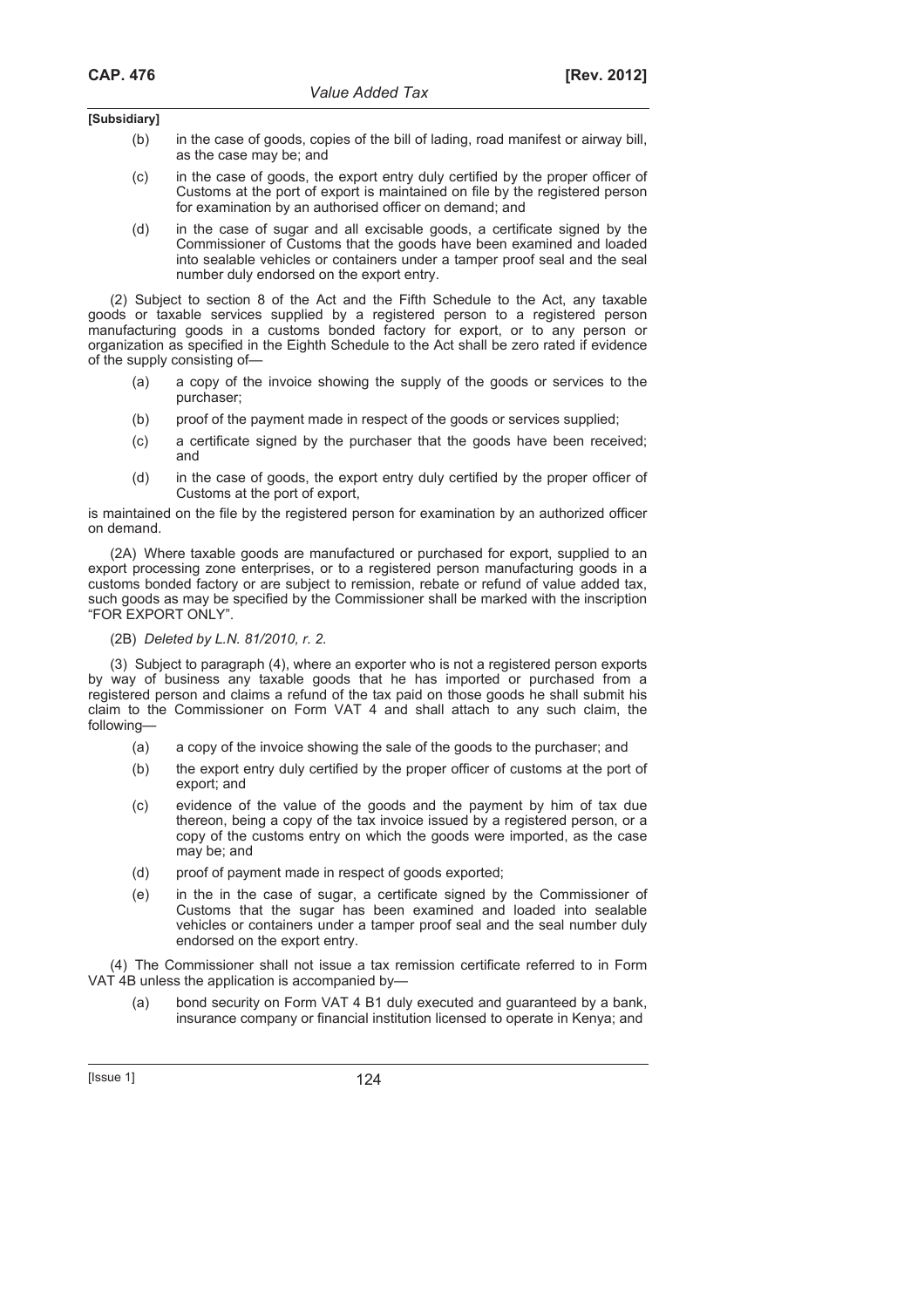- (b) an irrevocable letter of credit and proof of payment made in respect of the exported goods; or
- (c) a *pro forma* invoice from the registered manufacturer or dealer.

(5) A VAT remission certificate issued under paragraph (4) shall be valid for ninety days only from the date of issue.

(6) Upon completion of exportation, the exporter shall resubmit to the Commissioner within ninety days from the date of issue, the duplicate copy of the VAT remission certificate supported by documentary evidence of exportation of the goods.

(7) A bond security provided under subregulation (4)(a) shall be cancelled upon the exporter satisfying the Commissioner—

- (a) that the goods have been duly exported;
- (b) that appropriate payment in respect of the exported goods has been received by him.

(8) Where an exporter fails to comply with the provisions of paragraph (6) and (7), the appropriate tax shall be payable in full forthwith together with a penalty of two per cent per month or part thereof calculated from the date of issue of the tax remission certificate by the Commissioner under paragraph (4):

Provided that the Commissioner may, in individual cases grant remission of the penalty if satisfied that such remission is justified and shall make quarterly returns to the Minister of all remissions so granted but such remission shall be subject to the prior written approval of the Minister where the amount of the penalty exceeds five hundred thousand shillings.

- (9) No refund shall be made under this regulation—
	- (a) where the amount to be refunded is less than five hundred shillings; or
	- (b) where the exportation took place more than twelve calendar months previously or such further period as the Commissioner may in any particular case determine.

(10) Zero-rating of exported goods or refund of tax paid shall not be allowed under this regulation in respect of any goods which have been used before they were exported.

(11) Where the Commissioner considers that there is doubt about the exportation of any goods he may require any person exporting the goods to produce to him within a reasonable time a certificate, signed and stamped by a competent customs authority outside Kenya, that the goods were duly landed and reported to the proper customs authority at the port or place of foreign destination, and payment of any claim may be deferred until such a certificate has been produced and accepted as satisfactory by the Commissioner.

(12) Where a person who is not a registered person supplies by way of business any taxable goods that he has imported or purchased from a registered person to an export processing zone or to a foreign aid funded investment project or to a person manufacturing goods in a customs bonded factory, and claims a refund of the tax paid on those goods he shall submit his claim to the commissioner on Form VAT 4 and shall attach to any such claim, the following—

- (a) a copy of the invoice showing the sale of the goods to the purchaser; and
- (b) evidence of the value of the goods and the payment by him of tax due thereon, being a copy of the tax invoice issued by a registered person or a copy of the Customs entry on which the goods were imported, as the case may be; and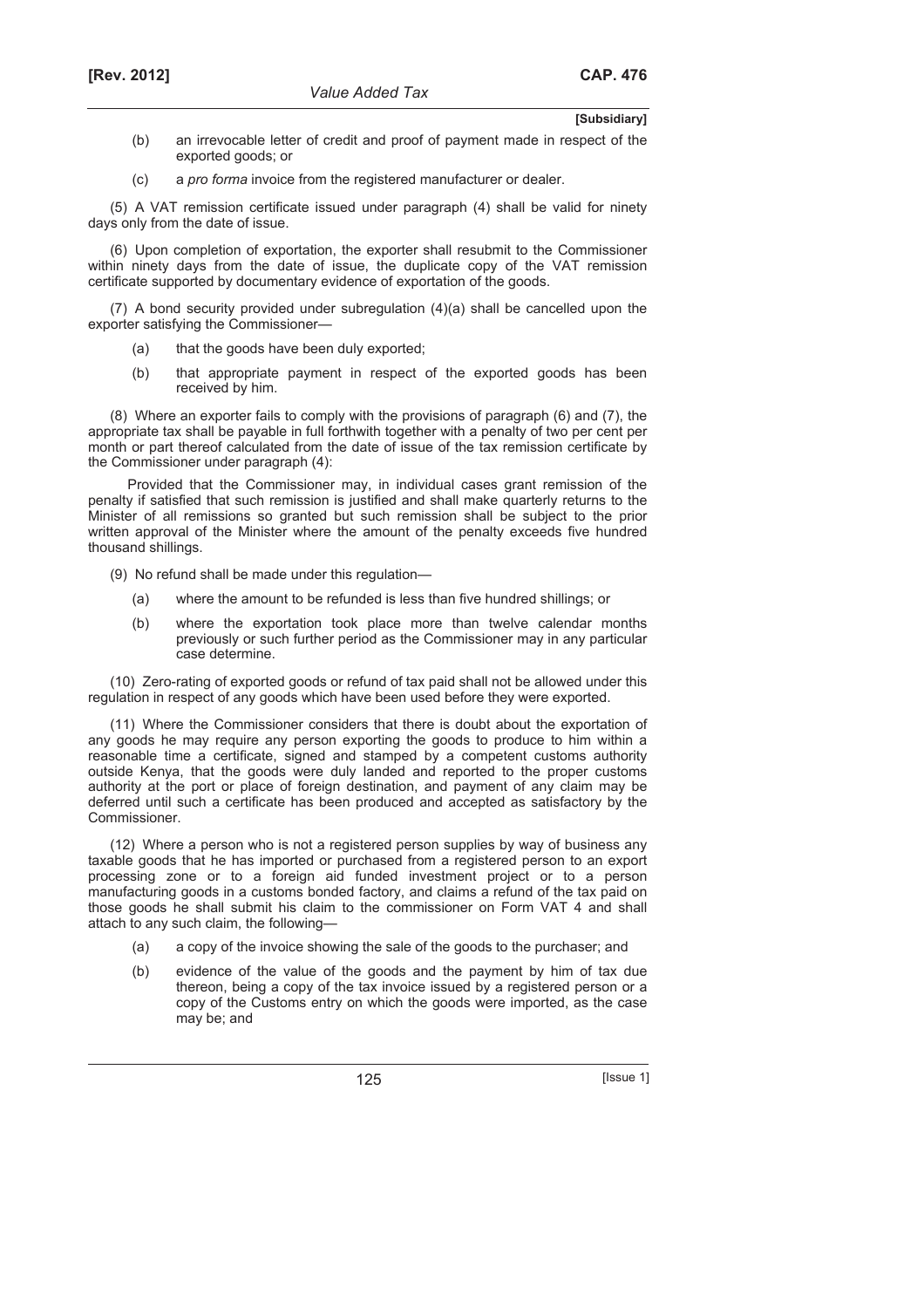(c) a certificate signed by the purchaser that the goods have been received and that they have been purchased as part of a specified project or in accordance with the approved operations of the export processing zone, as the case may be.

[L.N. 213/1995, r. 2, L.N. 121/1996, r. 4, L.N. 42/1997, r. 2, L.N. 100/1997, r. 2, L.N. 122/1997, r. 2, L.N. 70/1998, r. 6, L.N. 67/1999, r. 2, L.N. 96/2001, r. 3, L.N. 94/2002, r. 2, L.N. 49/2005, r. 5, L.N. 95/2009, r. 6, L.N. 81/2010.]

### **11. Application for tax refund**

An application for tax refund under sections 11(2), 24(a), (b) or (c) and 24A shall be made in Form VAT 4.

[L.N. 121/1996, r. 5.]

### **12. Claims for tax refund**

(1) Any claim for refund of tax by a registered person under section 24A of the Act shall be accompanied by—

- a document issued to him by the person with whom he proves in the insolvency of the debtor, specifying the total amount proved, except where a claim is made because over three years have elapsed since the registered person paid the tax;
- (b) a copy of the tax invoice provided in respect of each taxable supply upon which the claim is based;
- (c) records or other documents, showing that the tax has been accounted for and paid on each supply upon which the claim for a refund of tax is based;
- (d) evidence that every reasonable effort has been made to have the debt settled; and
- (e) a declaration by him that he and the buyers are independent of each other.

(2) No refund is payable unless the registered person is up-to-date in submitting all VAT returns on Form VAT 3 together with the appropriate tax.

### **13. Tax paid on stocks on hand, assets, building, etc.**

(1) A registered person shall submit to the Commissioner, his claim for relief from tax paid on stocks on hand, assets, building or civil works on the date he becomes registered on Form VAT 5 within thirty days of that date.

(2) Where the Commissioner considers that there is good and valid reason why the registered person could not submit his claim under paragraph (1) within the thirty days he may accept a claim made within such longer period as he deems to be fair and reasonable.

(3) The Commissioner may require the registered person to produce to an authorised officer evidence of—

- (a) the quantities, descriptions and values of goods in stock on the date of registration;
- (b) the proper use or disposal of such goods after the date of registration.

#### **13A. Auditor Certificate**

(1) Every application for tax refund and every claim for relief from tax of an amount exceeding one million shillings shall be accompanied by an auditor's certificate that the application or claim is true and that the amount is properly refundable under the act.

(1A) An auditor who certifies a refund claim in accordance with paragraph (1), shall not later than the 20th of the following month after the tax period, furnish the Commissioner with a return of all claims certified by him in the last tax period.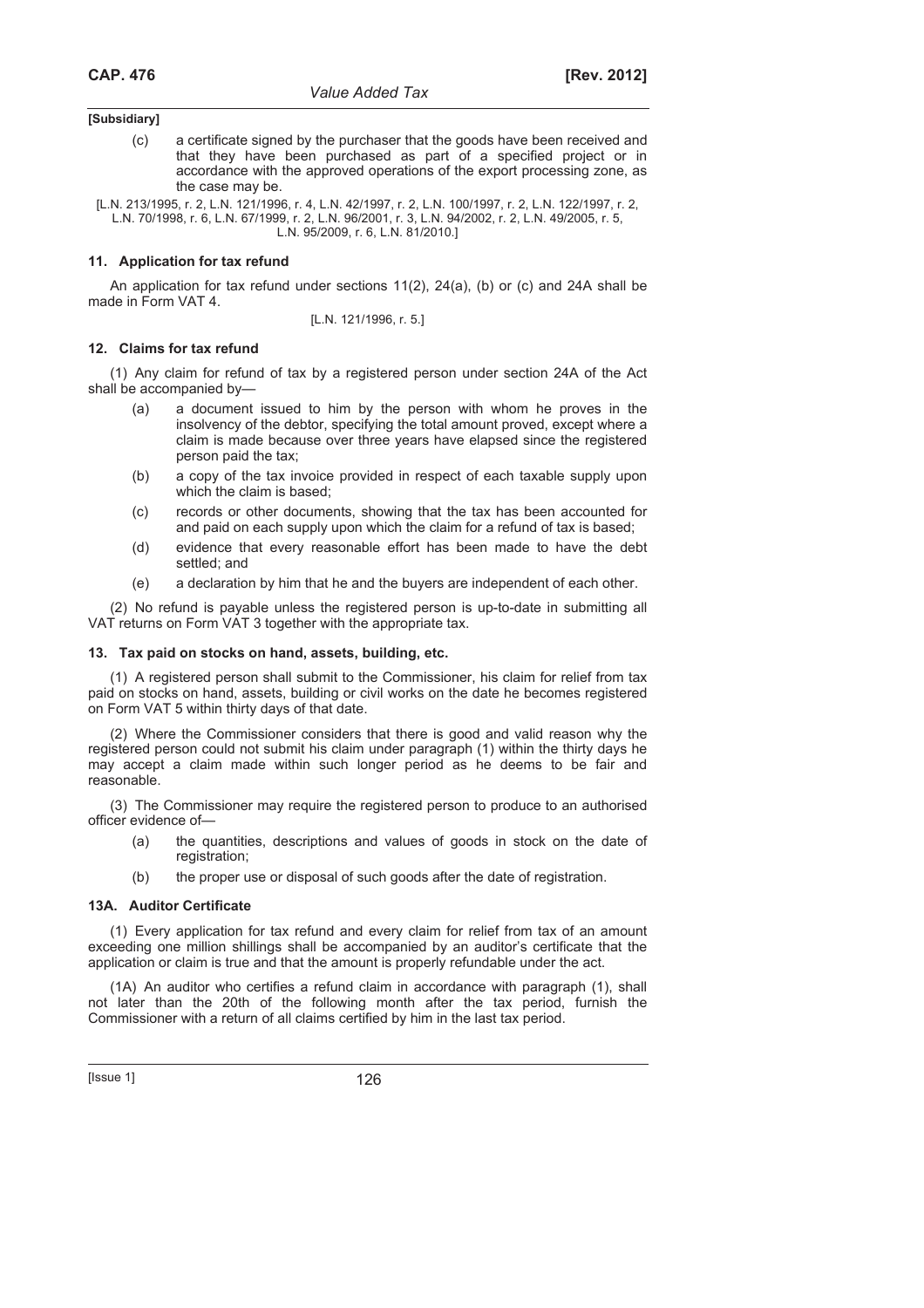(2) An auditor who issues a certificate in contravention of paragraph (1) shall be guilty of an offence.

[L.N. 544/1997, r. 2, L.N. 70/1998, r. 7, L.N. 95/2009, r. 7.]

### **14. Security**

(1) A security required by the Commissioner under section 29 of the Act shall be in such sum not exceeding the total tax payable and, unless the person from whom the security is required opts to deposit the required sum or equivalent securities with the Commissioner, shall take the form of a bond in such form, and given by such sureties, as the Commissioner may approve.

(2) Where a bond given under this regulation is discharged, the Commissioner shall cause the bond to be cancelled and shall advise the person giving it accordingly.

- (3) Where any person who is a surety to a bond under this regulation—
	- (a) dies; or
	- (b) is adjudged bankrupt or enters into any composition with his creditors; or
	- (c) leaves Kenya,

the person on whose behalf the bond was given shall notify the Commissioner accordingly and the Commissioner may cancel the bond and require a fresh surety to be given.

#### **15. Powers of Commissioner of Customs**

By virtue of section 57 of the Act—

- (a) the Commissioner appointed under the Kenya Revenue Authority Act (Cap. 469) shall be responsible for the collection of tax chargeable in respect of imported taxable goods and shall account for that tax to the Commissioner; and
- (b) the Commissioner and other proper officers of Customs appointed under the Kenya Revenue Authority Act (Cap. 469) shall, subject to the Act and the East African Community Customs Management Act, 2004 (No. 8 of 2004), have and exercise in respect of imported taxable goods all the powers and duties conferred or imposed on them by the East African Community Customs Management Act, 2004.

#### **15A. Declaration of imported taxable services**

(1) For the purposes of subsection (6) of section 6 of the Act, any person who receives any imported taxable services shall make a declaration of such services on Form VAT 7.

(2) Any person who contravenes this regulation shall be guilty of an offence.

[L.N. 100/1997, r. 3.]

### **16. Determination of selling price**

For the purposes of section 9(b) of the Act, the price determined by the Commissioner shall be the open market selling price where the seller and buyer are independent of each other.

#### **17. Deductible input tax**

(1) Where a registered person supplies both taxable goods and services and exempt goods and services, he can only deduct that part of his input tax which is attributable to taxable supplies which attribution shall be approved by the Commissioner, but he may use either of the undermentioned methods to determine the amount of deductible input tax without the approval of the Commissioner—

(a) Value of taxable supplies x Input tax = Deductible input tax

Value of total supplies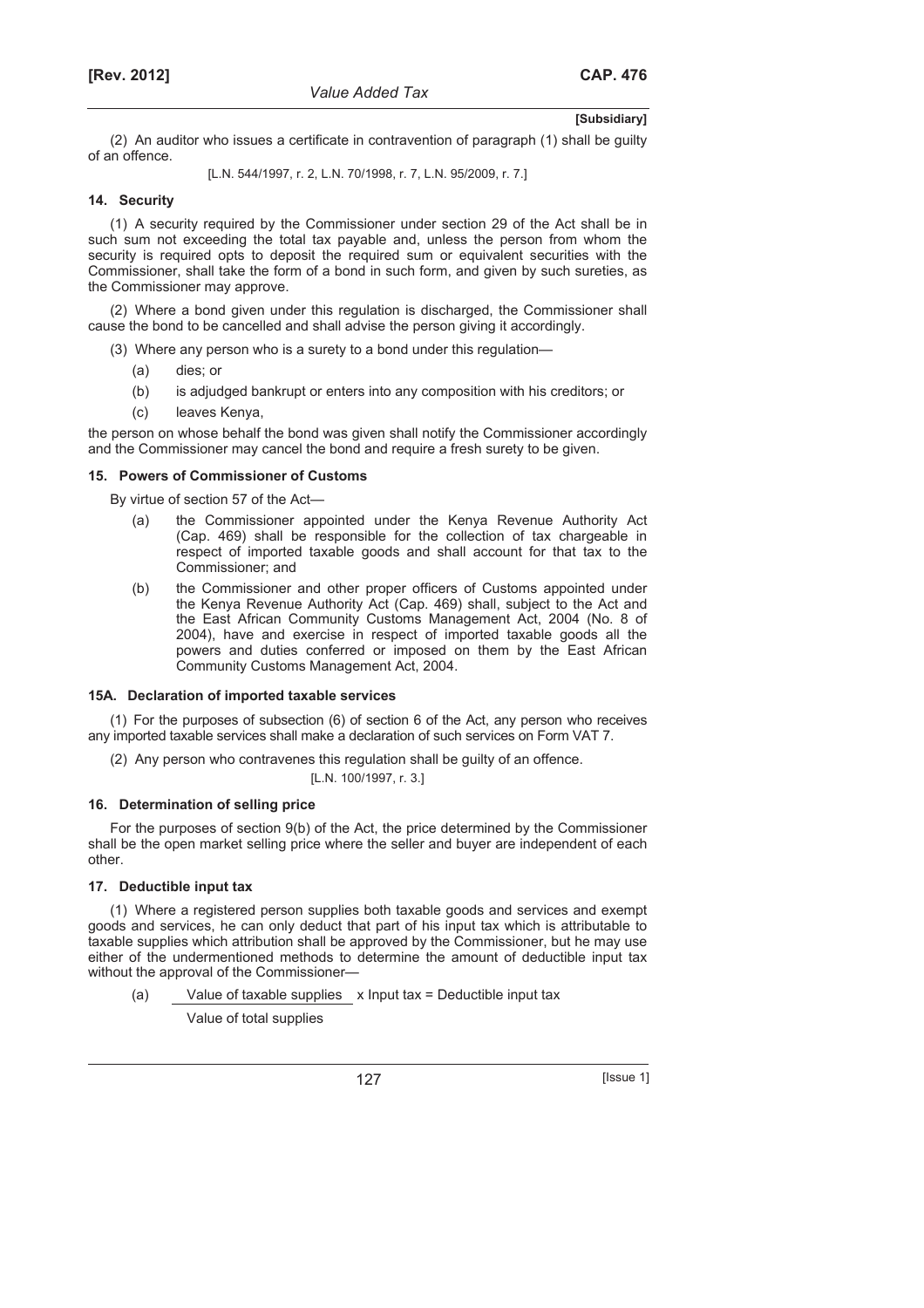- (b) (i) full deduction of all the input tax attributable to taxable goods purchased and sold in the same state;
	- (ii) no deduction of any input tax which is directly attributable to exempt outputs, and
	- (iii) deduction of the input tax attributable to the remainder of the taxable supplies, calculated as under subparagraph (a).

(2) Notwithstanding paragraph (1) where the amount of input tax attributable to exempt supplies is less than five per cent of the total input tax, then all the input tax can be deducted.

(3) Where there is a difference between the amount of claimable input tax for a year and the total amount deducted for the same period, the amount so calculated shall be declared as over declaration or under declaration, as the case may be, and such amount shall be entered in the return for the first tax period following the end of the accounting year.

#### [L.N. 121/1996, r. 6, L.N. 94/2002, r. 3.]

### **18. Sale of taxable goods in returnable containers**

Where taxable goods are sold by a registered person in returnable containers then—

- (a) if the registered person has purchased or imported those containers tax paid, the amount of any tax payable by virtue of subsection (2) of section 9 of the Act in respect of the containers shall be remitted; or
- (b) in any other case, the amount of tax so payable upon those containers which are returned to the registered person, and upon which he has given a credit to the purchaser, shall be remitted by means of a credit taken by the registered person on his next succeeding tax return.

**19**.(a) Where a registered person is a retailer or is primarily supplying taxable goods or taxable services to unregistered persons, prices of such goods or services shall be quoted or labelled including the amount of the tax.

(b) Where prices are quoted inclusive of tax, the value of the tax shall be estimated in the case of *ad valorem* tax rate by a tax that is multiplied by such a tax inclusive price reduced by any exclusion from the taxable value allowed under section 9 of the Act. The tax factor is equal to (t/(1+t)) where t is the *ad valorem* tax rate specified in the First Schedule to the Act.

**19A.** *Deleted by L.N. 52/2004, s. 4.* 

#### [L.N. 94/2002, r. 4.]

### **20. Services supplied in Kenya**

(1) Except as is otherwise provided in the Act, services shall be deemed to have been supplied in Kenya—

- (a) where the supplier has established his business or has a fixed physical establishment in Kenya and the services are physically used or consumed in Kenya regardless of the location of the payer;
- (b) in connection with immovable property, the property is situated in Kenya; or
- (c) in connection with receiving a signal or service for the supply of television, radio, telephone or any other communication services, the person receiving the signal or service is in Kenya.

(2) Where transportation ends outside the country, the transport services shall be deemed to have been supplied outside the country.

[L.N. 78/2008, r. 2, L.N. 95/2009, r. 8.]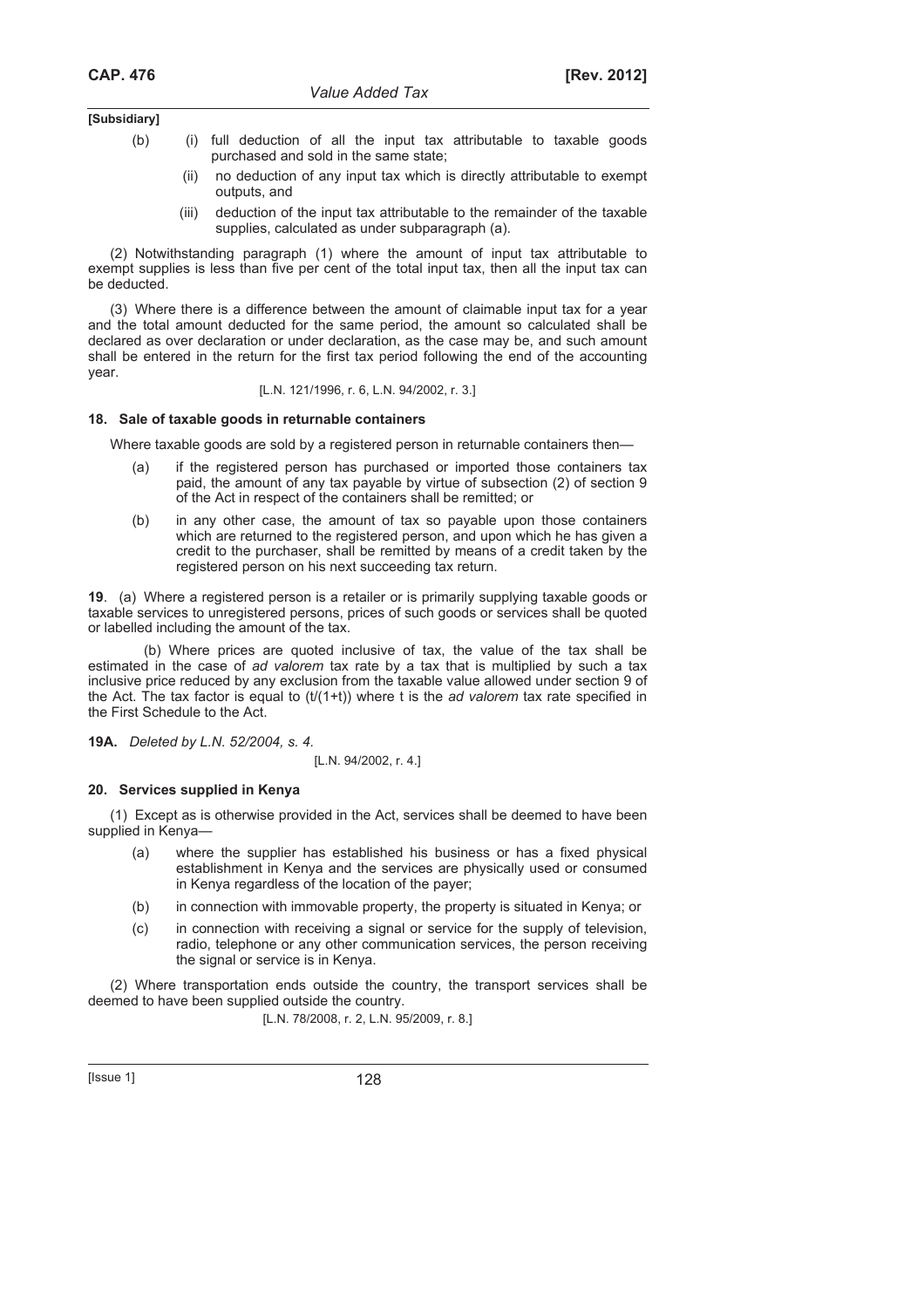Value Added Tax

# 21. Revocation of L.N. 400/1989

The Value Added Tax Regulations are revoked.

# **SCHEDULE**

**FORM VAT 7** 

#### KENYA REVENUE AUTHORITY

# VALUE ADDED TAX DEPARTMENT

# DECLARATION OF SERVICES IMPORTED INTO KENYA

| that all the particulars given are true. |      |                  |                               |  |  |  |
|------------------------------------------|------|------------------|-------------------------------|--|--|--|
| FOR OFFICIAL USE                         |      |                  |                               |  |  |  |
| Cheque/Cash                              |      |                  |                               |  |  |  |
|                                          |      |                  |                               |  |  |  |
|                                          |      |                  |                               |  |  |  |
|                                          |      |                  | Checked and certified correct |  |  |  |
| Received for payment of Value Added Tax  |      |                  |                               |  |  |  |
|                                          |      | <b>Signature</b> | Date                          |  |  |  |
| Cashier                                  | Date |                  | for Commissioner              |  |  |  |
|                                          |      |                  |                               |  |  |  |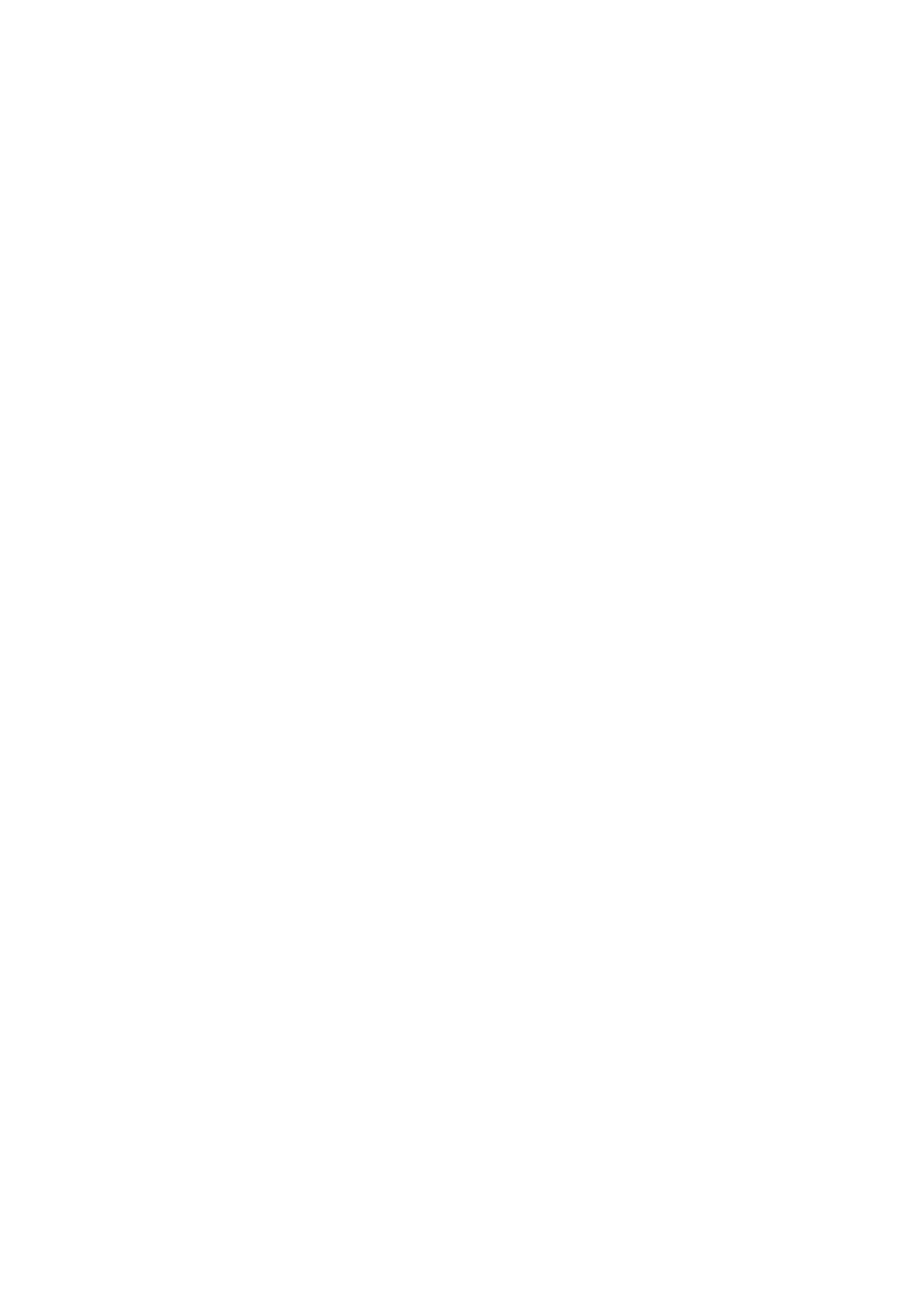#### **VALUE ADDED TAX ACT ORDER, 2002**

[L.N. 95/2002, L.N. 68/2003.]

**1.** This Order may be cited as the Value Added Tax Order, 2002 and shall come into operation on the 14th June, 2002.

**2.** Any tax payable on the goods and services specified in the Schedule shall be excluded from deduction of input tax under sections 11 and 11A of the Act except where the goods are purchased as stock-in-trade.

**3.** The Value Added Tax Order, 1997 (L.N. 545/1997, Sub. Leg) is revoked.

# SCHEDULE

### [Paragraph 2.]

**1.** All oils for use in vehicles (including motor-vehicles and similar vehicles), ships, boats and other vessels.

#### [L.N. 68/2003, s. 2.]

**2.** (1) Passenger cars and minibuses, bodies, parts and services for the repair and maintenance of such vehicles and the leasing or hiring services of such vehicles other than—

- (a) goods and services used in the supply of passenger car and minibus hire and leasing services;
- (b) bodies, parts and repair and maintenance services, used in the supply of repair and maintenance services for passenger cars and minibuses; and
- (c) passenger car and minibus parts used in the manufacture or repair and maintenance of taxable goods;
- (d) vehicles specifically designed or modified and primarily used for the supply of taxable goods or services, subject to prior approval by the Commissioner.

(2) All motor vehicles (other than passenger cars and minibuses), bodies, parts and services for the repair and maintenance of such vehicles, except where the goods are used primarily for the supply of taxable goods and services.

(3) For the purposes of this Order, **"motor vehicle"** means a self propelled vehicle intended for use on roads but does not include a tractor.

**3.** Furniture, fittings and ornaments of decorative items in buildings other than—

- (a) items permanently attached to buildings; or
- (b) such goods for use in hotels and restaurants subject to approval of the Commissioner.

**4.** Household or domestic electrical appliances other than those approved by the Commissioner for use in the manufacture of taxable goods or the supply of taxable services.

**5.** Entertainment services.

**6.** Restaurant services.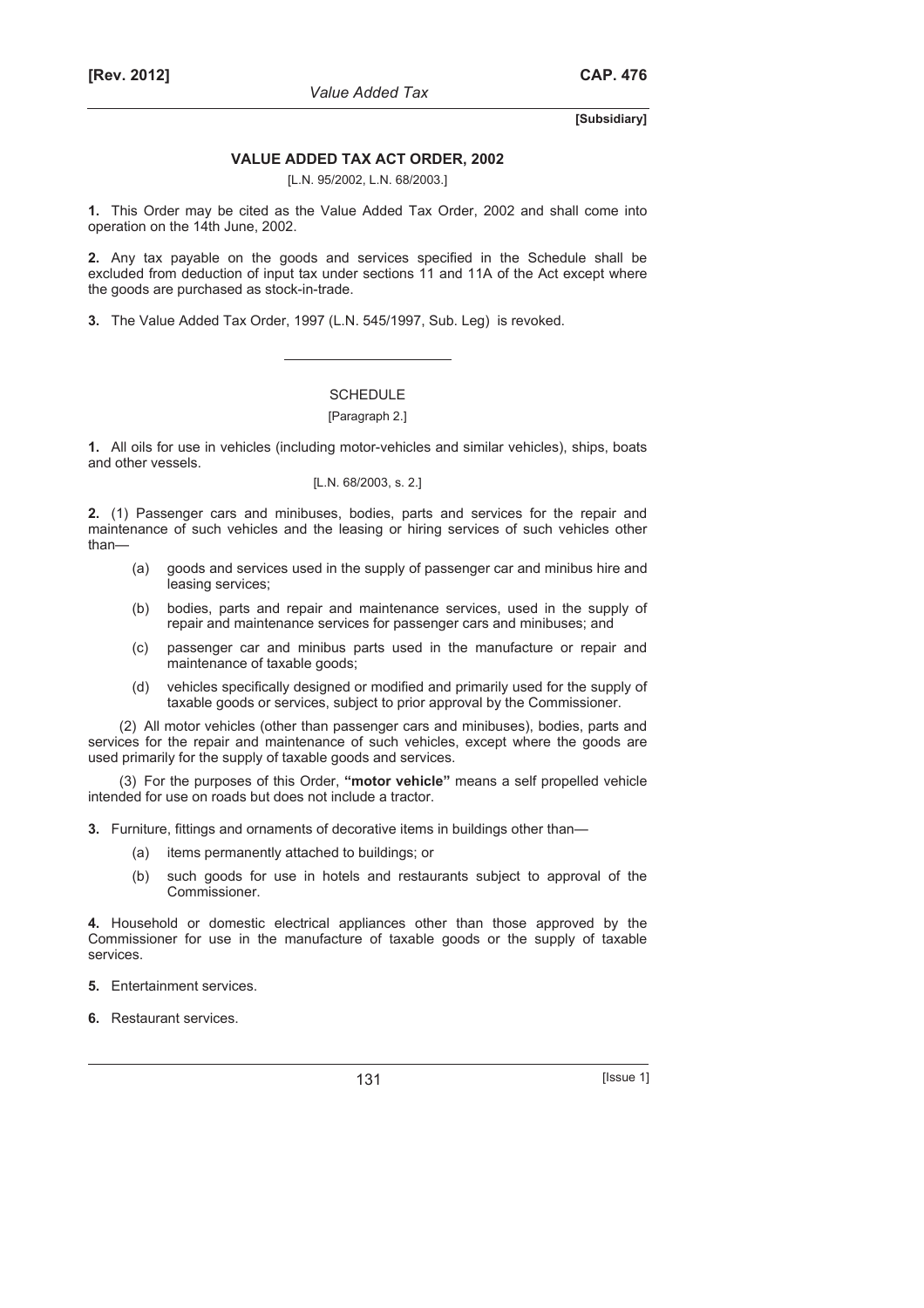*Value Added Tax* 

**[Subsidiary]** 

SCHEDULE—*continued* 

**7.** Accommodation services.

**8.** Taxable supplies for use in staff housing and similar establishments for the welfare of staff.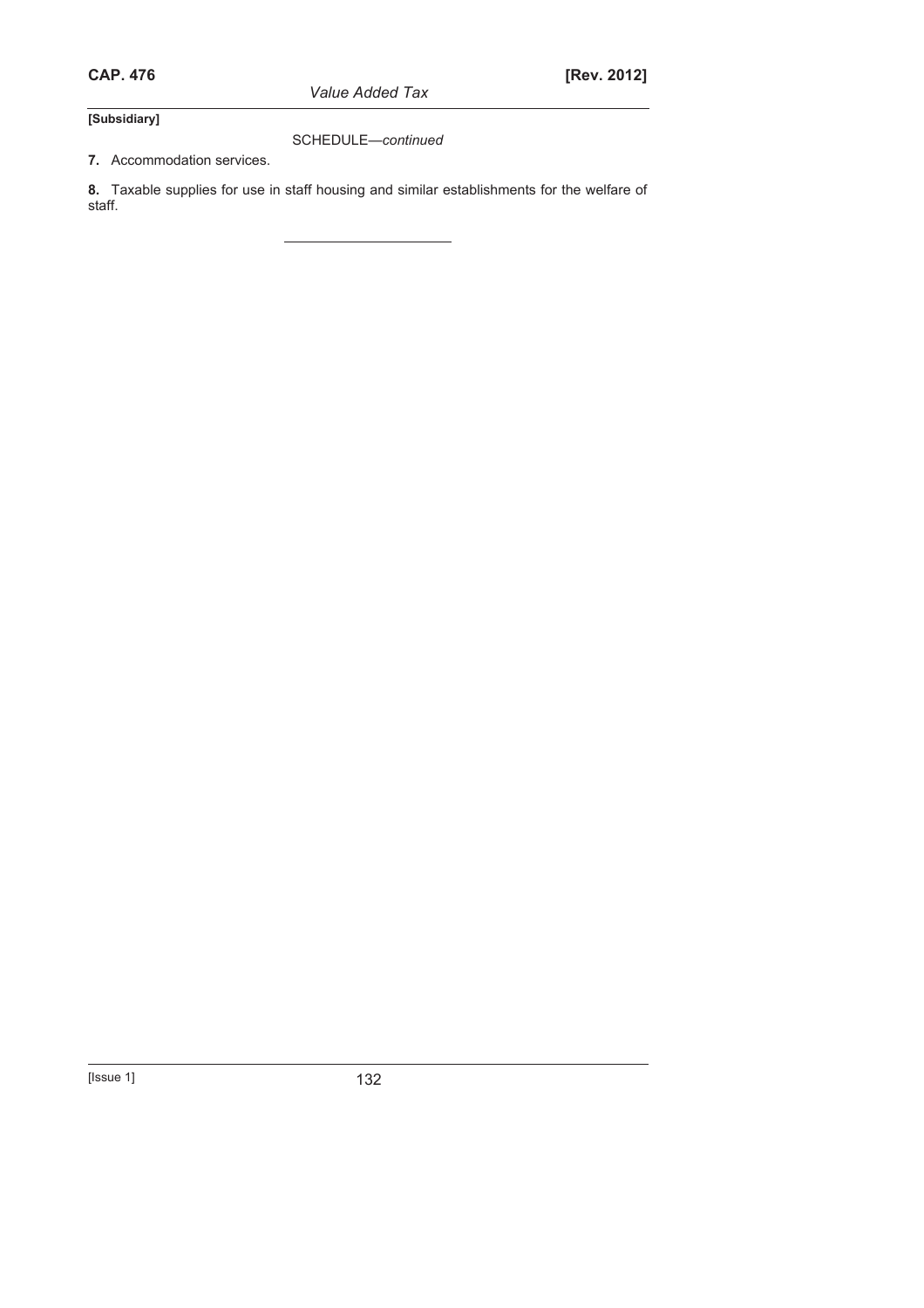### **VALUE ADDED TAX (REMISSION) (OFFICIAL AID FUNDED PROJECTS) ORDER, 2003**

# [L.N. 67/2003, L.N. 3/2004.]

**1.** This Order may be cited as the Value Added Tax (Remission) (Official Aid Funded Projects) Order, 2003 and shall come into operation on the 13th June, 2003.

**2.** The whole of the tax payable on taxable services, materials and equipment, including vehicles, which the Commissioner is satisfied are for use in the construction, equipping or execution of an aid funded project, to be, or in the process of being carried out pursuant to an agreement between the Government and a foreign government, or a foreign or international agency, institution, foundation or organization, supplying or making available aid funds, materials or equipment (in this Order referred to as "the aid agency") is remitted subject to the conditions set out in paragraph 3.

- **3.** The conditions referred to in paragraph 2 are that—
	- (a) the agreement expressly provides for remission of tax on taxable services, materials and equipment, including vehicles;
	- (b) the agreement provides that—
		- (i) the materials and equipment, including vehicles, shall become the property of the Government, any public university, the Kenya Medical Research Institute, the Kenya Bureau of Standards or such other non-profit making organization in Kenya as the Minister may, by notice in the *Gazette*, specify for the purposes of this Order; or
		- (ii) the materials and equipment belong to, and whilst in Kenya, continue to belong to the aid agency; or
		- (iii) that both the conditions specified in this subparagraph apply:
	- (c) the implementing agency shall, at all reasonable times, make the records of the materials and equipment available to an authorized officer and shall give the officer every facility necessary to inspect and audit such records;
	- (d) within ninety days after the completion of the project, the aid agency shall provide the Commissioner
		- in the case of a situation referred to in subparagraph  $(b)(i)$ , with a detailed list of items of equipment which have been used in the execution of the project and which, not forming part of the project itself, have become the property of the Government or other organization referred to in that subparagraph;
		- (ii) in the case of a situation referred to in subparagraph (b)(ii), with a detailed list of items of equipment which have been used in the execution of the project and which remain the property of the aid agency; and
	- (e) the Commissioner may, if he considers it necessary, inspect the project at any time during its execution.
- **4.** The remission of tax under paragraph 2 shall not apply to—
	- (a) fuels and oils for use in vehicles and equipments for the projects:

 Provided that the Minister may grant remission under this subparagraph after taking into consideration the terms and conditions of the funding agreement;

 (b) all taxable services, except those specified in any remission Order published under section 23 of the Act.

[L.N. 3/2004, s. 2.]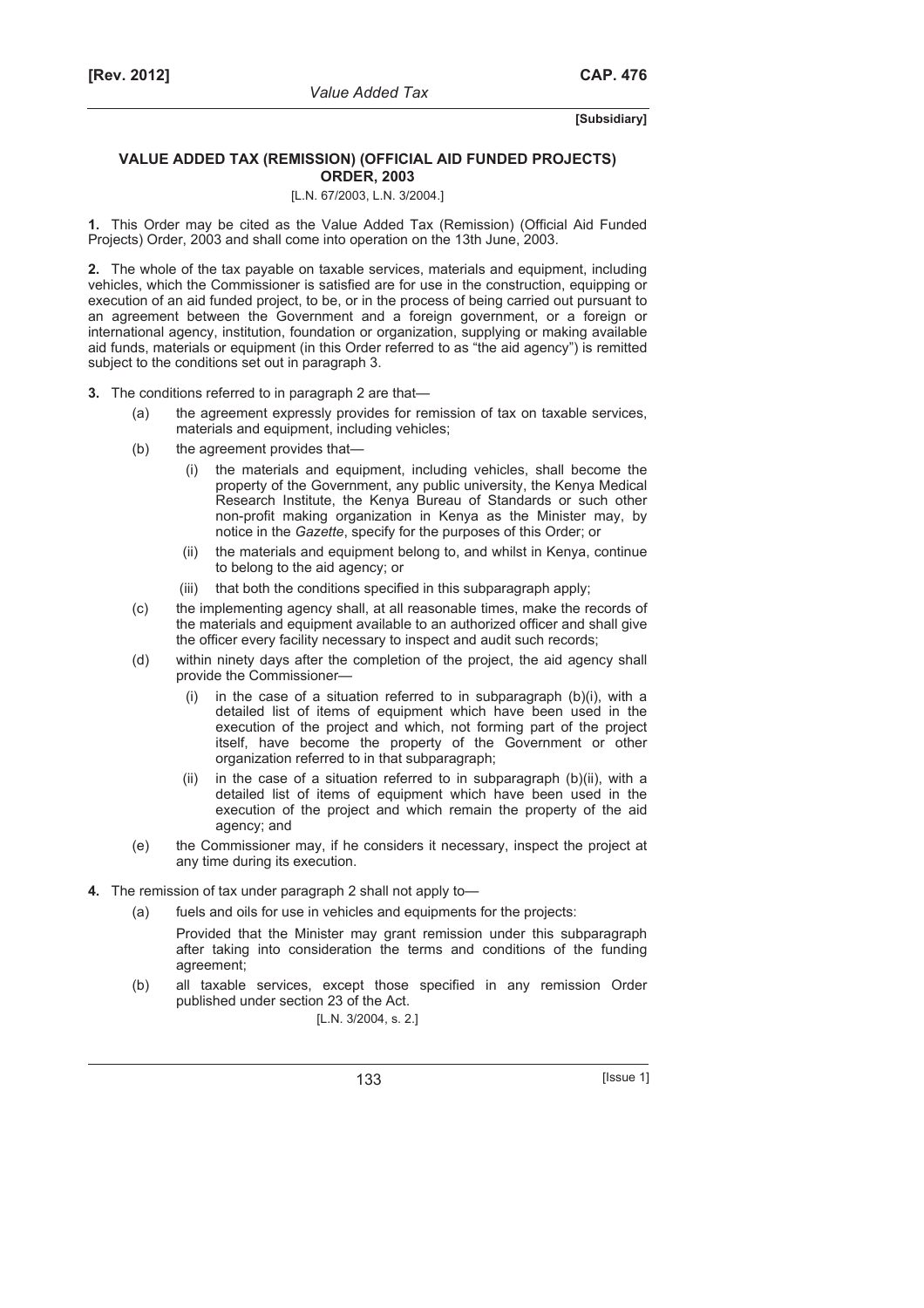**5.** Notwithstanding the provisions of paragraph 2, tax shall become payable if goods which are the subject of this Order are used or disposed of in a manner inconsistent with the purpose for which the remission is granted.

**6.** Legal Notice No. 93/2002 is revoked.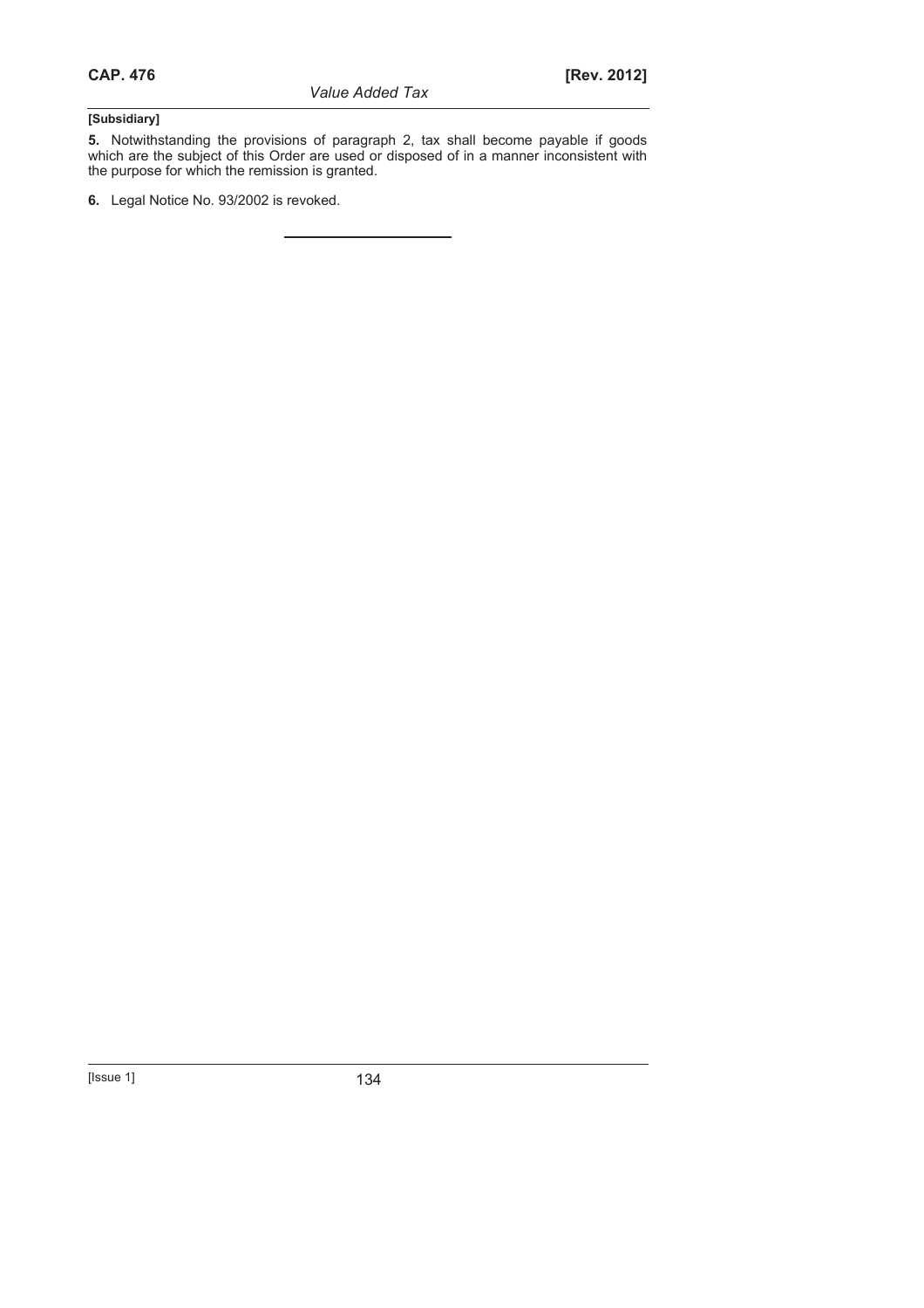# **VALUE ADDED TAX (REMISSION) (INVESTMENTS) REGULATIONS, 2004**

# ARRANGEMENT OF REGULATIONS

# *Regulation*

- 1. Citation. 2. Application for remission.
- 3. Minister may require further information, inspection.
- 4. Only one application per investment.
- 5. Remission not for certain goods.
- 6. Condition relating to inspection, etc.
- 7. Further conditions to remission.
- 8. Revocation of remission.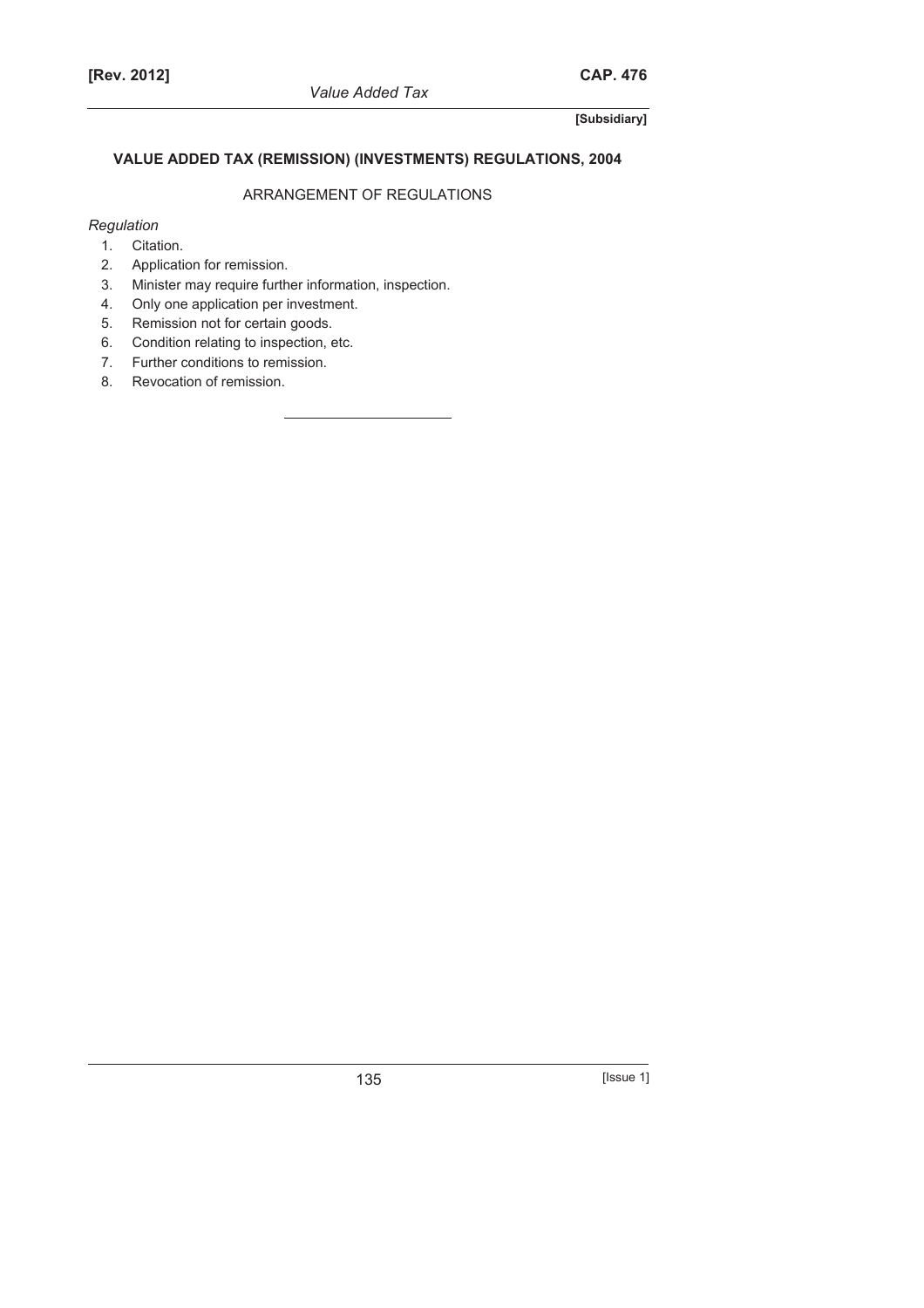# **VALUE ADDED TAX (REMISSION) (INVESTMENTS) REGULATIONS, 2004**

[L.N. 51/2004.]

### **1. Citation**

These Regulations may be cited as the Value Added Tax (Remission) (Investments) Regulations, 2004 and shall come into operation on the 10th June, 2004.

### **2. Application for remission**

(1) An application for remission of tax under section  $23(3)(a)$  of the Act shall be made in writing to the Minister.

(2) The application referred to in paragraph (1) shall be submitted together with a detailed list of the goods in respect of which the application is made.

(3) The application referred to in paragraph (1) shall include the following for the investment referred to in section 23(3)(a) of the Act—

- (a) the total value of the investment in Kenya shillings;
- (b) a full description of the investment including, where applicable, the physical location of the investment;
- (c) the personal identification number of the applicant;
- (d) a report of a feasibility study of the investment with sufficiently detailed *pro forma* cash flow statement including the itemization of the cash flows for
	- all traded or tradable goods to be produced, undertaken or purchased; and
	- (ii) any financial obligations or commitments.

### **3. Minister may require further information, inspection**

The Minister may require the applicant to—

- (a) furnish such further information as the Minister may consider appropriate; and
- (b) allow and facilitate the inspection of the goods to which the application relates.

#### **4. Only one application per investment**

(1) Only one application shall be made with respect to an investment except as provided in paragraph (2).

(2) A second application in respect of the same investment may be made if the applicant demonstrates to the satisfaction of the Minister that the additional application relates to a separate phase of the investment or an expansion thereof.

#### **5. Remission not for certain goods**

Remission shall not be granted in respect of stocks in trade, consumables, office furniture, typewriters, copying equipment, stationery, kitchenware, crockery, linen, draperies, carpets (in single pieces), safes and refrigerators.

#### **6. Condition relating to inspection, etc.**

It is a condition of a remission that the person to whom a remission has been granted shall—

 (a) allow and facilitate the inspection of the goods in respect of which the remission relates; and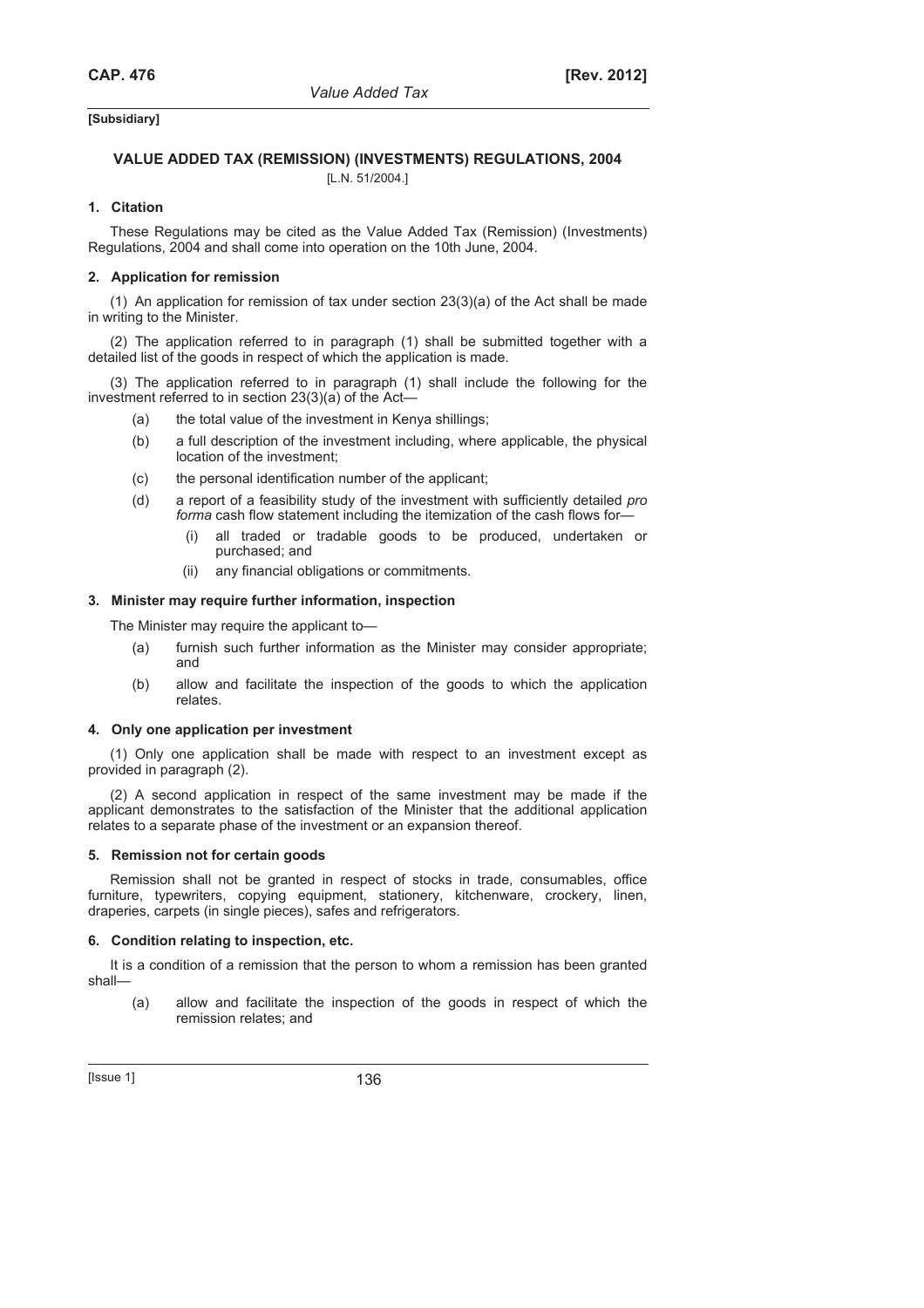(b) avail to the Commissioner the records of such goods for purposes of inspection and audit.

# **7. Further conditions to remission**

The Minister may attach such further conditions to a remission as he considers necessary.

# **8. Revocation of remission**

The Minister may revoke a remission if any condition set out in regulation 6 or attached under regulation 7 is breached.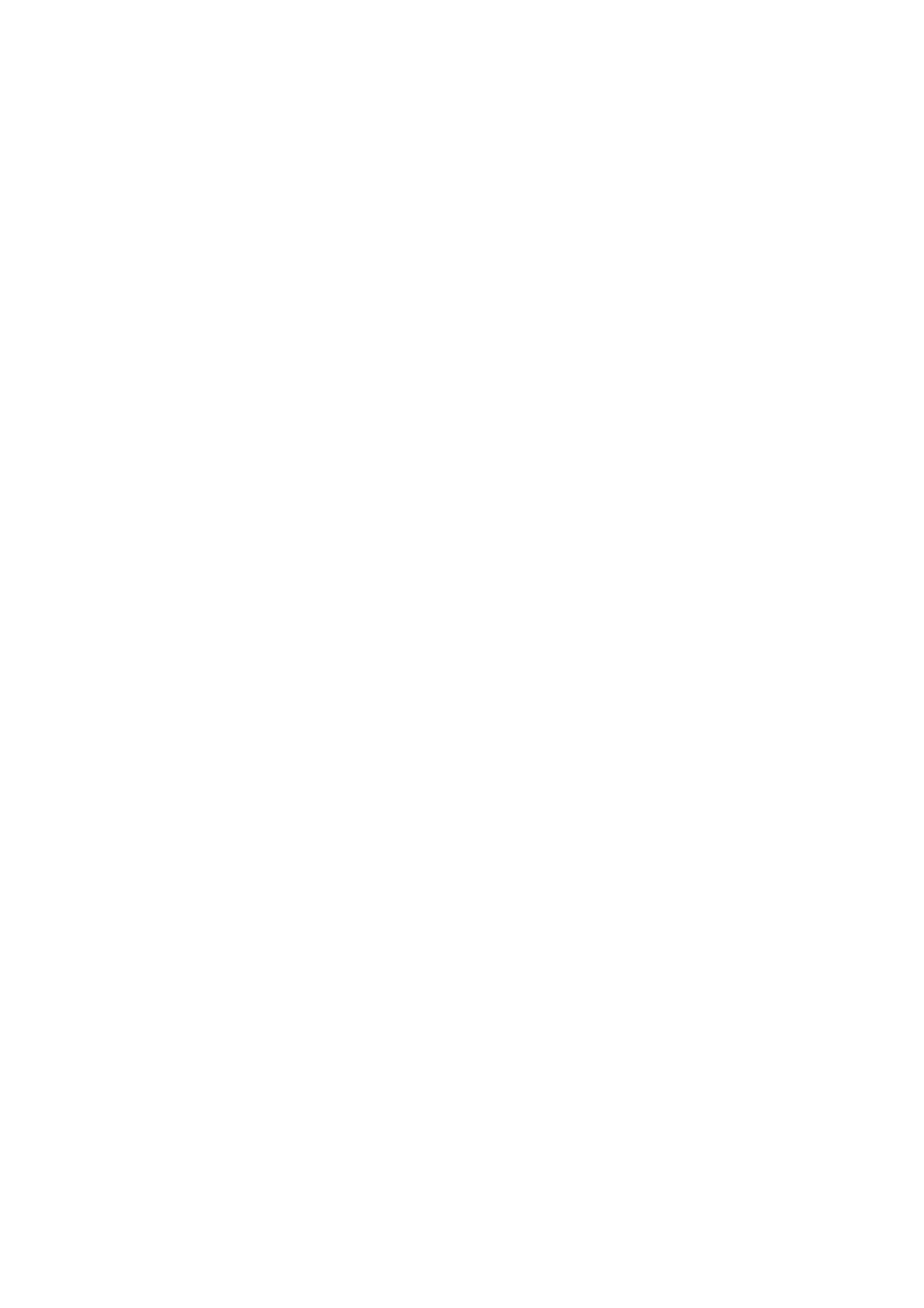# **VALUE ADDED TAX (TAX WITHHOLDING) REGULATIONS, 2004**

# ARRANGEMENT OF REGULATIONS

# *Regulation*

- 1. Citation and commencement.
- 2. Interpretation.
- 3. Records, acknowledgement of payment.
- 4. Where no tax is withheld for a period.
- 5. Supplier to issue invoice.
- 6. Suppliers still to file returns.
- 7. Inspection of records.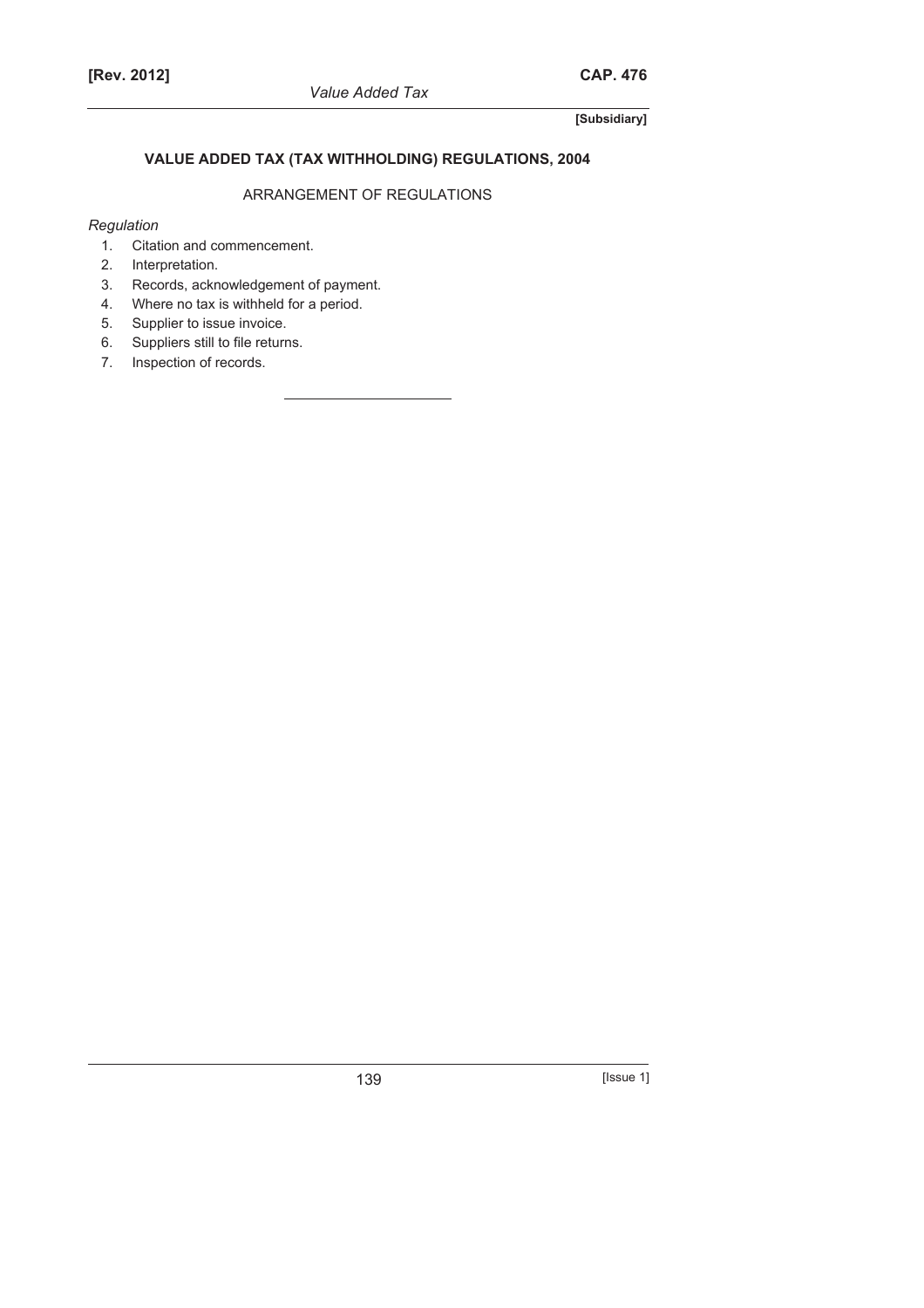# **VALUE ADDED TAX (TAX WITHHOLDING) REGULATIONS, 2004**

[L.N. 53/2004, L.N. 94/2009.]

#### **1. Citation and commencement**

These Regulations may be cited as the Value Added Tax (Tax Withholding) Regulations, 2004 and shall come into operation on the 11th June, 2004.

### **2. Interpretation**

In these Regulations, unless the context otherwise requires—

**"supplier"** means a person who receives a payment for taxable supplies from a tax withholding agent;

**"tax withholding agent"** means a person who has been appointed as such under section 19A of the Act.

#### **3. Records, acknowledgement of payment**

Upon making payment to a supplier and deducting tax therefrom, a tax withholding agent shall—

- (a) keep such records and in such form and manner as the Commissioner may direct, and
- (b) furnish the supplier with a tax withholding certificate in such form as the Commissioner may direct.

[L.N. 94/2009, r. 2.]

#### **4. Where no tax is withheld for a period**

Where no tax is withheld with respect to a period for which the tax withholding agent would otherwise remit tax to the Commissioner under section 19A (2) of the Act, the tax withholding agent shall furnish the Commissioner with a return showing that no tax was withheld in that period.

#### **5. Supplier to issue invoice**

A supplier who makes taxable supplies in respect of which tax is withheld by the tax withholding agent shall issue an invoice showing separately the amount of tax chargeable.

#### **6. Suppliers still to file returns**

The withholding of tax by a tax withholding agent shall not relieve a supplier of any obligation to file returns in accordance with the Act.

#### **7. Inspection of records**

For the purposes of obtaining full information in respect of accounting for tax withheld, the Commissioner may require any person—

- (a) to produce for examination, at such time and place as the Commissioner may specify, records, books of accounts, documents and other records relating to the calculation or withholding of tax in respect of any period specified by the Commissioner;
- (b) to attend at such time and place as the Commissioner may specify, for the purpose of being questioned, in respect of any matter or transaction appearing to be relevant to the tax liability of any person.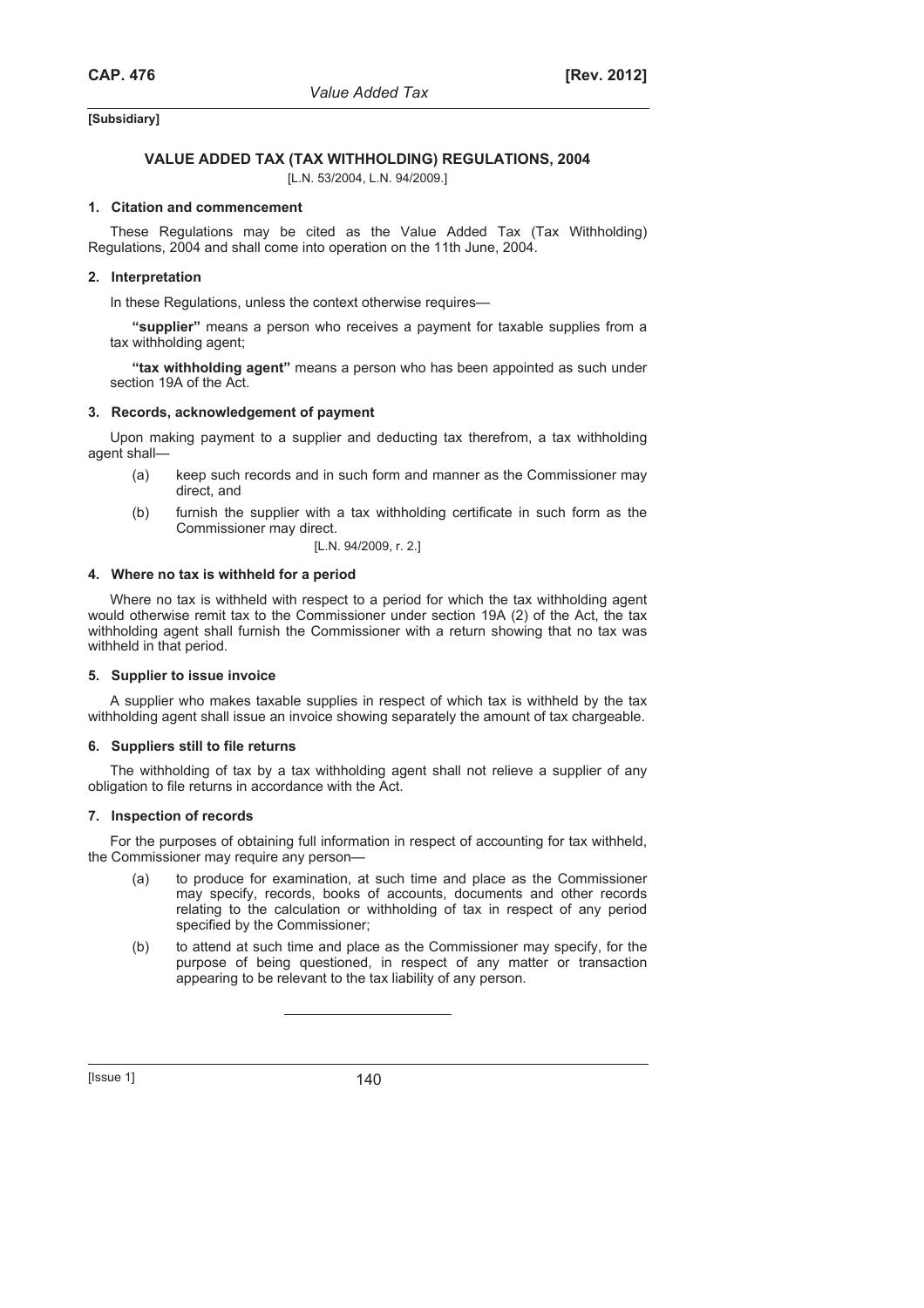# **VALUE ADDED TAX (ELECTRONIC TAX REGISTERS) REGULATIONS, 2004**

# ARRANGEMENT OF REGULATIONS

# *Regulation*

- 1. Citation and commencement.
- 2. Interpretation.
- 3. Application.
- 4. Prescribed type and description of register.
- 5. Use of register, etc.
- 6 User to prepare daily, monthly and annual reports.
- 7 User to ensure correct operation of register, etc.
- 8. Register ledger.
- 9. Penalty.

# **SCHEDULES**

FIRST SCHEDULE – TECHNICAL REQUIREMENTS FOR A REGISTER

SECOND SCHEDULE – INFORMATION TO BE CONTAINED IN A RECEIPT PRINTED FROM A REGISTER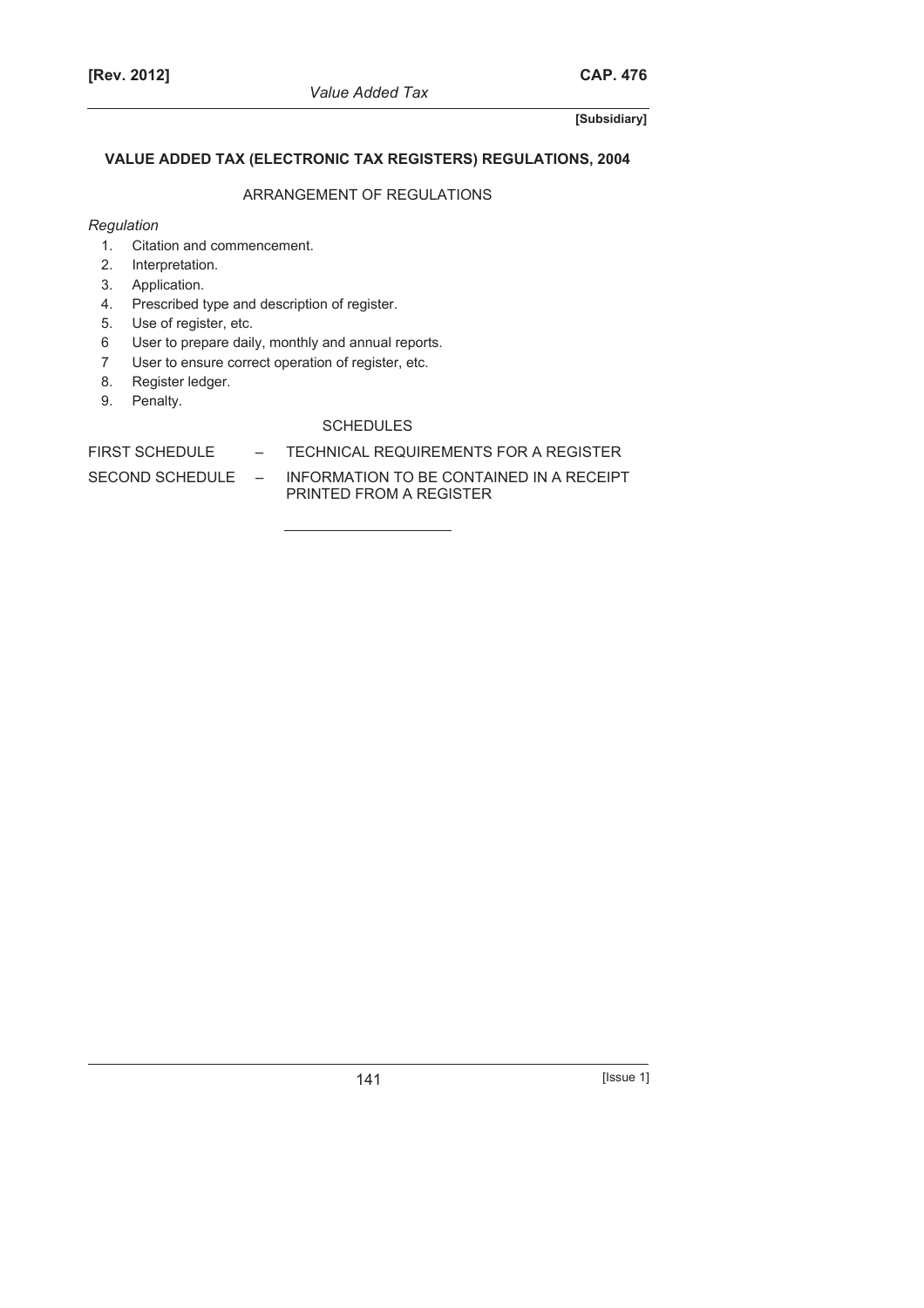# **VALUE ADDED TAX (ELECTRONIC TAX REGISTERS) REGULATIONS, 2004**

[L.N. 110/2004, Corr. No. 66/2004, L.N. 50/2005.]

# **1. Citation and commencement**

These Regulations may be cited as the Value Added Tax (Electronic Tax Registers) Regulations, 2004 and shall come into operation on the 1st January, 2005. [Corr. No. 66/2004.]

### **2. Interpretation**

In these Regulations, unless the context otherwise requires—

**"register"** means an electronic tax register referred to in paragraph 6(5) of the Seventh Schedule to the Act and includes an electronic tax printer and a special secure fiscal device for record signing;

**"user of a register"** means any person required, under paragraph 6(5) of the Seventh Schedule to the Act, to use a register.

[Corr. No. 66/2004, L.N. 50/2005, r. 2.]

# **3. Application**

(1) These Regulations apply to persons who are required, under paragraph 6(5) of the Seventh Schedule to the Act, to use a register.

(2) A user of a register shall use the register as required and in accordance with these Regulations.

#### **4. Prescribed type and description of register**

Registers of the type and description that satisfy the technical requirements set out in the First Schedule to these Regulations are prescribed for the purposes of paragraph 6(5) of Seventh Schedule to the Act.

#### **5. Use of register, etc.**

A user of a register shall—

- (a) submit a logo unique to his business to the Commissioner, who shall keep a register of such logos;
- (b) have the register examined and recorded by the Commissioner and obtain a unique register identification number in respect of that register before putting it into use;
- (c) permanently affix the register's identification number obtained under paragraph (b) on the register;
- (d) use the register to record only own sales and not to allow its use to record the sales of any other persons;
- (e) ensure—
	- (i) the recording of each sale with the use of the register;
	- (ii) the printing of the receipt (in duplicate) in respect of each sale and in and which receipt shall contain the information set out in the Second Schedule to these Regulations and deliver the original receipt to the purchaser;
- (f) in case of non-availability for use of the register, promptly inform the Commissioner and subsequently record the sales with the use of such substitute means as the Commissioner may approve.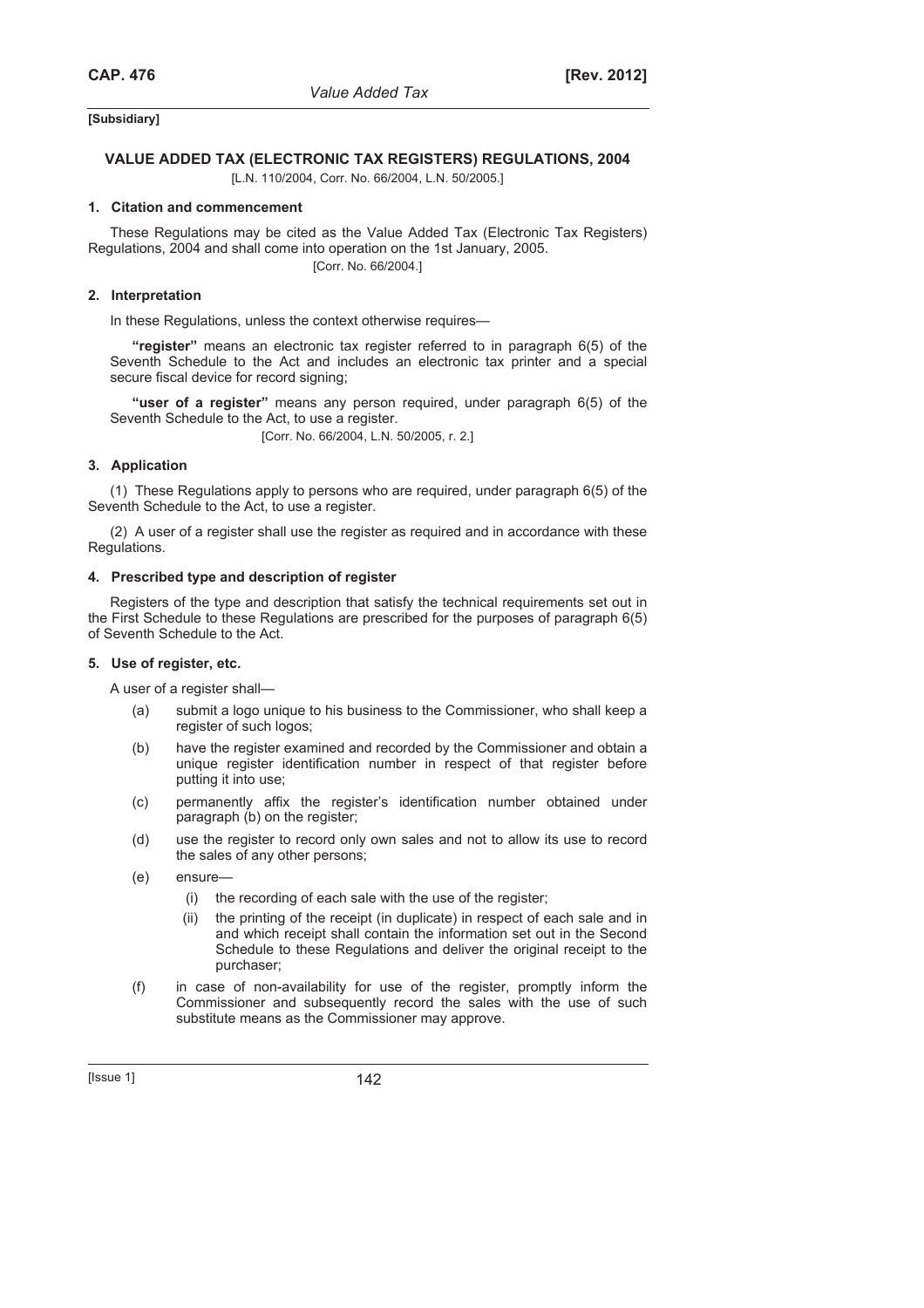#### **6. User to prepare daily, monthly and annual reports**

A user of a register shall prepare daily, monthly and annual reports, which reports shall set out—

- (i) the date of the report and the period in respect of which it applies;
- (ii) the name and address of the user of the register;
- (iii) the VAT identification number of the user of the register;
- (iv) the unique identification number of the register obtained under regulation 5(b);
- (v) the total value of sales in respect of the period covered by the report;
- (vi) the total amount of tax paid in respect of the period covered by the report.

### **7 User to ensure correct operation of register, etc.**

A user of a register shall—

- (a) ensure that the register operates correctly with particular regard to correct programming of the names or descriptions of goods and services and the correct allocation of their respective tax rates;
- (b) promptly report any malfunctioning of the register to a service person;
- (c) on demand by a person authorized by the Commissioner, avail the register for inspection;
- (d) ensure the inspection of the register by a service person every six months;
- (e) keep copies of the reports referred to in regulation 6 for a period of five years and avail such reports for inspection by the Commissioner whenever required to do so;
- (f) ensure the inspection, before further use, of a register which has been, or is suspected to have been, interfered with.

### **8. Register ledger**

(1) A user of a register shall keep a register ledger in which he shall record the servicing of the register.

(2) A user of a register shall ensure that the following are recorded in the register ledger—

- (a) the name and address of the person servicing the register;
- (b) an entry for each time the register is serviced, describing the servicing and signed by the person performing the service.

(3) A user of a register shall safely keep the register ledger and avail it for inspection whenever required by the Commissioner to do so.

# **9. Penalty**

Any person who fails to comply with these Regulations shall be guilty of an offence and shall be liable to a fine not exceeding five hundred thousand shillings or to imprisonment for a term not exceeding three years or to both.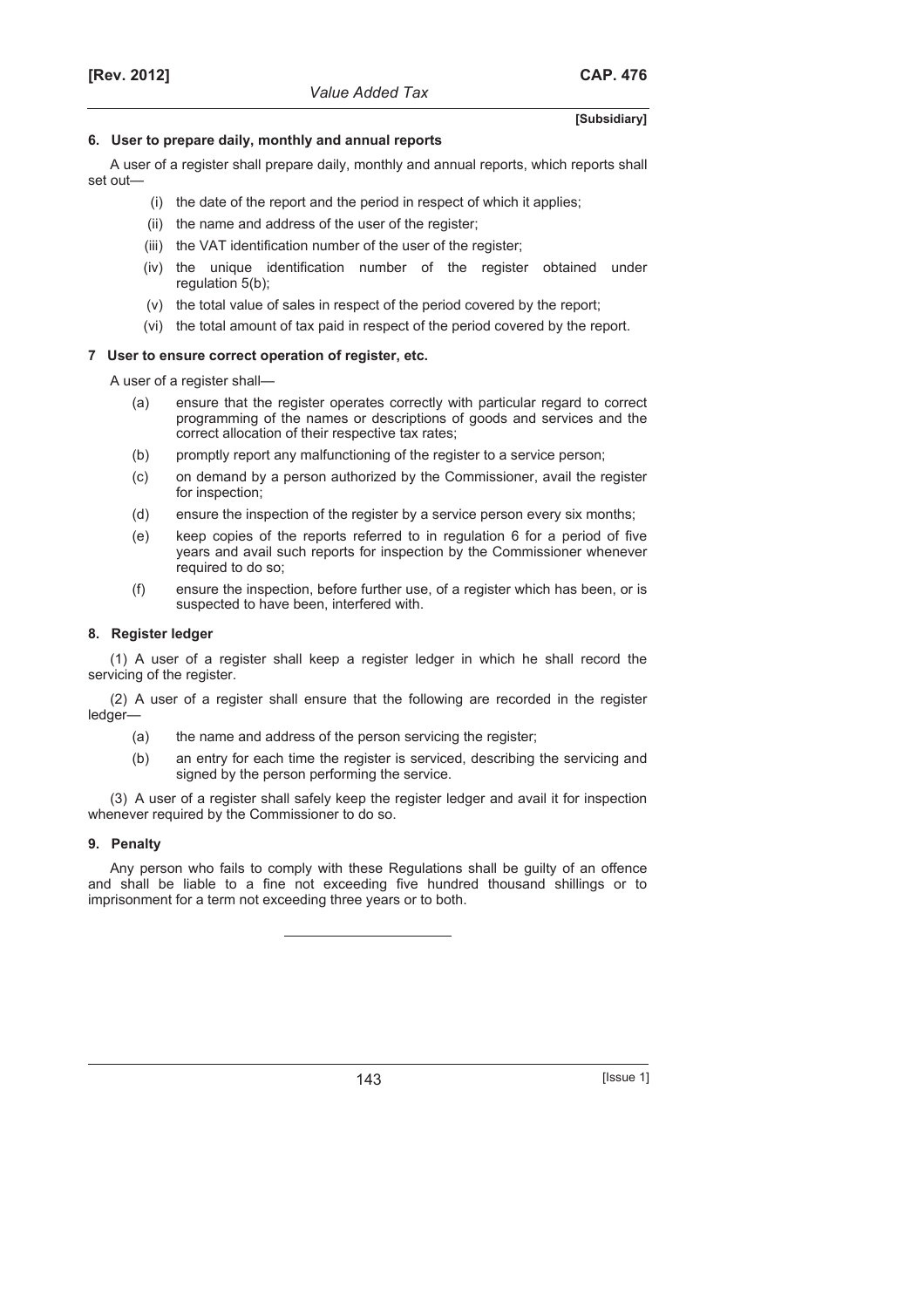*Value Added Tax* 

### **[Subsidiary]**

# FIRST SCHEDULE

# [Rule 4.]

#### TECHNICAL REQUIREMENTS FOR A REGISTER

A register shall—

- (a) have a module with a memory and in case of a network system, the memory shall be inbuilt into each register being part of that network system;
- (b) have two display screens and a monitor; one screen for use by a purchaser and the other screen for use by the cashier;
- (c) have a memory built into the register and which memory shall—
	- (i) not be accessible to the user or to any other unauthorized person;
	- (ii) be placed in a socket and permanently placed in a casing and covered with a hard, non-transparent substance;
- (d) enable—
	- (i) the registration in memory of the reports referred to in regulation 6;
	- (ii) the resetting (to the zero status) of the register memory at the end of each report referred to in regulation 6;
	- (iii) modification of the rates of tax on goods and services;
- (e) include a safety device to prevent the erasure of records in its memory;
- (f) have a casing sealed with a leaden seal bearing the stamp of the Commissioner which would result in the seal's self destruction in case of an attempt to break into the memory;
- (g) have an emergency power supply in the form of network battery (accumulator batteries) capable of lasting for forty-eight hours commencing at the time the network power supply ceases;
- (h) have the potential for interconnectivity with external networks;
- (i) have capability to record in its memory the following data—
	- (i) the date and time of commencing and ceasing the operations in its module;
	- (ii) the register's identification number and the user's personal identification number (PIN);
	- (iii) the tax rates assigned to the description of goods and services;
	- (iv) the value of the sales without the tax, the value of sales exempted from tax, the tax amounts divided into categories of individual tax rates, total amount of the tax and the total amount of the sales, including tax;
	- (v) the serial numbers and the dates for the resetting of the report every twenty four hours;
	- (vi) the numbers and dates of the resetting of the register memory and the information on the initiation of resetting and the method of its performance;
- (j) have capability to—
	- (i) store data in such manner as to be unintelligible to persons not authorized to access it;
	- (ii) protect itself against change or erasure of data;
	- (iii) print out the daily monthly and annual reports as per Regulation 6;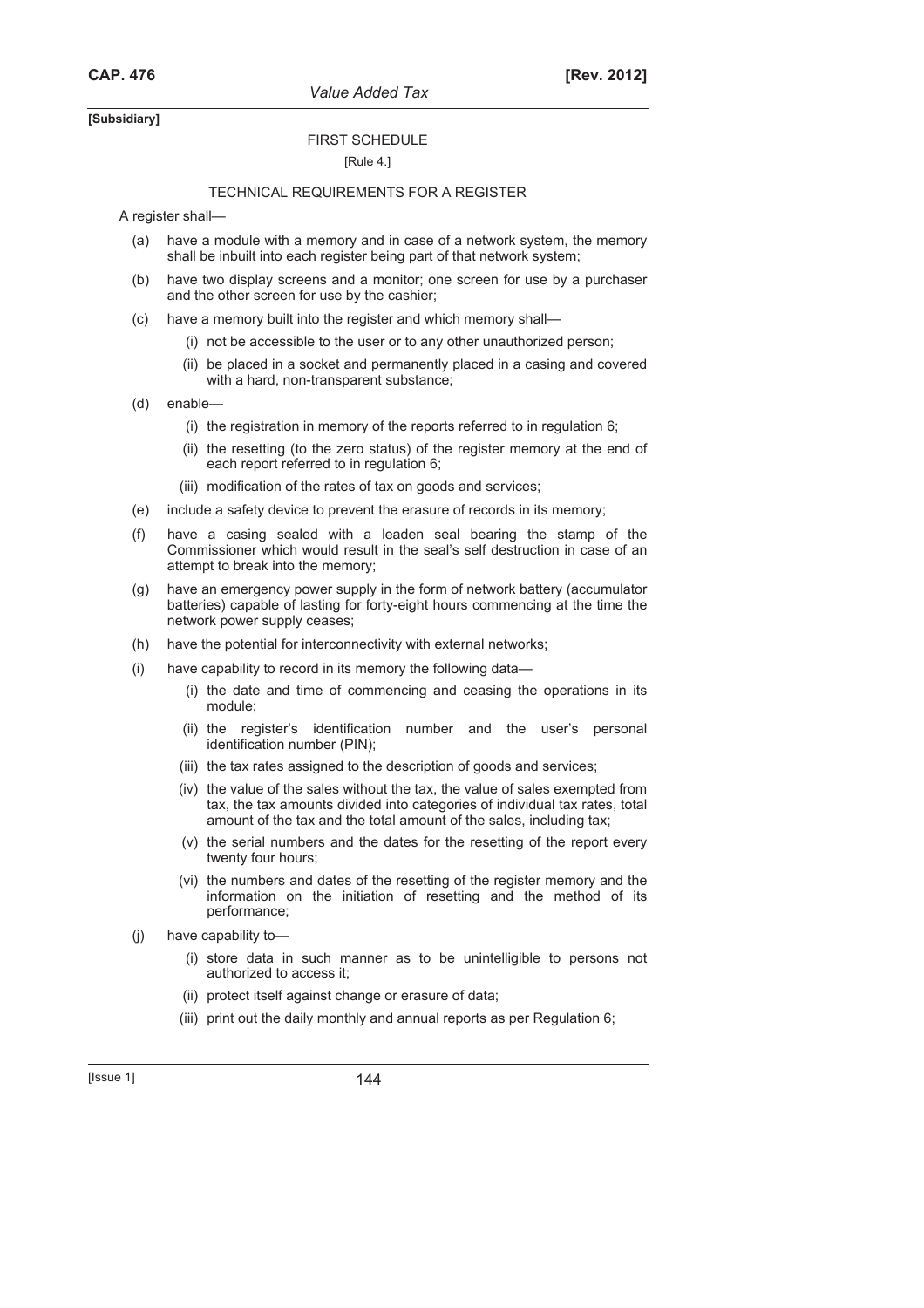- (iv) print the sales records from its memory as per standard time units (day, month, year);
- (v) print data recorded in the memory and by commands given through the keyboard;
- (vi) store the recorded data in the memory and record that data in the control paper roll;
- (vii) operate without loss of continuity in the event of interruption in power supply;
- (viii) record in the memory, the dates of all transactions;
- (ix) print in the English language.

# SECOND SCHEDULE [Rule 5(e)(ii).]

INFORMATION TO BE CONTAINED IN A RECEIPT PRINTED FROM A REGISTER

A receipt printed from a register shall contain—

- (i) the name and address of the user of the register;
- (ii) the VAT identification number of the user of the register;
- (iii) the personal identification number (PIN) of the user of the register;
- (iv) the identification number of the register referred to in regulation 5(b);
- (v) the name, quantity, unit price, unit name, tax rate chargeable on, and the value of the recorded sale of goods or services;
- (vi) the tax amount payable;
- (vii) the date and time of issue of the receipt;
- (viii) the total amount payable, inclusive of tax;
- (ix) the logo referred to in regulation 5(a).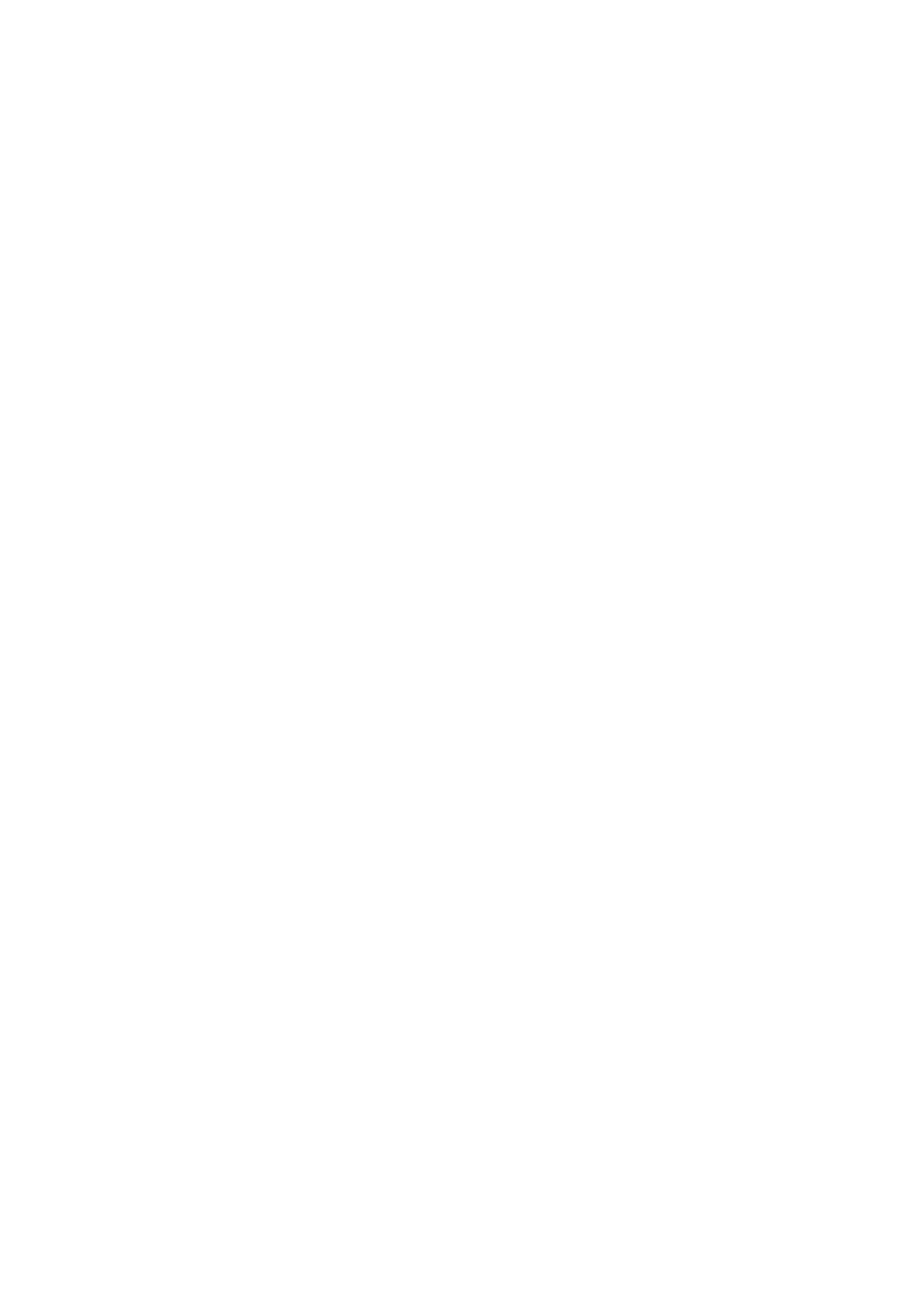## **VALUE ADDED TAX (REMISSION) ORDER, 2007**

[L.N. 18/2007.]

**1.** This Order may be cited as the Value Added Tax (Remission) Order, 2007.

**2.** The tax payable on the items listed in the Schedule hereto being imported for the Kwale Titanium Mining project by Tiomin Kenya Limited within the year 2007 be remitted wholly:

Provided that the tax remitted by this Order shall be payable by Tiomin Kenya Limited in the event that the Minister determines that Tiomin Kenya Limited is in breach of any of the terms of the Agreement in relation to a Special Mining Lease granted by the Government of Kenya to Tiomin Resources Inc. et al entered on 2nd February, 2005.

| Description                               | Qty            | Unit | Ex-works    |
|-------------------------------------------|----------------|------|-------------|
| Air Receiver                              | $\overline{2}$ | ea   | \$5,000     |
| Anchor                                    | 6              | ea   | \$3,000     |
| Attritioner                               | $\overline{2}$ | ea   | \$193,966   |
| <b>Bag House</b>                          | $\overline{2}$ | ea   | \$570,288   |
| <b>Bank of Spirals</b>                    | 29             | ea   | \$687,020   |
| <b>Belt Conveyor</b>                      | 29             | ea   | \$1,561,528 |
| <b>Belt Feeder</b>                        | $\overline{2}$ | ea   | \$72,047    |
| <b>Belt Weightometer</b>                  | 4              | ea   | \$32,054    |
| <b>Bucket Elevator and Motor Assembly</b> | 20             | ea   | \$574,842   |
| CD Tank                                   | 1              | ea   | \$3,060     |
| Chain Hoist                               | $\overline{7}$ | ea   | \$14,000    |
| <b>Clamshell Feeder</b>                   | 3              | ea   | \$15,000    |
| Classifier                                | 1              | ea   | \$36,998    |
| Compressor                                | 4              | ea   | \$86,520    |
| Conveyor                                  | 5              | ea   | \$1,281,720 |
| Cyclone                                   | $\overline{2}$ | ea   | \$7,612     |
| <b>Cyclone Cluster Assembly</b>           | 31             | ea   | \$747,570   |
| Dosing Pump                               | 4              | ea   | \$14,802    |
| Double-deck Wet Table                     | 12             | ea   | \$315,640   |
| <b>Electric Hoist</b>                     | 4              | ea   | \$33,241    |
| <b>Electric Motor</b>                     | 7              | ea   | \$70,000    |
| Electrostatic Plate Separator             | $\overline{2}$ | ea   | \$81,400    |
| Electrostatic Roll Machine                | 18             | ea   | \$1,688,843 |
| Fan Assembly                              | 1              | ea   | \$8,743     |
| Filter                                    | 1              | ea   | \$6,762     |
| Fire Extinguisher                         | 181            | ea   | \$3,263     |
| Fire Hydrant Assembly, incl. Hose Reel    | 8              | ea   | \$2,133     |
| Fire Water Pump Assembly                  | 3              | ea   | \$36,048    |
| Fluid Bed Dryer Assembly                  | 3              | ea   | \$2,015,507 |
| <b>Gland Seal Water Pump</b>              | $\overline{2}$ | ea   | \$4,165     |

**SCHEDULE**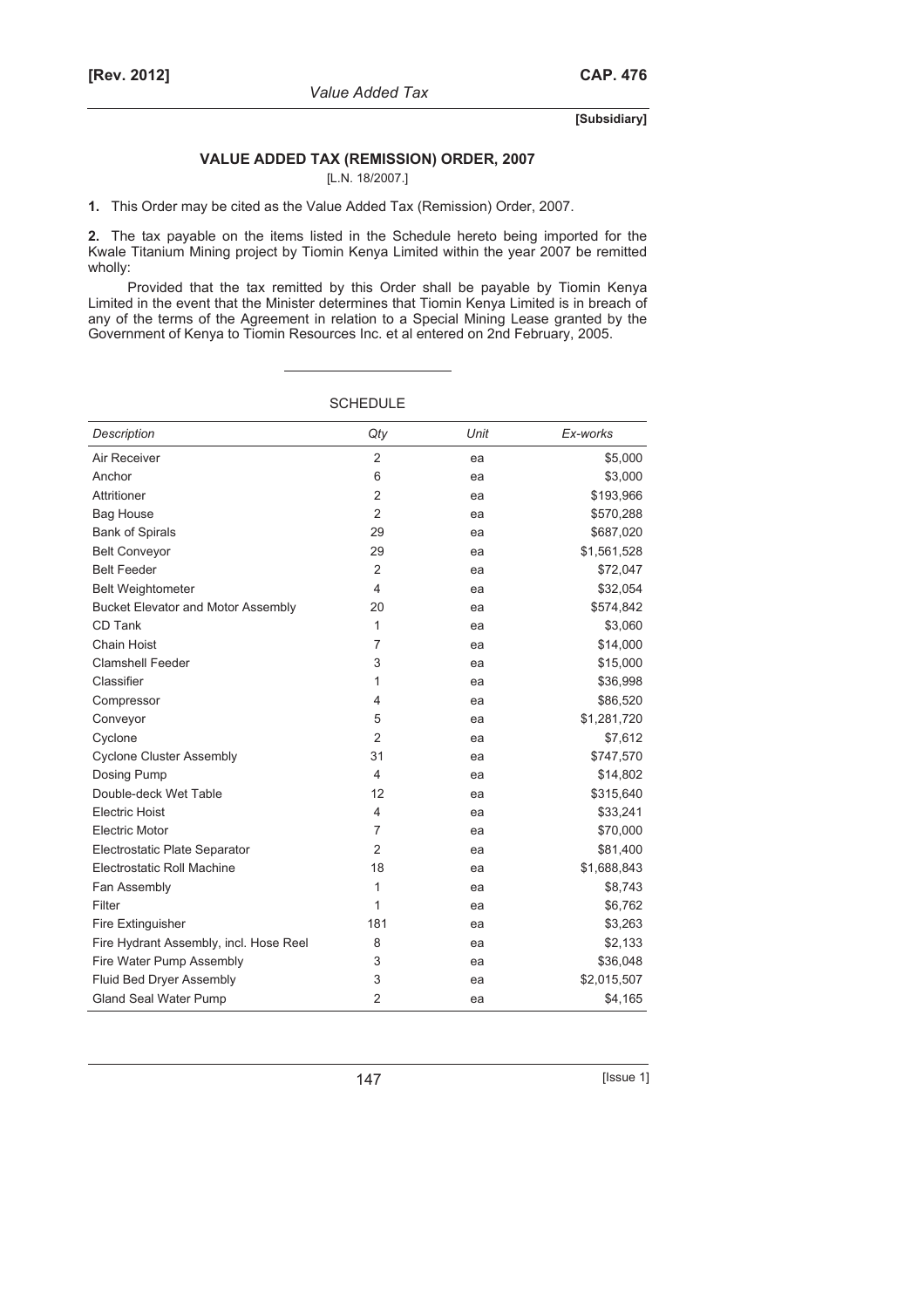*Value Added Tax* 

# **[Subsidiary]**

# SCHEDULE—*continued*

| Description                                      | Qty            | Unit     | Ex-works              |
|--------------------------------------------------|----------------|----------|-----------------------|
| Inclined Plate Weighter/Sampler                  | 3              | ea       | \$37,722              |
| Induction Magnet Seperator                       | 8              | ea       | \$690,272             |
| Kelsy Jig                                        | $\overline{2}$ | ea       | \$650,534             |
| Kibble                                           | 10             | ea       | \$3,000               |
| Launder                                          | 1              | ea       | \$15,000              |
| Low Intensity Magnetic Separator (LIMS)          | 1              | ea       | \$43,186              |
| <b>Maintenance Trolleys</b>                      | 6              | ea       | \$11,500              |
| Mixer                                            | 1              | ea       | \$205,740             |
| <b>Monitors</b>                                  | 1              | ea       | \$70,000              |
| Pontoon                                          | 3              | ea       | \$217,249             |
| Pump Hopper                                      | 5              | ea       | \$21,420              |
| Rare Earth Roll Separator                        | 6              | ea       | \$356,088             |
| Re-heater                                        | 1              | ea       | \$98,552              |
| Rope                                             | 1200           | meters   | \$12,000              |
| <b>Safety Signs</b>                              | 200            | ea       | \$2,000               |
| Sampler                                          | 21             | ea       | \$185,378             |
| <b>Screw Feeder</b>                              | 7              | ea       | \$121,801             |
| <b>Slurry Pump</b>                               | 75             | ea       | \$1,860,513           |
| Sump Pump                                        | 26             | ea       | \$1,854,715           |
| <b>Thickener Assembly</b>                        | 1              | ea       | \$888,000             |
| <b>Vibrating Feeder</b>                          | 1              | ea       | \$17,632              |
| <b>Vibrating Screen</b>                          | 10             | ea       | \$476,456             |
| <b>Water Pump</b>                                | 9              | ea       | \$286,317             |
| Water Pump Assembly, incl. Motor                 | 12             | ea       | \$120,000             |
| <b>Water Tank</b>                                | 3              | ea       | \$15,000              |
| Water Tank and Pump Assembly                     | 1              | ea       | \$12,000              |
| <b>Water Treatment Plant</b>                     | 1              | ea       | \$214,296             |
| Weighbridge                                      | 1              | ea       | \$31,406              |
| Wet High Intensity Magnetic Separator<br>(WHIMS) | 4              |          | \$1,290,275           |
| Wet Table                                        | 1              | ea       |                       |
| Winch                                            | 6              | ea       | \$132,208<br>\$12,000 |
| <b>Generator Sets</b>                            | 4              | ea<br>ea | \$6,331,000           |
| Mechanical Engine Auxiliary Equipment            | 1              | Lot      | \$1,952,340           |
| <b>Exhaust Heat Recovery System</b>              | 1              | Lot      | \$0                   |
| MCD and Scada System                             | 1              | Lot      | \$345,800             |
| Mainboard MV/LV                                  | 1              | ea       | \$505,960             |
| <b>Distribution Board</b>                        | 1              |          | \$186,030             |
| Transformer Feeders (incl. in MV/LV              |                | ea       |                       |
| Board)                                           | 4              | ea       | \$0                   |
| <b>Auxiliary Transformer</b>                     | 1              | ea       | \$23,790              |
| Control Voltage Supply (UPS System)              | 1              | ea       | \$34,970              |
| Black Start Generator 500kWe/400-230V            | 1              | ea       | \$86,294              |
| Standard Set of Spares for Engines               | 1              | set      | \$15,795              |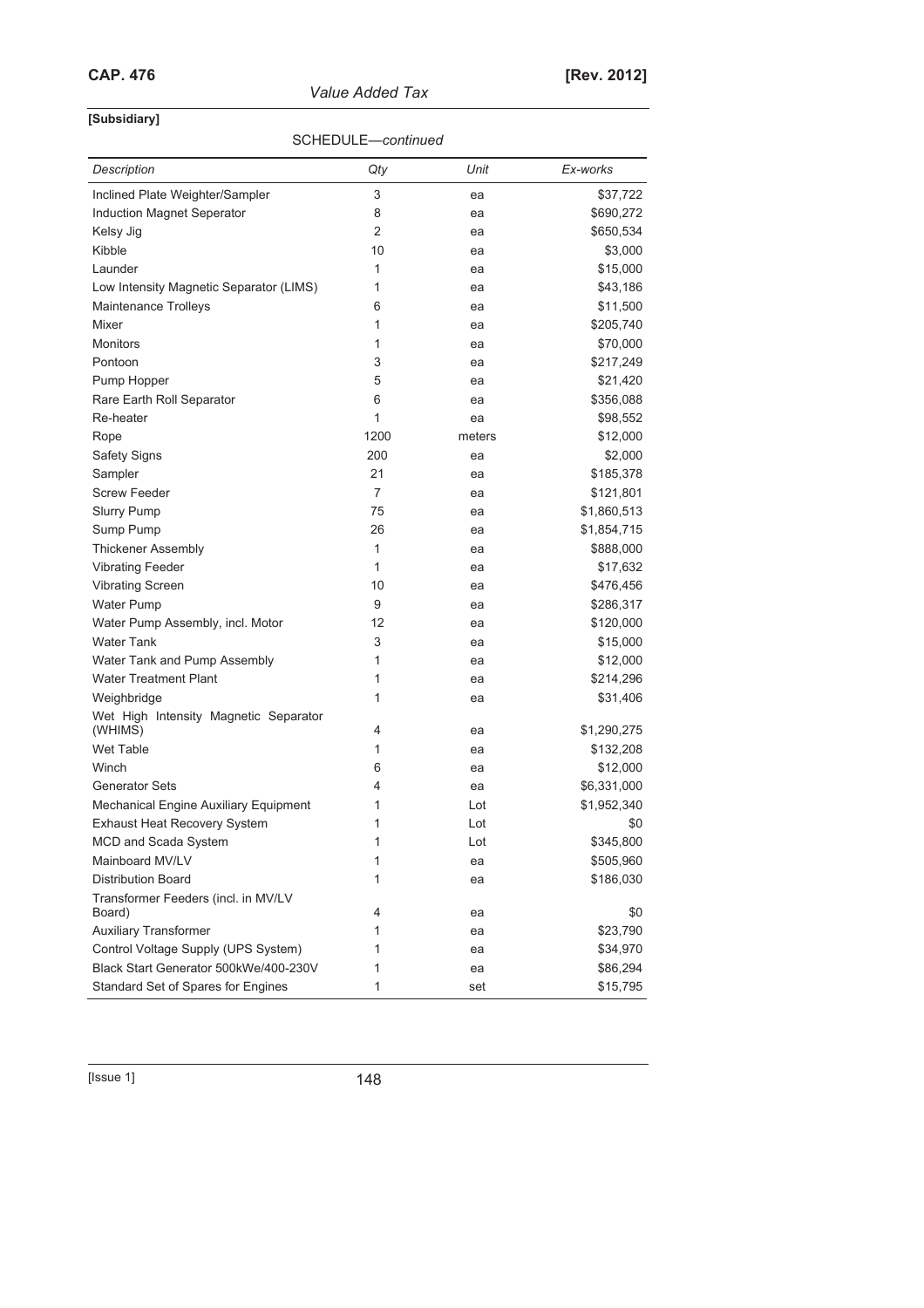| [Rev. 2012] |                 | <b>CAP. 476</b> |
|-------------|-----------------|-----------------|
|             | Value Added Tax |                 |

|                                                      |                |                | [Subsidiary] |  |  |
|------------------------------------------------------|----------------|----------------|--------------|--|--|
| SCHEDULE-continued                                   |                |                |              |  |  |
| Description                                          | Qty            | Unit           | Ex-works     |  |  |
| Special Tools Set for Normal<br>Maintenance          | 1              | set            | \$30,875     |  |  |
| Set of HFO, LFO, Waste, LO and DO<br>Tanks           | 1              | lot            | \$101,739    |  |  |
| Fire-fighting System, Complete                       | 1              | ea             | \$175,500    |  |  |
| <b>HFO Separator</b>                                 | 1              | ea             | \$215,254    |  |  |
| Fuel Oil Supply Unit                                 | 1              | ea             | \$94,510     |  |  |
| Transformer and<br>Aux.<br>Equipment to<br>integrate | 1              | lot            | \$53,950     |  |  |
| 1000 Air Receiver                                    | 1              | ea             | \$9,620      |  |  |
| Diesel-driven Aircompressor                          | 1              | ea             | \$12,480     |  |  |
| <b>Telescoping Shiploaders</b>                       | $\overline{2}$ | ea             | \$1,103,993  |  |  |
| Belt Conveyors, complete                             | 12             | ea             | \$1,995,712  |  |  |
| Chain and Bucket Elevators                           | 3              | ea             | \$498,928    |  |  |
| <b>Weigh-belt Feeders</b>                            | 4              | ea             | \$665,237    |  |  |
| Electrical and Instrumentation                       | 1              | lot            | \$15,713,624 |  |  |
| <b>Field Piping</b>                                  | 1              | lot            | \$11,511,088 |  |  |
| Linings                                              | 2000           | m <sub>2</sub> | \$921,229    |  |  |
| Mobile Equipment                                     | 1              | lot            | \$1,573,429  |  |  |
| Platework                                            | 570            | t              | \$6,222,647  |  |  |
| Structural Steel (Heavy)                             | 310            | t              | \$1,256,101  |  |  |
| Structural Steel (Medium)                            | 2410           | t              | \$4,444,223  |  |  |
| Structural Steel (Light)                             | 1              | lot            | \$3,662,458  |  |  |
| Rebar                                                | 2300           | t              | \$3,438,500  |  |  |
| Sand Drill with its components                       | 1              | ea             | \$300,000    |  |  |

149 [Issue 1]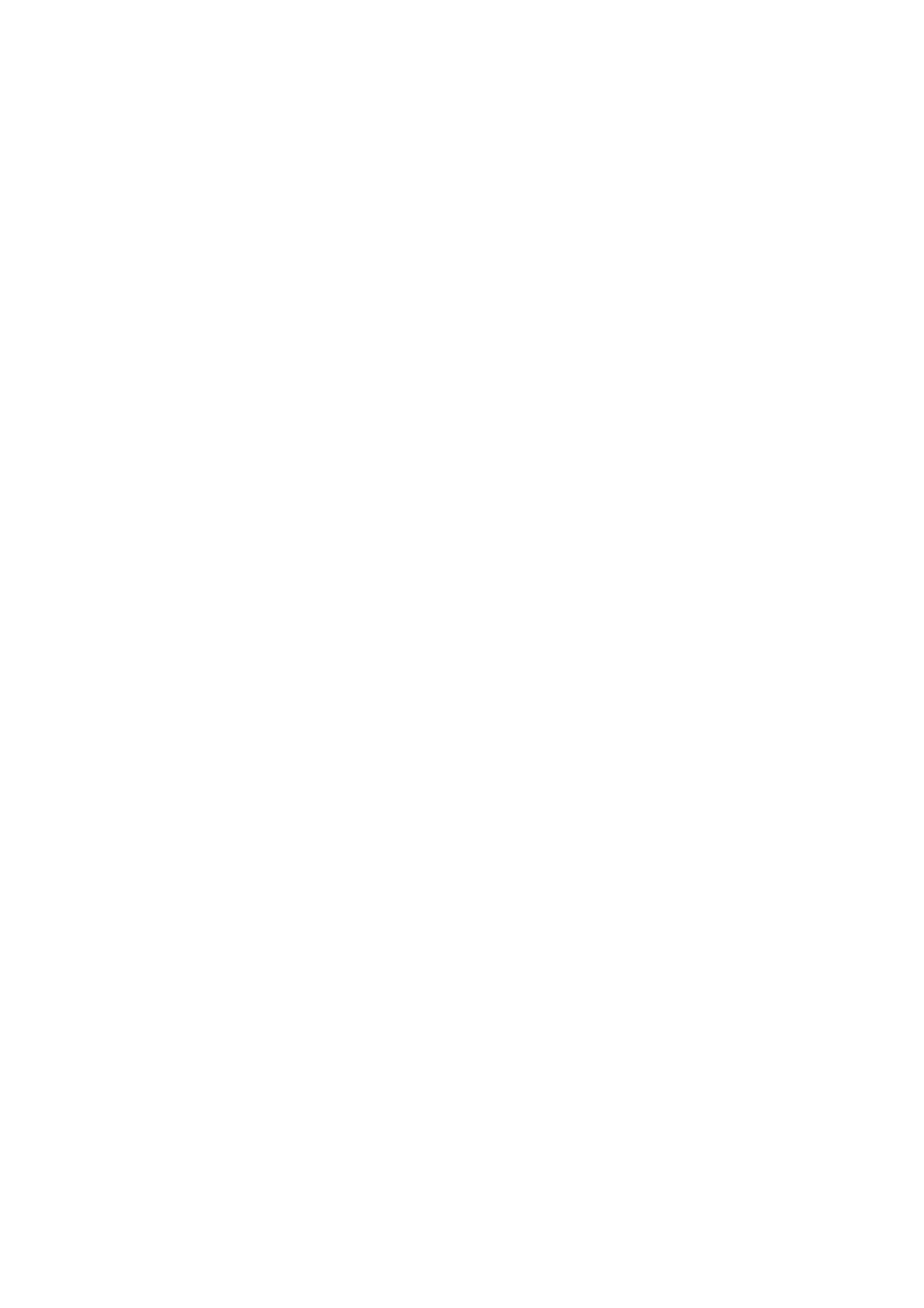## **VALUE ADDED TAX (REMISSION) (LOW INCOME HOUSING PROJECTS) ORDER, 2008**

[L.N. 115/2008, L.N. 43/2009.]

**1.** This Order may be cited as the Value Added Tax (Remission) (Low Income Housing Projects) Order, 2008.

**2.** In this Order, unless the context otherwise requires—

**"applicant"** means a person making an application under paragraph 3 of this Order;

**"low income earner"** means a person whose monthly gross earning amounts to thirty five thousand shillings or less;

**"low income house"** means a house put up at a construction cost of not more than one million six hundred thousand shillings and of plinth area of not less than thirty square meters;

**"low income housing project"** means a project of not less than twenty housing units intended for low income earners;

**"Minister"** means the Minister for the time being responsible for Finance.

**3.** (1) An application for tax remission under section 23(3)(1) of the Act shall be made in writing to the Minister through the Minister for the time being responsible for Housing.

(2) An application under this paragraph shall—

- (a) be submitted together with the detailed certified list of goods and services to be rendered in respect of which the application is made;
- (b) include the following—
	- (i) the location of the project;
	- (ii) evidence of construction cost;
	- (iii) approved designs of the project;
	- (iv) the number of units to be constructed;
	- (v) the approval of the development by relevant authorities;
	- (vi) the Personal Identification Number (PIN) of the applicant; and
	- (vii) tax compliance certificate.
- **4.** The Commissioner may require an applicant to—
	- (a) furnish such further information as the Commissioner may consider necessary; and
	- (b) allow and facilitate the inspection of the goods or services rendered to which the application relates by a person authorized by the Commissioner.

**5.** (1) Except as provided in sub-paragraph (2) below, only one application shall be made with respect to a given project.

(2) A second application in respect of the same project may be made if the applicant demonstrates that the additional application relates to a separate phase of the project or an expansion thereof.

**6.** A person granted tax remission under this Order shall—

(a) construct low income houses;